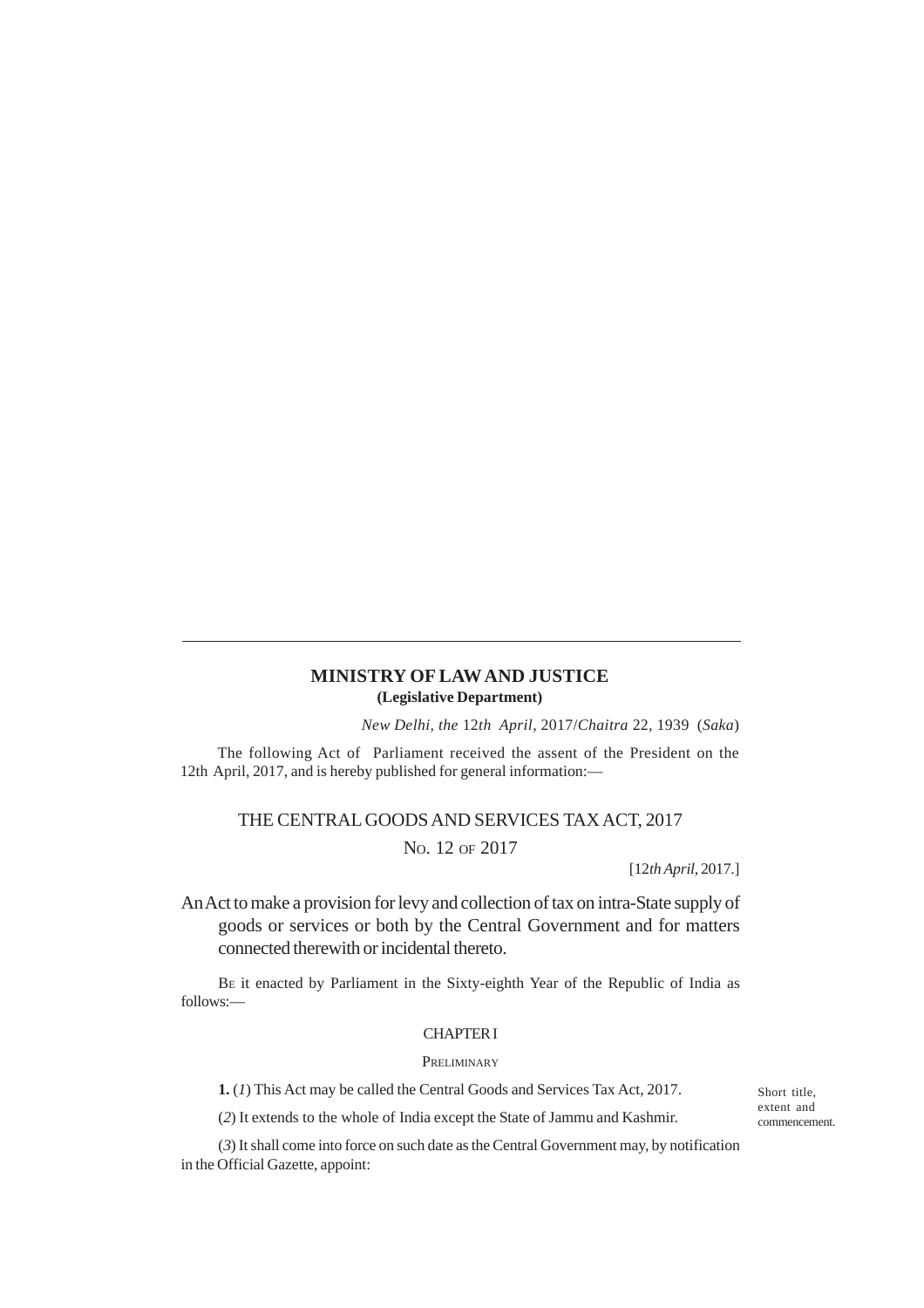Provided that different dates may be appointed for different provisions of this Act and any reference in any such provision to the commencement of this Act shall be construed as a reference to the coming into force of that provision.

Definitions.

**2.** In this Act, unless the context otherwise requires,––

(*1*) "actionable claim" shall have the same meaning as assigned to it in section 3 of the Transfer of Property Act, 1882;

4 of 1882.

(*2*) "address of delivery" means the address of the recipient of goods or services or both indicated on the tax invoice issued by a registered person for delivery of such goods or services or both;

(*3*) "address on record" means the address of the recipient as available in the records of the supplier;

(*4*) "adjudicating authority" means any authority, appointed or authorised to pass any order or decision under this Act, but does not include the Central Board of Excise and Customs, the Revisional Authority, the Authority for Advance Ruling, the Appellate Authority for Advance Ruling, the Appellate Authority and the Appellate Tribunal;

(*5*) "agent" means a person, including a factor, broker, commission agent, *arhatia*, *del credere* agent, an auctioneer or any other mercantile agent, by whatever name called, who carries on the business of supply or receipt of goods or services or both on behalf of another;

(*6*) "aggregate turnover" means the aggregate value of all taxable supplies (excluding the value of inward supplies on which tax is payable by a person on reverse charge basis), exempt supplies, exports of goods or services or both and inter-State supplies of persons having the same Permanent Account Number, to be computed on all India basis but excludes central tax, State tax, Union territory tax, integrated tax and cess;

(*7*) "agriculturist" means an individual or a Hindu Undivided Family who undertakes cultivation of land—

(*a*) by own labour, or

(*b*) by the labour of family, or

(*c*) by servants on wages payable in cash or kind or by hired labour under personal supervision or the personal supervision of any member of the family;

(*8*) "Appellate Authority" means an authority appointed or authorised to hear appeals as referred to in section 107;

(*9*) "Appellate Tribunal" means the Goods and Services Tax Appellate Tribunal constituted under section 109;

(*10*) "appointed day" means the date on which the provisions of this Act shall come into force;

(*11*) "assessment" means determination of tax liability under this Act and includes self-assessment, re-assessment, provisional assessment, summary assessment and best judgment assessment;

(*12*) "associated enterprises" shall have the same meaning as assigned to it in section 92A of the Income-tax Act, 1961;

43 of 1961.

(*13*) "audit" means the examination of records, returns and other documents maintained or furnished by the registered person under this Act or the rules made thereunder or under any other law for the time being in force to verify the correctness of turnover declared, taxes paid, refund claimed and input tax credit availed, and to assess his compliance with the provisions of this Act or the rules made thereunder;

(*14*) "authorised bank" shall mean a bank or a branch of a bank authorised by the Government to collect the tax or any other amount payable under this Act;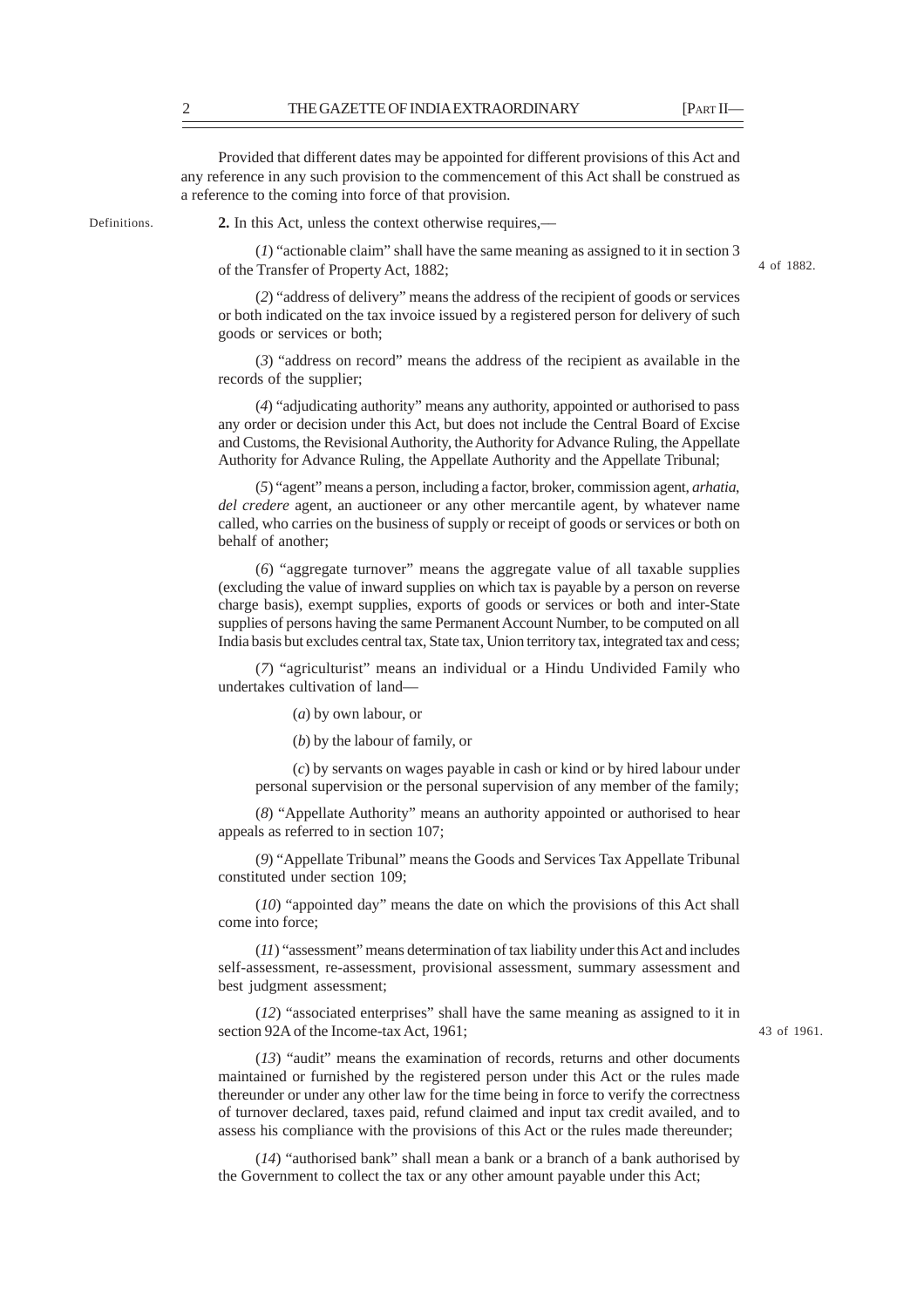(*15*) "authorised representative" means the representative as referred to in section 116;

54 of 1963.

(*16*) "Board" means the Central Board of Excise and Customs constituted under the Central Boards of Revenue Act, 1963;

(*17*) "business" includes––

(*a*) any trade, commerce, manufacture, profession, vocation, adventure, wager or any other similar activity, whether or not it is for a pecuniary benefit;

(*b*) any activity or transaction in connection with or incidental or ancillary to sub-clause (*a*);

(*c*) any activity or transaction in the nature of sub-clause (*a*), whether or not there is volume, frequency, continuity or regularity of such transaction;

(*d*) supply or acquisition of goods including capital goods and services in connection with commencement or closure of business;

(*e*) provision by a club, association, society, or any such body (for a subscription or any other consideration) of the facilities or benefits to its members;

(*f*) admission, for a consideration, of persons to any premises;

(*g*) services supplied by a person as the holder of an office which has been accepted by him in the course or furtherance of his trade, profession or vocation;

(*h*) services provided by a race club by way of totalisator or a licence to book maker in such club ; and

(*i*) any activity or transaction undertaken by the Central Government, a State Government or any local authority in which they are engaged as public authorities;

(*18*) "business vertical" means a distinguishable component of an enterprise that is engaged in the supply of individual goods or services or a group of related goods or services which is subject to risks and returns that are different from those of the other business verticals.

*Explanation.––*For the purposes of this clause, factors that should be considered in determining whether goods or services are related include––

(*a*) the nature of the goods or services;

(*b*) the nature of the production processes;

(*c*) the type or class of customers for the goods or services;

(*d*) the methods used to distribute the goods or supply of services; and

(*e*) the nature of regulatory environment (wherever applicable), including banking, insurance, or public utilities;

(*19*) "capital goods" means goods, the value of which is capitalised in the books of account of the person claiming the input tax credit and which are used or intended to be used in the course or furtherance of business;

(*20*) "casual taxable person" means a person who occasionally undertakes transactions involving supply of goods or services or both in the course or furtherance of business, whether as principal, agent or in any other capacity, in a State or a Union territory where he has no fixed place of business;

(*21*) "central tax" means the central goods and services tax levied under section 9;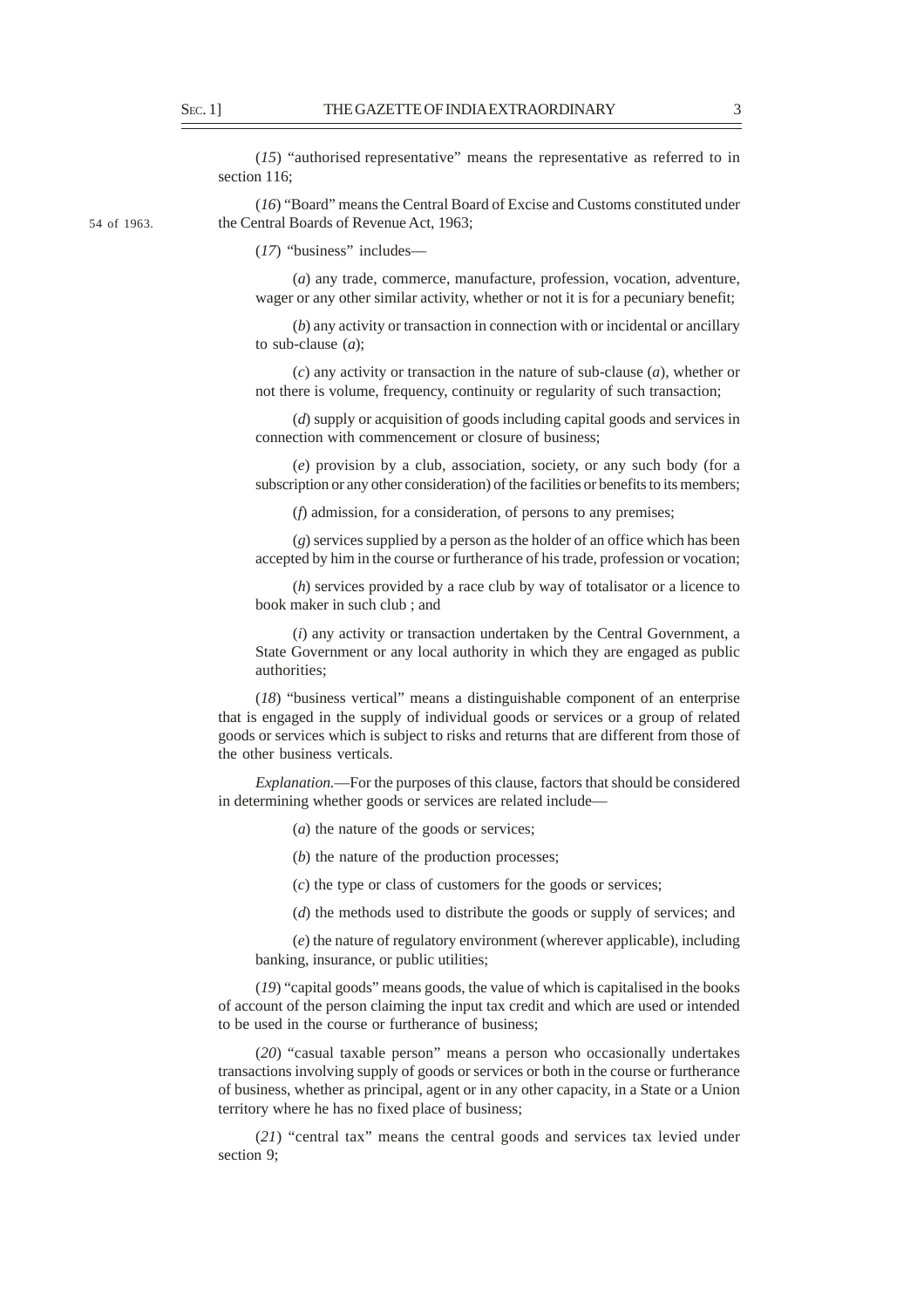(*22*) "cess" shall have the same meaning as assigned to it in the Goods and Services Tax (Compensation to States) Act;

(*23*) "chartered accountant" means a chartered accountant as defined in clause (*b*) of sub-section (*1*) of section 2 of the Chartered Accountants Act, 1949; 38 of 1949.

(*24*) "Commissioner" means the Commissioner of central tax and includes the Principal Commissioner of central tax appointed under section 3 and the Commissioner of integrated tax appointed under the Integrated Goods and Services Tax Act;

(*25*) "Commissioner in the Board" means the Commissioner referred to in section 168;

(*26*) "common portal" means the common goods and services tax electronic portal referred to in section 146;

(*27*) "common working days" in respect of a State or Union territory shall mean such days in succession which are not declared as gazetted holidays by the Central Government or the concerned State or Union territory Government;

(*28*) "company secretary" means a company secretary as defined in clause (*c*) of sub-section (*1*) of section 2 of the Company Secretaries Act, 1980;

56 of 1980.

(*29*) "competent authority" means such authority as may be notified by the Government;

(*30*) "composite supply" means a supply made by a taxable person to a recipient consisting of two or more taxable supplies of goods or services or both, or any combination thereof, which are naturally bundled and supplied in conjunction with each other in the ordinary course of business, one of which is a principal supply;

*Illustration*.— *Where goods are packed and transported with insurance, the supply of goods, packing materials, transport and insurance is a composite supply and supply of goods is a principal supply;*

(*31*) "consideration" in relation to the supply of goods or services or both includes––

(*a*) any payment made or to be made, whether in money or otherwise, in respect of, in response to, or for the inducement of, the supply of goods or services or both, whether by the recipient or by any other person but shall not include any subsidy given by the Central Government or a State Government;

 (*b*) the monetary value of any act or forbearance, in respect of, in response to, or for the inducement of, the supply of goods or services or both, whether by the recipient or by any other person but shall not include any subsidy given by the Central Government or a State Government:

Provided that a deposit given in respect of the supply of goods or services or both shall not be considered as payment made for such supply unless the supplier applies such deposit as consideration for the said supply;

(*32*) "continuous supply of goods" means a supply of goods which is provided, or agreed to be provided, continuously or on recurrent basis, under a contract, whether or not by means of a wire, cable, pipeline or other conduit, and for which the supplier invoices the recipient on a regular or periodic basis and includes supply of such goods as the Government may, subject to such conditions, as it may, by notification, specify;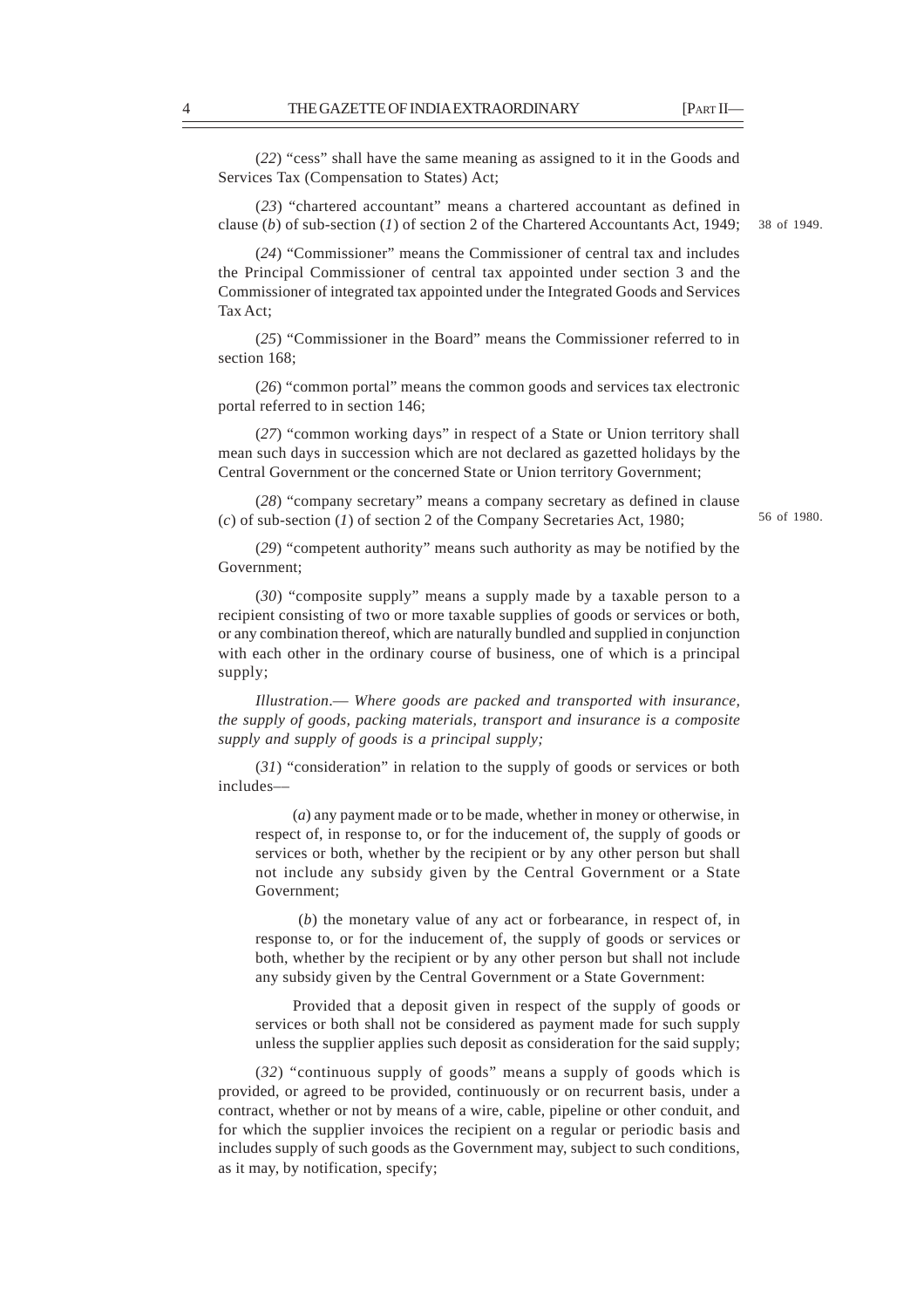(*33*) "continuous supply of services" means a supply of services which is provided, or agreed to be provided, continuously or on recurrent basis, under a contract, for a period exceeding three months with periodic payment obligations and includes supply of such services as the Government may, subject to such conditions, as it may, by notification, specify;

(*34*) "conveyance" includes a vessel, an aircraft and a vehicle;

(*35*) "cost accountant" means a cost accountant as defined in clause (*c*) of sub-section (*1*) of section 2 of the Cost and Works Accountants Act, 1959;

(*36*) "Council" means the Goods and Services Tax Council established under article 279A of the Constitution;

(*37*) "credit note" means a document issued by a registered person under sub-section (*1*) of section 34;

(*38*) "debit note" means a document issued by a registered person under sub-section (*3*) of section 34;

(*39*) "deemed exports" means such supplies of goods as may be notified under section 147;

(*40*) "designated authority" means such authority as may be notified by the Board;

(*41*) "document" includes written or printed record of any sort and electronic record as defined in clause (*t*) of section 2 of the Information Technology Act, 2000;

(*42*) "drawback" in relation to any goods manufactured in India and exported, means the rebate of duty, tax or cess chargeable on any imported inputs or on any domestic inputs or input services used in the manufacture of such goods;

(*43*) "electronic cash ledger" means the electronic cash ledger referred to in subsection (*1*) of section 49;

(*44*) "electronic commerce" means the supply of goods or services or both, including digital products over digital or electronic network;

(*45*) "electronic commerce operator" means any person who owns, operates or manages digital or electronic facility or platform for electronic commerce;

(*46*) "electronic credit ledger" means the electronic credit ledger referred to in sub-section (*2*) of section 49;

(*47*) "exempt supply" means supply of any goods or services or both which attracts *nil* rate of tax or which may be wholly exempt from tax under section 11, or under section 6 of the Integrated Goods and Services Tax Act, and includes non-taxable supply;

(*48*) "existing law" means any law, notification, order, rule or regulation relating to levy and collection of duty or tax on goods or services or both passed or made before the commencement of this Act by Parliament or any Authority or person having the power to make such law, notification, order, rule or regulation;

(*49*) "family" means,––

(*i*) the spouse and children of the person, and

(*ii*) the parents, grand-parents, brothers and sisters of the person if they are wholly or mainly dependent on the said person;

(*50*) "fixed establishment" means a place (other than the registered place of business) which is characterised by a sufficient degree of permanence and suitable structure in terms of human and technical resources to supply services, or to receive and use services for its own needs;

21 of 2000.

23 of 1959.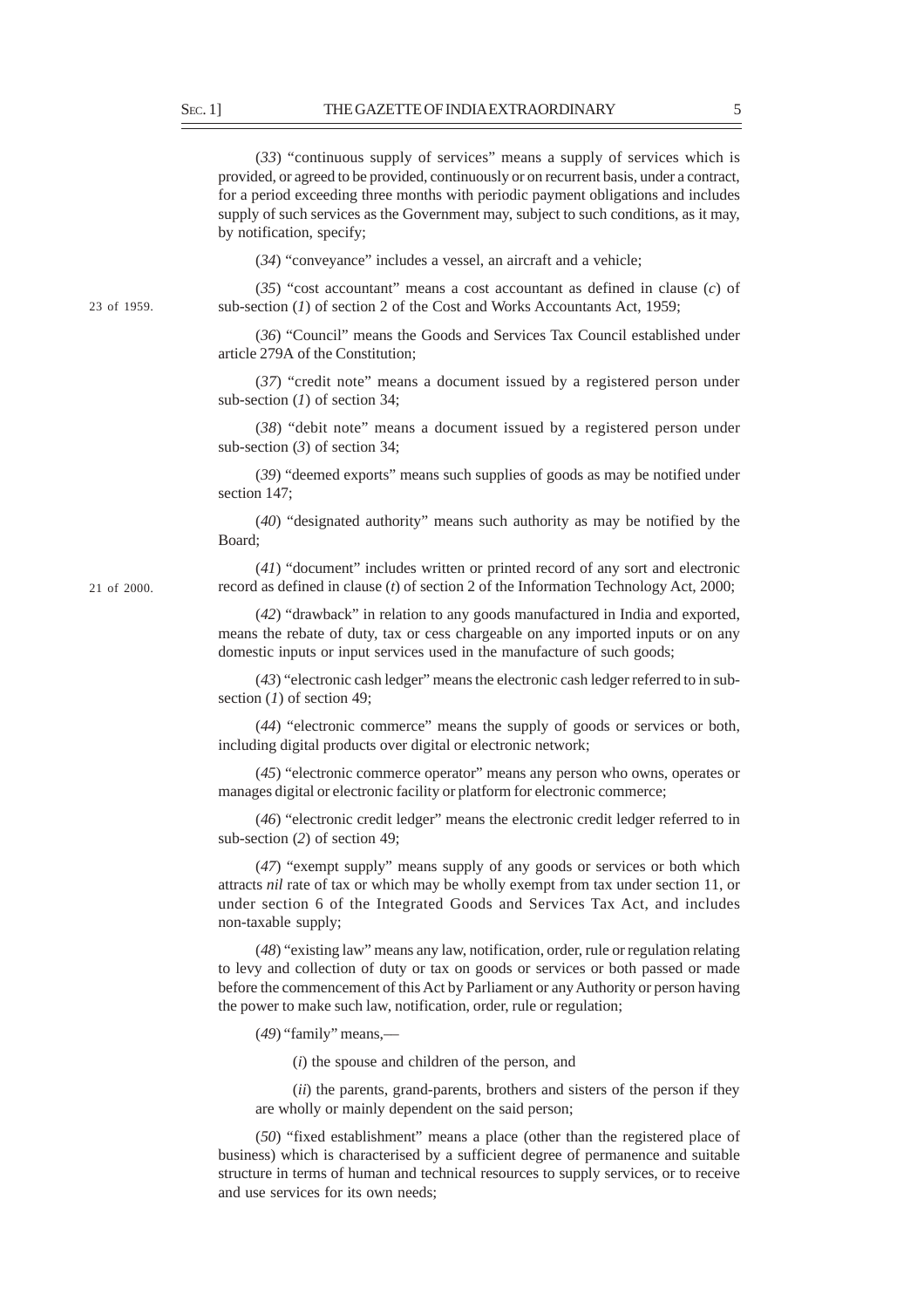(*51*) "Fund" means the Consumer Welfare Fund established under section 57;

(*52*) "goods" means every kind of movable property other than money and securities but includes actionable claim, growing crops, grass and things attached to or forming part of the land which are agreed to be severed before supply or under a contract of supply;

(*53*) "Government" means the Central Government;

(*54*) "Goods and Services Tax (Compensation to States) Act" means the Goods and Services Tax (Compensation to States) Act, 2017;

(*55*) "goods and services tax practitioner" means any person who has been approved under section 48 to act as such practitioner;

(*56*) "India" means the territory of India as referred to in article 1 of the Constitution, its territorial waters, seabed and sub-soil underlying such waters, continental shelf, exclusive economic zone or any other maritime zone as referred to in the Territorial Waters, Continental Shelf, Exclusive Economic Zone and other Maritime Zones Act, 1976, and the air space above its territory and territorial waters;

(*57*) "Integrated Goods and Services Tax Act" means the Integrated Goods and Services Tax Act, 2017;

(*58*) "integrated tax" means the integrated goods and services tax levied under the Integrated Goods and Services Tax Act;

(*59*) "input" means any goods other than capital goods used or intended to be used by a supplier in the course or furtherance of business;

(*60*) "input service" means any service used or intended to be used by a supplier in the course or furtherance of business;

(*61*) "Input Service Distributor" means an office of the supplier of goods or services or both which receives tax invoices issued under section 31 towards the receipt of input services and issues a prescribed document for the purposes of distributing the credit of central tax, State tax, integrated tax or Union territory tax paid on the said services to a supplier of taxable goods or services or both having the same Permanent Account Number as that of the said office;

(*62*) "input tax" in relation to a registered person, means the central tax, State tax, integrated tax or Union territory tax charged on any supply of goods or services or both made to him and includes—

(*a*) the integrated goods and services tax charged on import of goods;

(*b*) the tax payable under the provisions of sub-sections (*3*) and (*4*) of section 9;

(*c*) the tax payable under the provisions of sub-sections (*3*) and (*4*) of section 5 of the Integrated Goods and Services Tax Act;

(*d*) the tax payable under the provisions of sub-sections (*3*) and (*4*) of section 9 of the respective State Goods and Services Tax Act; or

(*e*) the tax payable under the provisions of sub-sections (*3*) and (*4*) of section 7 of the Union Territory Goods and Services Tax Act,

but does not include the tax paid under the composition levy;

(*63*) "input tax credit" means the credit of input tax;

(*64*) "intra-State supply of goods" shall have the same meaning as assigned to it in section 8 of the Integrated Goods and Services Tax Act;

(*65*) "intra-State supply of services" shall have the same meaning as assigned to it in section 8 of the Integrated Goods and Services Tax Act;

(*66*) "invoice" or "tax invoice" means the tax invoice referred to in section 31;

(*67*) "inward supply" in relation to a person, shall mean receipt of goods or services or both whether by purchase, acquisition or any other means with or without consideration;

80 of 1976.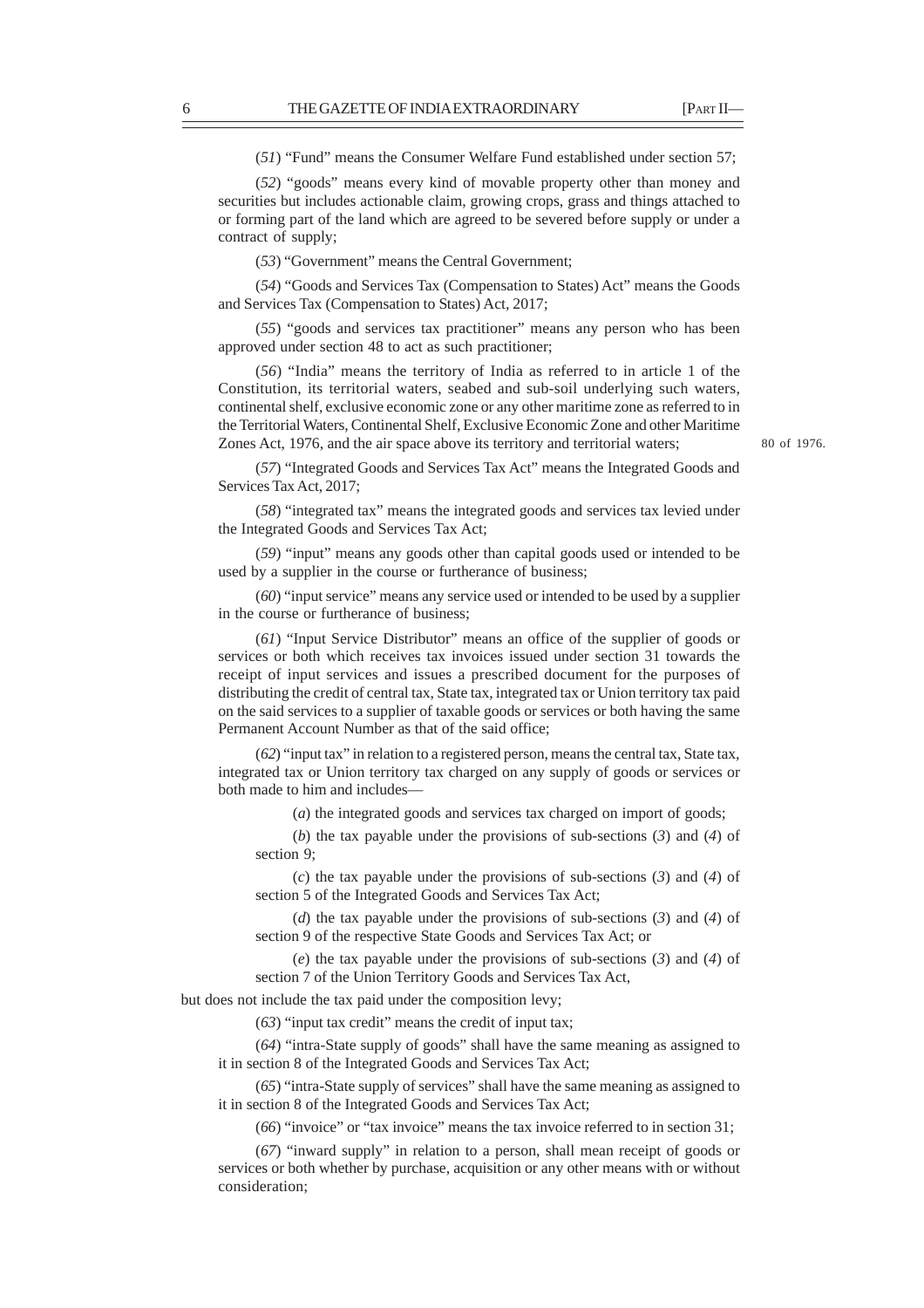(*68*) "job work" means any treatment or process undertaken by a person on goods belonging to another registered person and the expression "job worker" shall be construed accordingly;

(*69*) "local authority" means––

(*a*) a "Panchayat" as defined in clause (*d*) of article 243 of the Constitution;

(*b*) a "Municipality" as defined in clause (e) of article 243P of the Constitution;

(*c*) a Municipal Committee, a Zilla Parishad, a District Board, and any other authority legally entitled to, or entrusted by the Central Government or any State Government with the control or management of a municipal or local fund;

(*d*) a Cantonment Board as defined in section 3 of the Cantonments Act, 2006;

(*e*) a Regional Council or a District Council constituted under the Sixth Schedule to the Constitution;

(*f*) a Development Board constituted under article 371 of the Constitution; or

(*g*) a Regional Council constituted under article 371A of the Constitution;

(*70*) "location of the recipient of services" means,—

(*a*) where a supply is received at a place of business for which the registration has been obtained, the location of such place of business;

(*b*) where a supply is received at a place other than the place of business for which registration has been obtained (a fixed establishment elsewhere), the location of such fixed establishment;

(*c*) where a supply is received at more than one establishment, whether the place of business or fixed establishment, the location of the establishment most directly concerned with the receipt of the supply; and

(*d*) in absence of such places, the location of the usual place of residence of the recipient;

(*71*) "location of the supplier of services" means,—

(*a*) where a supply is made from a place of business for which the registration has been obtained, the location of such place of business;

(*b*) where a supply is made from a place other than the place of business for which registration has been obtained (a fixed establishment elsewhere), the location of such fixed establishment;

(*c*) where a supply is made from more than one establishment, whether the place of business or fixed establishment, the location of the establishment most directly concerned with the provisions of the supply; and

(*d*) in absence of such places, the location of the usual place of residence of the supplier;

(*72*) "manufacture" means processing of raw material or inputs in any manner that results in emergence of a new product having a distinct name, character and use and the term "manufacturer" shall be construed accordingly;

(*73*) "market value" shall mean the full amount which a recipient of a supply is required to pay in order to obtain the goods or services or both of like kind and quality at or about the same time and at the same commercial level where the recipient and the supplier are not related;

(*74*) "mixed supply" means two or more individual supplies of goods or services, or any combination thereof, made in conjunction with each other by a taxable person for a single price where such supply does not constitute a composite supply.

*Illustration.— A supply of a package consisting of canned foods, sweets, chocolates, cakes, dry fruits, aerated drinks and fruit juices when supplied for a*

41 of 2006.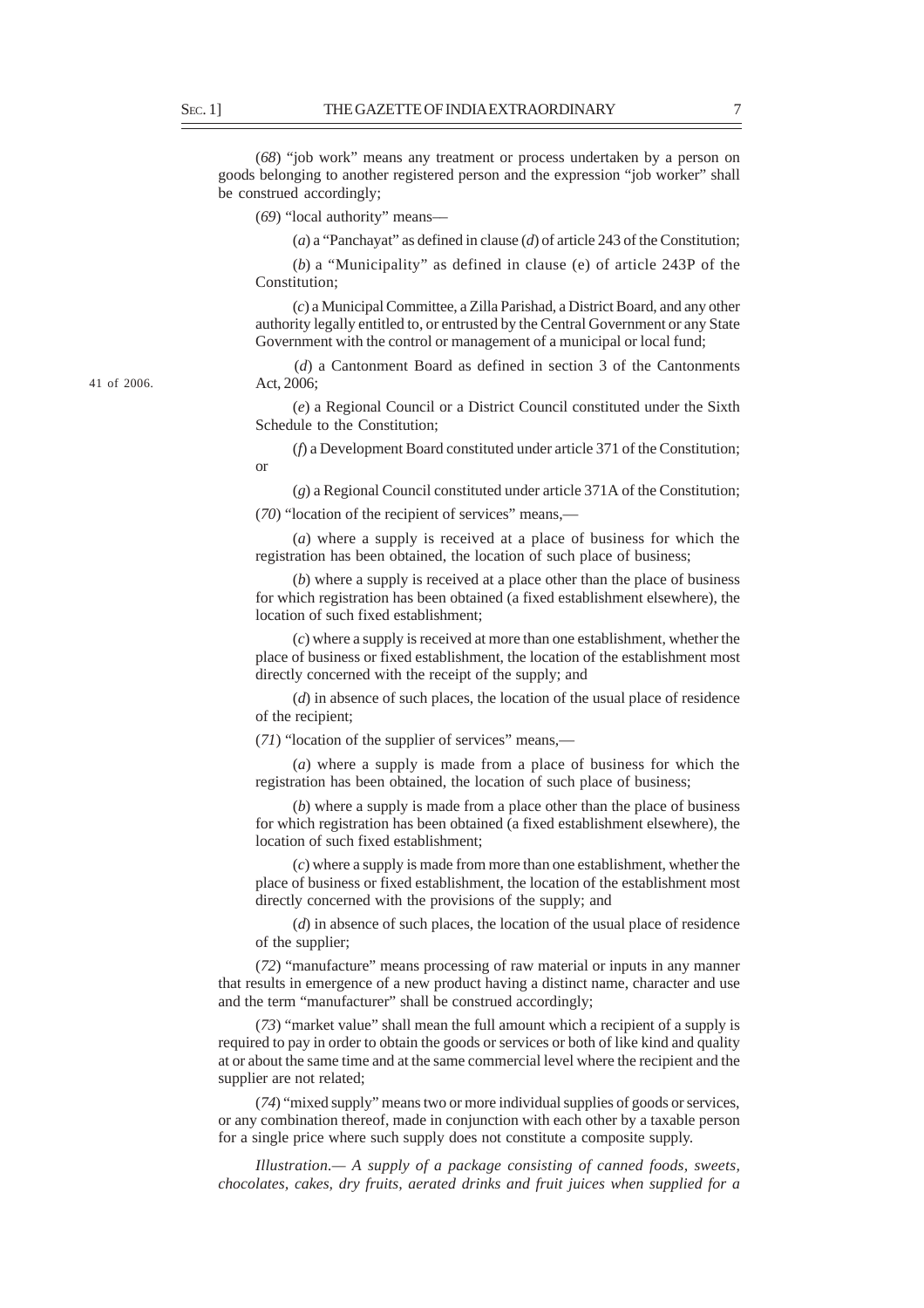*single price is a mixed supply. Each of these items can be supplied separately and is not dependent on any other. It shall not be a mixed supply if these items are supplied separately;*

(*75*) "money" means the Indian legal tender or any foreign currency, cheque, promissory note, bill of exchange, letter of credit, draft, pay order, traveller cheque, money order, postal or electronic remittance or any other instrument recognised by the Reserve Bank of India when used as a consideration to settle an obligation or exchange with Indian legal tender of another denomination but shall not include any currency that is held for its numismatic value;

(*76*) "motor vehicle" shall have the same meaning as assigned to it in clause (*28*) of section 2 of the Motor Vehicles Act, 1988;

(*77*) "non-resident taxable person" means any person who occasionally undertakes transactions involving supply of goods or services or both, whether as principal or agent or in any other capacity, but who has no fixed place of business or residence in India;

(*78*) "non-taxable supply" means a supply of goods or services or both which is not leviable to tax under this Act or under the Integrated Goods and Services Tax Act;

(*79*) "non-taxable territory" means the territory which is outside the taxable territory;

(*80*) "notification" means a notification published in the Official Gazette and the expressions "notify" and "notified" shall be construed accordingly;

(*81*) "other territory" includes territories other than those comprising in a State and those referred to in sub-clauses (*a*) to (*e*) of clause (*114*) ;

(*82*) "output tax" in relation to a taxable person, means the tax chargeable under this Act on taxable supply of goods or services or both made by him or by his agent but excludes tax payable by him on reverse charge basis;

(*83*) "outward supply" in relation to a taxable person, means supply of goods or services or both, whether by sale, transfer, barter, exchange, licence, rental, lease or disposal or any other mode, made or agreed to be made by such person in the course or furtherance of business;

(*84*) "person" includes—

(*a*) an individual;

(*b*) a Hindu Undivided Family;

(*c*) a company;

(*d*) a firm;

(*e*) a Limited Liability Partnership;

(*f*) an association of persons or a body of individuals, whether incorporated or not, in India or outside India;

(*g*) any corporation established by or under any Central Act, State Act or Provincial Act or a Government company as defined in clause (*45*) of section 2 of the Companies Act, 2013;

(*h*) any body corporate incorporated by or under the laws of a country outside India;

(*i*) a co-operative society registered under any law relating to co-operative societies;

59 of 1988.

18 of 2013.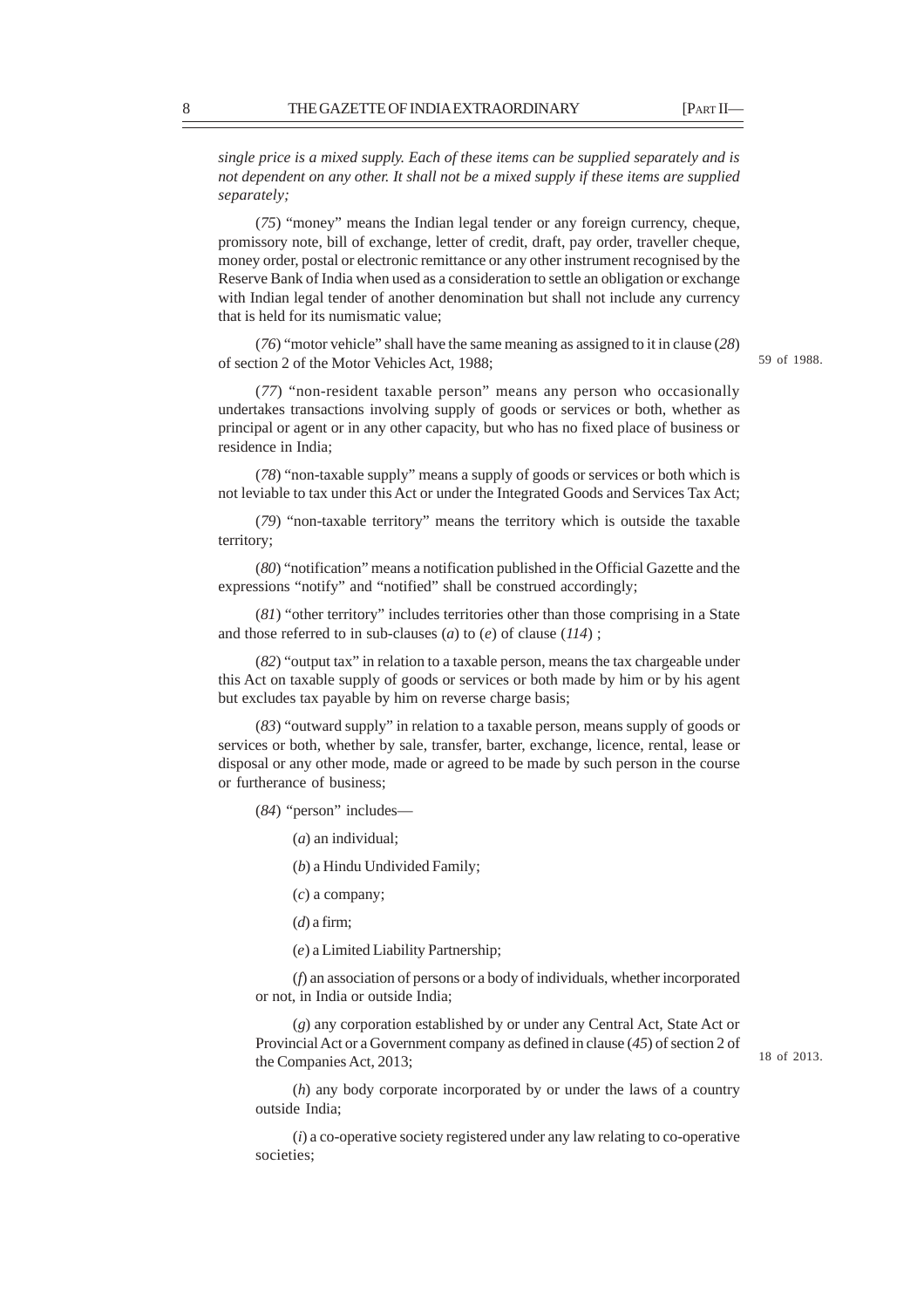(*j*) a local authority;

(*k*) Central Government or a State Government;

(*l*) society as defined under the Societies Registration Act, 1860;

(*m*) trust; and

(*n*) every artificial juridical person, not falling within any of the above;

(*85*) "place of business" includes––

(*a*) a place from where the business is ordinarily carried on, and includes a warehouse, a godown or any other place where a taxable person stores his goods, supplies or receives goods or services or both; or

(*b*) a place where a taxable person maintains his books of account; or

 (*c*) a place where a taxable person is engaged in business through an agent, by whatever name called;

(*86*) "place of supply" means the place of supply as referred to in Chapter V of the Integrated Goods and Services Tax Act;

(*87*) "prescribed" means prescribed by rules made under this Act on the recommendations of the Council;

(*88*) "principal" means a person on whose behalf an agent carries on the business of supply or receipt of goods or services or both;

(*89*) "principal place of business" means the place of business specified as the principal place of business in the certificate of registration;

(*90*) "principal supply" means the supply of goods or services which constitutes the predominant element of a composite supply and to which any other supply forming part of that composite supply is ancillary;

(*91*) "proper officer" in relation to any function to be performed under this Act, means the Commissioner or the officer of the central tax who is assigned that function by the Commissioner in the Board;

(*92*) "quarter" shall mean a period comprising three consecutive calendar months, ending on the last day of March, June, September and December of a calendar year;

(*93*) "recipient" of supply of goods or services or both, means—

(*a*) where a consideration is payable for the supply of goods or services or both, the person who is liable to pay that consideration;

(*b*) where no consideration is payable for the supply of goods, the person to whom the goods are delivered or made available, or to whom possession or use of the goods is given or made available; and

(*c*) where no consideration is payable for the supply of a service, the person to whom the service is rendered,

and any reference to a person to whom a supply is made shall be construed as a reference to the recipient of the supply and shall include an agent acting as such on behalf of the recipient in relation to the goods or services or both supplied;

(*94*) "registered person" means a person who is registered under section 25 but does not include a person having a Unique Identity Number;

(*95*) "regulations" means the regulations made by the Board under this Act on the recommendations of the Council;

(*96*) "removal'' in relation to goods, means—

21 of 1860.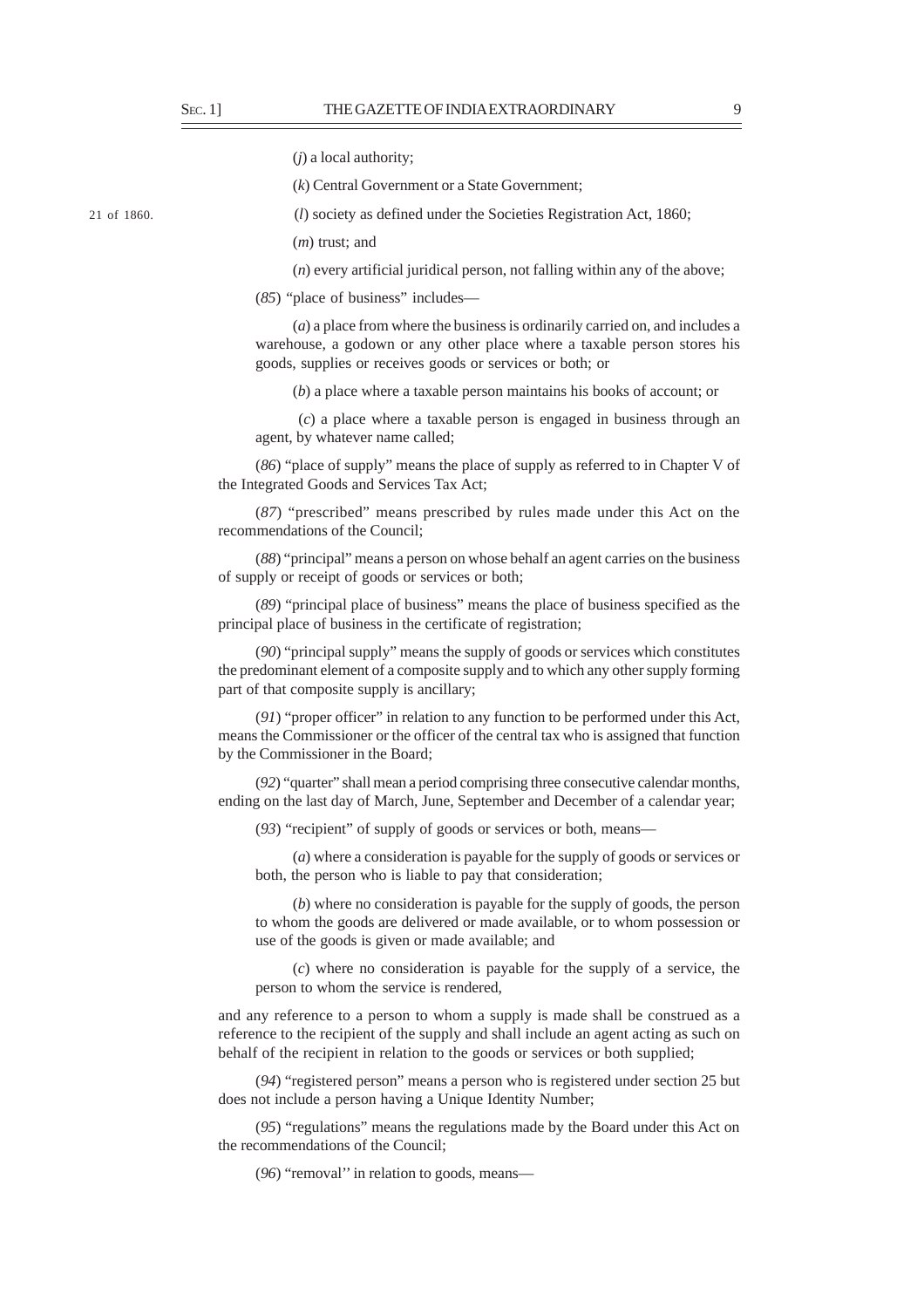(*a*) despatch of the goods for delivery by the supplier thereof or by any other person acting on behalf of such supplier; or

(*b*) collection of the goods by the recipient thereof or by any other person acting on behalf of such recipient;

(*97*) "return" means any return prescribed or otherwise required to be furnished by or under this Act or the rules made thereunder;

(*98*) "reverse charge" means the liability to pay tax by the recipient of supply of goods or services or both instead of the supplier of such goods or services or both under sub-section (*3*) or sub-section (*4*) of section 9, or under sub-section (*3*) or subsection (4) of section 5 of the Integrated Goods and Services Tax Act;

(*99*) "Revisional Authority" means an authority appointed or authorised for revision of decision or orders as referred to in section 108;

(*100*) "Schedule" means a Schedule appended to this Act;

(*101*) "securities" shall have the same meaning as assigned to it in clause (*h*) of section 2 of the Securities Contracts (Regulation) Act, 1956;

42 of 1956.

(*102*) "services" means anything other than goods, money and securities but includes activities relating to the use of money or its conversion by cash or by any other mode, from one form, currency or denomination, to another form, currency or denomination for which a separate consideration is charged;

(*103*) "State" includes a Union territory with Legislature;

(*104*) "State tax" means the tax levied under any State Goods and Services Tax Act;

(*105*) "supplier" in relation to any goods or services or both, shall mean the person supplying the said goods or services or both and shall include an agent acting as such on behalf of such supplier in relation to the goods or services or both supplied;

(*106*) "tax period" means the period for which the return is required to be furnished;

(*107*) "taxable person" means a person who is registered or liable to be registered under section 22 or section 24;

(*108*) "taxable supply" means a supply of goods or services or both which is leviable to tax under this Act;

(*109*) "taxable territory" means the territory to which the provisions of this Act apply;

(*110*) "telecommunication service" means service of any description (including electronic mail, voice mail, data services, audio text services, video text services, radio paging and cellular mobile telephone services) which is made available to users by means of any transmission or reception of signs, signals, writing, images and sounds or intelligence of any nature, by wire, radio, visual or other electromagnetic means;

(*111*) "the State Goods and Services Tax Act" means the respective State Goods and Services Tax Act, 2017;

(*112*) "turnover in State" or "turnover in Union territory" means the aggregate value of all taxable supplies (excluding the value of inward supplies on which tax is payable by a person on reverse charge basis) and exempt supplies made within a State or Union territory by a taxable person, exports of goods or services or both and inter-State supplies of goods or services or both made from the State or Union territory by the said taxable person but excludes central tax, State tax, Union territory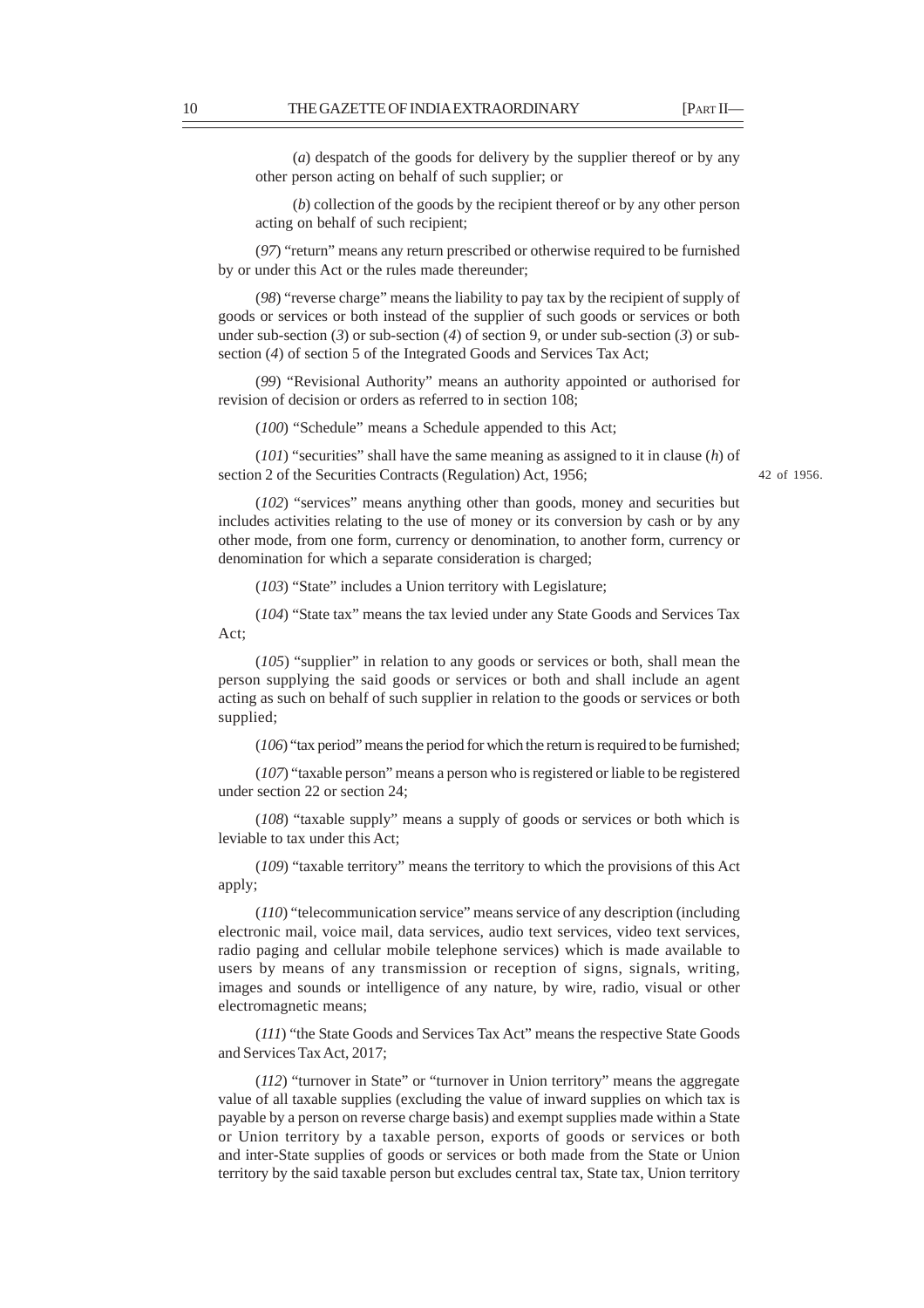tax, integrated tax and cess;

(*113*) "usual place of residence" means––

(*a*) in case of an individual, the place where he ordinarily resides;

(*b*) in other cases, the place where the person is incorporated or otherwise legally constituted;

(*114*) "Union territory" means the territory of—

(*a*) the Andaman and Nicobar Islands;

(*b*) Lakshadweep;

(*c*) Dadra and Nagar Haveli;

(*d*) Daman and Diu;

(*e*) Chandigarh; and

(*f*) other territory.

*Explanation*.––For the purposes of this Act, each of the territories specified in sub-clauses (*a*) to (*f*) shall be considered to be a separate Union territory;

(*115*) "Union territory tax" means the Union territory goods and services tax levied under the Union Territory Goods and Services Tax Act;

(*116*) "Union Territory Goods and Services Tax Act" means the Union Territory Goods and Services Tax Act, 2017;

(*117*) "valid return" means a return furnished under sub-section (*1*) of section 39 on which self-assessed tax has been paid in full;

(*118*) "voucher" means an instrument where there is an obligation to accept it as consideration or part consideration for a supply of goods or services or both and where the goods or services or both to be supplied or the identities of their potential suppliers are either indicated on the instrument itself or in related documentation, including the terms and conditions of use of such instrument;

(*119*) "works contract" means a contract for building, construction, fabrication, completion, erection, installation, fitting out, improvement, modification, repair, maintenance, renovation, alteration or commissioning of any immovable property wherein transfer of property in goods (whether as goods or in some other form) is involved in the execution of such contract;

(*120*) words and expressions used and not defined in this Act but defined in the Integrated Goods and Services Tax Act, the Union Territory Goods and Services Tax Act and the Goods and Services Tax (Compensation to States) Act shall have the same meaning as assigned to them in those Acts;

(*121*) any reference in this Act to a law which is not in force in the State of Jammu and Kashmir, shall, in relation to that State be construed as a reference to the corresponding law, if any, in force in that State.

### CHAPTER II

## **ADMINISTRATION**

**3.** The Government shall, by notification, appoint the following classes of officers for the purposes of this Act, namely:––

Officers under this Act.

(*a*) Principal Chief Commissioners of Central Tax or Principal Directors General of Central Tax,

(*b*) Chief Commissioners of Central Tax or Directors General of Central Tax,

(*c*) Principal Commissioners of Central Tax or Principal Additional Directors General of Central Tax,

(*d*) Commissioners of Central Tax or Additional Directors General of Central Tax,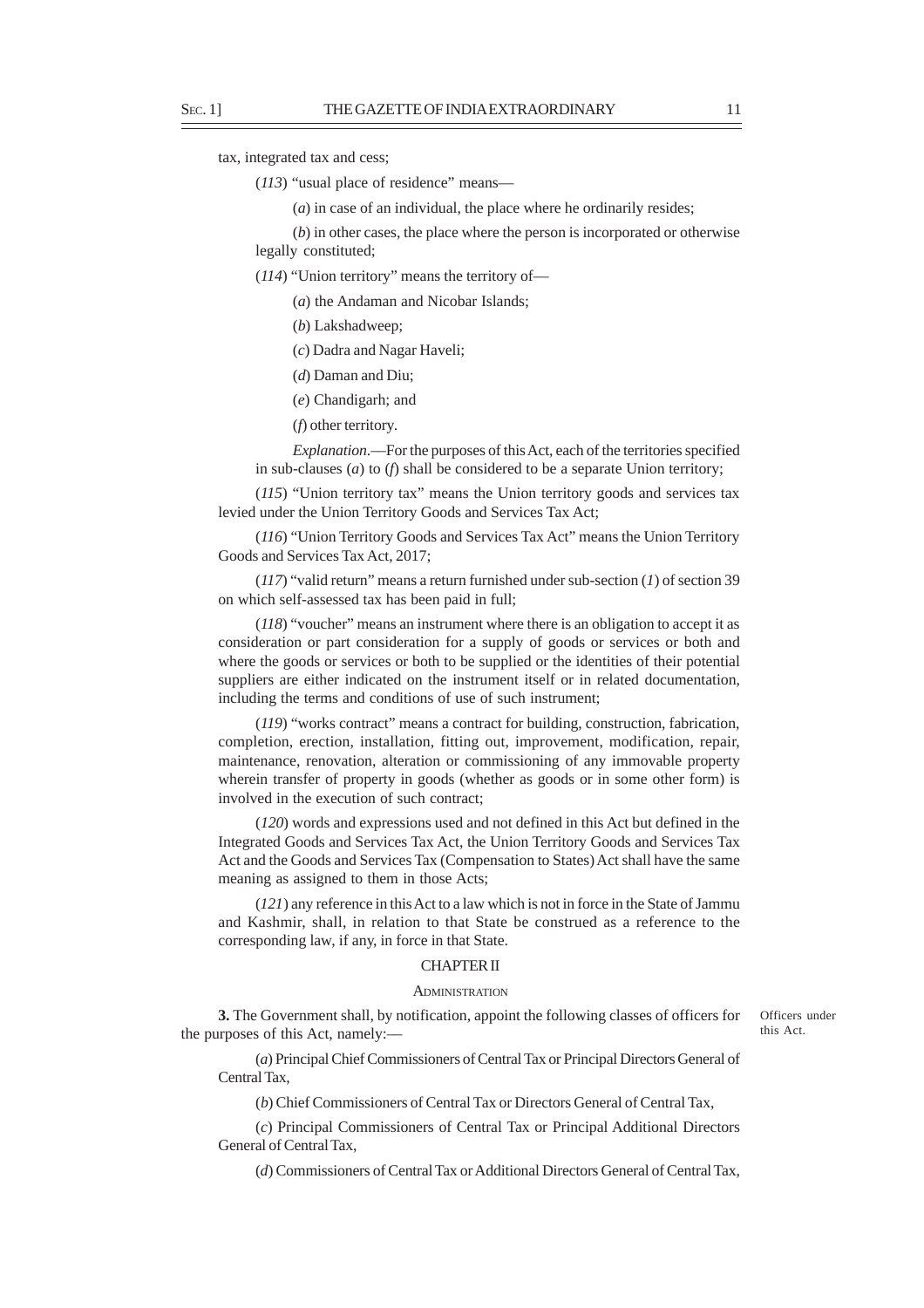(*e*) Additional Commissioners of Central Tax or Additional Directors of Central Tax,

(*f*) Joint Commissioners of Central Tax or Joint Directors of Central Tax,

(*g*) Deputy Commissioners of Central Tax or Deputy Directors of Central Tax,

(*h*) Assistant Commissioners of Central Tax or Assistant Directors of Central Tax, and

(*i*) any other class of officers as it may deem fit:

Provided that the officers appointed under the Central Excise Act, 1944 shall be deemed to be the officers appointed under the provisions of this Act. 1 of 1944.

Appointment of officers.

**4.** (*1*) The Board may, in addition to the officers as may be notified by the Government under section 3, appoint such persons as it may think fit to be the officers under this Act.

(*2*) Without prejudice to the provisions of sub-section (*1*), the Board may, by order, authorise any officer referred to in clauses (*a*) to (*h*) of section 3 to appoint officers of central tax below the rank of Assistant Commissioner of central tax for the administration of this Act.

Powers of officers.

**5.** (*1*) Subject to such conditions and limitations as the Board may impose, an officer of central tax may exercise the powers and discharge the duties conferred or imposed on him under this Act.

(*2*) An officer of central tax may exercise the powers and discharge the duties conferred or imposed under this Act on any other officer of central tax who is subordinate to him.

(*3*) The Commissioner may, subject to such conditions and limitations as may be specified in this behalf by him, delegate his powers to any other officer who is subordinate to him.

(*4*) Notwithstanding anything contained in this section, an Appellate Authority shall not exercise the powers and discharge the duties conferred or imposed on any other officer of central tax.

**6.** (*1*) Without prejudice to the provisions of this Act, the officers appointed under the State Goods and Services Tax Act or the Union Territory Goods and Services Tax Act are authorised to be the proper officers for the purposes of this Act, subject to such conditions as the Government shall, on the recommendations of the Council, by notification, specify.

(*2*) Subject to the conditions specified in the notification issued under sub-section (*1*),––

(*a*) where any proper officer issues an order under this Act, he shall also issue an order under the State Goods and Services Tax Act or the Union Territory Goods and Services Tax Act, as authorised by the State Goods and Services Tax Act or the Union Territory Goods and Services Tax Act, as the case may be, under intimation to the jurisdictional officer of State tax or Union territory tax;

(*b*) where a proper officer under the State Goods and Services Tax Act or the Union Territory Goods and Services Tax Act has initiated any proceedings on a subject matter, no proceedings shall be initiated by the proper officer under this Act on the same subject matter.

(*3*) Any proceedings for rectification, appeal and revision, wherever applicable, of any order passed by an officer appointed under this Act shall not lie before an officer appointed under the State Goods and Services Tax Act or the Union Territory Goods and Services Tax Act.

Authorisation of officers of State tax or Union territory tax as proper officer in certain circumstances.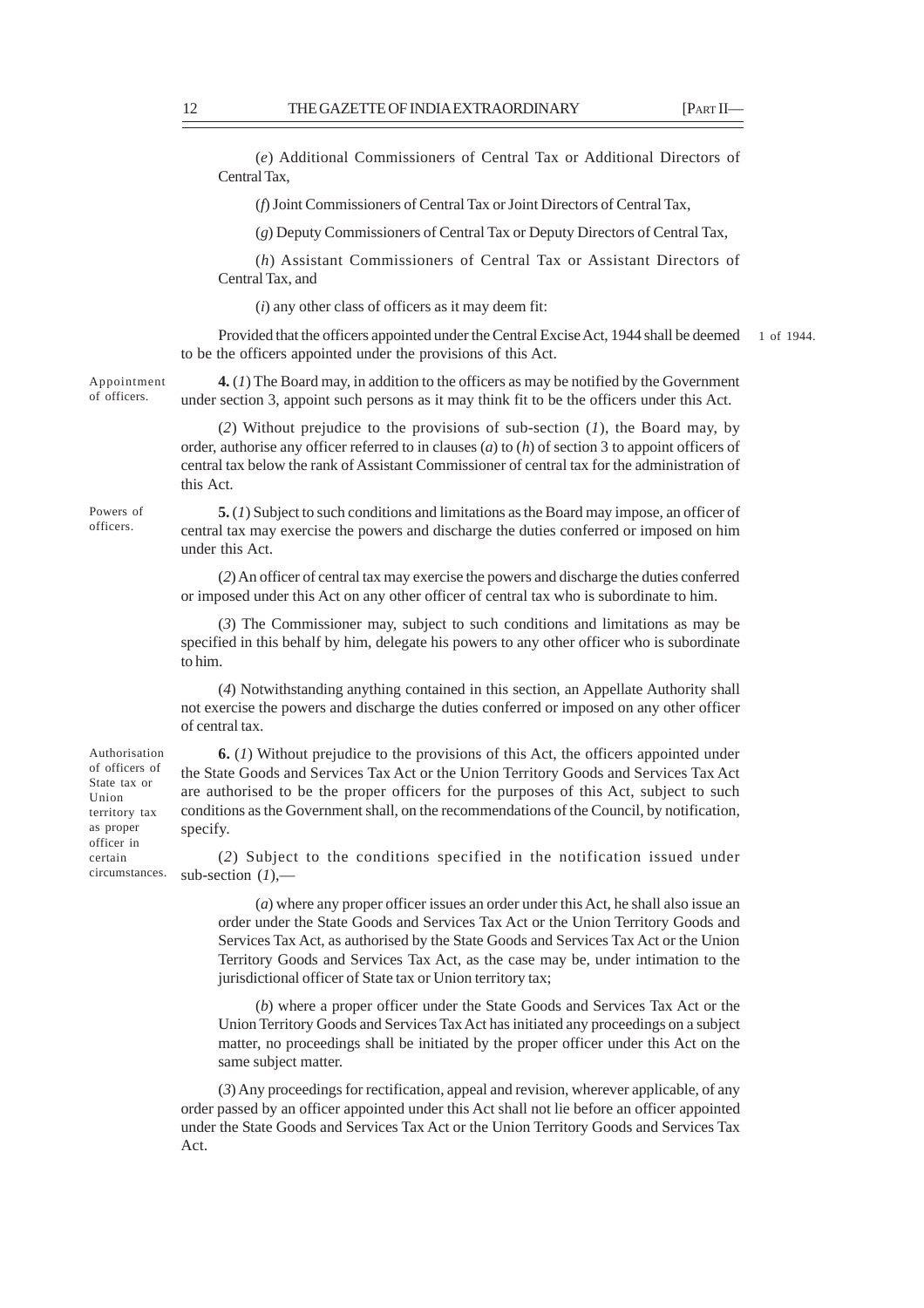### CHAPTER III

#### LEVY AND COLLECTION OF TAX

**7.** (*1*) For the purposes of this Act, the expression "supply" includes––

(*a*) all forms of supply of goods or services or both such as sale, transfer, barter, exchange, licence, rental, lease or disposal made or agreed to be made for a consideration by a person in the course or furtherance of business;

(*b*) import of services for a consideration whether or not in the course or furtherance of business;

(*c*) the activities specified in Schedule I, made or agreed to be made without a consideration; and

(*d*) the activities to be treated as supply of goods or supply of services as referred to in Schedule II.

(*2*) Notwithstanding anything contained in sub-section (*1*),––

(*a*) activities or transactions specified in Schedule III; or

(*b*) such activities or transactions undertaken by the Central Government, a State Government or any local authority in which they are engaged as public authorities, as may be notified by the Government on the recommendations of the Council,

shall be treated neither as a supply of goods nor a supply of services.

(*3*) Subject to the provisions of sub-sections (*1*) and (*2*), the Government may, on the recommendations of the Council, specify, by notification, the transactions that are to be treated as—

(*a*) a supply of goods and not as a supply of services; or

(*b*) a supply of services and not as a supply of goods.

**8.** The tax liability on a composite or a mixed supply shall be determined in the following manner, namely:—

(*a*) a composite supply comprising two or more supplies, one of which is a principal supply, shall be treated as a supply of such principal supply; and

(*b*) a mixed supply comprising two or more supplies shall be treated as a supply of that particular supply which attracts the highest rate of tax.

**9.** (*1*) Subject to the provisions of sub-section (*2*), there shall be levied a tax called the central goods and services tax on all intra-State supplies of goods or services or both, except on the supply of alcoholic liquor for human consumption, on the value determined under section 15 and at such rates, not exceeding twenty per cent., as may be notified by the Government on the recommendations of the Council and collected in such manner as may be prescribed and shall be paid by the taxable person.

(*2*) The central tax on the supply of petroleum crude, high speed diesel, motor spirit (commonly known as petrol), natural gas and aviation turbine fuel shall be levied with effect from such date as may be notified by the Government on the recommendations of the Council.

(*3*) The Government may, on the recommendations of the Council, by notification, specify categories of supply of goods or services or both, the tax on which shall be paid on reverse charge basis by the recipient of such goods or services or both and all the provisions of this Act shall apply to such recipient as if he is the person liable for paying the tax in relation to the supply of such goods or services or both.

Tax liability on composite and mixed supplies.

Levy and collection.

Scope of supply.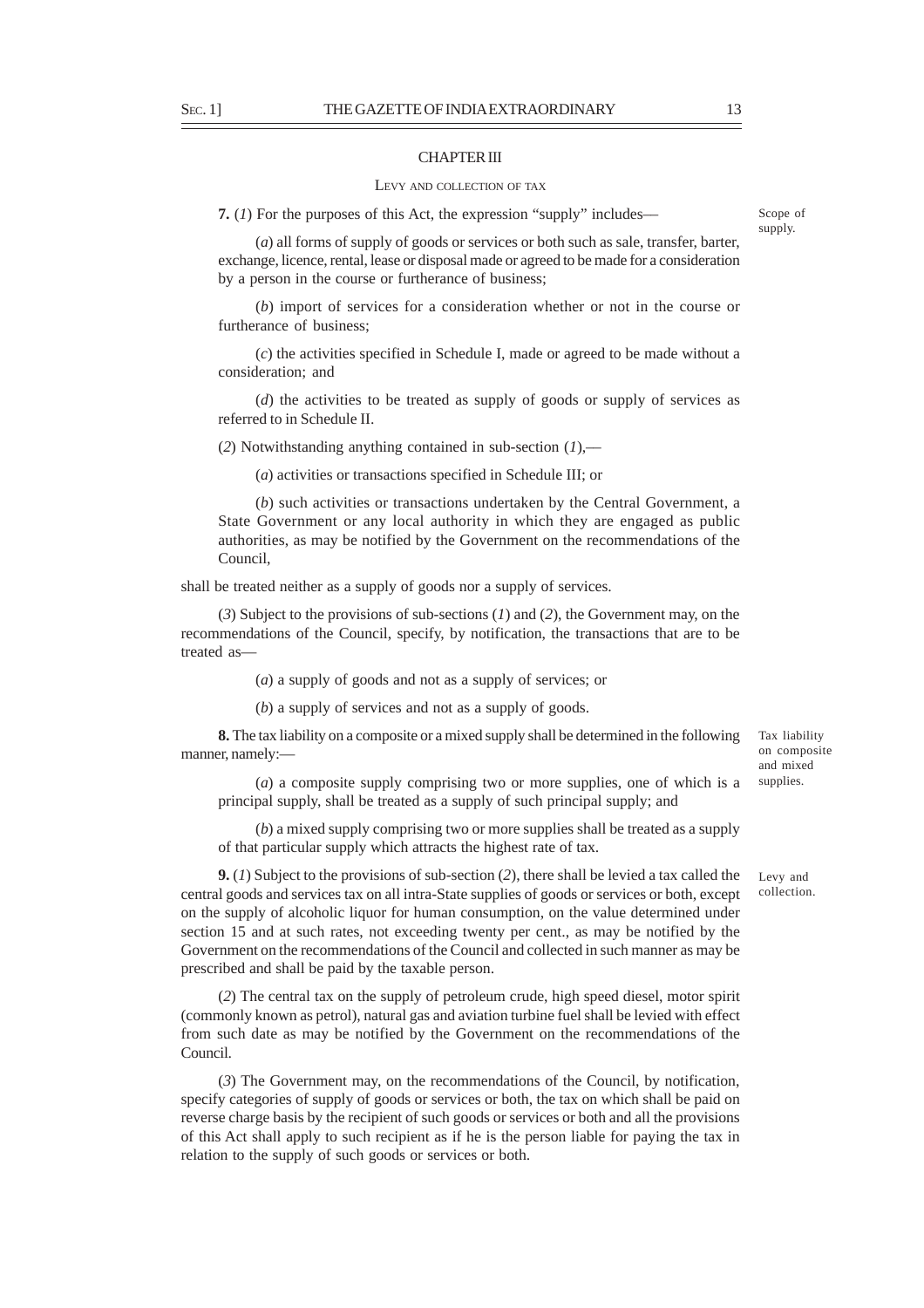(*4*) The central tax in respect of the supply of taxable goods or services or both by a supplier, who is not registered, to a registered person shall be paid by such person on reverse charge basis as the recipient and all the provisions of this Act shall apply to such recipient as if he is the person liable for paying the tax in relation to the supply of such goods or services or both.

(*5*) The Government may, on the recommendations of the Council, by notification, specify categories of services the tax on intra-State supplies of which shall be paid by the electronic commerce operator if such services are supplied through it, and all the provisions of this Act shall apply to such electronic commerce operator as if he is the supplier liable for paying the tax in relation to the supply of such services:

Provided that where an electronic commerce operator does not have a physical presence in the taxable territory, any person representing such electronic commerce operator for any purpose in the taxable territory shall be liable to pay tax:

Provided further that where an electronic commerce operator does not have a physical presence in the taxable territory and also he does not have a representative in the said territory, such electronic commerce operator shall appoint a person in the taxable territory for the purpose of paying tax and such person shall be liable to pay tax.

Composition levy.

**10.** (*1*) Notwithstanding anything to the contrary contained in this Act but subject to the provisions of sub-sections (*3*) and (*4*) of section 9, a registered person, whose aggregate turnover in the preceding financial year did not exceed fifty lakh rupees, may opt to pay, in lieu of the tax payable by him, an amount calculated at such rate as may be prescribed, but not exceeding,––

(*a*) one per cent. of the turnover in State or turnover in Union territory in case of a manufacturer,

(*b*) two and a half per cent. of the turnover in State or turnover in Union territory in case of persons engaged in making supplies referred to in clause (*b*) of paragraph 6 of Schedule II, and

(*c*) half per cent. of the turnover in State or turnover in Union territory in case of other suppliers,

subject to such conditions and restrictions as may be prescribed:

Provided that the Government may, by notification, increase the said limit of fifty lakh rupees to such higher amount, not exceeding one crore rupees, as may be recommended by the Council.

(*2*) The registered person shall be eligible to opt under sub-section (*1*), if:—

(*a*) he is not engaged in the supply of services other than supplies referred to in clause (*b*) of paragraph 6 of Schedule II;

(*b*) he is not engaged in making any supply of goods which are not leviable to tax under this Act;

(*c*) he is not engaged in making any inter-State outward supplies of goods;

(*d*) he is not engaged in making any supply of goods through an electronic commerce operator who is required to collect tax at source under section 52; and

(*e*) he is not a manufacturer of such goods as may be notified by the Government on the recommendations of the Council:

Provided that where more than one registered persons are having the same Permanent Account Number (issued under the Income-tax Act, 1961), the registered person shall not be eligible to opt for the scheme under sub-section (*1*) unless all such registered persons opt to pay tax under that sub-section.

43 of 1961.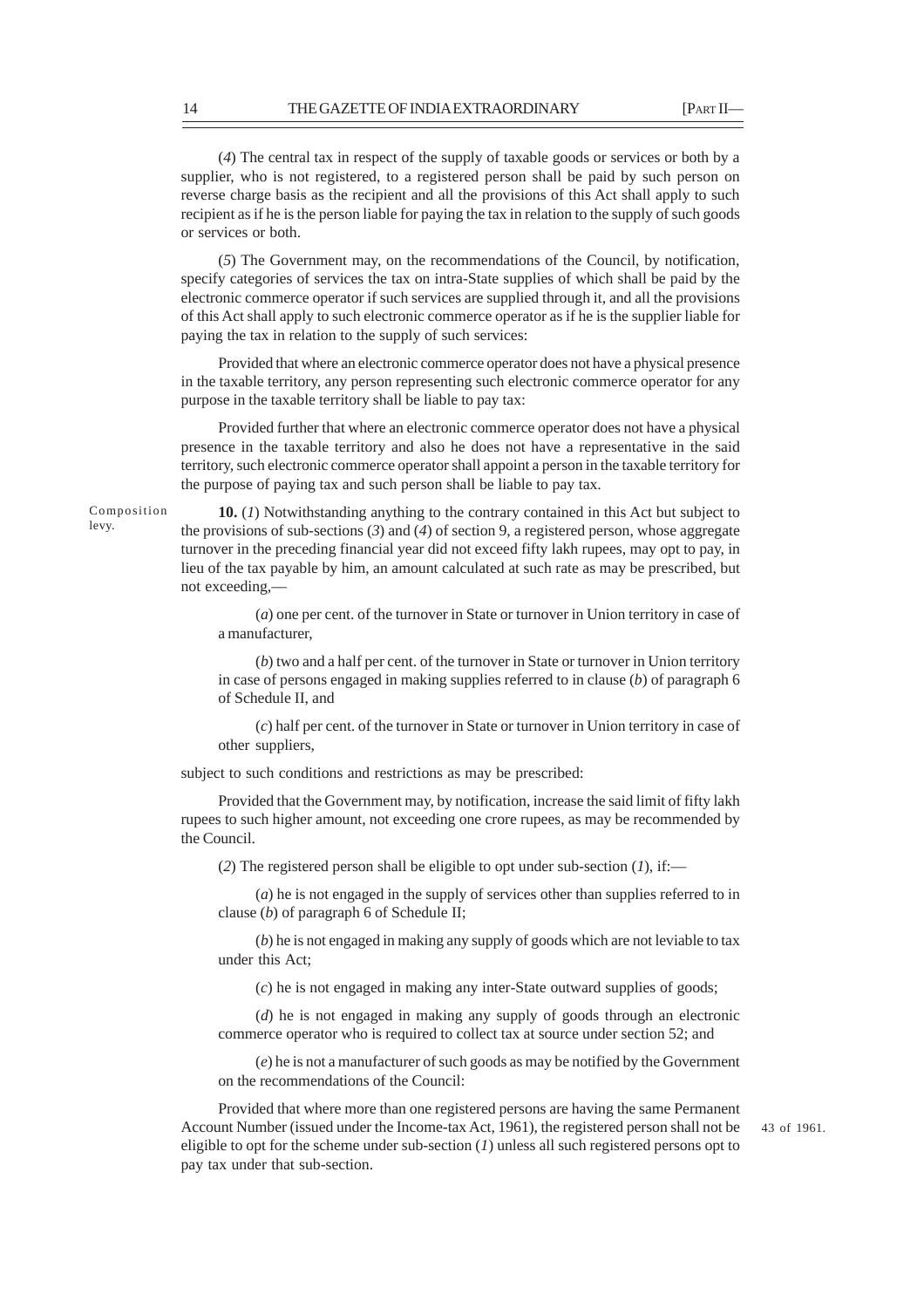(*3*) The option availed of by a registered person under sub-section (*1*) shall lapse with effect from the day on which his aggregate turnover during a financial year exceeds the limit specified under sub-section (*1*).

(*4*) A taxable person to whom the provisions of sub-section (*1*) apply shall not collect any tax from the recipient on supplies made by him nor shall he be entitled to any credit of input tax.

(*5*) If the proper officer has reasons to believe that a taxable person has paid tax under sub-section (*1*) despite not being eligible, such person shall, in addition to any tax that may be payable by him under any other provisions of this Act, be liable to a penalty and the provisions of section 73 or section 74 shall, *mutatis mutandis*, apply for determination of tax and penalty.

**11.** (*1*) Where the Government is satisfied that it is necessary in the public interest so to do, it may, on the recommendations of the Council, by notification, exempt generally, either absolutely or subject to such conditions as may be specified therein, goods or services or both of any specified description from the whole or any part of the tax leviable thereon with effect from such date as may be specified in such notification.

(*2*) Where the Government is satisfied that it is necessary in the public interest so to do, it may, on the recommendations of the Council, by special order in each case, under circumstances of an exceptional nature to be stated in such order, exempt from payment of tax any goods or services or both on which tax is leviable.

(*3*) The Government may, if it considers necessary or expedient so to do for the purpose of clarifying the scope or applicability of any notification issued under sub-section (*1*) or order issued under sub-section (*2*), insert an explanation in such notification or order, as the case may be, by notification at any time within one year of issue of the notification under sub-section (*1*) or order under sub-section (*2*), and every such explanation shall have effect as if it had always been the part of the first such notification or order, as the case may be.

*Explanation*.––For the purposes of this section, where an exemption in respect of any goods or services or both from the whole or part of the tax leviable thereon has been granted absolutely, the registered person supplying such goods or services or both shall not collect the tax, in excess of the effective rate, on such supply of goods or services or both.

### CHAPTER IV

### TIME AND VALUE OF SUPPLY

**12.** (*1*) The liability to pay tax on goods shall arise at the time of supply, as determined in accordance with the provisions of this section.

Time of supply of goods.

(*2*) The time of supply of goods shall be the earlier of the following dates, namely:—

(*a*) the date of issue of invoice by the supplier or the last date on which he is required, under sub-section (*1*) of section 31, to issue the invoice with respect to the supply; or

(*b*) the date on which the supplier receives the payment with respect to the supply:

Provided that where the supplier of taxable goods receives an amount up to one thousand rupees in excess of the amount indicated in the tax invoice, the time of supply to the extent of such excess amount shall, at the option of the said supplier, be the date of issue of invoice in respect of such excess amount.

Power to grant exemption from tax.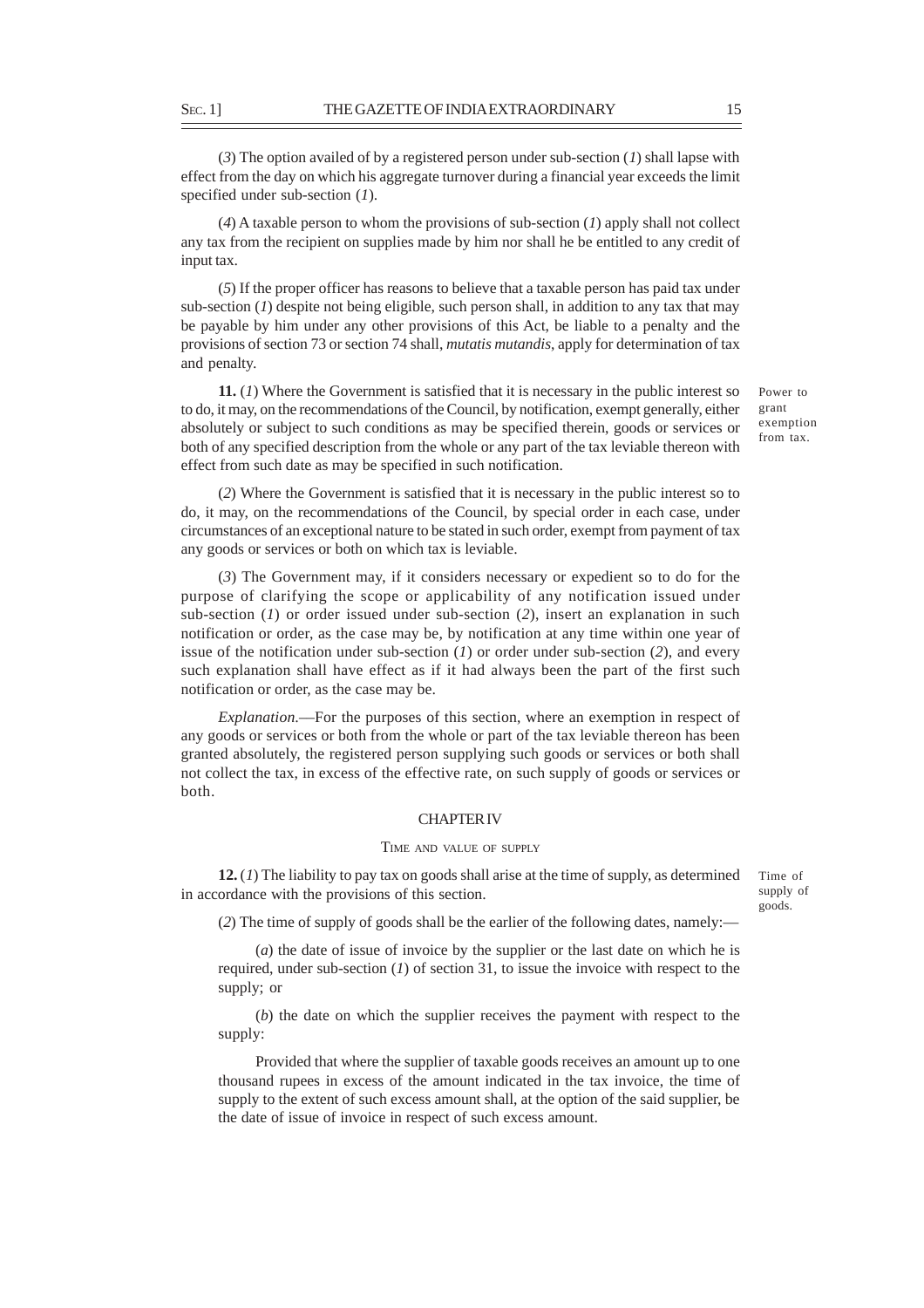*Explanation* 1.––For the purposes of clauses (*a*) and (*b*), "supply" shall be deemed to have been made to the extent it is covered by the invoice or, as the case may be, the payment.

*Explanation* 2.––For the purposes of clause (*b*), "the date on which the supplier receives the payment" shall be the date on which the payment is entered in his books of account or the date on which the payment is credited to his bank account, whichever is earlier.

(*3*) In case of supplies in respect of which tax is paid or liable to be paid on reverse charge basis, the time of supply shall be the earliest of the following dates, namely:—

(*a*) the date of the receipt of goods; or

(*b*) the date of payment as entered in the books of account of the recipient or the date on which the payment is debited in his bank account, whichever is earlier; or

(*c*) the date immediately following thirty days from the date of issue of invoice or any other document, by whatever name called, in lieu thereof by the supplier:

Provided that where it is not possible to determine the time of supply under clause (*a*) or clause (*b*) or clause (*c*), the time of supply shall be the date of entry in the books of account of the recipient of supply.

(*4*) In case of supply of vouchers by a supplier, the time of supply shall be—

(*a*) the date of issue of voucher, if the supply is identifiable at that point; or

(*b*) the date of redemption of voucher, in all other cases.

(*5*) Where it is not possible to determine the time of supply under the provisions of sub-section (2) or sub-section (3) or sub-section (4), the time of supply shall-

(*a*) in a case where a periodical return has to be filed, be the date on which such return is to be filed; or

(*b*) in any other case, be the date on which the tax is paid.

(*6*) The time of supply to the extent it relates to an addition in the value of supply by way of interest, late fee or penalty for delayed payment of any consideration shall be the date on which the supplier receives such addition in value.

Time of supply of services.

**13.** (*1*) The liability to pay tax on services shall arise at the time of supply, as determined in accordance with the provisions of this section.

(*2*) The time of supply of services shall be the earliest of the following dates, namely:—

(*a*) the date of issue of invoice by the supplier, if the invoice is issued within the period prescribed under sub-section (*2*) of section 31 or the date of receipt of payment, whichever is earlier; or

(*b*) the date of provision of service, if the invoice is not issued within the period prescribed under sub-section (*2*) of section 31 or the date of receipt of payment, whichever is earlier; or

(*c*) the date on which the recipient shows the receipt of services in his books of account, in a case where the provisions of clause (*a*) or clause (*b*) do not apply:

Provided that where the supplier of taxable service receives an amount up to one thousand rupees in excess of the amount indicated in the tax invoice, the time of supply to the extent of such excess amount shall, at the option of the said supplier, be the date of issue of invoice relating to such excess amount.

*Explanation*.––For the purposes of clauses (*a*) and (*b*)––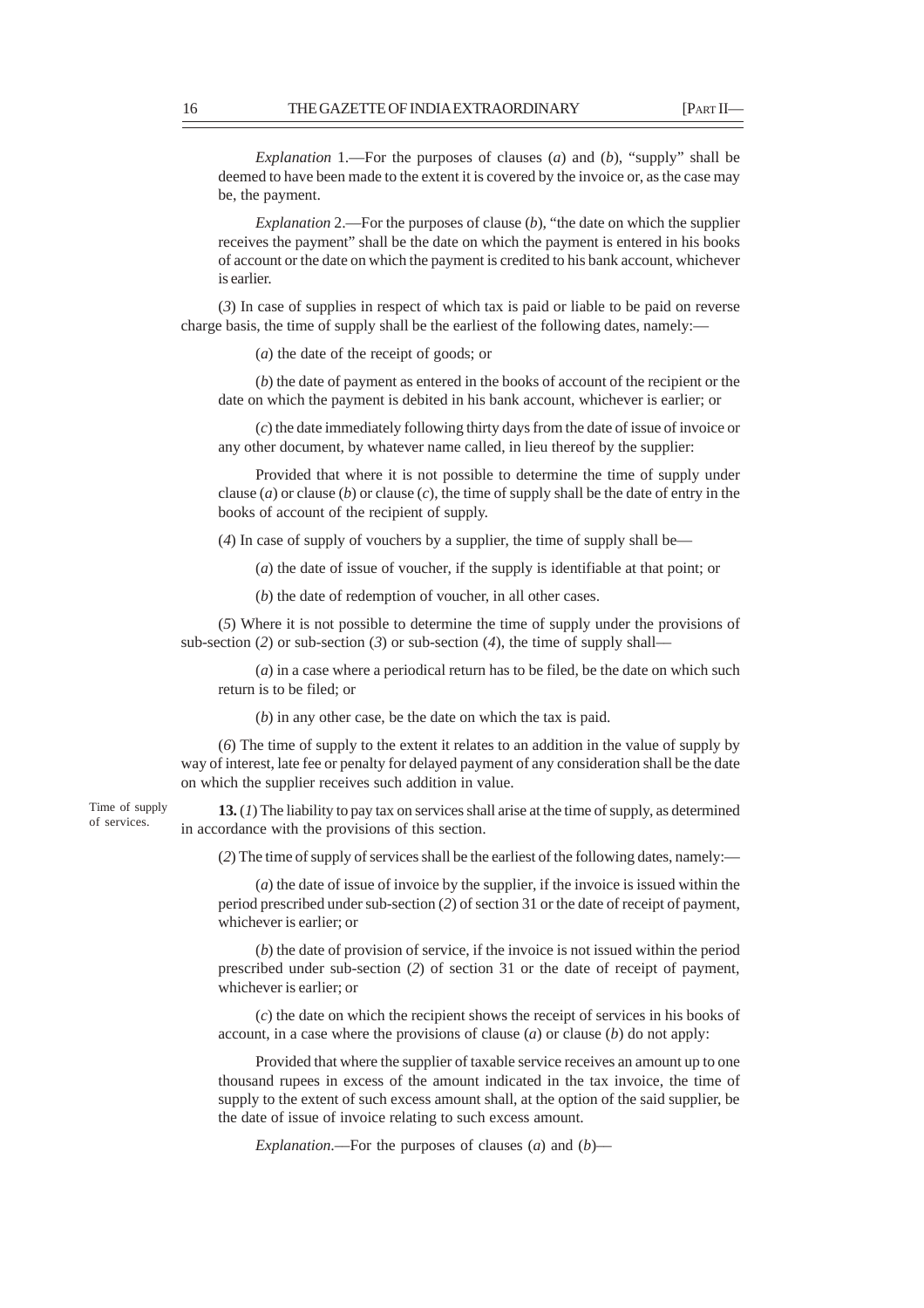(*i*) the supply shall be deemed to have been made to the extent it is covered by the invoice or, as the case may be, the payment;

(*ii*) "the date of receipt of payment" shall be the date on which the payment is entered in the books of account of the supplier or the date on which the payment is credited to his bank account, whichever is earlier.

(*3*) In case of supplies in respect of which tax is paid or liable to be paid on reverse charge basis, the time of supply shall be the earlier of the following dates, namely:—

(*a*) the date of payment as entered in the books of account of the recipient or the date on which the payment is debited in his bank account, whichever is earlier; or

(*b*) the date immediately following sixty days from the date of issue of invoice or any other document, by whatever name called, in lieu thereof by the supplier:

 Provided that where it is not possible to determine the time of supply under clause (*a*) or clause (*b*), the time of supply shall be the date of entry in the books of account of the recipient of supply:

 Provided further that in case of supply by associated enterprises, where the supplier of service is located outside India, the time of supply shall be the date of entry in the books of account of the recipient of supply or the date of payment, whichever is earlier.

(*4*) In case of supply of vouchers by a supplier, the time of supply shall be––

(*a*) the date of issue of voucher, if the supply is identifiable at that point; or

(*b*) the date of redemption of voucher, in all other cases.

(*5*) Where it is not possible to determine the time of supply under the provisions of sub-section (2) or sub-section (3) or sub-section (4), the time of supply shall–

(*a*) in a case where a periodical return has to be filed, be the date on which such return is to be filed; or

(*b*) in any other case, be the date on which the tax is paid.

(*6*) The time of supply to the extent it relates to an addition in the value of supply by way of interest, late fee or penalty for delayed payment of any consideration shall be the date on which the supplier receives such addition in value.

**14.** Notwithstanding anything contained in section 12 or section 13, the time of supply, where there is a change in the rate of tax in respect of goods or services or both, shall be determined in the following manner, namely:––

Change in rate of tax in respect of supply of goods or services.

(*a*) in case the goods or services or both have been supplied before the change in rate of tax,––

(*i*) where the invoice for the same has been issued and the payment is also received after the change in rate of tax, the time of supply shall be the date of receipt of payment or the date of issue of invoice, whichever is earlier; or

(*ii*) where the invoice has been issued prior to the change in rate of tax but payment is received after the change in rate of tax, the time of supply shall be the date of issue of invoice; or

(*iii*) where the payment has been received before the change in rate of tax, but the invoice for the same is issued after the change in rate of tax, the time of supply shall be the date of receipt of payment;

(*b*) in case the goods or services or both have been supplied after the change in rate of tax,––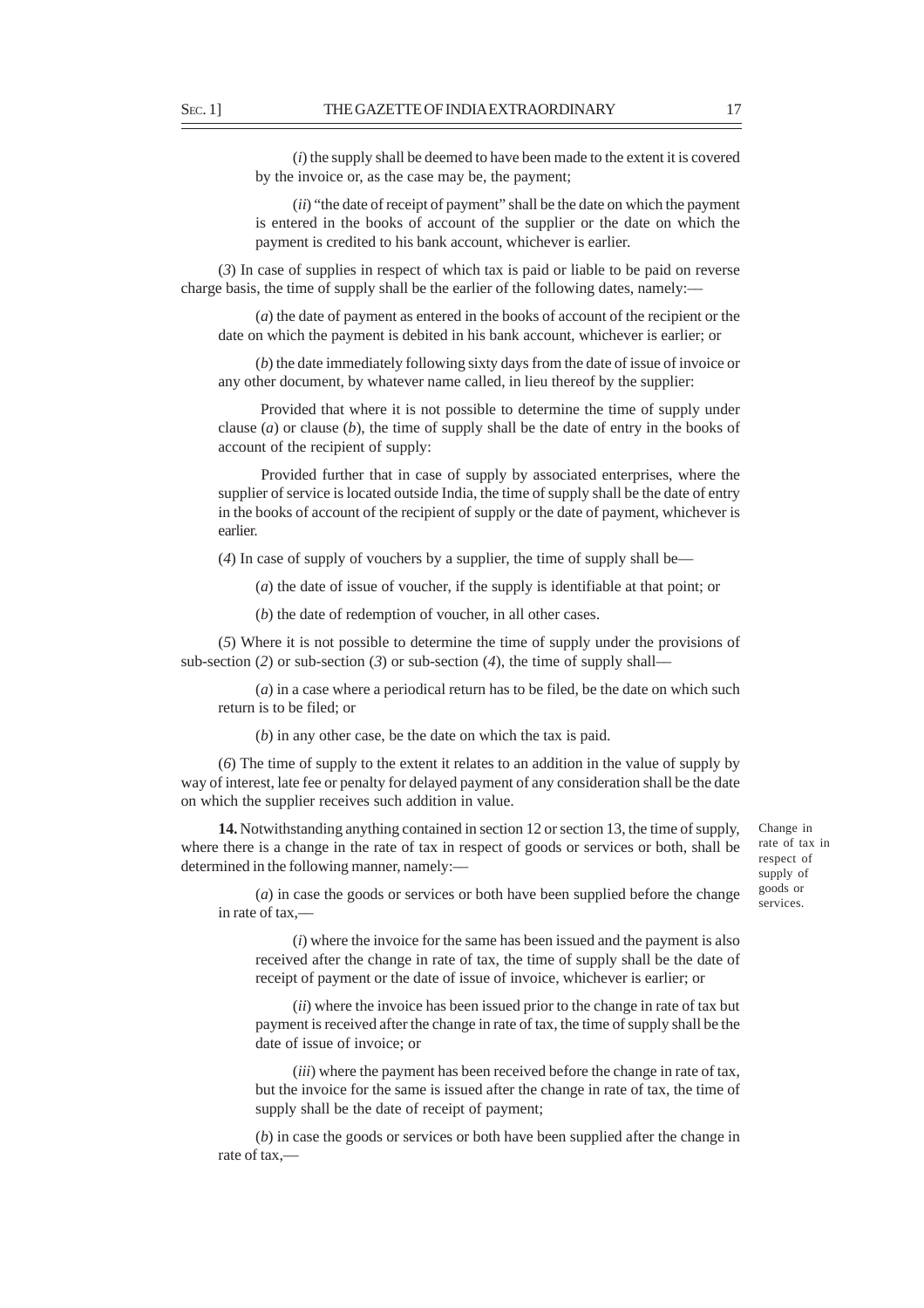(*i*) where the payment is received after the change in rate of tax but the invoice has been issued prior to the change in rate of tax, the time of supply shall be the date of receipt of payment; or

(*ii*) where the invoice has been issued and payment is received before the change in rate of tax, the time of supply shall be the date of receipt of payment or date of issue of invoice, whichever is earlier; or

(*iii*) where the invoice has been issued after the change in rate of tax but the payment is received before the change in rate of tax, the time of supply shall be the date of issue of invoice:

Provided that the date of receipt of payment shall be the date of credit in the bank account if such credit in the bank account is after four working days from the date of change in the rate of tax.

*Explanation*.––For the purposes of this section, "the date of receipt of payment" shall be the date on which the payment is entered in the books of account of the supplier or the date on which the payment is credited to his bank account, whichever is earlier.

**15.** (*1*) The value of a supply of goods or services or both shall be the transaction value, which is the price actually paid or payable for the said supply of goods or services or both where the supplier and the recipient of the supply are not related and the price is the sole consideration for the supply.

(*2*) The value of supply shall include–––

(*a*) any taxes, duties, cesses, fees and charges levied under any law for the time being in force other than this Act, the State Goods and Services Tax Act, the Union Territory Goods and Services Tax Act and the Goods and Services Tax (Compensation to States) Act, if charged separately by the supplier;

(*b*) any amount that the supplier is liable to pay in relation to such supply but which has been incurred by the recipient of the supply and not included in the price actually paid or payable for the goods or services or both;

(*c*) incidental expenses, including commission and packing, charged by the supplier to the recipient of a supply and any amount charged for anything done by the supplier in respect of the supply of goods or services or both at the time of, or before delivery of goods or supply of services;

(*d*) interest or late fee or penalty for delayed payment of any consideration for any supply; and

(*e*) subsidies directly linked to the price excluding subsidies provided by the Central Government and State Governments.

*Explanation*.––For the purposes of this sub-section, the amount of subsidy shall be included in the value of supply of the supplier who receives the subsidy.

(*3*) The value of the supply shall not include any discount which is given––

(*a*) before or at the time of the supply if such discount has been duly recorded in the invoice issued in respect of such supply; and

(*b*) after the supply has been effected, if—

(*i*) such discount is established in terms of an agreement entered into at or before the time of such supply and specifically linked to relevant invoices; and

(*ii*) input tax credit as is attributable to the discount on the basis of document issued by the supplier has been reversed by the recipient of the supply.

Value of taxable supply.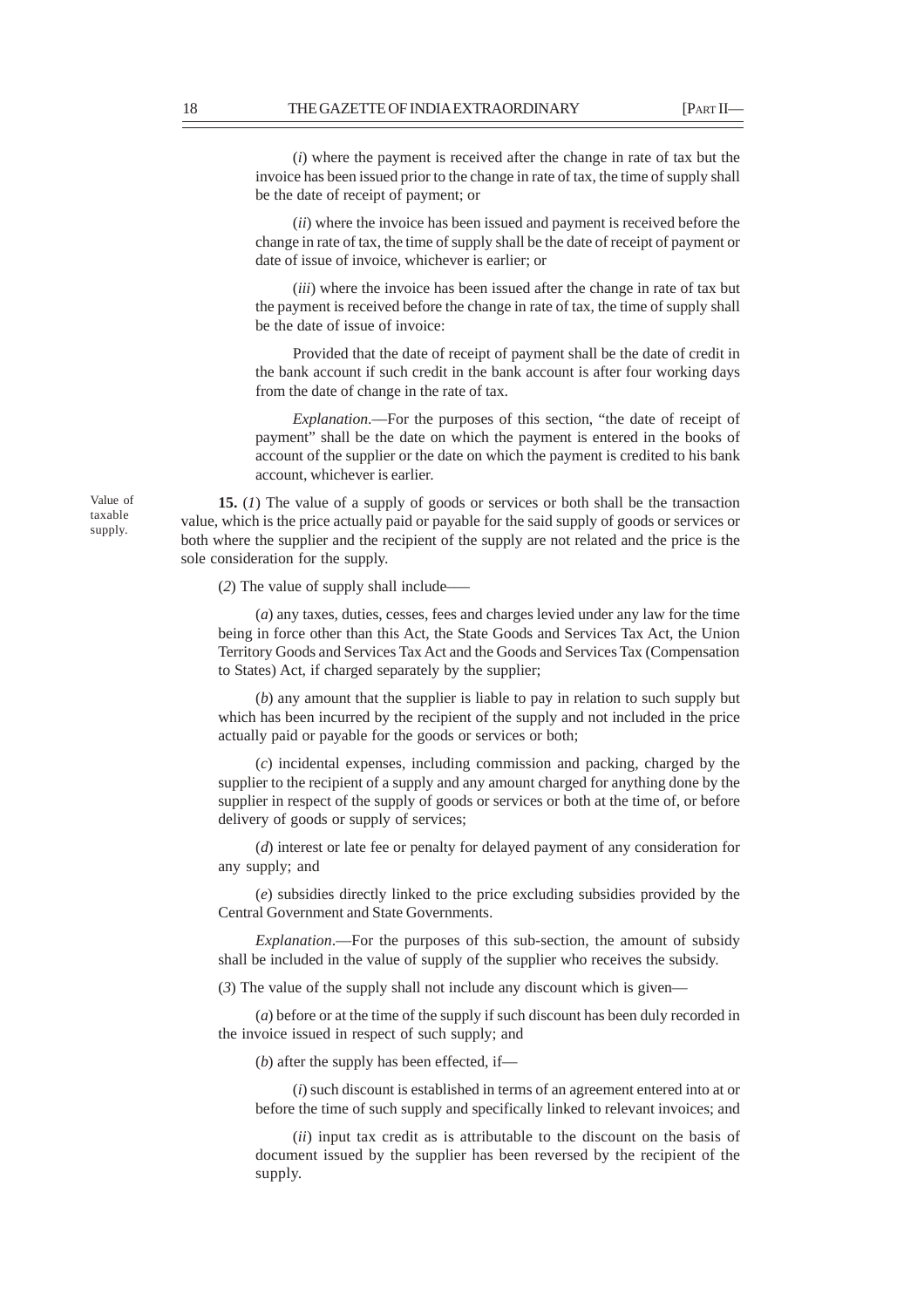(*4*) Where the value of the supply of goods or services or both cannot be determined under sub-section  $(I)$ , the same shall be determined in such manner as may be prescribed.

(*5*) Notwithstanding anything contained in sub-section (*1*) or sub-section (*4*), the value of such supplies as may be notified by the Government on the recommendations of the Council shall be determined in such manner as may be prescribed.

*Explanation.—*For the purposes of this Act,––

(*a*) persons shall be deemed to be "related persons" if—

(*i*) such persons are officers or directors of one another's businesses;

(*ii*) such persons are legally recognised partners in business;

(*iii*) such persons are employer and employee;

(*iv*) any person directly or indirectly owns, controls or holds twenty-five per cent. or more of the outstanding voting stock or shares of both of them;

(*v*) one of them directly or indirectly controls the other;

(*vi*) both of them are directly or indirectly controlled by a third person;

(*vii*) together they directly or indirectly control a third person; or

(*viii*) they are members of the same family;

(*b*) the term "person" also includes legal persons;

(*c*) persons who are associated in the business of one another in that one is the sole agent or sole distributor or sole concessionaire, howsoever described, of the other, shall be deemed to be related.

## CHAPTER V

### INPUT TAX CREDIT

**16.** (*1*) Every registered person shall, subject to such conditions and restrictions as may be prescribed and in the manner specified in section 49, be entitled to take credit of input tax charged on any supply of goods or services or both to him which are used or intended to be used in the course or furtherance of his business and the said amount shall be credited to the electronic credit ledger of such person.

Eligibility and conditions for taking input tax credit.

(*2*) Notwithstanding anything contained in this section, no registered person shall be entitled to the credit of any input tax in respect of any supply of goods or services or both to him unless.

(*a*) he is in possession of a tax invoice or debit note issued by a supplier registered under this Act, or such other tax paying documents as may be prescribed;

(*b*) he has received the goods or services or both.

*Explanation*.—For the purposes of this clause, it shall be deemed that the registered person has received the goods where the goods are delivered by the supplier to a recipient or any other person on the direction of such registered person, whether acting as an agent or otherwise, before or during movement of goods, either by way of transfer of documents of title to goods or otherwise;

(*c*) subject to the provisions of section 41, the tax charged in respect of such supply has been actually paid to the Government, either in cash or through utilisation of input tax credit admissible in respect of the said supply; and

(*d*) he has furnished the return under section 39:

Provided that where the goods against an invoice are received in lots or instalments, the registered person shall be entitled to take credit upon receipt of the last lot or instalment:

Provided further that where a recipient fails to pay to the supplier of goods or services or both, other than the supplies on which tax is payable on reverse charge basis, the amount towards the value of supply along with tax payable thereon within a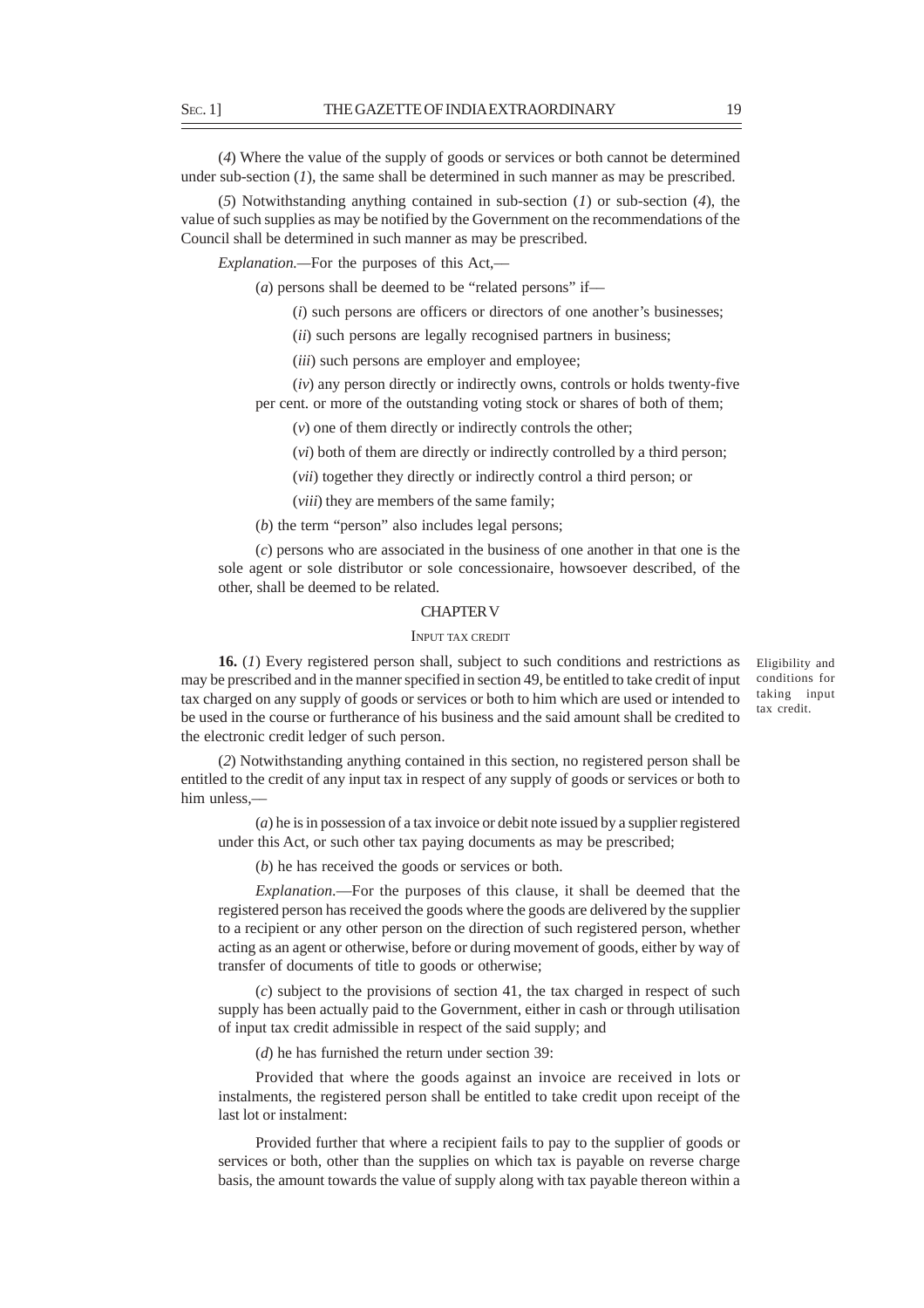43 of 1961.

period of one hundred and eighty days from the date of issue of invoice by the supplier, an amount equal to the input tax credit availed by the recipient shall be added to his output tax liability, along with interest thereon, in such manner as may be prescribed:

 Provided also that the recipient shall be entitled to avail of the credit of input tax on payment made by him of the amount towards the value of supply of goods or services or both along with tax payable thereon.

(*3*) Where the registered person has claimed depreciation on the tax component of the cost of capital goods and plant and machinery under the provisions of the Income-tax Act, 1961, the input tax credit on the said tax component shall not be allowed.

(*4*) A registered person shall not be entitled to take input tax credit in respect of any invoice or debit note for supply of goods or services or both after the due date of furnishing of the return under section 39 for the month of September following the end of financial year to which such invoice or invoice relating to such debit note pertains or furnishing of the relevant annual return, whichever is earlier.

Apportionment of credit and blocked credits.

**17.** (*1*) Where the goods or services or both are used by the registered person partly for the purpose of any business and partly for other purposes, the amount of credit shall be restricted to so much of the input tax as is attributable to the purposes of his business.

(*2*) Where the goods or services or both are used by the registered person partly for effecting taxable supplies including zero-rated supplies under this Act or under the Integrated Goods and Services Tax Act and partly for effecting exempt supplies under the said Acts, the amount of credit shall be restricted to so much of the input tax as is attributable to the said taxable supplies including zero-rated supplies.

(*3*) The value of exempt supply under sub-section (*2*) shall be such as may be prescribed, and shall include supplies on which the recipient is liable to pay tax on reverse charge basis, transactions in securities, sale of land and, subject to clause (*b*) of paragraph 5 of Schedule II, sale of building.

(*4*) A banking company or a financial institution including a non-banking financial company, engaged in supplying services by way of accepting deposits, extending loans or advances shall have the option to either comply with the provisions of sub-section (*2*), or avail of, every month, an amount equal to fifty per cent. of the eligible input tax credit on inputs, capital goods and input services in that month and the rest shall lapse:

Provided that the option once exercised shall not be withdrawn during the remaining part of the financial year:

Provided further that the restriction of fifty per cent. shall not apply to the tax paid on supplies made by one registered person to another registered person having the same Permanent Account Number.

(*5*) Notwithstanding anything contained in sub-section (*1*) of section 16 and subsection  $(I)$  of section 18, input tax credit shall not be available in respect of the following, namely:—

(*a*) motor vehicles and other conveyances except when they are used––

(*i*) for making the following taxable supplies, namely:—

(*A*) further supply of such vehicles or conveyances ; or

- (*B*) transportation of passengers; or
- (*C*) imparting training on driving, flying, navigating such vehicles or conveyances;
- (*ii*) for transportation of goods;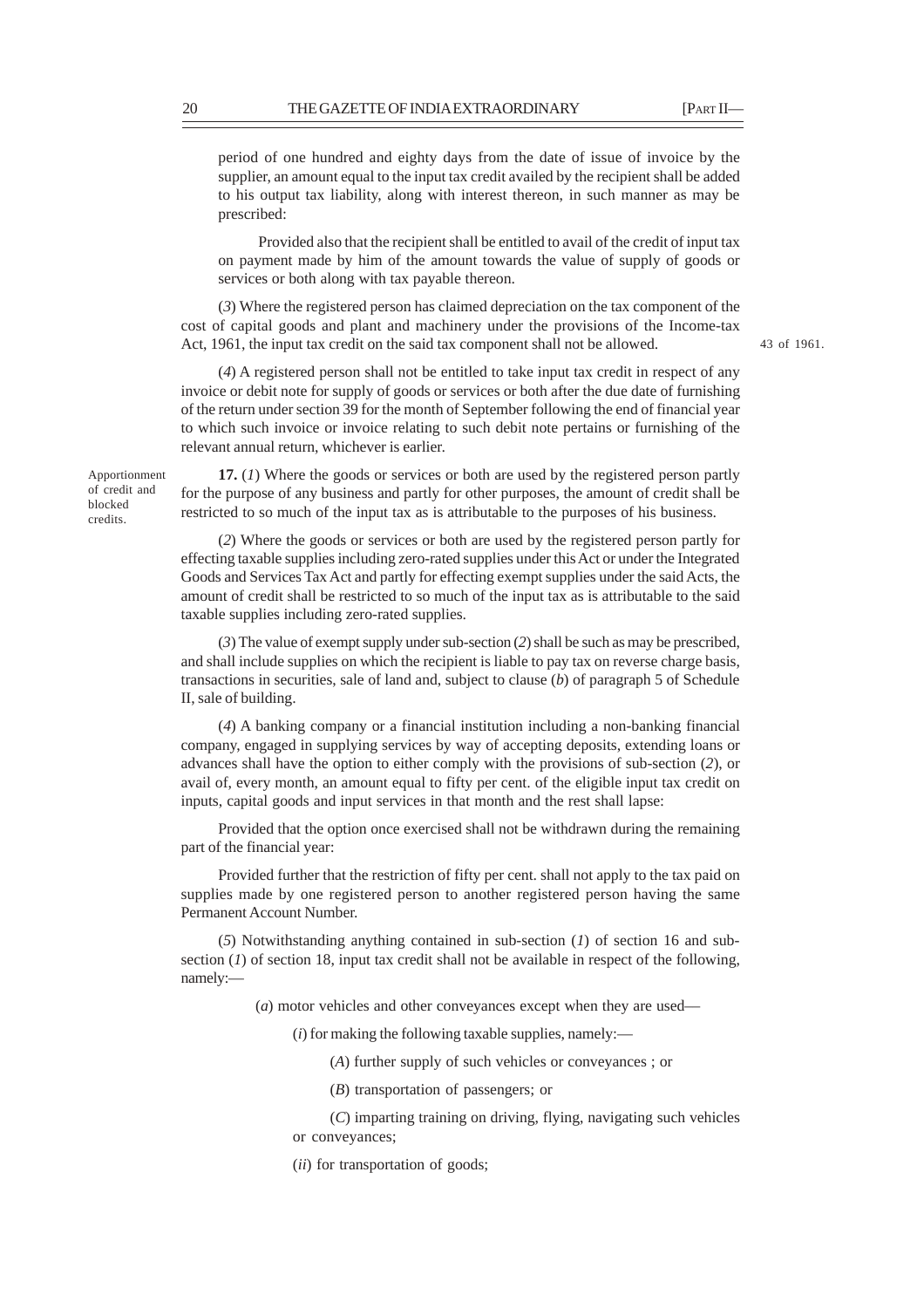(*b*) the following supply of goods or services or both—

(*i*) food and beverages, outdoor catering, beauty treatment, health services, cosmetic and plastic surgery except where an inward supply of goods or services or both of a particular category is used by a registered person for making an outward taxable supply of the same category of goods or services or both or as an element of a taxable composite or mixed supply;

(*ii*) membership of a club, health and fitness centre;

(*iii*) rent-a-cab, life insurance and health insurance except where––

(*A*) the Government notifies the services which are obligatory for an employer to provide to its employees under any law for the time being in force; or

 (*B*) such inward supply of goods or services or both of a particular category is used by a registered person for making an outward taxable supply of the same category of goods or services or both or as part of a taxable composite or mixed supply; and

(*iv*) travel benefits extended to employees on vacation such as leave or home travel concession;

(*c*) works contract services when supplied for construction of an immovable property (other than plant and machinery) except where it is an input service for further supply of works contract service;

(*d*) goods or services or both received by a taxable person for construction of an immovable property (other than plant or machinery) on his own account including when such goods or services or both are used in the course or furtherance of business.

*Explanation*.—For the purposes of clauses  $(c)$  and  $(d)$ , the expression "construction" includes re-construction, renovation, additions or alterations or repairs, to the extent of capitalisation, to the said immovable property;

(*e*) goods or services or both on which tax has been paid under section 10;

(*f*) goods or services or both received by a non-resident taxable person except on goods imported by him;

(*g*) goods or services or both used for personal consumption;

(*h*) goods lost, stolen, destroyed, written off or disposed of by way of gift or free samples; and

(*i*) any tax paid in accordance with the provisions of sections 74, 129 and 130.

(*6*) The Government may prescribe the manner in which the credit referred to in sub-sections (*1*) and (*2*) may be attributed.

*Explanation.––*For the purposes of this Chapter and Chapter VI, the expression "plant and machinery" means apparatus, equipment, and machinery fixed to earth by foundation or structural support that are used for making outward supply of goods or services or both and includes such foundation and structural supports but excludes—

(*i*) land, building or any other civil structures;

(*ii*) telecommunication towers; and

(*iii*) pipelines laid outside the factory premises.

**18.** (*1*) Subject to such conditions and restrictions as may be prescribed—

(*a*) a person who has applied for registration under this Act within thirty days from the date on which he becomes liable to registration and has been granted such

Availability of credit in special circumstances.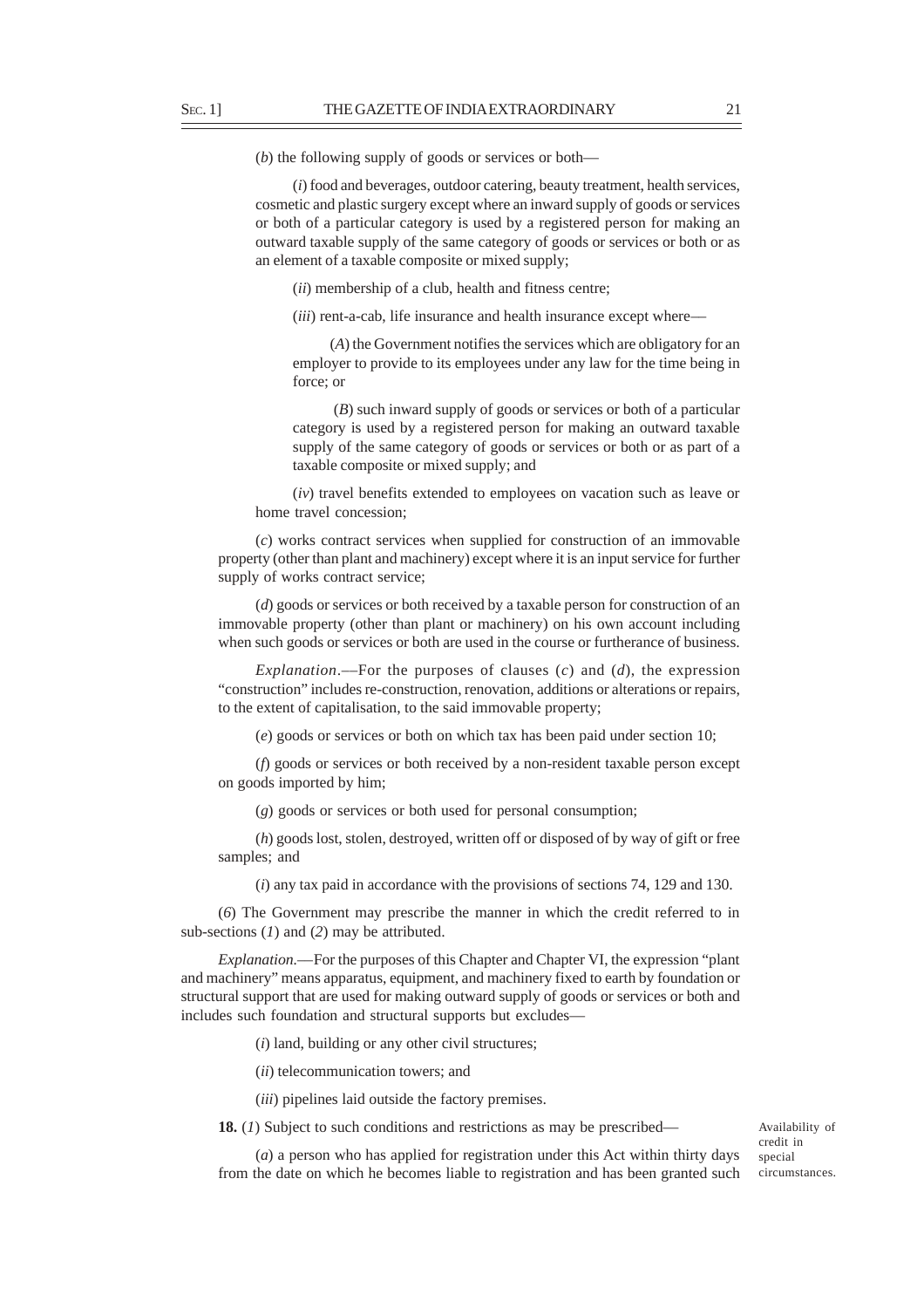registration shall be entitled to take credit of input tax in respect of inputs held in stock and inputs contained in semi-finished or finished goods held in stock on the day immediately preceding the date from which he becomes liable to pay tax under the provisions of this Act;

(*b*) a person who takes registration under sub-section (*3*) of section 25 shall be entitled to take credit of input tax in respect of inputs held in stock and inputs contained in semi-finished or finished goods held in stock on the day immediately preceding the date of grant of registration;

(*c*) where any registered person ceases to pay tax under section 10, he shall be entitled to take credit of input tax in respect of inputs held in stock, inputs contained in semi-finished or finished goods held in stock and on capital goods on the day immediately preceding the date from which he becomes liable to pay tax under section 9:

Provided that the credit on capital goods shall be reduced by such percentage points as may be prescribed;

(*d*) where an exempt supply of goods or services or both by a registered person becomes a taxable supply, such person shall be entitled to take credit of input tax in respect of inputs held in stock and inputs contained in semi-finished or finished goods held in stock relatable to such exempt supply and on capital goods exclusively used for such exempt supply on the day immediately preceding the date from which such supply becomes taxable:

Provided that the credit on capital goods shall be reduced by such percentage points as may be prescribed.

(*2*) A registered person shall not be entitled to take input tax credit under sub-section  $(I)$  in respect of any supply of goods or services or both to him after the expiry of one year from the date of issue of tax invoice relating to such supply.

(*3*) Where there is a change in the constitution of a registered person on account of sale, merger, demerger, amalgamation, lease or transfer of the business with the specific provisions for transfer of liabilities, the said registered person shall be allowed to transfer the input tax credit which remains unutilised in his electronic credit ledger to such sold, merged, demerged, amalgamated, leased or transferred business in such manner as may be prescribed.

(*4*) Where any registered person who has availed of input tax credit opts to pay tax under section 10 or, where the goods or services or both supplied by him become wholly exempt, he shall pay an amount, by way of debit in the electronic credit ledger or electronic cash ledger, equivalent to the credit of input tax in respect of inputs held in stock and inputs contained in semi-finished or finished goods held in stock and on capital goods, reduced by such percentage points as may be prescribed, on the day immediately preceding the date of exercising of such option or, as the case may be, the date of such exemption:

Provided that after payment of such amount, the balance of input tax credit, if any, lying in his electronic credit ledger shall lapse.

(*5*) The amount of credit under sub-section (*1*) and the amount payable under sub-section (*4*) shall be calculated in such manner as may be prescribed.

(*6*) In case of supply of capital goods or plant and machinery, on which input tax credit has been taken, the registered person shall pay an amount equal to the input tax credit taken on the said capital goods or plant and machinery reduced by such percentage points as may be prescribed or the tax on the transaction value of such capital goods or plant and machinery determined under section 15, whichever is higher:

Provided that where refractory bricks, moulds and dies, jigs and fixtures are supplied as scrap, the taxable person may pay tax on the transaction value of such goods determined under section 15.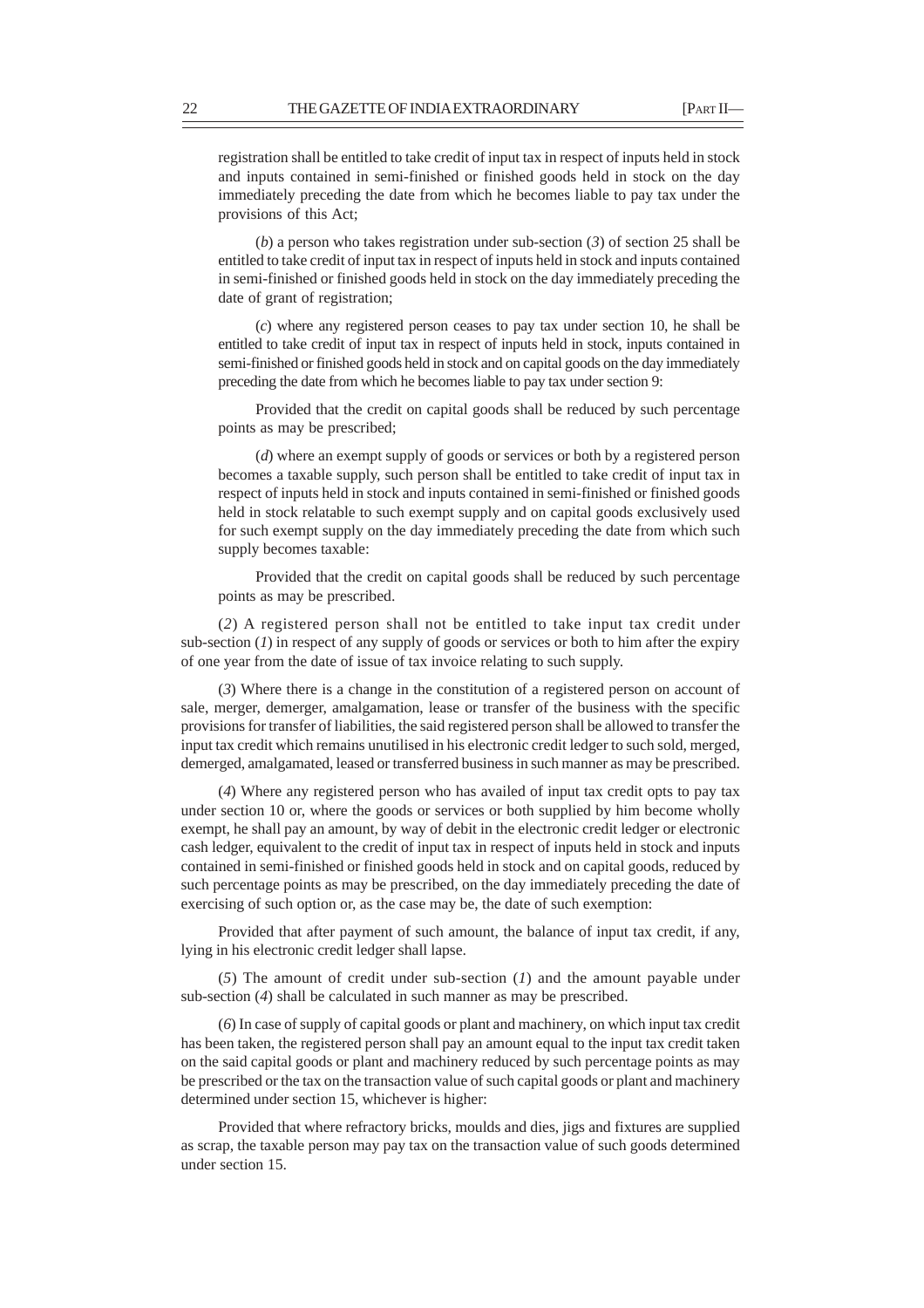**19.** (*1*) The principal shall, subject to such conditions and restrictions as may be prescribed, be allowed input tax credit on inputs sent to a job worker for job work.

(*2*) Notwithstanding anything contained in clause (*b*) of sub-section (*2*) of section 16, the principal shall be entitled to take credit of input tax on inputs even if the inputs are directly sent to a job worker for job work without being first brought to his place of business.

(*3*) Where the inputs sent for job work are not received back by the principal after completion of job work or otherwise or are not supplied from the place of business of the job worker in accordance with clause (*a*) or clause (*b*) of sub-section (*1*) of section 143 within one year of being sent out, it shall be deemed that such inputs had been supplied by the principal to the job worker on the day when the said inputs were sent out:

 Provided that where the inputs are sent directly to a job worker, the period of one year shall be counted from the date of receipt of inputs by the job worker.

(*4*) The principal shall, subject to such conditions and restrictions as may be prescribed, be allowed input tax credit on capital goods sent to a job worker for job work.

(*5*) Notwithstanding anything contained in clause (*b*) of sub-section (*2*) of section 16, the principal shall be entitled to take credit of input tax on capital goods even if the capital goods are directly sent to a job worker for job work without being first brought to his place of business.

(*6*) Where the capital goods sent for job work are not received back by the principal within a period of three years of being sent out, it shall be deemed that such capital goods had been supplied by the principal to the job worker on the day when the said capital goods were sent out:

Provided that where the capital goods are sent directly to a job worker, the period of three years shall be counted from the date of receipt of capital goods by the job worker.

(*7*) Nothing contained in sub-section (*3*) or sub-section (*6*) shall apply to moulds and dies, jigs and fixtures, or tools sent out to a job worker for job work.

*Explanation*.––For the purpose of this section, "principal" means the person referred to in section 143.

**20.** (*1*) The Input Service Distributor shall distribute the credit of central tax as central tax or integrated tax and integrated tax as integrated tax or central tax, by way of issue of a document containing the amount of input tax credit being distributed in such manner as may be prescribed.

(*2*) The Input Service Distributor may distribute the credit subject to the following conditions, namely:––

(*a*) the credit can be distributed to the recipients of credit against a document containing such details as may be prescribed;

(*b*) the amount of the credit distributed shall not exceed the amount of credit available for distribution;

(*c*) the credit of tax paid on input services attributable to a recipient of credit shall be distributed only to that recipient;

(*d*) the credit of tax paid on input services attributable to more than one recipient of credit shall be distributed amongst such recipients to whom the input service is attributable and such distribution shall be *pro rata* on the basis of the turnover in a State or turnover in a Union territory of such recipient, during the relevant period, to the aggregate of the turnover of all such recipients to whom such input service is attributable and which are operational in the current year, during the said relevant period;

Taking input tax credit in respect of inputs and capital goods sent for job work.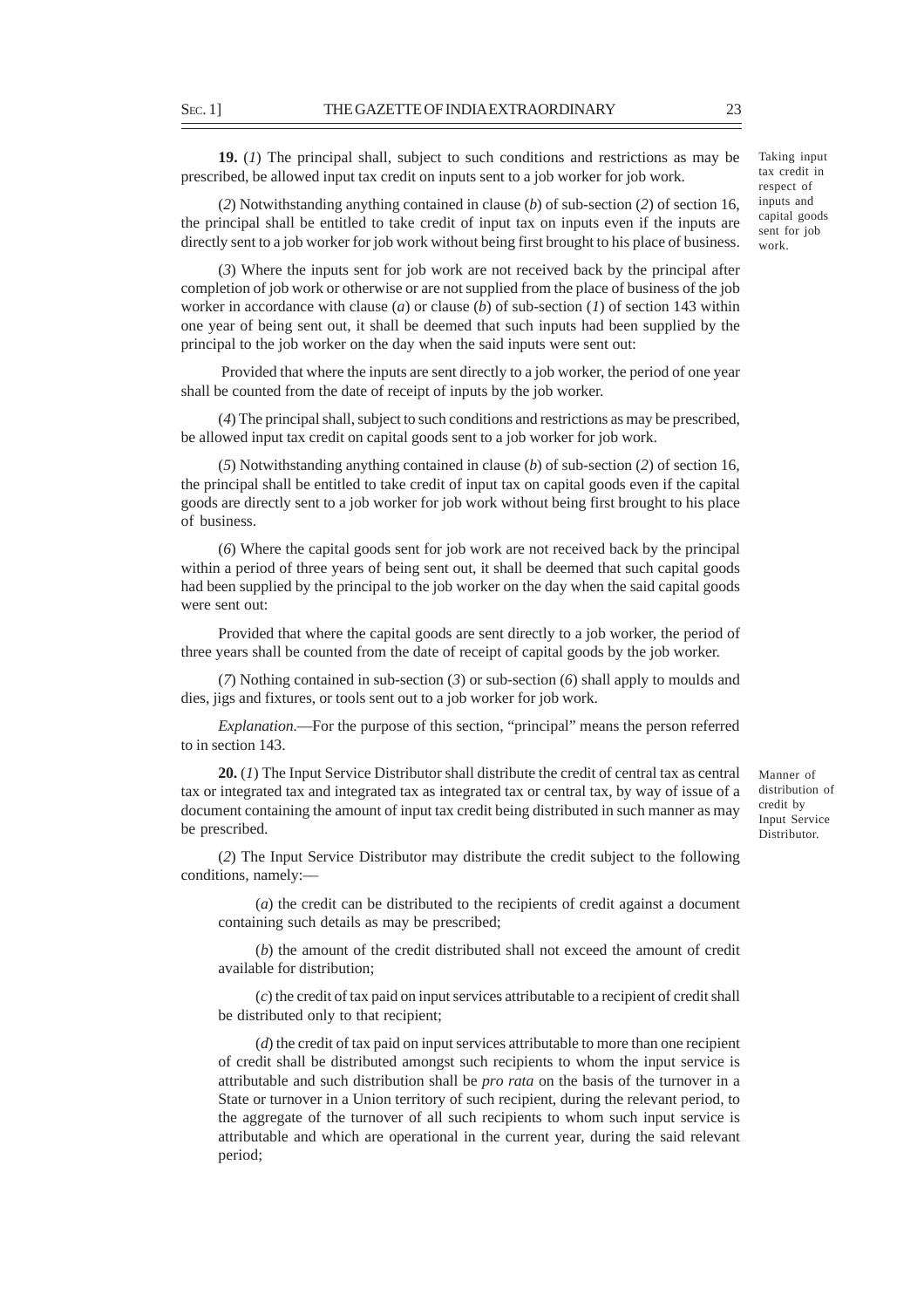(*e*) the credit of tax paid on input services attributable to all recipients of credit shall be distributed amongst such recipients and such distribution shall be *pro rata* on the basis of the turnover in a State or turnover in a Union territory of such recipient, during the relevant period, to the aggregate of the turnover of all recipients and which are operational in the current year, during the said relevant period.

*Explanation.*––For the purposes of this section,––

(*a*) the "relevant period" shall be—

(*i*) if the recipients of credit have turnover in their States or Union territories in the financial year preceding the year during which credit is to be distributed, the said financial year; or

 (*ii*) if some or all recipients of the credit do not have any turnover in their States or Union territories in the financial year preceding the year during which the credit is to be distributed, the last quarter for which details of such turnover of all the recipients are available, previous to the month during which credit is to be distributed;

(*b*) the expression "recipient of credit" means the supplier of goods or services or both having the same Permanent Account Number as that of the Input Service Distributor;

(*c*) the term ''turnover'', in relation to any registered person engaged in the supply of taxable goods as well as goods not taxable under this Act, means the value of turnover, reduced by the amount of any duty or tax levied under entry 84 of List I of the Seventh Schedule to the Constitution and entries 51 and 54 of List II of the said Schedule.

**21.** Where the Input Service Distributor distributes the credit in contravention of the provisions contained in section 20 resulting in excess distribution of credit to one or more recipients of credit, the excess credit so distributed shall be recovered from such recipients along with interest, and the provisions of section 73 or section 74, as the case may be, shall, *mutatis mutandis*, apply for determination of amount to be recovered.

## CHAPTER VI

### **REGISTRATION**

**22.** (*1*) Every supplier shall be liable to be registered under this Act in the State or Union territory, other than special category States, from where he makes a taxable supply of goods or services or both, if his aggregate turnover in a financial year exceeds twenty lakh rupees:

 Provided that where such person makes taxable supplies of goods or services or both from any of the special category States, he shall be liable to be registered if his aggregate turnover in a financial year exceeds ten lakh rupees.

(*2*) Every person who, on the day immediately preceding the appointed day, is registered or holds a licence under an existing law, shall be liable to be registered under this Act with effect from the appointed day.

(*3*) Where a business carried on by a taxable person registered under this Act is transferred, whether on account of succession or otherwise, to another person as a going concern, the transferee or the successor, as the case may be, shall be liable to be registered with effect from the date of such transfer or succession.

(*4*) Notwithstanding anything contained in sub-sections (*1*) and (*3*), in a case of transfer pursuant to sanction of a scheme or an arrangement for amalgamation or, as the case may be, demerger of two or more companies pursuant to an order of a High Court, Tribunal

Manner of recovery of credit distributed in excess.

Persons liable for registration.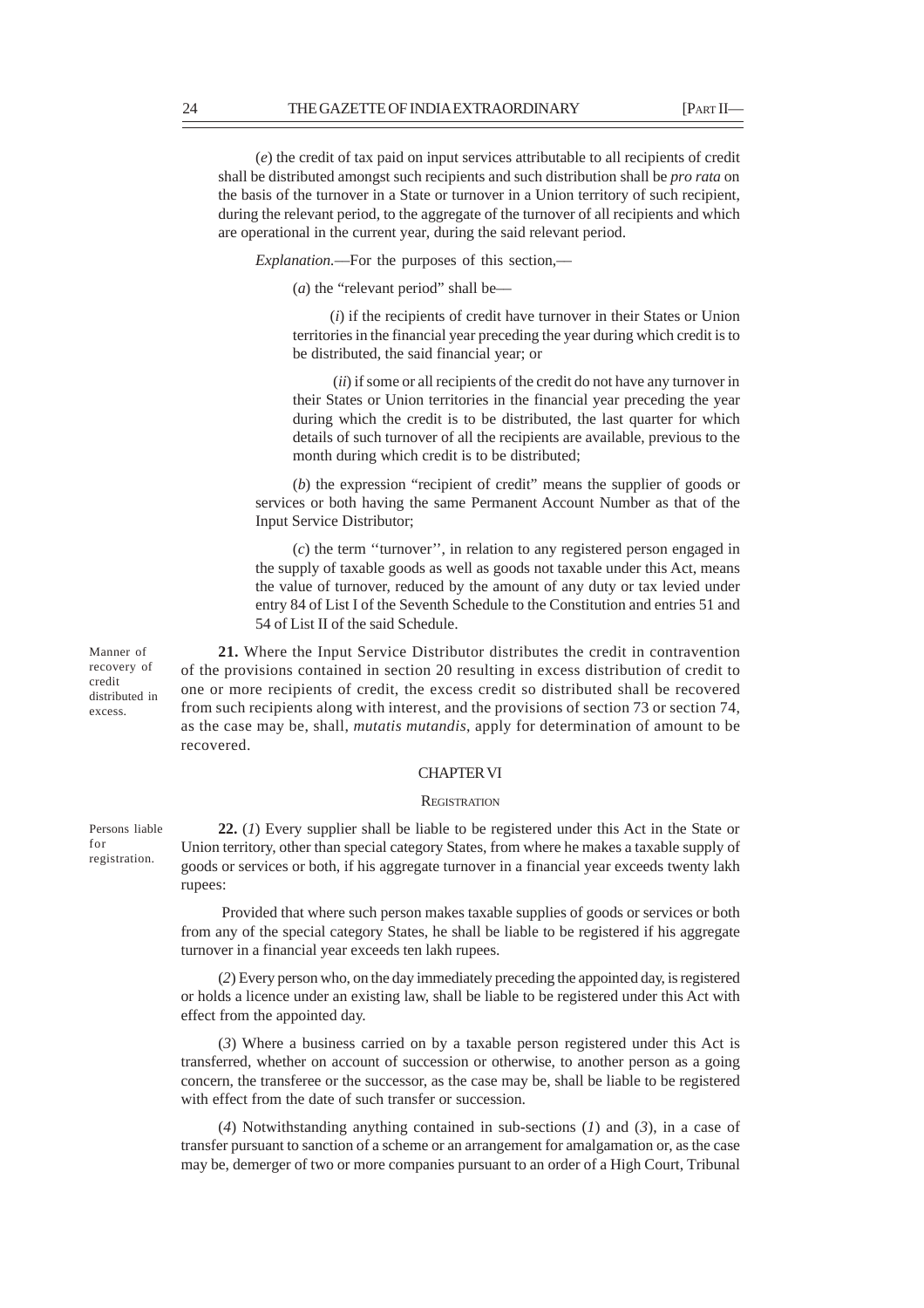or otherwise, the transferee shall be liable to be registered, with effect from the date on which the Registrar of Companies issues a certificate of incorporation giving effect to such order of the High Court or Tribunal.

*Explanation.*––For the purposes of this section,––

(*i*) the expression "aggregate turnover" shall include all supplies made by the taxable person, whether on his own account or made on behalf of all his principals;

(*ii*) the supply of goods, after completion of job work, by a registered job worker shall be treated as the supply of goods by the principal referred to in section 143, and the value of such goods shall not be included in the aggregate turnover of the registered job worker;

(*iii*) the expression "special category States" shall mean the States as specified in sub-clause (*g*) of clause (*4*) of article 279A of the Constitution.

**23.** (*1*) The following persons shall not be liable to registration, namely:—

(*a*) any person engaged exclusively in the business of supplying goods or services or both that are not liable to tax or wholly exempt from tax under this Act or under the Integrated Goods and Services Tax Act;

(*b*) an agriculturist, to the extent of supply of produce out of cultivation of land.

(*2*) The Government may, on the recommendations of the Council, by notification, specify the category of persons who may be exempted from obtaining registration under this Act.

**24.** Notwithstanding anything contained in sub-section (*1*) of section 22, the following categories of persons shall be required to be registered under this Act,––

Compulsory registration in certain cases.

Persons not liable for registration.

(*i*) persons making any inter-State taxable supply;

(*ii*) casual taxable persons making taxable supply;

(*iii*) persons who are required to pay tax under reverse charge;

(*iv*) person who are required to pay tax under sub-section (*5*) of section 9;

(*v*) non-resident taxable persons making taxable supply;

(*vi*) persons who are required to deduct tax under section 51, whether or not separately registered under this Act;

(*vii*) persons who make taxable supply of goods or services or both on behalf of other taxable persons whether as an agent or otherwise;

(*viii*) Input Service Distributor, whether or not separately registered under this Act;

(*ix*) persons who supply goods or services or both, other than supplies specified under sub-section (*5*) of section 9, through such electronic commerce operator who is required to collect tax at source under section 52;

(*x*) every electronic commerce operator;

(*xi*) every person supplying online information and database access or retrieval services from a place outside India to a person in India, other than a registered person; and

 (*xii*) such other person or class of persons as may be notified by the Government on the recommendations of the Council.

**25.** (*1*) Every person who is liable to be registered under section 22 or section 24 shall apply for registration in every such State or Union territory in which he is so liable within

Procedure for registration.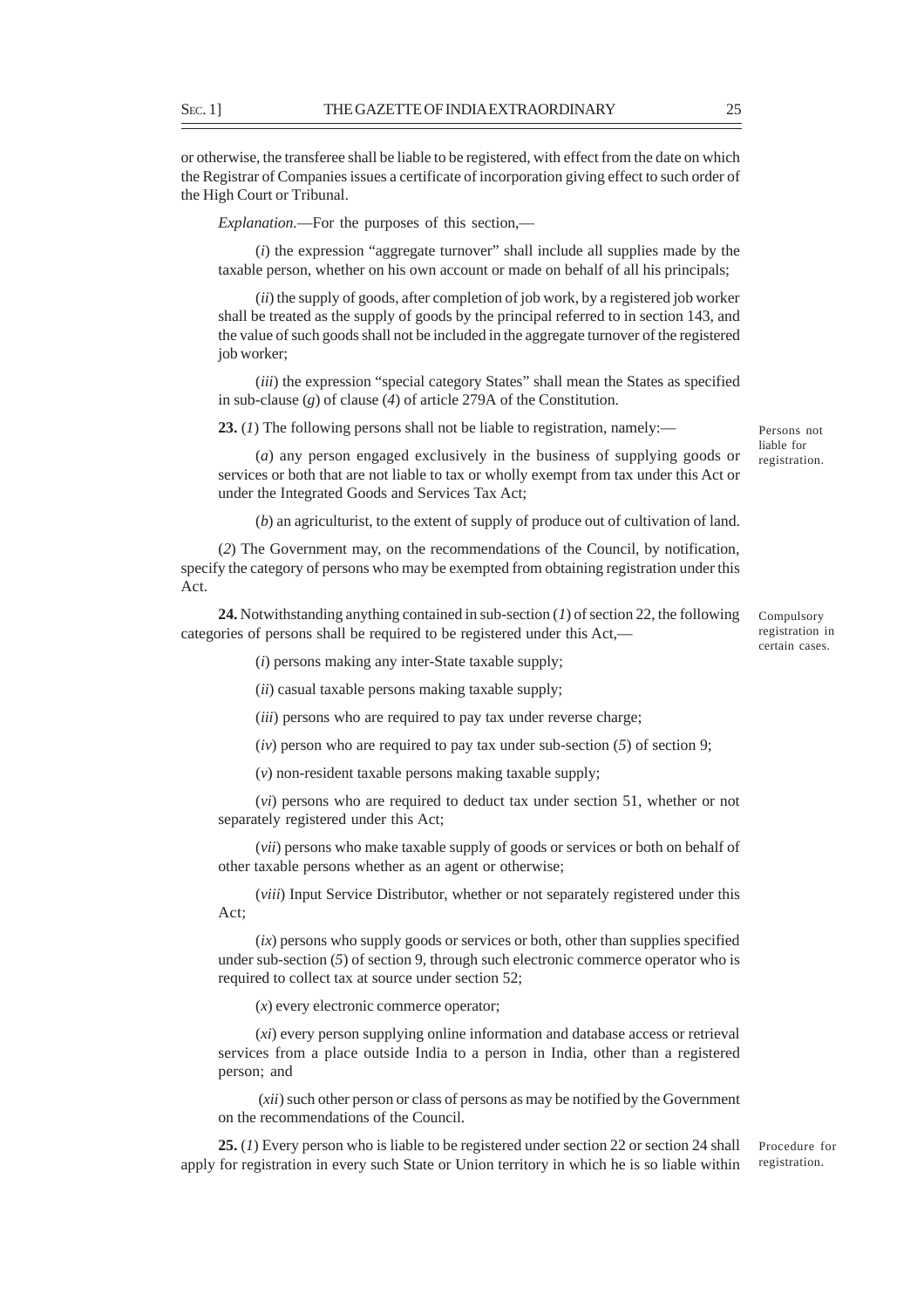thirty days from the date on which he becomes liable to registration, in such manner and subject to such conditions as may be prescribed:

Provided that a casual taxable person or a non-resident taxable person shall apply for registration at least five days prior to the commencement of business.

*Explanation*.—Every person who makes a supply from the territorial waters of India shall obtain registration in the coastal State or Union territory where the nearest point of the appropriate baseline is located.

(*2*) A person seeking registration under this Act shall be granted a single registration in a State or Union territory:

Provided that a person having multiple business verticals in a State or Union territory may be granted a separate registration for each business vertical, subject to such conditions as may be prescribed.

(*3*) A person, though not liable to be registered under section 22 or section 24 may get himself registered voluntarily, and all provisions of this Act, as are applicable to a registered person, shall apply to such person.

(*4*) A person who has obtained or is required to obtain more than one registration, whether in one State or Union territory or more than one State or Union territory shall, in respect of each such registration, be treated as distinct persons for the purposes of this Act.

(*5*) Where a person who has obtained or is required to obtain registration in a State or Union territory in respect of an establishment, has an establishment in another State or Union territory, then such establishments shall be treated as establishments of distinct persons for the purposes of this Act.

(*6*) Every person shall have a Permanent Account Number issued under the Incometax Act, 1961 in order to be eligible for grant of registration:

43 of 1961.

46 of 1947.

Provided that a person required to deduct tax under section 51 may have, in lieu of a Permanent Account Number, a Tax Deduction and Collection Account Number issued under the said Act in order to be eligible for grant of registration.

(*7*) Notwithstanding anything contained in sub-section (*6*), a non-resident taxable person may be granted registration under sub-section (*1*) on the basis of such other documents as may be prescribed.

(*8*) Where a person who is liable to be registered under this Act fails to obtain registration, the proper officer may, without prejudice to any action which may be taken under this Act or under any other law for the time being in force, proceed to register such person in such manner as may be prescribed.

(*9*) Notwithstanding anything contained in sub-section (*1*),––

(*a*) any specialised agency of the United Nations Organisation or any Multilateral Financial Institution and Organisation notified under the United Nations (Privileges and Immunities) Act, 1947, Consulate or Embassy of foreign countries; and

(*b*) any other person or class of persons, as may be notified by the Commissioner,

shall be granted a Unique Identity Number in such manner and for such purposes, including refund of taxes on the notified supplies of goods or services or both received by them, as may be prescribed.

(*10*) The registration or the Unique Identity Number shall be granted or rejected after due verification in such manner and within such period as may be prescribed.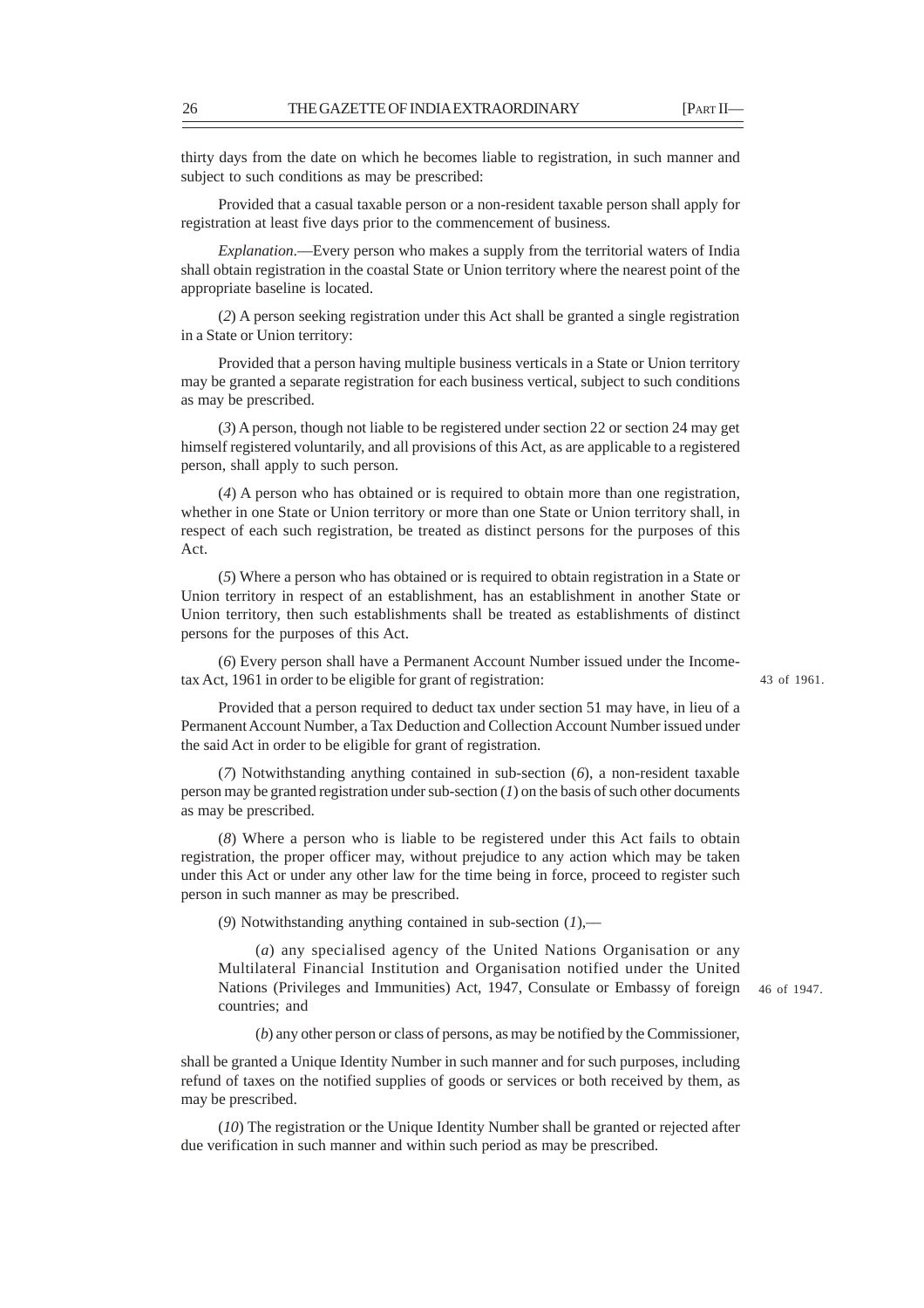(*11*) A certificate of registration shall be issued in such form and with effect from such date as may be prescribed.

(*12*) A registration or a Unique Identity Number shall be deemed to have been granted after the expiry of the period prescribed under sub-section (*10*), if no deficiency has been communicated to the applicant within that period.

**26.** (*1*) The grant of registration or the Unique Identity Number under the State Goods and Services Tax Act or the Union Territory Goods and Services Tax Act shall be deemed to be a grant of registration or the Unique Identity Number under this Act subject to the condition that the application for registration or the Unique Identity Number has not been rejected under this Act within the time specified in sub-section (*10*) of section 25.

(*2*) Notwithstanding anything contained in sub-section (*10*) of section 25, any rejection of application for registration or the Unique Identity Number under the State Goods and Services Tax Act or the Union Territory Goods and Services Tax Act shall be deemed to be a rejection of application for registration under this Act.

**27.** (*1*) The certificate of registration issued to a casual taxable person or a nonresident taxable person shall be valid for the period specified in the application for registration or ninety days from the effective date of registration, whichever is earlier and such person shall make taxable supplies only after the issuance of the certificate of registration:

Provided that the proper officer may, on sufficient cause being shown by the said taxable person, extend the said period of ninety days by a further period not exceeding ninety days.

(*2*) A casual taxable person or a non-resident taxable person shall, at the time of submission of application for registration under sub-section (*1*) of section 25, make an advance deposit of tax in an amount equivalent to the estimated tax liability of such person for the period for which the registration is sought:

Provided that where any extension of time is sought under sub-section (*1*), such taxable person shall deposit an additional amount of tax equivalent to the estimated tax liability of such person for the period for which the extension is sought.

(*3*) The amount deposited under sub-section (*2*) shall be credited to the electronic cash ledger of such person and shall be utilised in the manner provided under section 49.

**28.** (*1*) Every registered person and a person to whom a Unique Identity Number has been assigned shall inform the proper officer of any changes in the information furnished at the time of registration or subsequent thereto, in such form and manner and within such period as may be prescribed.

(*2*) The proper officer may, on the basis of information furnished under sub-section (*1*) or as ascertained by him, approve or reject amendments in the registration particulars in such manner and within such period as may be prescribed:

Provided that approval of the proper officer shall not be required in respect of amendment of such particulars as may be prescribed:

Provided further that the proper officer shall not reject the application for amendment in the registration particulars without giving the person an opportunity of being heard.

(*3*) Any rejection or approval of amendments under the State Goods and Services Tax Act or the Union Territory Goods and Services Tax Act, as the case may be, shall be deemed to be a rejection or approval under this Act.

**29.** (*1*) The proper officer may, either on his own motion or on an application filed by the registered person or by his legal heirs, in case of death of such person, cancel the

Deemed registration.

Special provisions relating to casual taxable person and non-resident taxable person.

Amendment of registration.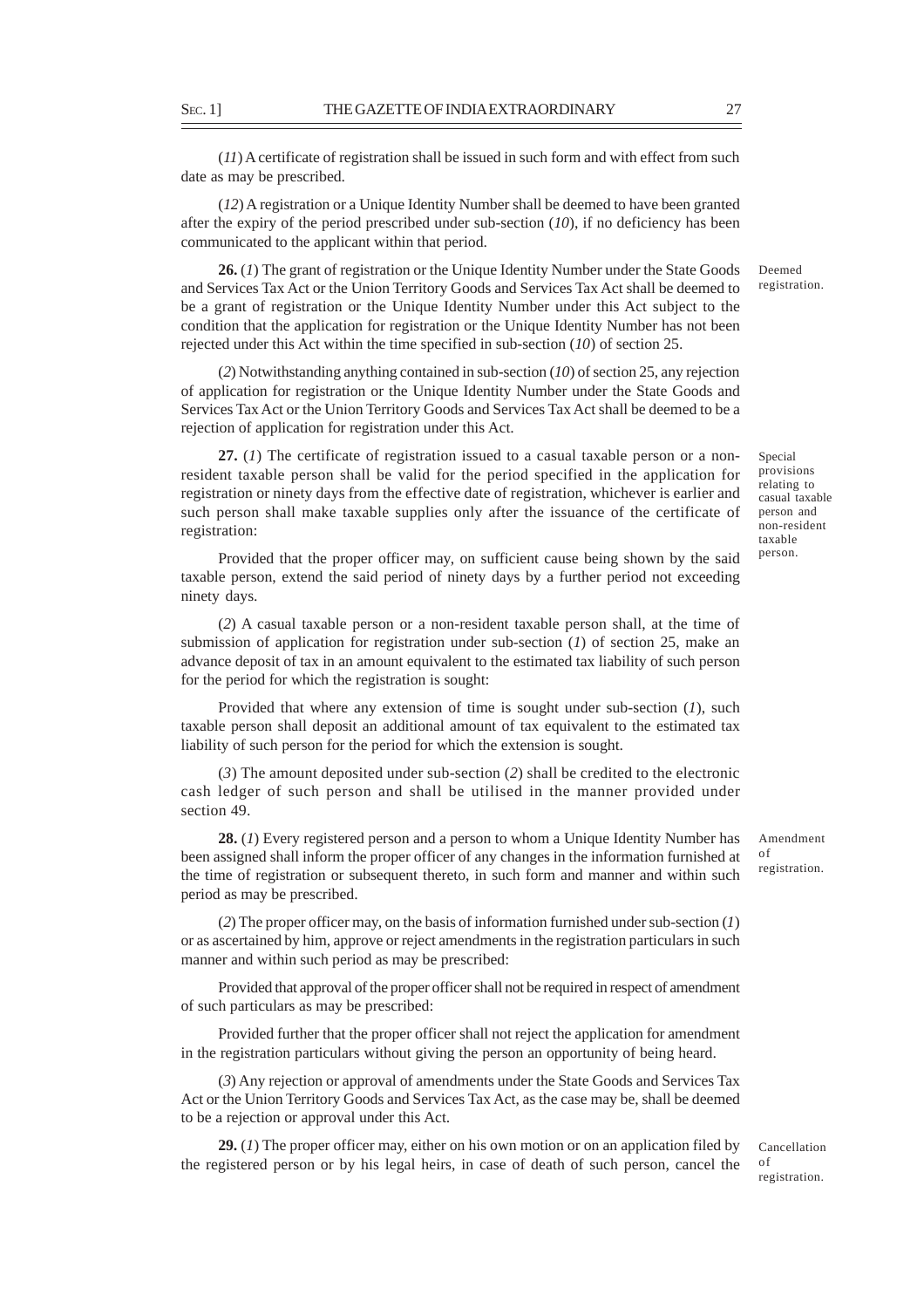registration, in such manner and within such period as may be prescribed, having regard to the circumstances where,––

(*a*) the business has been discontinued, transferred fully for any reason including death of the proprietor, amalgamated with other legal entity, demerged or otherwise disposed of; or

(*b*) there is any change in the constitution of the business; or

(*c*) the taxable person, other than the person registered under sub-section (*3*) of section 25, is no longer liable to be registered under section 22 or section 24.

(*2*) The proper officer may cancel the registration of a person from such date, including any retrospective date, as he may deem fit, where,––

(*a*) a registered person has contravened such provisions of the Act or the rules made thereunder as may be prescribed; or

(*b*) a person paying tax under section 10 has not furnished returns for three consecutive tax periods; or

(*c*) any registered person, other than a person specified in clause (*b*), has not furnished returns for a continuous period of six months; or

(*d*) any person who has taken voluntary registration under sub-section (*3*) of section 25 has not commenced business within six months from the date of registration; or

(*e*) registration has been obtained by means of fraud, wilful misstatement or suppression of facts:

Provided that the proper officer shall not cancel the registration without giving the person an opportunity of being heard.

(*3*) The cancellation of registration under this section shall not affect the liability of the person to pay tax and other dues under this Act or to discharge any obligation under this Act or the rules made thereunder for any period prior to the date of cancellation whether or not such tax and other dues are determined before or after the date of cancellation.

(*4*) The cancellation of registration under the State Goods and Services Tax Act or the Union Territory Goods and Services Tax Act, as the case may be, shall be deemed to be a cancellation of registration under this Act.

(*5*) Every registered person whose registration is cancelled shall pay an amount, by way of debit in the electronic credit ledger or electronic cash ledger, equivalent to the credit of input tax in respect of inputs held in stock and inputs contained in semi-finished or finished goods held in stock or capital goods or plant and machinery on the day immediately preceding the date of such cancellation or the output tax payable on such goods, whichever is higher, calculated in such manner as may be prescribed:

 Provided that in case of capital goods or plant and machinery, the taxable person shall pay an amount equal to the input tax credit taken on the said capital goods or plant and machinery, reduced by such percentage points as may be prescribed or the tax on the transaction value of such capital goods or plant and machinery under section 15, whichever is higher.

(*6*) The amount payable under sub-section (*5*) shall be calculated in such manner as may be prescribed.

Revocation of cancellation of registration.

**30.** (*1*) Subject to such conditions as may be prescribed, any registered person, whose registration is cancelled by the proper officer on his own motion, may apply to such officer for revocation of cancellation of the registration in the prescribed manner within thirty days from the date of service of the cancellation order.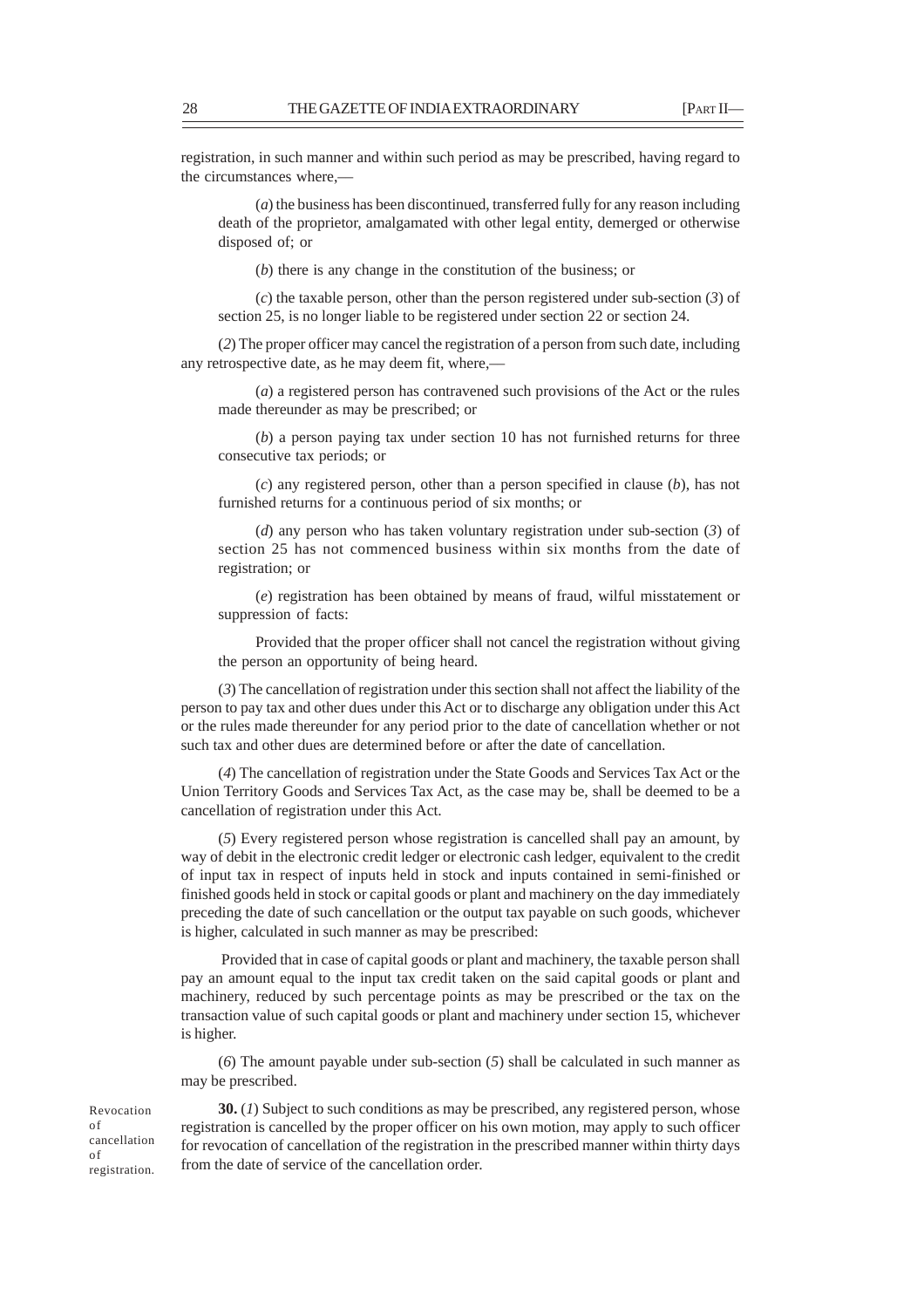(*2*) The proper officer may, in such manner and within such period as may be prescribed, by order, either revoke cancellation of the registration or reject the application:

Provided that the application for revocation of cancellation of registration shall not be rejected unless the applicant has been given an opportunity of being heard.

(*3*) The revocation of cancellation of registration under the State Goods and Services Tax Act or the Union Territory Goods and Services Tax Act, as the case may be, shall be deemed to be a revocation of cancellation of registration under this Act.

# CHAPTER VII

### TAX INVOICE, CREDIT AND DEBIT NOTES

**31.** (*1*) A registered person supplying taxable goods shall, before or at the time of,— Tax invoice.

(*a*) removal of goods for supply to the recipient, where the supply involves movement of goods; or

 (*b*) delivery of goods or making available thereof to the recipient, in any other case,

issue a tax invoice showing the description, quantity and value of goods, the tax charged thereon and such other particulars as may be prescribed:

Provided that the Government may, on the recommendations of the Council, by notification, specify the categories of goods or supplies in respect of which a tax invoice shall be issued, within such time and in such manner as may be prescribed.

(*2*) A registered person supplying taxable services shall, before or after the provision of service but within a prescribed period, issue a tax invoice, showing the description, value, tax charged thereon and such other particulars as may be prescribed:

Provided that the Government may, on the recommendations of the Council, by notification and subject to such conditions as may be mentioned therein, specify the categories of services in respect of which––

(*a*) any other document issued in relation to the supply shall be deemed to be a tax invoice; or

(*b*) tax invoice may not be issued.

(*3*) Notwithstanding anything contained in sub-sections (*1*) and (*2*)––

(*a*) a registered person may, within one month from the date of issuance of certificate of registration and in such manner as may be prescribed, issue a revised invoice against the invoice already issued during the period beginning with the effective date of registration till the date of issuance of certificate of registration to him;

(*b*) a registered person may not issue a tax invoice if the value of the goods or services or both supplied is less than two hundred rupees subject to such conditions and in such manner as may be prescribed;

(*c*) a registered person supplying exempted goods or services or both or paying tax under the provisions of section 10 shall issue, instead of a tax invoice, a bill of supply containing such particulars and in such manner as may be prescribed:

Provided that the registered person may not issue a bill of supply if the value of the goods or services or both supplied is less than two hundred rupees subject to such conditions and in such manner as may be prescribed;

(*d*) a registered person shall, on receipt of advance payment with respect to any supply of goods or services or both, issue a receipt voucher or any other document, containing such particulars as may be prescribed, evidencing receipt of such payment;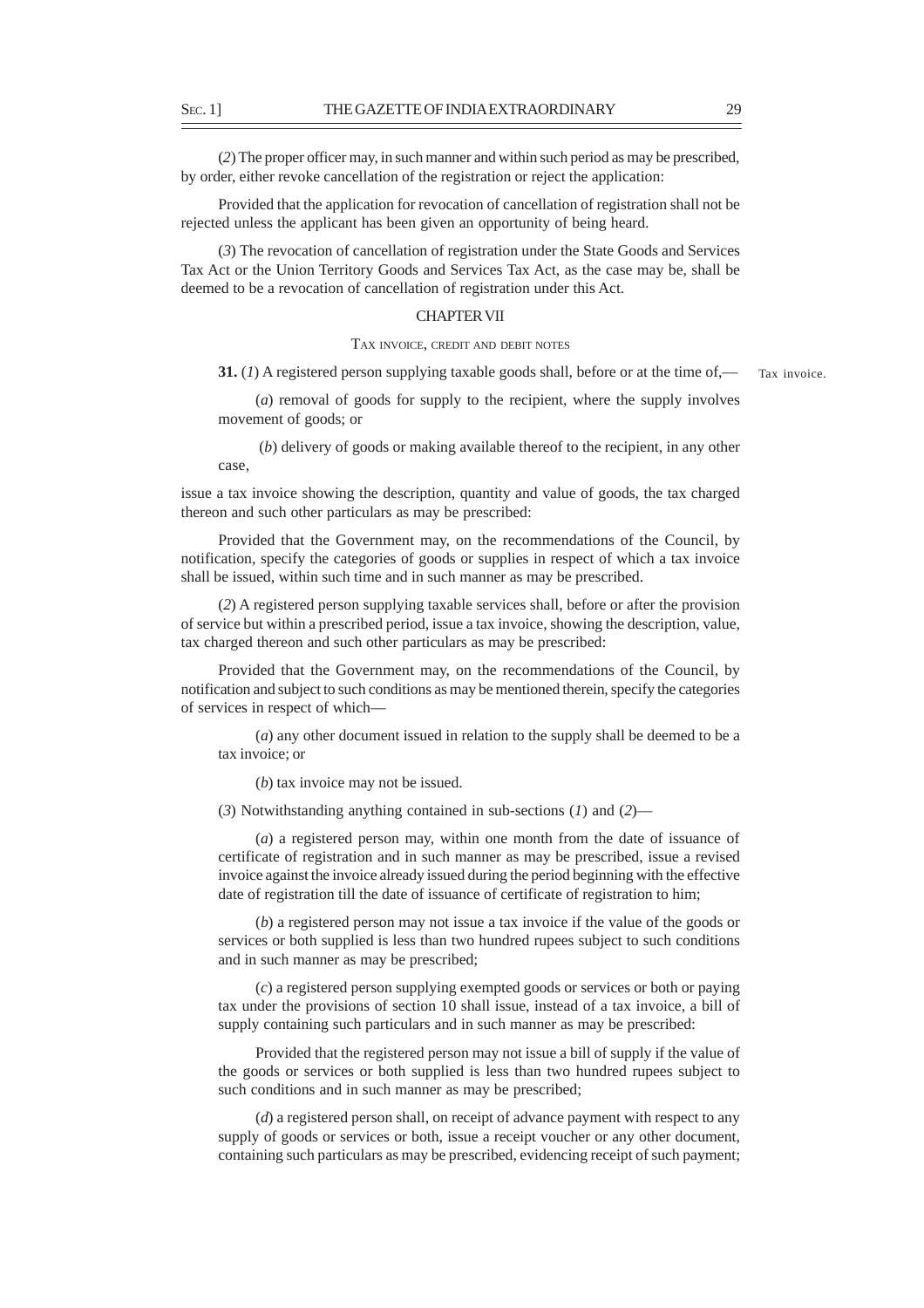(*e*) where, on receipt of advance payment with respect to any supply of goods or services or both the registered person issues a receipt voucher, but subsequently no supply is made and no tax invoice is issued in pursuance thereof, the said registered person may issue to the person who had made the payment, a refund voucher against such payment;

(*f*) a registered person who is liable to pay tax under sub-section (*3*) or sub-section (*4*) of section 9 shall issue an invoice in respect of goods or services or both received by him from the supplier who is not registered on the date of receipt of goods or services or both;

(*g*) a registered person who is liable to pay tax under sub-section (*3*) or sub-section (*4*) of section 9 shall issue a payment voucher at the time of making payment to the supplier.

(*4*) In case of continuous supply of goods, where successive statements of accounts or successive payments are involved, the invoice shall be issued before or at the time each such statement is issued or, as the case may be, each such payment is received.

(*5*) Subject to the provisions of clause (*d*) of sub-section (*3*), in case of continuous supply of services,––

(*a*) where the due date of payment is ascertainable from the contract, the invoice shall be issued on or before the due date of payment;

(*b*) where the due date of payment is not ascertainable from the contract, the invoice shall be issued before or at the time when the supplier of service receives the payment;

(*c*) where the payment is linked to the completion of an event, the invoice shall be issued on or before the date of completion of that event.

(*6*) In a case where the supply of services ceases under a contract before the completion of the supply, the invoice shall be issued at the time when the supply ceases and such invoice shall be issued to the extent of the supply made before such cessation.

(*7*) Notwithstanding anything contained in sub-section (*1*), where the goods being sent or taken on approval for sale or return are removed before the supply takes place, the invoice shall be issued before or at the time of supply or six months from the date of removal, whichever is earlier.

*Explanation*.––For the purposes of this section, the expression "tax invoice" shall include any revised invoice issued by the supplier in respect of a supply made earlier.

**32.** (*1*) A person who is not a registered person shall not collect in respect of any supply of goods or services or both any amount by way of tax under this Act.

(*2*) No registered person shall collect tax except in accordance with the provisions of this Act or the rules made thereunder.

**33.** Notwithstanding anything contained in this Act or any other law for the time being in force, where any supply is made for a consideration, every person who is liable to pay tax for such supply shall prominently indicate in all documents relating to assessment, tax invoice and other like documents, the amount of tax which shall form part of the price at which such supply is made.

**34.** (*1*) Where a tax invoice has been issued for supply of any goods or services or both and the taxable value or tax charged in that tax invoice is found to exceed the taxable value or tax payable in respect of such supply, or where the goods supplied are returned by the recipient, or where goods or services or both supplied are found to be deficient, the registered person, who has supplied such goods or services or both, may issue to the recipient a credit note containing such particulars as may be prescribed.

Prohibition of unauthorised collection of tax.

Amount of tax to be indicated in tax invoice and other documents.

Credit and debit notes.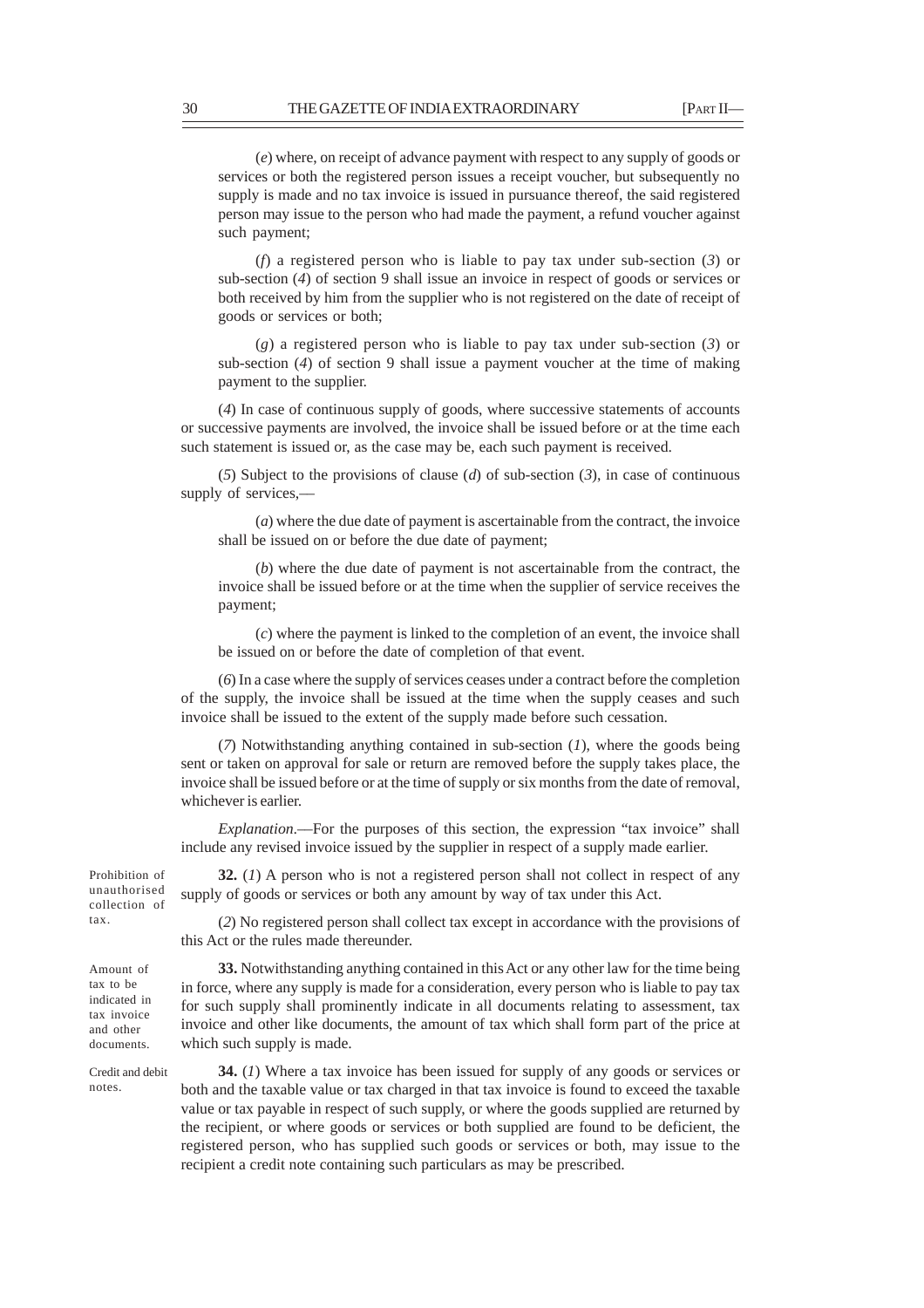(*2*) Any registered person who issues a credit note in relation to a supply of goods or services or both shall declare the details of such credit note in the return for the month during which such credit note has been issued but not later than September following the end of the financial year in which such supply was made, or the date of furnishing of the relevant annual return, whichever is earlier, and the tax liability shall be adjusted in such manner as may be prescribed:

Provided that no reduction in output tax liability of the supplier shall be permitted, if the incidence of tax and interest on such supply has been passed on to any other person.

(*3*) Where a tax invoice has been issued for supply of any goods or services or both and the taxable value or tax charged in that tax invoice is found to be less than the taxable value or tax payable in respect of such supply, the registered person, who has supplied such goods or services or both, shall issue to the recipient a debit note containing such particulars as may be prescribed.

(*4*) Any registered person who issues a debit note in relation to a supply of goods or services or both shall declare the details of such debit note in the return for the month during which such debit note has been issued and the tax liability shall be adjusted in such manner as may be prescribed.

*Explanation*.—For the purposes of this Act, the expression "debit note" shall include a supplementary invoice.

## CHAPTER VIII

#### ACCOUNTS AND RECORDS

**35.** (*1*) Every registered person shall keep and maintain, at his principal place of business, as mentioned in the certificate of registration, a true and correct account of—

Accounts and other records.

(*a*) production or manufacture of goods;

(*b*) inward and outward supply of goods or services or both;

(*c*) stock of goods;

(*d*) input tax credit availed;

(*e*) output tax payable and paid; and

(*f*) such other particulars as may be prescribed:

Provided that where more than one place of business is specified in the certificate of registration, the accounts relating to each place of business shall be kept at such places of business:

Provided further that the registered person may keep and maintain such accounts and other particulars in electronic form in such manner as may be prescribed.

(*2*) Every owner or operator of warehouse or godown or any other place used for storage of goods and every transporter, irrespective of whether he is a registered person or not, shall maintain records of the consigner, consignee and other relevant details of the goods in such manner as may be prescribed.

(*3*) The Commissioner may notify a class of taxable persons to maintain additional accounts or documents for such purpose as may be specified therein.

(*4*) Where the Commissioner considers that any class of taxable person is not in a position to keep and maintain accounts in accordance with the provisions of this section, he may, for reasons to be recorded in writing, permit such class of taxable persons to maintain accounts in such manner as may be prescribed.

(*5*) Every registered person whose turnover during a financial year exceeds the prescribed limit shall get his accounts audited by a chartered accountant or a cost accountant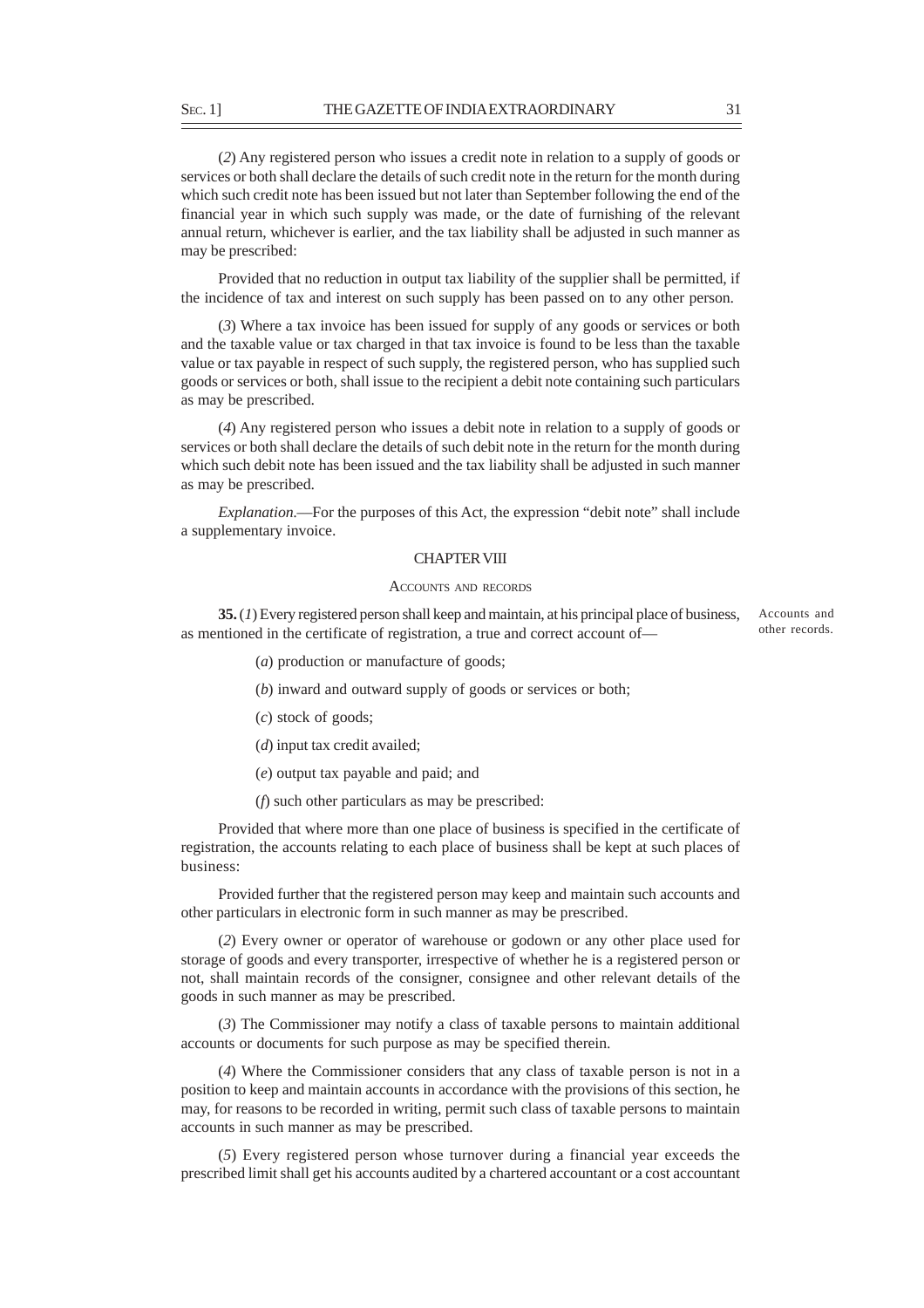and shall submit a copy of the audited annual accounts, the reconciliation statement under sub-section (*2*) of section 44 and such other documents in such form and manner as may be prescribed.

(*6*) Subject to the provisions of clause (*h*) of sub-section (*5*) of section 17, where the registered person fails to account for the goods or services or both in accordance with the provisions of sub-section (*1*), the proper officer shall determine the amount of tax payable on the goods or services or both that are not accounted for, as if such goods or services or both had been supplied by such person and the provisions of section 73 or section 74, as the case may be, shall, *mutatis mutandis,* apply for determination of such tax.

**36.** Every registered person required to keep and maintain books of account or other records in accordance with the provisions of sub-section (*1*) of section 35 shall retain them until the expiry of seventy-two months from the due date of furnishing of annual return for the year pertaining to such accounts and records:

Provided that a registered person, who is a party to an appeal or revision or any other proceedings before any Appellate Authority or Revisional Authority or Appellate Tribunal or court, whether filed by him or by the Commissioner, or is under investigation for an offence under Chapter XIX, shall retain the books of account and other records pertaining to the subject matter of such appeal or revision or proceedings or investigation for a period of one year after final disposal of such appeal or revision or proceedings or investigation, or for the period specified above, whichever is later.

# CHAPTER IX

### **RETURNS**

**37.** (*1*) Every registered person, other than an Input Service Distributor, a non-resident taxable person and a person paying tax under the provisions of section 10 or section 51 or section 52, shall furnish, electronically, in such form and manner as may be prescribed, the details of outward supplies of goods or services or both effected during a tax period on or before the tenth day of the month succeeding the said tax period and such details shall be communicated to the recipient of the said supplies within such time and in such manner as may be prescribed:

Provided that the registered person shall not be allowed to furnish the details of outward supplies during the period from the eleventh day to the fifteenth day of the month succeeding the tax period:

Provided further that the Commissioner may, for reasons to be recorded in writing, by notification, extend the time limit for furnishing such details for such class of taxable persons as may be specified therein:

Provided also that any extension of time limit notified by the Commissioner of State tax or Commissioner of Union territory tax shall be deemed to be notified by the Commissioner.

(*2*) Every registered person who has been communicated the details under sub-section  $(3)$  of section 38 or the details pertaining to inward supplies of Input Service Distributor under sub-section (*4*) of section 38, shall either accept or reject the details so communicated, on or before the seventeenth day, but not before the fifteenth day, of the month succeeding the tax period and the details furnished by him under sub-section (*1*) shall stand amended accordingly.

(*3*) Any registered person, who has furnished the details under sub-section (*1*) for any tax period and which have remained unmatched under section 42 or section 43, shall, upon discovery of any error or omission therein, rectify such error or omission in such manner as may be prescribed, and shall pay the tax and interest, if any, in case there is a

Furnishing details of outward supplies.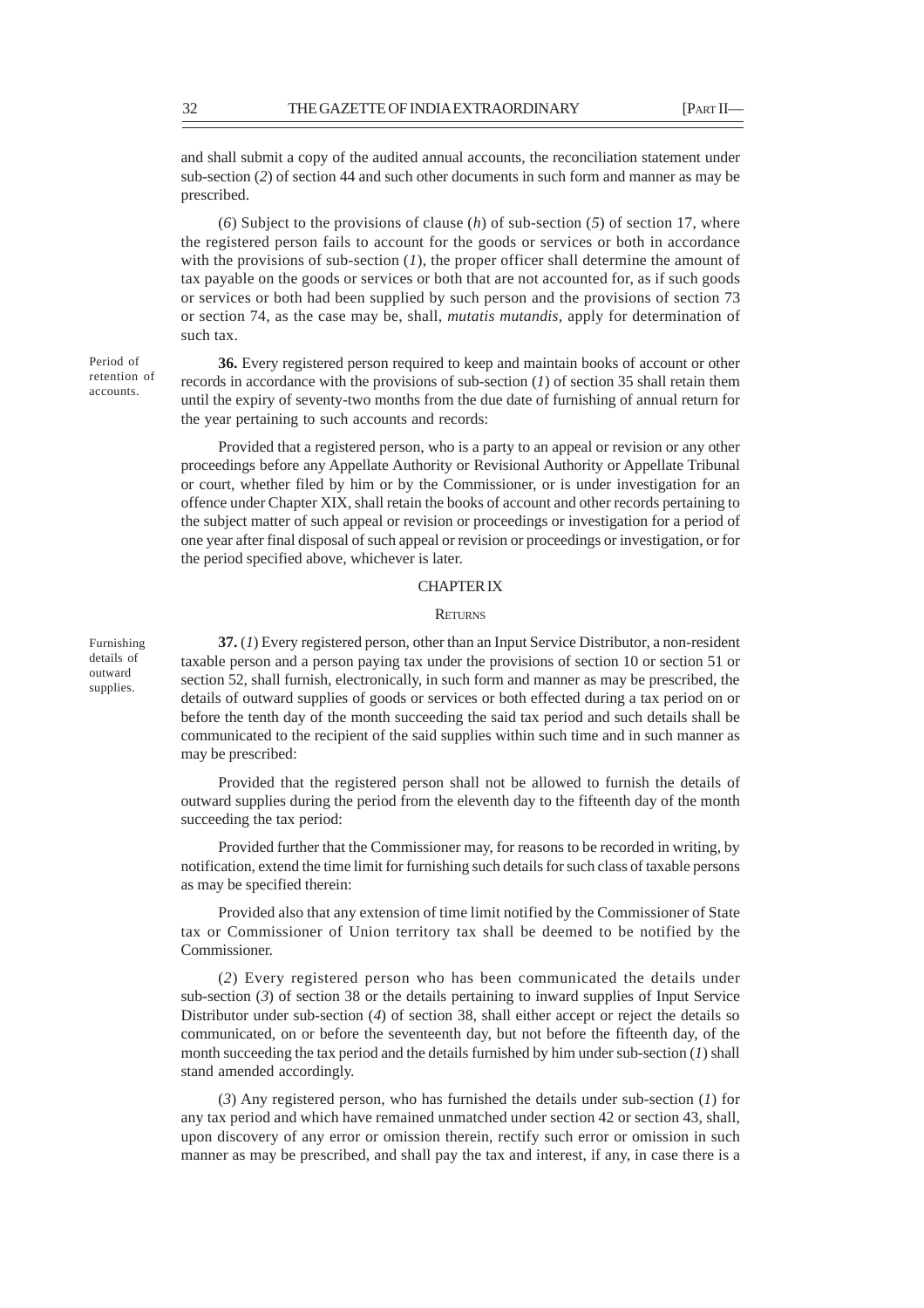short payment of tax on account of such error or omission, in the return to be furnished for such tax period:

Provided that no rectification of error or omission in respect of the details furnished under sub-section (*1*) shall be allowed after furnishing of the return under section 39 for the month of September following the end of the financial year to which such details pertain, or furnishing of the relevant annual return, whichever is earlier.

*Explanation*.––For the purposes of this Chapter, the expression "details of outward supplies" shall include details of invoices, debit notes, credit notes and revised invoices issued in relation to outward supplies made during any tax period.

**38.** (*1*) Every registered person, other than an Input Service Distributor or a non-resident taxable person or a person paying tax under the provisions of section 10 or section 51 or section 52, shall verify, validate, modify or delete, if required, the details relating to outward supplies and credit or debit notes communicated under sub-section (*1*) of section 37 to prepare the details of his inward supplies and credit or debit notes and may include therein, the details of inward supplies and credit or debit notes received by him in respect of such supplies that have not been declared by the supplier under sub-section (*1*) of section 37.

(*2*) Every registered person, other than an Input Service Distributor or a non-resident taxable person or a person paying tax under the provisions of section 10 or section 51 or section 52, shall furnish, electronically, the details of inward supplies of taxable goods or services or both, including inward supplies of goods or services or both on which the tax is payable on reverse charge basis under this Act and inward supplies of goods or services or both taxable under the Integrated Goods and Services Tax Act or on which integrated goods and services tax is payable under section 3 of the Customs Tariff Act, 1975, and credit or debit notes received in respect of such supplies during a tax period after the tenth day but on or before the fifteenth day of the month succeeding the tax period in such form and manner as may be prescribed:

Provided that the Commissioner may, for reasons to be recorded in writing, by notification, extend the time limit for furnishing such details for such class of taxable persons as may be specified therein:

Provided further that any extension of time limit notified by the Commissioner of State tax or Commissioner of Union territory tax shall be deemed to be notified by the Commissioner.

(*3*) The details of supplies modified, deleted or included by the recipient and furnished under sub-section (*2*) shall be communicated to the supplier concerned in such manner and within such time as may be prescribed.

(*4*) The details of supplies modified, deleted or included by the recipient in the return furnished under sub-section (*2*) or sub-section (*4*) of section 39 shall be communicated to the supplier concerned in such manner and within such time as may be prescribed.

(*5*) Any registered person, who has furnished the details under sub-section (*2*) for any tax period and which have remained unmatched under section 42 or section 43, shall, upon discovery of any error or omission therein, rectify such error or omission in the tax period during which such error or omission is noticed in such manner as may be prescribed, and shall pay the tax and interest, if any, in case there is a short payment of tax on account of such error or omission, in the return to be furnished for such tax period:

Provided that no rectification of error or omission in respect of the details furnished under sub-section (*2*) shall be allowed after furnishing of the return under section 39 for the month of September following the end of the financial year to which such details pertain, or furnishing of the relevant annual return, whichever is earlier.

Furnishing details of inward supplies.

51 of 1975.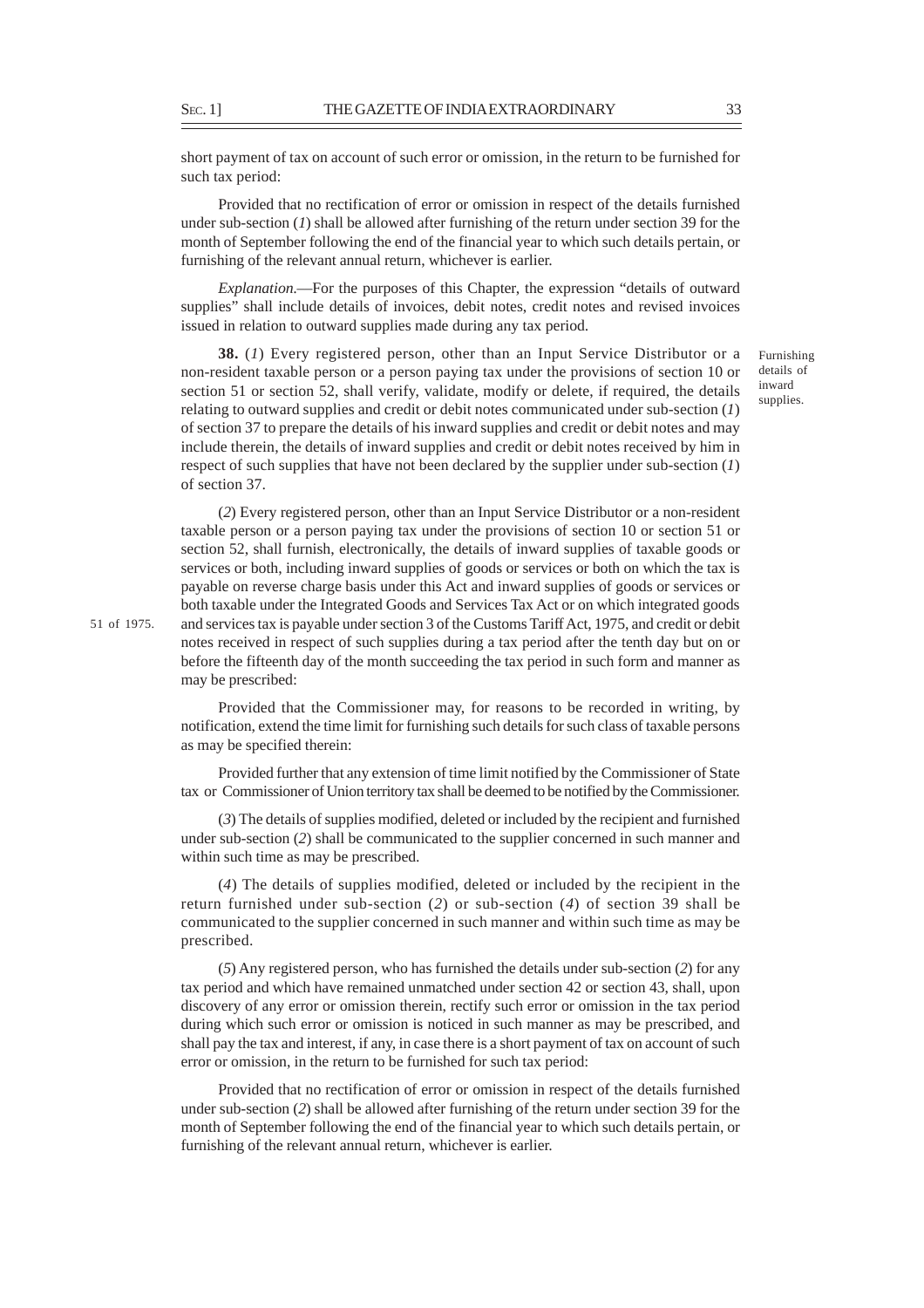Furnishing of returns.

**39.** (*1*) Every registered person, other than an Input Service Distributor or a non-resident taxable person or a person paying tax under the provisions of section 10 or section 51 or section 52 shall, for every calendar month or part thereof, furnish, in such form and manner as may be prescribed, a return, electronically, of inward and outward supplies of goods or services or both, input tax credit availed, tax payable, tax paid and such other particulars as may be prescribed, on or before the twentieth day of the month succeeding such calendar month or part thereof.

(*2*) A registered person paying tax under the provisions of section 10 shall, for each quarter or part thereof, furnish, in such form and manner as may be prescribed, a return, electronically, of turnover in the State or Union territory, inward supplies of goods or services or both, tax payable and tax paid within eighteen days after the end of such quarter.

(*3*) Every registered person required to deduct tax at source under the provisions of section 51 shall furnish, in such form and manner as may be prescribed, a return, electronically, for the month in which such deductions have been made within ten days after the end of such month.

(*4*) Every taxable person registered as an Input Service Distributor shall, for every calendar month or part thereof, furnish, in such form and manner as may be prescribed, a return, electronically, within thirteen days after the end of such month.

(*5*) Every registered non-resident taxable person shall, for every calendar month or part thereof, furnish, in such form and manner as may be prescribed, a return, electronically, within twenty days after the end of a calendar month or within seven days after the last day of the period of registration specified under sub-section (*1*) of section 27, whichever is earlier.

(*6*) The Commissioner may, for reasons to be recorded in writing, by notification, extend the time limit for furnishing the returns under this section for such class of registered persons as may be specified therein:

Provided that any extension of time limit notified by the Commissioner of State tax or Union territory tax shall be deemed to be notified by the Commissioner.

(*7*) Every registered person, who is required to furnish a return under sub-section (*1*) or sub-section (*2*) or sub-section (*3*) or sub-section (*5*), shall pay to the Government the tax due as per such return not later than the last date on which he is required to furnish such return.

(*8*) Every registered person who is required to furnish a return under sub-section (*1*) or sub-section (*2*) shall furnish a return for every tax period whether or not any supplies of goods or services or both have been made during such tax period.

(*9*) Subject to the provisions of sections 37 and 38, if any registered person after furnishing a return under sub-section (*1*) or sub-section (*2*) or sub-section (*3*) or sub-section (*4*) or sub-section (*5*) discovers any omission or incorrect particulars therein, other than as a result of scrutiny, audit, inspection or enforcement activity by the tax authorities, he shall rectify such omission or incorrect particulars in the return to be furnished for the month or quarter during which such omission or incorrect particulars are noticed, subject to payment of interest under this Act:

Provided that no such rectification of any omission or incorrect particulars shall be allowed after the due date for furnishing of return for the month of September or second quarter following the end of the financial year, or the actual date of furnishing of relevant annual return, whichever is earlier.

(*10*) A registered person shall not be allowed to furnish a return for a tax period if the return for any of the previous tax periods has not been furnished by him.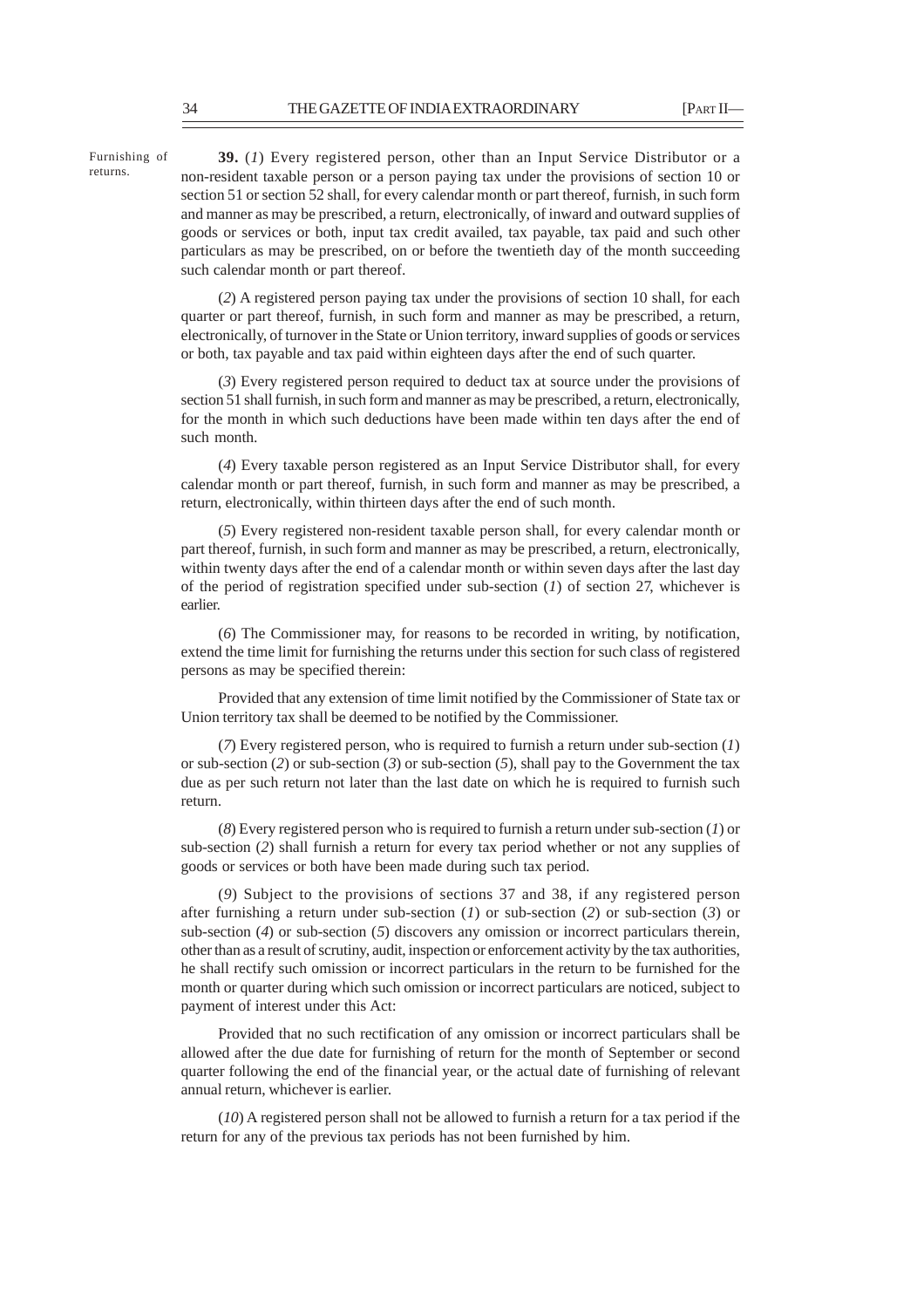**40.** Every registered person who has made outward supplies in the period between the date on which he became liable to registration till the date on which registration has been granted shall declare the same in the first return furnished by him after grant of registration.

**41.** (*1*) Every registered person shall, subject to such conditions and restrictions as may be prescribed, be entitled to take the credit of eligible input tax, as self-assessed, in his return and such amount shall be credited on a provisional basis to his electronic credit ledger.

(*2*) The credit referred to in sub-section (*1*) shall be utilised only for payment of selfassessed output tax as per the return referred to in the said sub-section.

**42.** (*1*) The details of every inward supply furnished by a registered person (hereafter in this section referred to as the "recipient") for a tax period shall, in such manner and within such time as may be prescribed, be matched––

(*a*) with the corresponding details of outward supply furnished by the corresponding registered person (hereafter in this section referred to as the "supplier") in his valid return for the same tax period or any preceding tax period;

(*b*) with the integrated goods and services tax paid under section 3 of the Customs Tariff Act, 1975 in respect of goods imported by him; and

(*c*) for duplication of claims of input tax credit.

(*2*) The claim of input tax credit in respect of invoices or debit notes relating to inward supply that match with the details of corresponding outward supply or with the integrated goods and services tax paid under section 3 of the Customs Tariff Act, 1975 in respect of goods imported by him shall be finally accepted and such acceptance shall be communicated, in such manner as may be prescribed, to the recipient.

(*3*) Where the input tax credit claimed by a recipient in respect of an inward supply is in excess of the tax declared by the supplier for the same supply or the outward supply is not declared by the supplier in his valid returns, the discrepancy shall be communicated to both such persons in such manner as may be prescribed.

(*4*) The duplication of claims of input tax credit shall be communicated to the recipient in such manner as may be prescribed.

(*5*) The amount in respect of which any discrepancy is communicated under sub-section  $(3)$  and which is not rectified by the supplier in his valid return for the month in which discrepancy is communicated shall be added to the output tax liability of the recipient, in such manner as may be prescribed, in his return for the month succeeding the month in which the discrepancy is communicated.

(*6*) The amount claimed as input tax credit that is found to be in excess on account of duplication of claims shall be added to the output tax liability of the recipient in his return for the month in which the duplication is communicated.

(*7*) The recipient shall be eligible to reduce, from his output tax liability, the amount added under sub-section (*5*), if the supplier declares the details of the invoice or debit note in his valid return within the time specified in sub-section (*9*) of section 39.

(*8*) A recipient in whose output tax liability any amount has been added under sub-section (*5*) or sub-section (*6*), shall be liable to pay interest at the rate specified under sub-section (*1*) of section 50 on the amount so added from the date of availing of credit till the corresponding additions are made under the said sub-sections.

(*9*) Where any reduction in output tax liability is accepted under sub-section (*7*), the interest paid under sub-section (*8*) shall be refunded to the recipient by crediting the amount in the corresponding head of his electronic cash ledger in such manner as may be prescribed:

51 of 1975.

51 of 1975.

Matching, reversal and reclaim of input tax credit.

First return.

Claim of input tax credit and provisional acceptance thereof.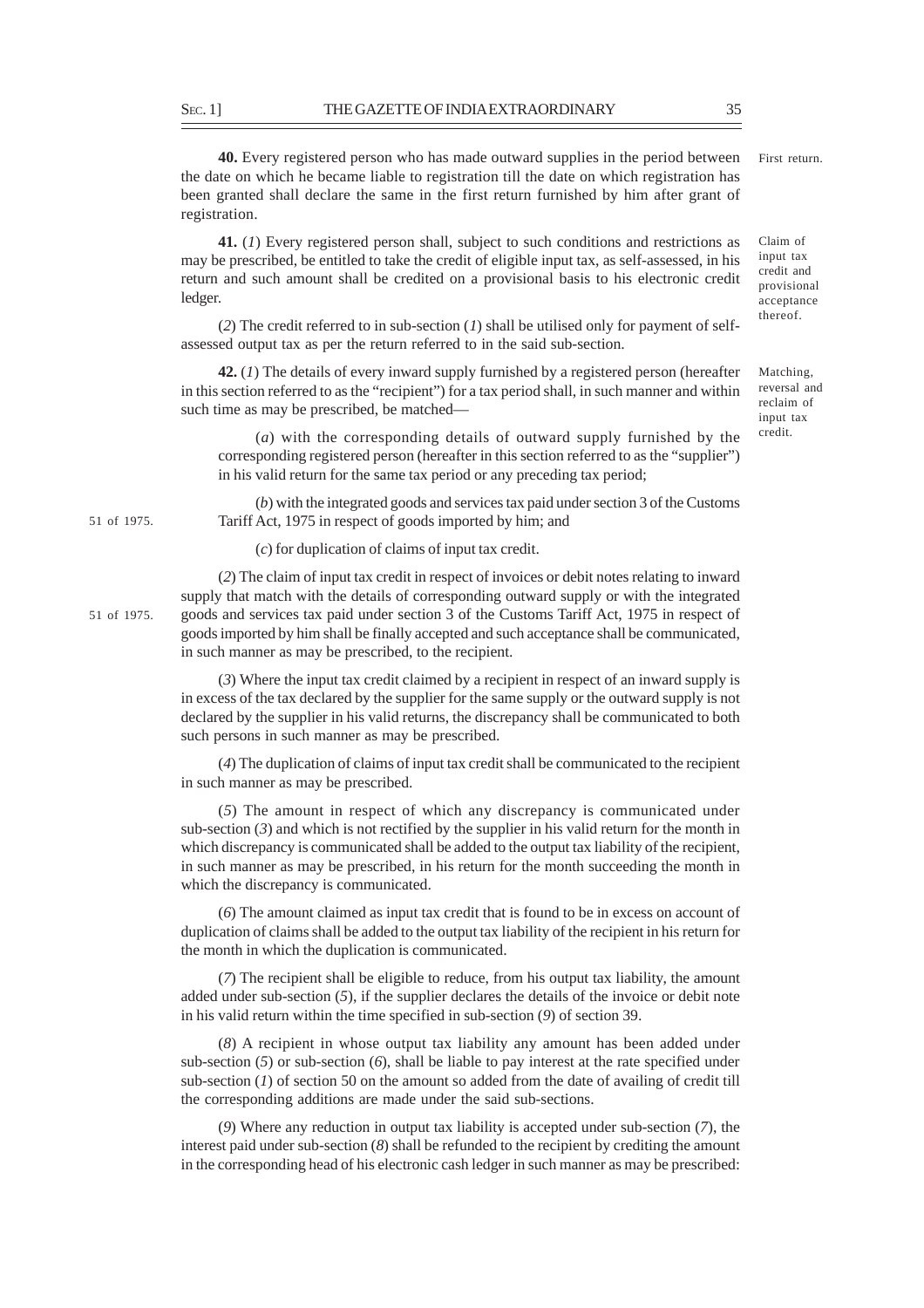Provided that the amount of interest to be credited in any case shall not exceed the amount of interest paid by the supplier.

(*10*) The amount reduced from the output tax liability in contravention of the provisions of sub-section (*7*) shall be added to the output tax liability of the recipient in his return for the month in which such contravention takes place and such recipient shall be liable to pay interest on the amount so added at the rate specified in sub-section (*3*) of section 50.

**43.** (*1*) The details of every credit note relating to outward supply furnished by a registered person (hereafter in this section referred to as the "supplier") for a tax period shall, in such manner and within such time as may be prescribed, be matched––

(*a*) with the corresponding reduction in the claim for input tax credit by the corresponding registered person (hereafter in this section referred to as the "recipient") in his valid return for the same tax period or any subsequent tax period; and

(*b*) for duplication of claims for reduction in output tax liability.

(*2*) The claim for reduction in output tax liability by the supplier that matches with the corresponding reduction in the claim for input tax credit by the recipient shall be finally accepted and communicated, in such manner as may be prescribed, to the supplier.

(*3*) Where the reduction of output tax liability in respect of outward supplies exceeds the corresponding reduction in the claim for input tax credit or the corresponding credit note is not declared by the recipient in his valid returns, the discrepancy shall be communicated to both such persons in such manner as may be prescribed.

(*4*) The duplication of claims for reduction in output tax liability shall be communicated to the supplier in such manner as may be prescribed.

(*5*) The amount in respect of which any discrepancy is communicated under sub-section (*3*) and which is not rectified by the recipient in his valid return for the month in which discrepancy is communicated shall be added to the output tax liability of the supplier, in such manner as may be prescribed, in his return for the month succeeding the month in which the discrepancy is communicated.

(*6*) The amount in respect of any reduction in output tax liability that is found to be on account of duplication of claims shall be added to the output tax liability of the supplier in his return for the month in which such duplication is communicated.

(*7*) The supplier shall be eligible to reduce, from his output tax liability, the amount added under sub-section (*5*) if the recipient declares the details of the credit note in his valid return within the time specified in sub-section (*9*) of section 39.

(*8*) A supplier in whose output tax liability any amount has been added under sub-section (*5*) or sub-section (*6*), shall be liable to pay interest at the rate specified under sub-section  $(1)$  of section 50 in respect of the amount so added from the date of such claim for reduction in the output tax liability till the corresponding additions are made under the said sub-sections.

(*9*) Where any reduction in output tax liability is accepted under sub-section (*7*), the interest paid under sub-section (*8*) shall be refunded to the supplier by crediting the amount in the corresponding head of his electronic cash ledger in such manner as may be prescribed:

Provided that the amount of interest to be credited in any case shall not exceed the amount of interest paid by the recipient.

(*10*) The amount reduced from output tax liability in contravention of the provisions of sub-section (*7*) shall be added to the output tax liability of the supplier in his return for the month in which such contravention takes place and such supplier shall be liable to pay interest on the amount so added at the rate specified in sub-section (*3*) of section 50.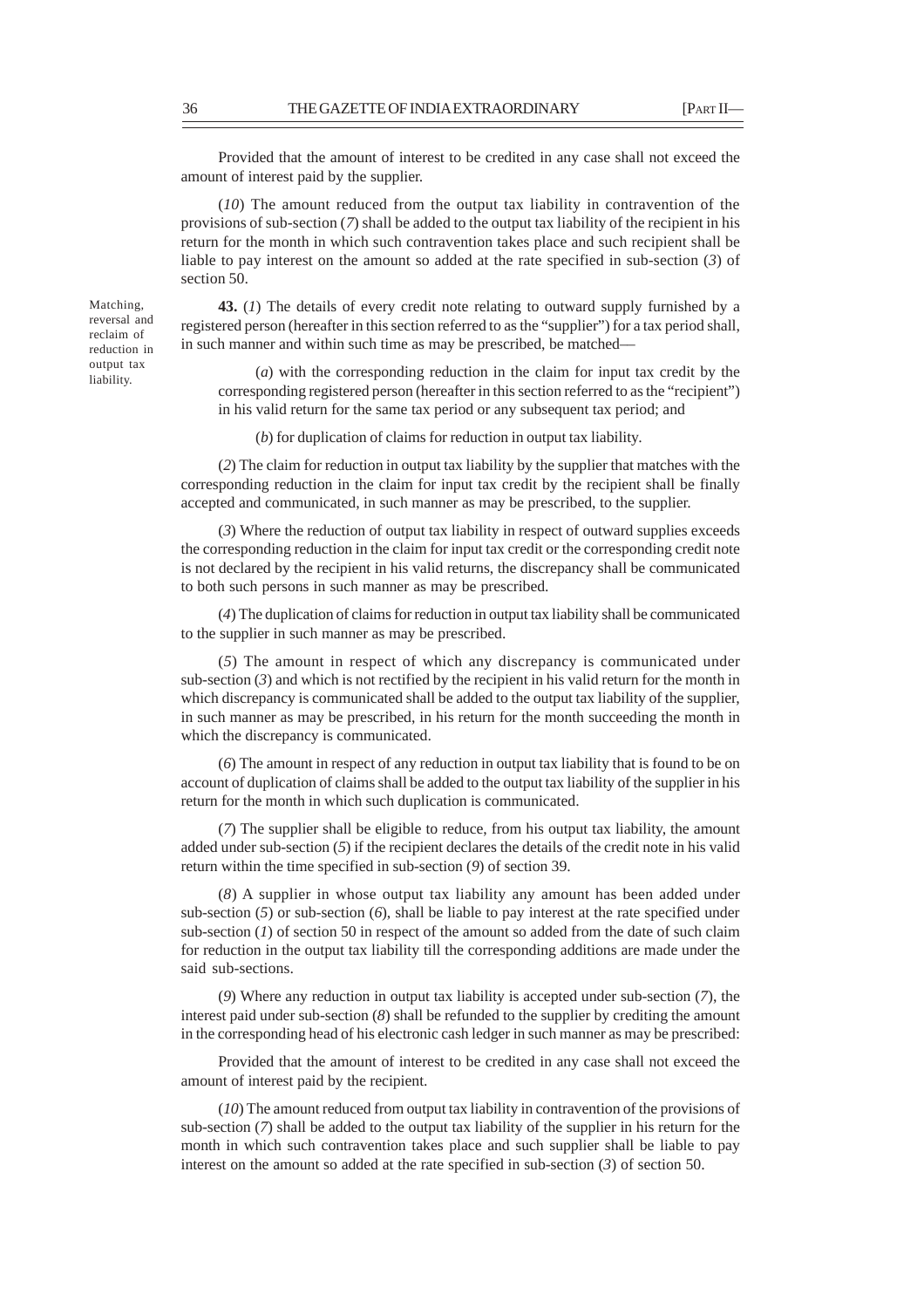**44.** (*1*) Every registered person, other than an Input Service Distributor, a person paying tax under section 51 or section 52, a casual taxable person and a non-resident taxable person, shall furnish an annual return for every financial year electronically in such form and manner as may be prescribed on or before the thirty-first day of December following the end of such financial year.

(*2*) Every registered person who is required to get his accounts audited in accordance with the provisions of sub-section (*5*) of section 35 shall furnish, electronically, the annual return under sub-section (*1*) along with a copy of the audited annual accounts and a reconciliation statement, reconciling the value of supplies declared in the return furnished for the financial year with the audited annual financial statement, and such other particulars as may be prescribed.

**45.** Every registered person who is required to furnish a return under sub-section (*1*) of section 39 and whose registration has been cancelled shall furnish a final return within three months of the date of cancellation or date of order of cancellation, whichever is later, in such form and manner as may be prescribed. Final return.

**46.** Where a registered person fails to furnish a return under section 39 or section 44 or section 45, a notice shall be issued requiring him to furnish such return within fifteen days in such form and manner as may be prescribed.

**47.** (*1*) Any registered person who fails to furnish the details of outward or inward supplies required under section 37 or section 38 or returns required under section 39 or section 45 by the due date shall pay a late fee of one hundred rupees for every day during which such failure continues subject to a maximum amount of five thousand rupees.

(*2*) Any registered person who fails to furnish the return required under section 44 by the due date shall be liable to pay a late fee of one hundred rupees for every day during which such failure continues subject to a maximum of an amount calculated at a quarter per cent. of his turnover in the State or Union territory.

**48.** (*1*) The manner of approval of goods and services tax practitioners, their eligibility conditions, duties and obligations, manner of removal and other conditions relevant for their functioning shall be such as may be prescribed.

(*2*) A registered person may authorise an approved goods and services tax practitioner to furnish the details of outward supplies under section 37, the details of inward supplies under section 38 and the return under section 39 or section 44 or section 45 in such manner as may be prescribed.

(*3*) Notwithstanding anything contained in sub-section (*2*), the responsibility for correctness of any particulars furnished in the return or other details filed by the goods and services tax practitioners shall continue to rest with the registered person on whose behalf such return and details are furnished.

#### CHAPTER X

# PAYMENT OF TAX

**49.** (*1*) Every deposit made towards tax, interest, penalty, fee or any other amount by a person by internet banking or by using credit or debit cards or National Electronic Fund Transfer or Real Time Gross Settlement or by such other mode and subject to such conditions and restrictions as may be prescribed, shall be credited to the electronic cash ledger of such person to be maintained in such manner as may be prescribed.

(*2*) The input tax credit as self-assessed in the return of a registered person shall be credited to his electronic credit ledger, in accordance with section 41, to be maintained in such manner as may be prescribed.

Payment of tax, interest, penalty and other amounts.

# Goods and

services tax practitioners.

Levy of late fee.

Notice to return defaulters.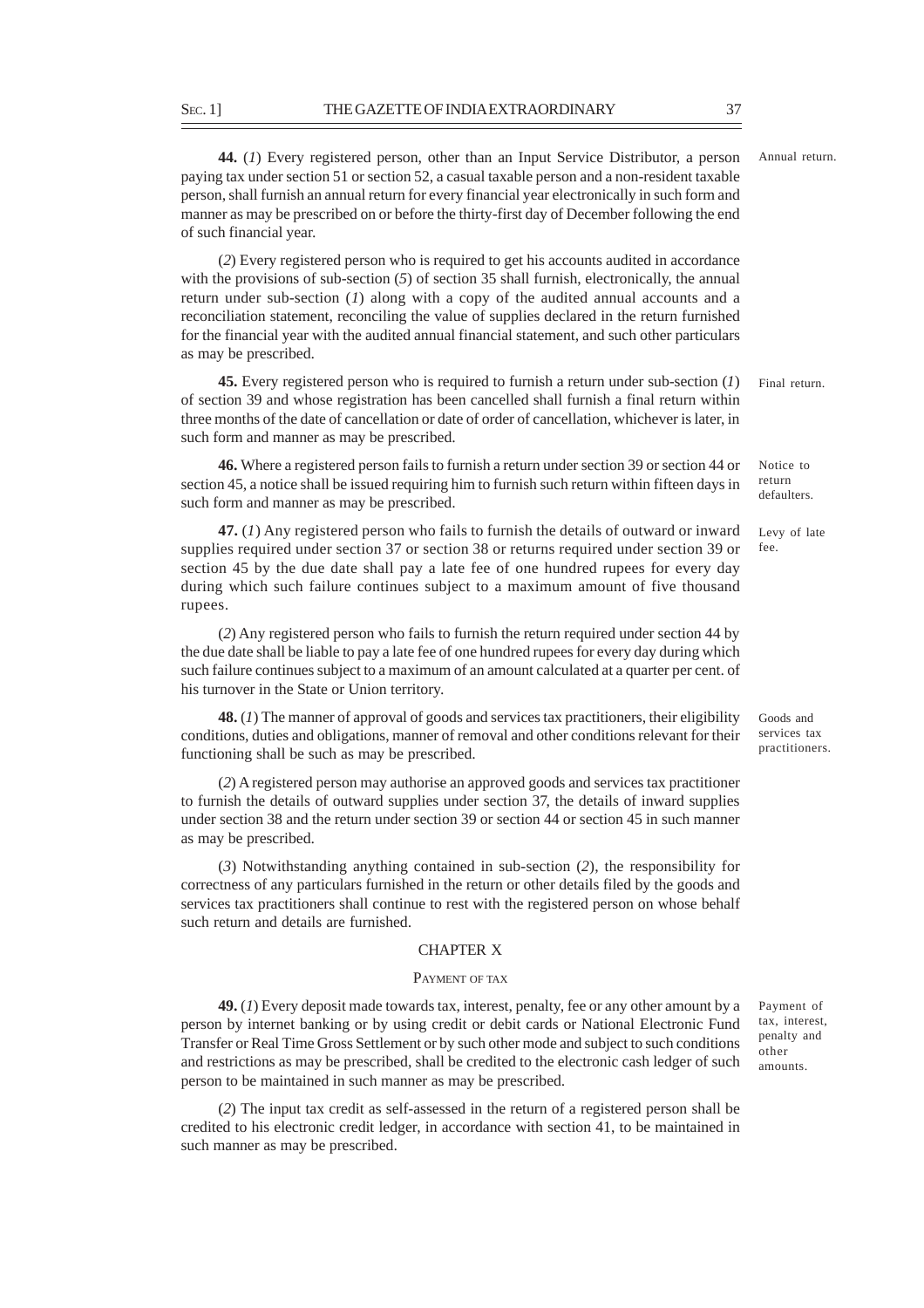(*3*) The amount available in the electronic cash ledger may be used for making any payment towards tax, interest, penalty, fees or any other amount payable under the provisions of this Act or the rules made thereunder in such manner and subject to such conditions and within such time as may be prescribed.

(*4*) The amount available in the electronic credit ledger may be used for making any payment towards output tax under this Act or under the Integrated Goods and Services Tax Act in such manner and subject to such conditions and within such time as may be prescribed.

(*5*) The amount of input tax credit available in the electronic credit ledger of the registered person on account of––

(*a*) integrated tax shall first be utilised towards payment of integrated tax and the amount remaining, if any, may be utilised towards the payment of central tax and State tax, or as the case may be, Union territory tax, in that order;

(*b*) the central tax shall first be utilised towards payment of central tax and the amount remaining, if any, may be utilised towards the payment of integrated tax;

(*c*) the State tax shall first be utilised towards payment of State tax and the amount remaining, if any, may be utilised towards payment of integrated tax;

(*d*) the Union territory tax shall first be utilised towards payment of Union territory tax and the amount remaining, if any, may be utilised towards payment of integrated tax;

(*e*) the central tax shall not be utilised towards payment of State tax or Union territory tax; and

(*f*) the State tax or Union territory tax shall not be utilised towards payment of central tax.

(*6*) The balance in the electronic cash ledger or electronic credit ledger after payment of tax, interest, penalty, fee or any other amount payable under this Act or the rules made thereunder may be refunded in accordance with the provisions of section 54.

(*7*) All liabilities of a taxable person under this Act shall be recorded and maintained in an electronic liability register in such manner as may be prescribed.

(*8*) Every taxable person shall discharge his tax and other dues under this Act or the rules made thereunder in the following order, namely:––

(*a*) self-assessed tax, and other dues related to returns of previous tax periods;

(*b*) self-assessed tax, and other dues related to the return of the current tax period;

(*c*) any other amount payable under this Act or the rules made thereunder including the demand determined under section 73 or section 74.

(*9*) Every person who has paid the tax on goods or services or both under this Act shall, unless the contrary is proved by him, be deemed to have passed on the full incidence of such tax to the recipient of such goods or services or both.

*Explanation*.––For the purposes of this section,—

(*a*) the date of credit to the account of the Government in the authorised bank shall be deemed to be the date of deposit in the electronic cash ledger;

(*b*) the expression,—

(*i*) "tax dues" means the tax payable under this Act and does not include interest, fee and penalty; and

(*ii*) "other dues" means interest, penalty, fee or any other amount payable under this Act or the rules made thereunder.

Interest on delayed payment of tax.

**50.** (*1*) Every person who is liable to pay tax in accordance with the provisions of this Act or the rules made thereunder, but fails to pay the tax or any part thereof to the Government within the period prescribed, shall for the period for which the tax or any part thereof remains unpaid, pay, on his own, interest at such rate, not exceeding eighteen per cent., as may be notified by the Government on the recommendations of the Council.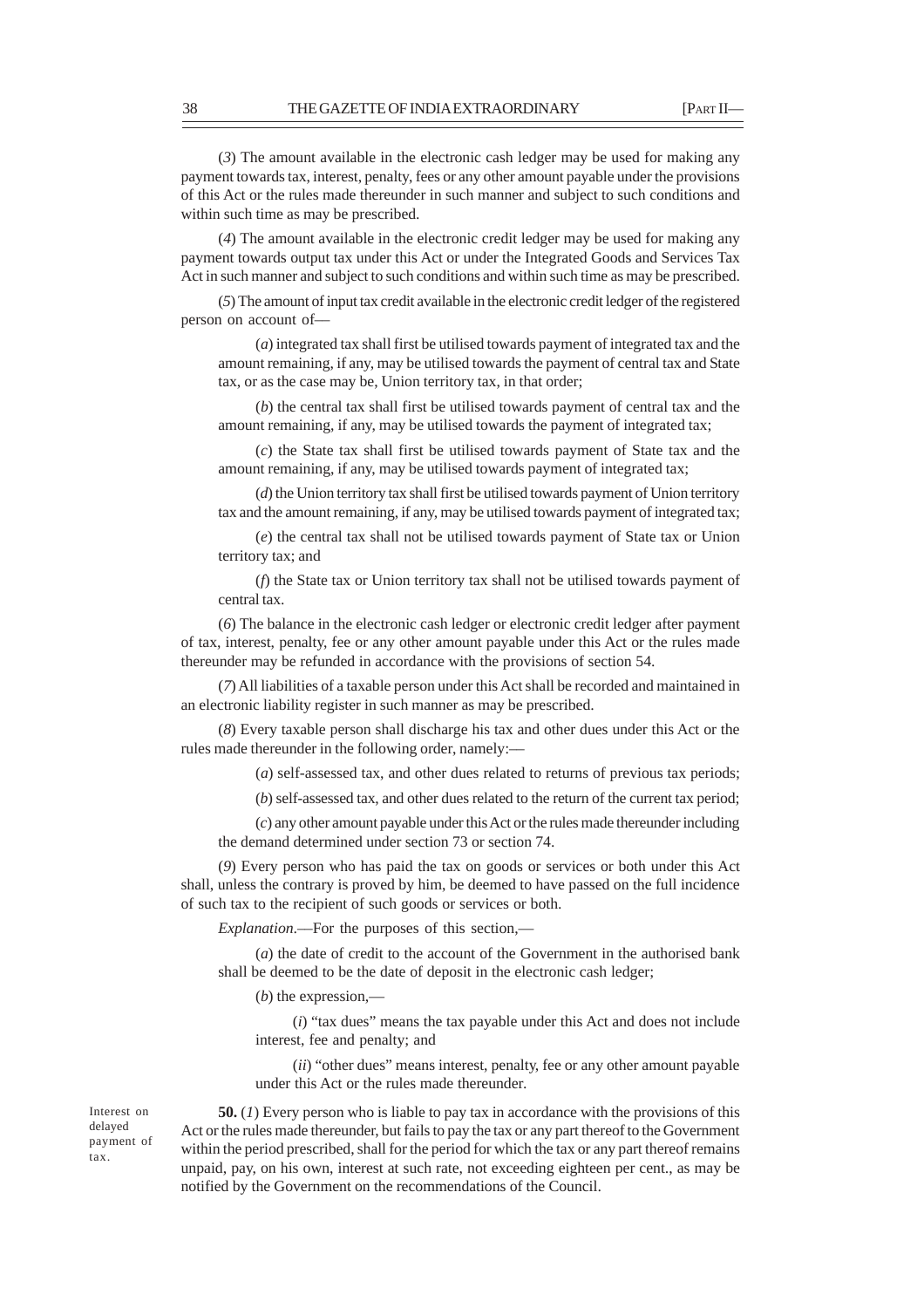(*2*) The interest under sub-section (*1*) shall be calculated, in such manner as may be prescribed, from the day succeeding the day on which such tax was due to be paid.

(*3*) A taxable person who makes an undue or excess claim of input tax credit under sub-section (*10*) of section 42 or undue or excess reduction in output tax liability under sub-section (*10*) of section 43, shall pay interest on such undue or excess claim or on such undue or excess reduction, as the case may be, at such rate not exceeding twenty-four per cent., as may be notified by the Government on the recommendations of the Council.

**51.** (*1*) Notwithstanding anything to the contrary contained in this Act, the Government may mandate,––

Tax deduction at source.

(*a*) a department or establishment of the Central Government or State Government; or

(*b*) local authority; or

(*c*) Governmental agencies; or

(*d*) such persons or category of persons as may be notified by the Government on the recommendations of the Council,

(hereafter in this section referred to as "the deductor"), to deduct tax at the rate of one per cent. from the payment made or credited to the supplier (hereafter in this section referred to as "the deductee") of taxable goods or services or both, where the total value of such supply, under a contract, exceeds two lakh and fifty thousand rupees:

Provided that no deduction shall be made if the location of the supplier and the place of supply is in a State or Union territory which is different from the State or as the case may be, Union territory of registration of the recipient.

*Explanation*.––For the purpose of deduction of tax specified above, the value of supply shall be taken as the amount excluding the central tax, State tax, Union territory tax, integrated tax and cess indicated in the invoice.

(*2*) The amount deducted as tax under this section shall be paid to the Government by the deductor within ten days after the end of the month in which such deduction is made, in such manner as may be prescribed.

(*3*) The deductor shall furnish to the deductee a certificate mentioning therein the contract value, rate of deduction, amount deducted, amount paid to the Government and such other particulars in such manner as may be prescribed.

(*4*) If any deductor fails to furnish to the deductee the certificate, after deducting the tax at source, within five days of crediting the amount so deducted to the Government, the deductor shall pay, by way of a late fee, a sum of one hundred rupees per day from the day after the expiry of such five days period until the failure is rectified, subject to a maximum amount of five thousand rupees.

(*5*) The deductee shall claim credit, in his electronic cash ledger, of the tax deducted and reflected in the return of the deductor furnished under sub-section (*3*) of section 39, in such manner as may be prescribed.

(*6*) If any deductor fails to pay to the Government the amount deducted as tax under sub-section (*1*), he shall pay interest in accordance with the provisions of sub-section (*1*) of section 50, in addition to the amount of tax deducted.

(*7*) The determination of the amount in default under this section shall be made in the manner specified in section 73 or section 74.

(*8*) The refund to the deductor or the deductee arising on account of excess or erroneous deduction shall be dealt with in accordance with the provisions of section 54:

Provided that no refund to the deductor shall be granted, if the amount deducted has been credited to the electronic cash ledger of the deductee.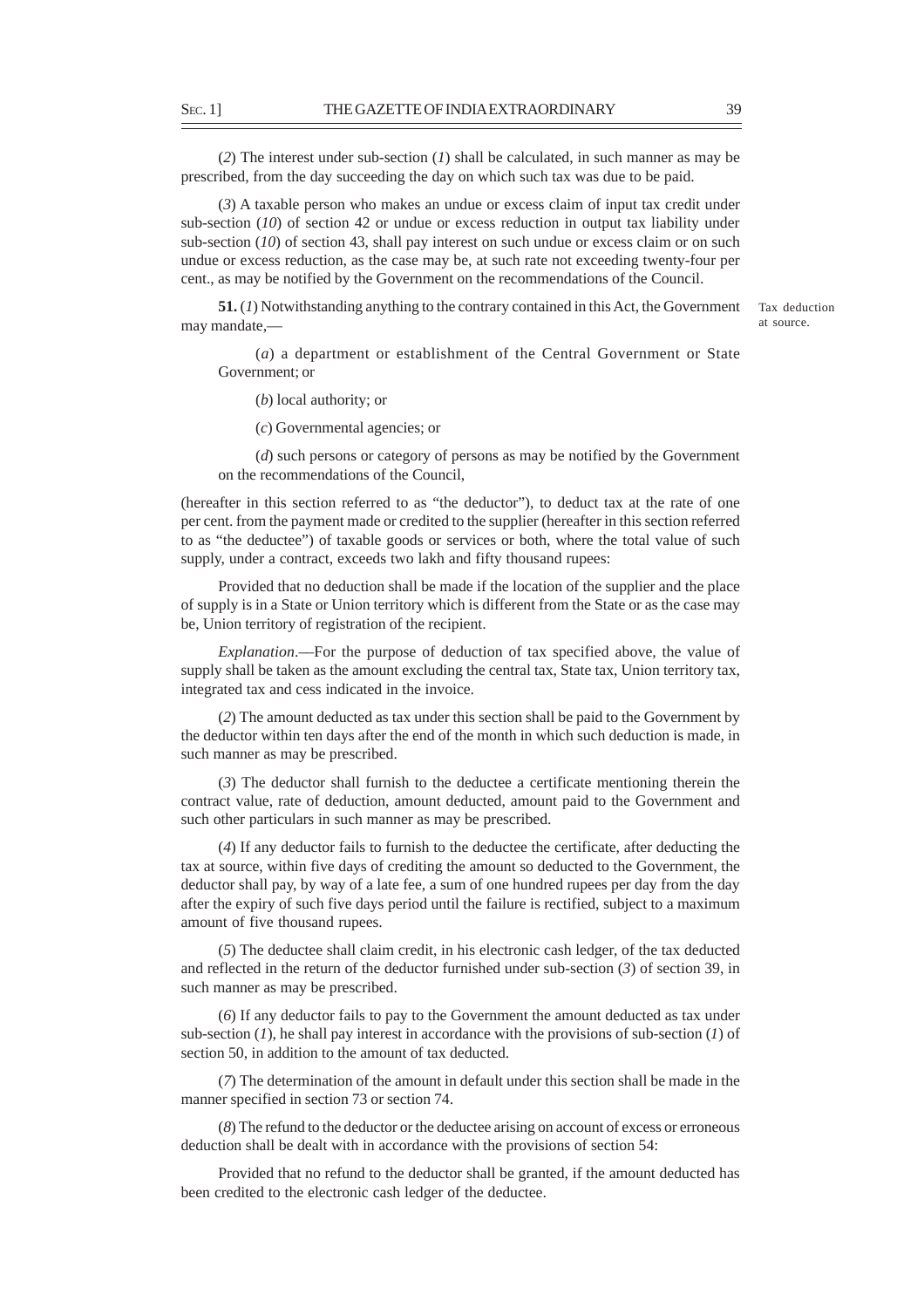Collection of tax at source.

**52.** (*1*) Notwithstanding anything to the contrary contained in this Act, every electronic commerce operator (hereafter in this section referred to as the "operator"), not being an agent, shall collect an amount calculated at such rate not exceeding one per cent., as may be notified by the Government on the recommendations of the Council, of the net value of taxable supplies made through it by other suppliers where the consideration with respect to such supplies is to be collected by the operator.

*Explanation*.––For the purposes of this sub-section, the expression "net value of taxable supplies" shall mean the aggregate value of taxable supplies of goods or services or both, other than services notified under sub-section (*5*) of section 9, made during any month by all registered persons through the operator reduced by the aggregate value of taxable supplies returned to the suppliers during the said month.

(*2*) The power to collect the amount specified in sub-section (*1*) shall be without prejudice to any other mode of recovery from the operator.

(*3*) The amount collected under sub-section (*1*) shall be paid to the Government by the operator within ten days after the end of the month in which such collection is made, in such manner as may be prescribed.

(*4*) Every operator who collects the amount specified in sub-section (*1*) shall furnish a statement, electronically, containing the details of outward supplies of goods or services or both effected through it, including the supplies of goods or services or both returned through it, and the amount collected under sub-section (*1*) during a month, in such form and manner as may be prescribed, within ten days after the end of such month.

(*5*) Every operator who collects the amount specified in sub-section (*1*) shall furnish an annual statement, electronically, containing the details of outward supplies of goods or services or both effected through it, including the supplies of goods or services or both returned through it, and the amount collected under the said sub-section during the financial year, in such form and manner as may be prescribed, before the thirty first day of December following the end of such financial year.

(*6*) If any operator after furnishing a statement under sub-section (*4*) discovers any omission or incorrect particulars therein, other than as a result of scrutiny, audit, inspection or enforcement activity by the tax authorities, he shall rectify such omission or incorrect particulars in the statement to be furnished for the month during which such omission or incorrect particulars are noticed, subject to payment of interest, as specified in sub-section (*1*) of section 50:

Provided that no such rectification of any omission or incorrect particulars shall be allowed after the due date for furnishing of statement for the month of September following the end of the financial year or the actual date of furnishing of the relevant annual statement, whichever is earlier.

(*7*) The supplier who has supplied the goods or services or both through the operator shall claim credit, in his electronic cash ledger, of the amount collected and reflected in the statement of the operator furnished under sub-section (*4*), in such manner as may be prescribed.

(*8*) The details of supplies furnished by every operator under sub-section (*4*) shall be matched with the corresponding details of outward supplies furnished by the concerned supplier registered under this Act in such manner and within such time as may be prescribed.

(*9*) Where the details of outward supplies furnished by the operator under sub-section (*4*) do not match with the corresponding details furnished by the supplier under section 37, the discrepancy shall be communicated to both persons in such manner and within such time as may be prescribed.

(*10*) The amount in respect of which any discrepancy is communicated under sub-section (*9*) and which is not rectified by the supplier in his valid return or the operator in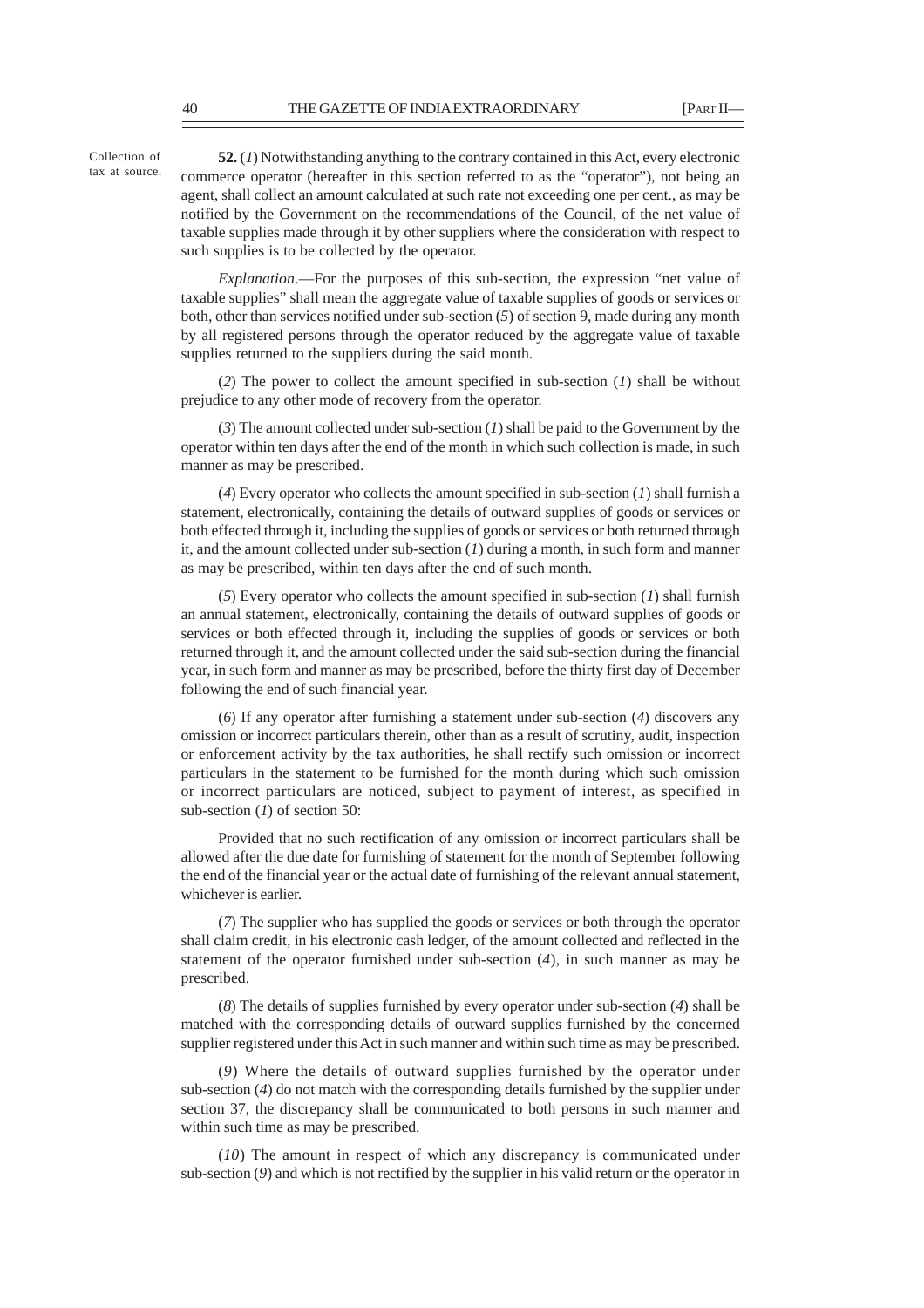his statement for the month in which discrepancy is communicated, shall be added to the output tax liability of the said supplier, where the value of outward supplies furnished by the operator is more than the value of outward supplies furnished by the supplier, in his return for the month succeeding the month in which the discrepancy is communicated in such manner as may be prescribed.

(*11*) The concerned supplier, in whose output tax liability any amount has been added under sub-section (*10*), shall pay the tax payable in respect of such supply along with interest, at the rate specified under sub-section (*1*) of section 50 on the amount so added from the date such tax was due till the date of its payment.

(*12*) Any authority not below the rank of Deputy Commissioner may serve a notice, either before or during the course of any proceedings under this Act, requiring the operator to furnish such details relating to—

(*a*) supplies of goods or services or both effected through such operator during any period; or

 (*b*) stock of goods held by the suppliers making supplies through such operator in the godowns or warehouses, by whatever name called, managed by such operator and declared as additional places of business by such suppliers,

as may be specified in the notice.

(*13*) Every operator on whom a notice has been served under sub-section (*12*) shall furnish the required information within fifteen working days of the date of service of such notice.

(*14*) Any person who fails to furnish the information required by the notice served under sub-section (*12*) shall, without prejudice to any action that may be taken under section 122, be liable to a penalty which may extend to twenty-five thousand rupees.

*Explanation*.—For the purposes of this section, the expression "concerned supplier" shall mean the supplier of goods or services or both making supplies through the operator.

**53.** On utilisation of input tax credit availed under this Act for payment of tax dues under the Integrated Goods and Services Tax Act in accordance with the provisions of sub-section (*5*) of section 49, as reflected in the valid return furnished under sub-section (*1*) of section 39, the amount collected as central tax shall stand reduced by an amount equal to such credit so utilised and the Central Government shall transfer an amount equal to the amount so reduced from the central tax account to the integrated tax account in such manner and within such time as may be prescribed.

# CHAPTER XI

### **REFUNDS**

**54.** (*1*) Any person claiming refund of any tax and interest, if any, paid on such tax or any other amount paid by him, may make an application before the expiry of two years from the relevant date in such form and manner as may be prescribed: Refund of tax.

Provided that a registered person, claiming refund of any balance in the electronic cash ledger in accordance with the provisions of sub-section (*6*) of section 49, may claim such refund in the return furnished under section 39 in such manner as may be prescribed.

46 of 1947.

(*2*) A specialised agency of the United Nations Organisation or any Multilateral Financial Institution and Organisation notified under the United Nations (Privileges and Immunities) Act, 1947, Consulate or Embassy of foreign countries or any other person or class of persons, as notified under section 55, entitled to a refund of tax paid by it on inward supplies of goods or services or both, may make an application for such refund, in such form and manner as may be prescribed, before the expiry of six months from the last day of the quarter in which such supply was received.

Transfer of input tax credit.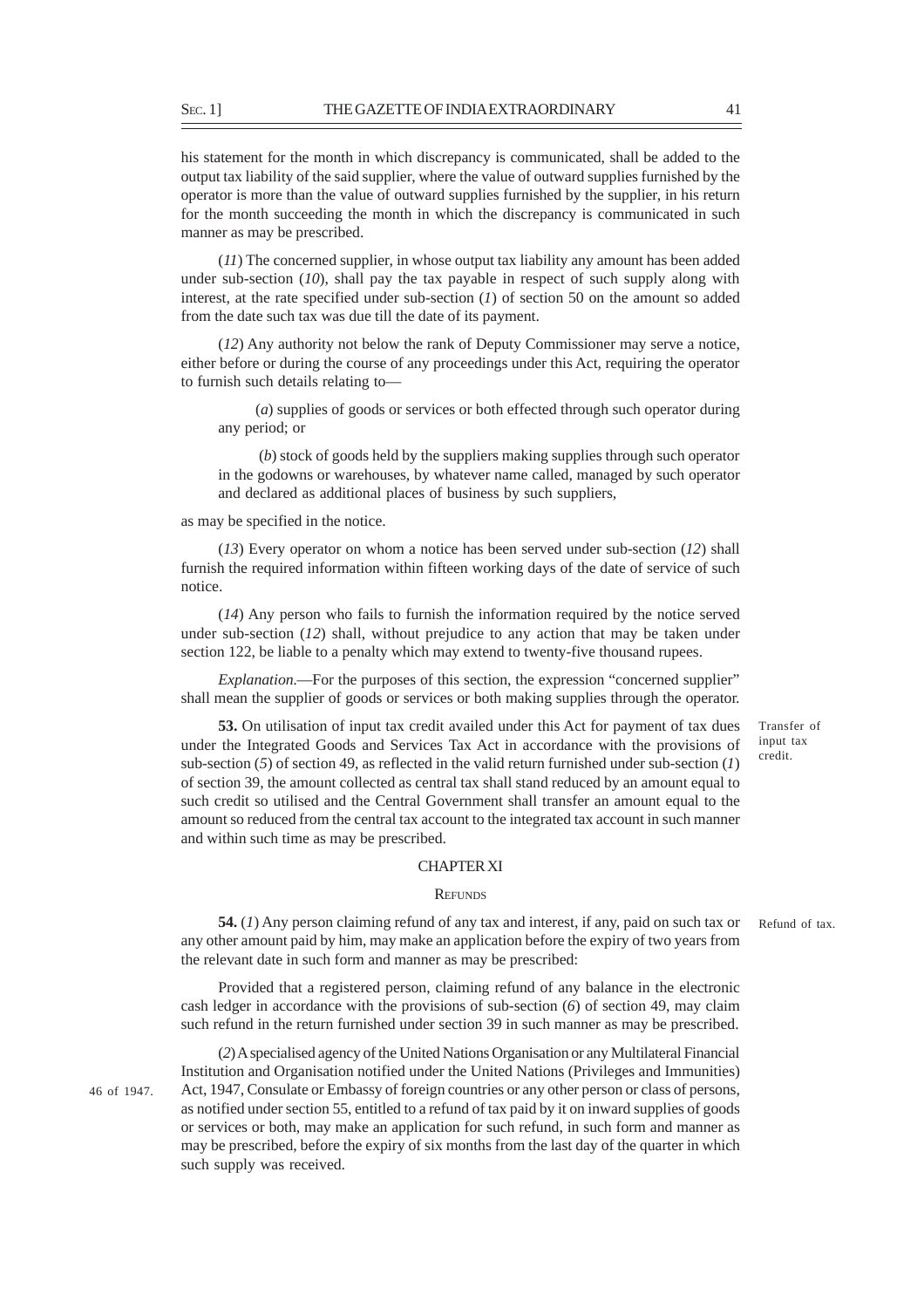(*3*) Subject to the provisions of sub-section (*10*), a registered person may claim refund of any unutilised input tax credit at the end of any tax period:

Provided that no refund of unutilised input tax credit shall be allowed in cases other than––

(*i*) zero rated supplies made without payment of tax;

(*ii*) where the credit has accumulated on account of rate of tax on inputs being higher than the rate of tax on output supplies (other than nil rated or fully exempt supplies), except supplies of goods or services or both as may be notified by the Government on the recommendations of the Council:

Provided further that no refund of unutilised input tax credit shall be allowed in cases where the goods exported out of India are subjected to export duty:

Provided also that no refund of input tax credit shall be allowed, if the supplier of goods or services or both avails of drawback in respect of central tax or claims refund of the integrated tax paid on such supplies.

(*4*) The application shall be accompanied by—

(*a*) such documentary evidence as may be prescribed to establish that a refund is due to the applicant; and

(*b*) such documentary or other evidence (including the documents referred to in section 33) as the applicant may furnish to establish that the amount of tax and interest, if any, paid on such tax or any other amount paid in relation to which such refund is claimed was collected from, or paid by, him and the incidence of such tax and interest had not been passed on to any other person:

Provided that where the amount claimed as refund is less than two lakh rupees, it shall not be necessary for the applicant to furnish any documentary and other evidences but he may file a declaration, based on the documentary or other evidences available with him, certifying that the incidence of such tax and interest had not been passed on to any other person.

(*5*) If, on receipt of any such application, the proper officer is satisfied that the whole or part of the amount claimed as refund is refundable, he may make an order accordingly and the amount so determined shall be credited to the Fund referred to in section 57.

(*6*) Notwithstanding anything contained in sub-section (*5*), the proper officer may, in the case of any claim for refund on account of zero-rated supply of goods or services or both made by registered persons, other than such category of registered persons as may be notified by the Government on the recommendations of the Council, refund on a provisional basis, ninety per cent. of the total amount so claimed, excluding the amount of input tax credit provisionally accepted, in such manner and subject to such conditions, limitations and safeguards as may be prescribed and thereafter make an order under sub-section (*5*) for final settlement of the refund claim after due verification of documents furnished by the applicant.

(*7*) The proper officer shall issue the order under sub-section (*5*) within sixty days from the date of receipt of application complete in all respects.

(*8*) Notwithstanding anything contained in sub-section (*5*), the refundable amount shall, instead of being credited to the Fund, be paid to the applicant, if such amount is relatable to—

(*a*) refund of tax paid on zero-rated supplies of goods or services or both or on inputs or input services used in making such zero-rated supplies;

(*b*) refund of unutilised input tax credit under sub-section (*3*);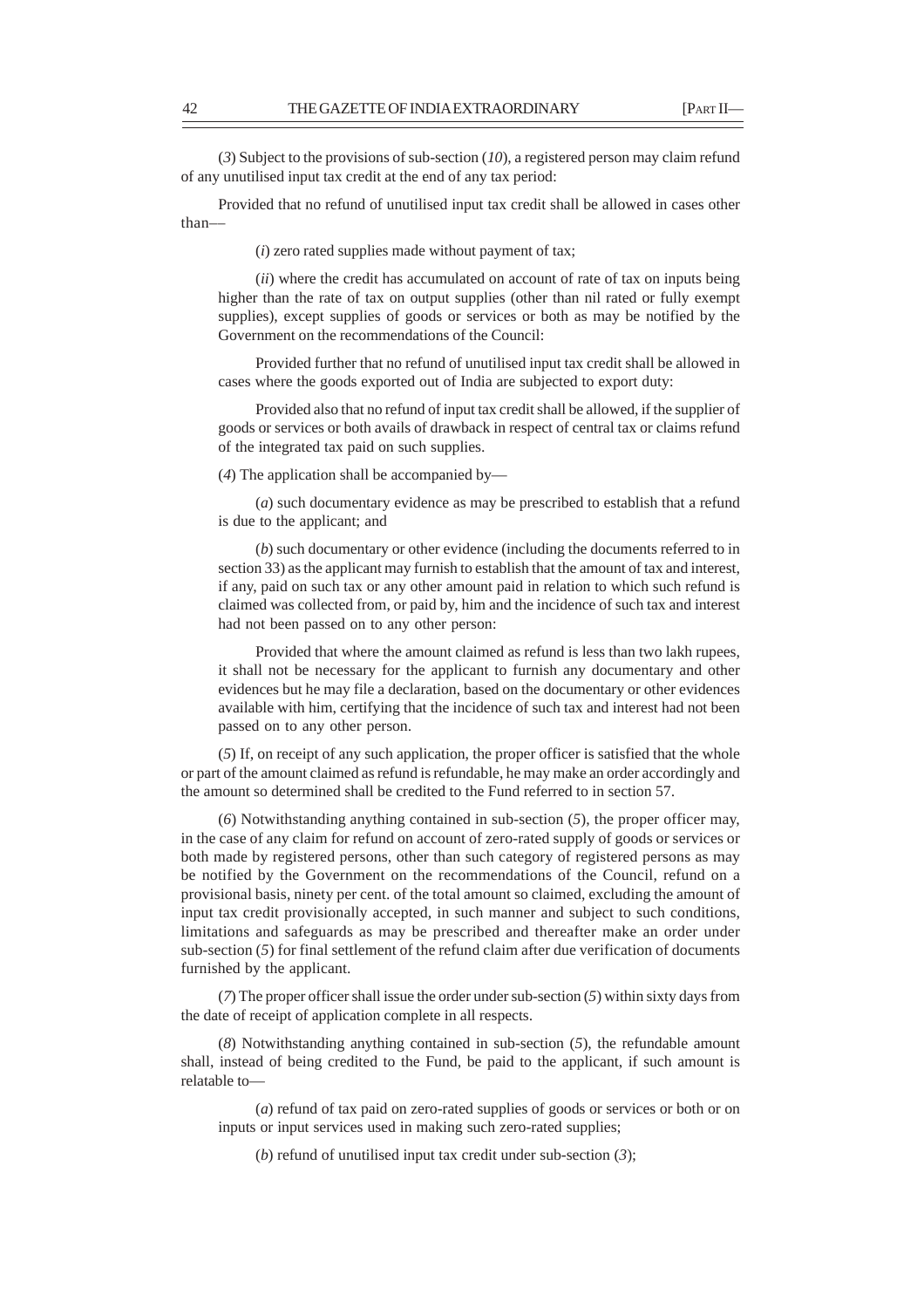(*c*) refund of tax paid on a supply which is not provided, either wholly or partially, and for which invoice has not been issued, or where a refund voucher has been issued;

(*d*) refund of tax in pursuance of section 77;

(*e*) the tax and interest, if any, or any other amount paid by the applicant, if he had not passed on the incidence of such tax and interest to any other person; or

(*f*) the tax or interest borne by such other class of applicants as the Government may, on the recommendations of the Council, by notification, specify.

(*9*) Notwithstanding anything to the contrary contained in any judgment, decree, order or direction of the Appellate Tribunal or any court or in any other provisions of this Act or the rules made thereunder or in any other law for the time being in force, no refund shall be made except in accordance with the provisions of sub-section (*8*).

(*10*) Where any refund is due under sub-section (*3*) to a registered person who has defaulted in furnishing any return or who is required to pay any tax, interest or penalty, which has not been stayed by any court, Tribunal or Appellate Authority by the specified date, the proper officer may—

(*a*) withhold payment of refund due until the said person has furnished the return or paid the tax, interest or penalty, as the case may be;

(*b*) deduct from the refund due, any tax, interest, penalty, fee or any other amount which the taxable person is liable to pay but which remains unpaid under this Act or under the existing law*.*

*Explanation*.––For the purposes of this sub-section, the expression "specified date" shall mean the last date for filing an appeal under this Act.

(*11*) Where an order giving rise to a refund is the subject matter of an appeal or further proceedings or where any other proceedings under this Act is pending and the Commissioner is of the opinion that grant of such refund is likely to adversely affect the revenue in the said appeal or other proceedings on account of malfeasance or fraud committed, he may, after giving the taxable person an opportunity of being heard, withhold the refund till such time as he may determine.

(*12*) Where a refund is withheld under sub-section (*11*), the taxable person shall, notwithstanding anything contained in section 56, be entitled to interest at such rate not exceeding six per cent. as may be notified on the recommendations of the Council, if as a result of the appeal or further proceedings he becomes entitled to refund.

(*13*) Notwithstanding anything to the contrary contained in this section, the amount of advance tax deposited by a casual taxable person or a non-resident taxable person under sub-section (*2*) of section 27, shall not be refunded unless such person has, in respect of the entire period for which the certificate of registration granted to him had remained in force, furnished all the returns required under section 39.

(*14*) Notwithstanding anything contained in this section, no refund under sub-section (*5*) or sub-section (*6*) shall be paid to an applicant, if the amount is less than one thousand rupees.

*Explanation*.—For the purposes of this section,––

 (*1*) "refund" includes refund of tax paid on zero-rated supplies of goods or services or both or on inputs or input services used in making such zero-rated supplies, or refund of tax on the supply of goods regarded as deemed exports, or refund of unutilised input tax credit as provided under sub-section (*3*).

(*2*) "relevant date" means—

 (*a*) in the case of goods exported out of India where a refund of tax paid is available in respect of goods themselves or, as the case may be, the inputs or input services used in such goods,––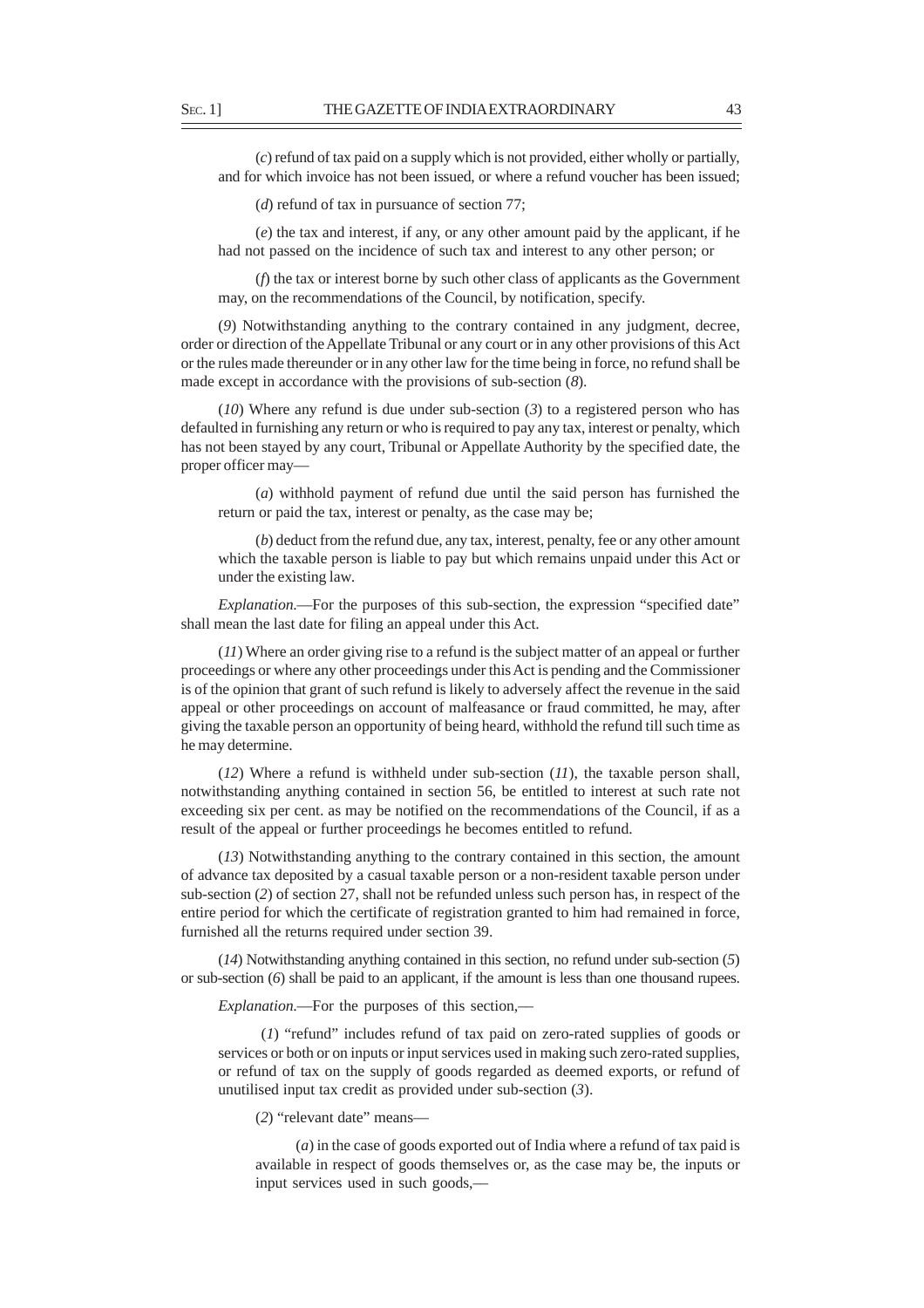(*i*) if the goods are exported by sea or air, the date on which the ship or the aircraft in which such goods are loaded, leaves India; or

(*ii*) if the goods are exported by land, the date on which such goods pass the frontier; or

(*iii*) if the goods are exported by post, the date of despatch of goods by the Post Office concerned to a place outside India;

(*b*) in the case of supply of goods regarded as deemed exports where a refund of tax paid is available in respect of the goods, the date on which the return relating to such deemed exports is furnished;

(*c*) in the case of services exported out of India where a refund of tax paid is available in respect of services themselves or, as the case may be, the inputs or input services used in such services, the date of––

(*i*) receipt of payment in convertible foreign exchange, where the supply of services had been completed prior to the receipt of such payment; or

(*ii*) issue of invoice, where payment for the services had been received in advance prior to the date of issue of the invoice;

(*d*) in case where the tax becomes refundable as a consequence of judgment, decree, order or direction of the Appellate Authority, Appellate Tribunal or any court, the date of communication of such judgment, decree, order or direction;

(*e*) in the case of refund of unutilised input tax credit under sub-section (*3*), the end of the financial year in which such claim for refund arises;

(*f*) in the case where tax is paid provisionally under this Act or the rules made thereunder, the date of adjustment of tax after the final assessment thereof;

(*g*) in the case of a person, other than the supplier, the date of receipt of goods or services or both by such person; and

(*h*) in any other case, the date of payment of tax.

**55.** The Government may, on the recommendations of the Council, by notification, specify any specialised agency of the United Nations Organisation or any Multilateral Financial Institution and Organisation notified under the United Nations (Privileges and Immunities) Act, 1947, Consulate or Embassy of foreign countries and any other person or class of persons as may be specified in this behalf, who shall, subject to such conditions and restrictions as may be prescribed, be entitled to claim a refund of taxes paid on the notified supplies of goods or services or both received by them.

46 of 1947.

Interest on delayed refunds.

Refund in certain cases.

> **56.** If any tax ordered to be refunded under sub-section (*5*) of section 54 to any applicant is not refunded within sixty days from the date of receipt of application under subsection  $(1)$  of that section, interest at such rate not exceeding six per cent. as may be specified in the notification issued by the Government on the recommendations of the Council shall be payable in respect of such refund from the date immediately after the expiry of sixty days from the date of receipt of application under the said sub-section till the date of refund of such tax:

> Provided that where any claim of refund arises from an order passed by an adjudicating authority or Appellate Authority or Appellate Tribunal or court which has attained finality and the same is not refunded within sixty days from the date of receipt of application filed consequent to such order, interest at such rate not exceeding nine per cent. as may be notified by the Government on the recommendations of the Council shall be payable in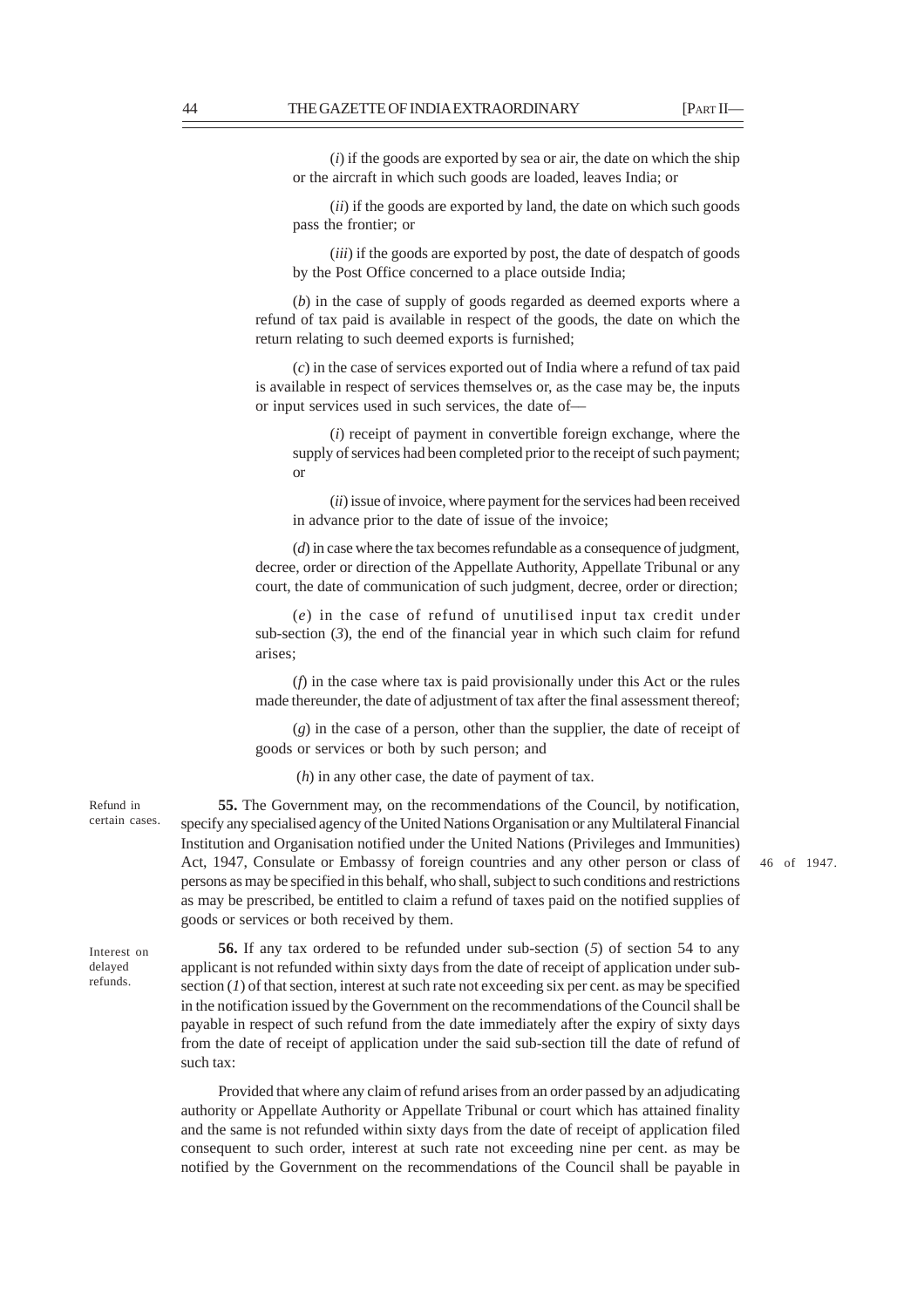respect of such refund from the date immediately after the expiry of sixty days from the date of receipt of application till the date of refund.

*Explanation*.––For the purposes of this section, where any order of refund is made by an Appellate Authority, Appellate Tribunal or any court against an order of the proper officer under sub-section (*5*) of section 54, the order passed by the Appellate Authority, Appellate Tribunal or by the court shall be deemed to be an order passed under the said sub-section (*5*).

**57.** The Government shall constitute a Fund, to be called the Consumer Welfare Fund and there shall be credited to the Fund,—

(*a*) the amount referred to in sub-section  $(5)$  of section 54;

(*b*) any income from investment of the amount credited to the Fund; and

(*c*) such other monies received by it,

in such manner as may be prescribed.

**58.** (*1*) All sums credited to the Fund shall be utilised by the Government for the welfare of the consumers in such manner as may be prescribed.

(*2*) The Government or the authority specified by it shall maintain proper and separate account and other relevant records in relation to the Fund and prepare an annual statement of accounts in such form as may be prescribed in consultation with the Comptroller and Auditor-General of India.

#### CHAPTER XII

# **ASSESSMENT**

**59.** Every registered person shall self-assess the taxes payable under this Act and furnish a return for each tax period as specified under section 39.

**60.** (*1*) Subject to the provisions of sub-section (*2*), where the taxable person is unable to determine the value of goods or services or both or determine the rate of tax applicable thereto, he may request the proper officer in writing giving reasons for payment of tax on a provisional basis and the proper officer shall pass an order, within a period not later than ninety days from the date of receipt of such request, allowing payment of tax on provisional basis at such rate or on such value as may be specified by him.

(*2*) The payment of tax on provisional basis may be allowed, if the taxable person executes a bond in such form as may be prescribed, and with such surety or security as the proper officer may deem fit, binding the taxable person for payment of the difference between the amount of tax as may be finally assessed and the amount of tax provisionally assessed.

(*3*) The proper officer shall, within a period not exceeding six months from the date of the communication of the order issued under sub-section  $(I)$ , pass the final assessment order after taking into account such information as may be required for finalizing the assessment:

Provided that the period specified in this sub-section may, on sufficient cause being shown and for reasons to be recorded in writing, be extended by the Joint Commissioner or Additional Commissioner for a further period not exceeding six months and by the Commissioner for such further period not exceeding four years.

(*4*) The registered person shall be liable to pay interest on any tax payable on the supply of goods or services or both under provisional assessment but not paid on the due date specified under sub-section (*7*) of section 39 or the rules made thereunder, at the rate specified under sub-section (*1*) of section 50, from the first day after the due date of payment of tax in respect of the said supply of goods or services or both till the date of actual

# Self-

assessment.

Provisional assessment.

Utilisation of Fund.

Consumer Welfare Fund.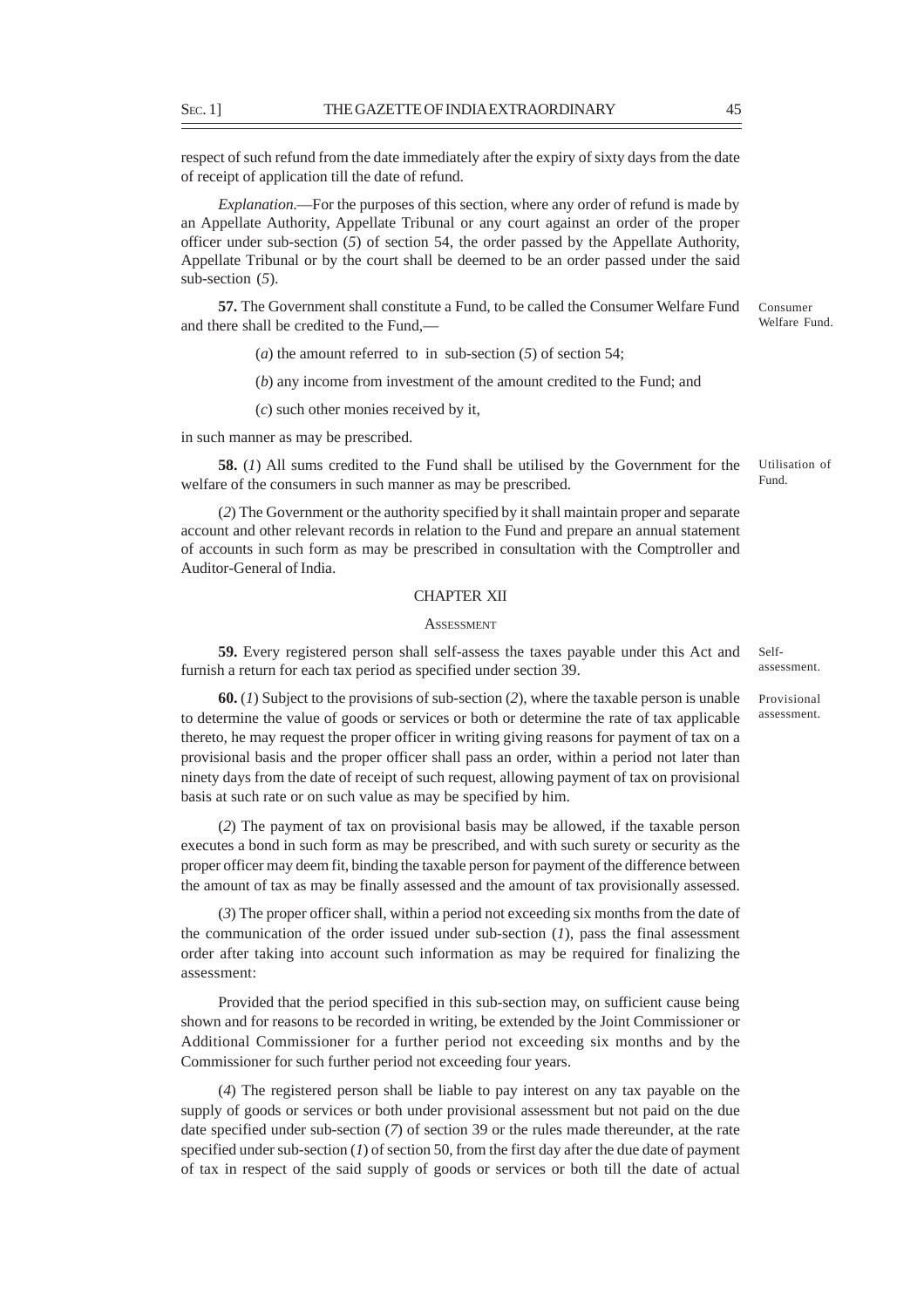payment, whether such amount is paid before or after the issuance of order for final assessment.

(*5*) Where the registered person is entitled to a refund consequent to the order of final assessment under sub-section (*3*), subject to the provisions of sub-section (*8*) of section 54, interest shall be paid on such refund as provided in section 56.

Scrutiny of returns.

**61.** (*1*) The proper officer may scrutinize the return and related particulars furnished by the registered person to verify the correctness of the return and inform him of the discrepancies noticed, if any, in such manner as may be prescribed and seek his explanation thereto.

(*2*) In case the explanation is found acceptable, the registered person shall be informed accordingly and no further action shall be taken in this regard.

(*3*) In case no satisfactory explanation is furnished within a period of thirty days of being informed by the proper officer or such further period as may be permitted by him or where the registered person, after accepting the discrepancies, fails to take the corrective measure in his return for the month in which the discrepancy is accepted, the proper officer may initiate appropriate action including those under section 65 or section 66 or section 67, or proceed to determine the tax and other dues under section 73 or section 74.

Assessment of non-filers of returns.

**62.** (*1*) Notwithstanding anything to the contrary contained in section 73 or section 74, where a registered person fails to furnish the return under section 39 or section 45, even after the service of a notice under section 46, the proper officer may proceed to assess the tax liability of the said person to the best of his judgement taking into account all the relevant material which is available or which he has gathered and issue an assessment order within a period of five years from the date specified under section 44 for furnishing of the annual return for the financial year to which the tax not paid relates.

(*2*) Where the registered person furnishes a valid return within thirty days of the service of the assessment order under sub-section (*1*), the said assessment order shall be deemed to have been withdrawn but the liability for payment of interest under sub-section (*1*) of section 50 or for payment of late fee under section 47 shall continue.

Assessment of unregistered persons.

**63.** Notwithstanding anything to the contrary contained in section 73 or section 74, where a taxable person fails to obtain registration even though liable to do so or whose registration has been cancelled under sub-section (*2*) of section 29 but who was liable to pay tax, the proper officer may proceed to assess the tax liability of such taxable person to the best of his judgment for the relevant tax periods and issue an assessment order within a period of five years from the date specified under section 44 for furnishing of the annual return for the financial year to which the tax not paid relates:

Provided that no such assessment order shall be passed without giving the person an opportunity of being heard.

Summary assessment in certain special cases.

**64.** (*1*) The proper officer may, on any evidence showing a tax liability of a person coming to his notice, with the previous permission of Additional Commissioner or Joint Commissioner, proceed to assess the tax liability of such person to protect the interest of revenue and issue an assessment order, if he has sufficient grounds to believe that any delay in doing so may adversely affect the interest of revenue:

Provided that where the taxable person to whom the liability pertains is not ascertainable and such liability pertains to supply of goods, the person in charge of such goods shall be deemed to be the taxable person liable to be assessed and liable to pay tax and any other amount due under this section.

(*2*) On an application made by the taxable person within thirty days from the date of receipt of order passed under sub-section (*1*) or on his own motion, if the Additional Commissioner or Joint Commissioner considers that such order is erroneous, he may withdraw such order and follow the procedure laid down in section 73 or section 74.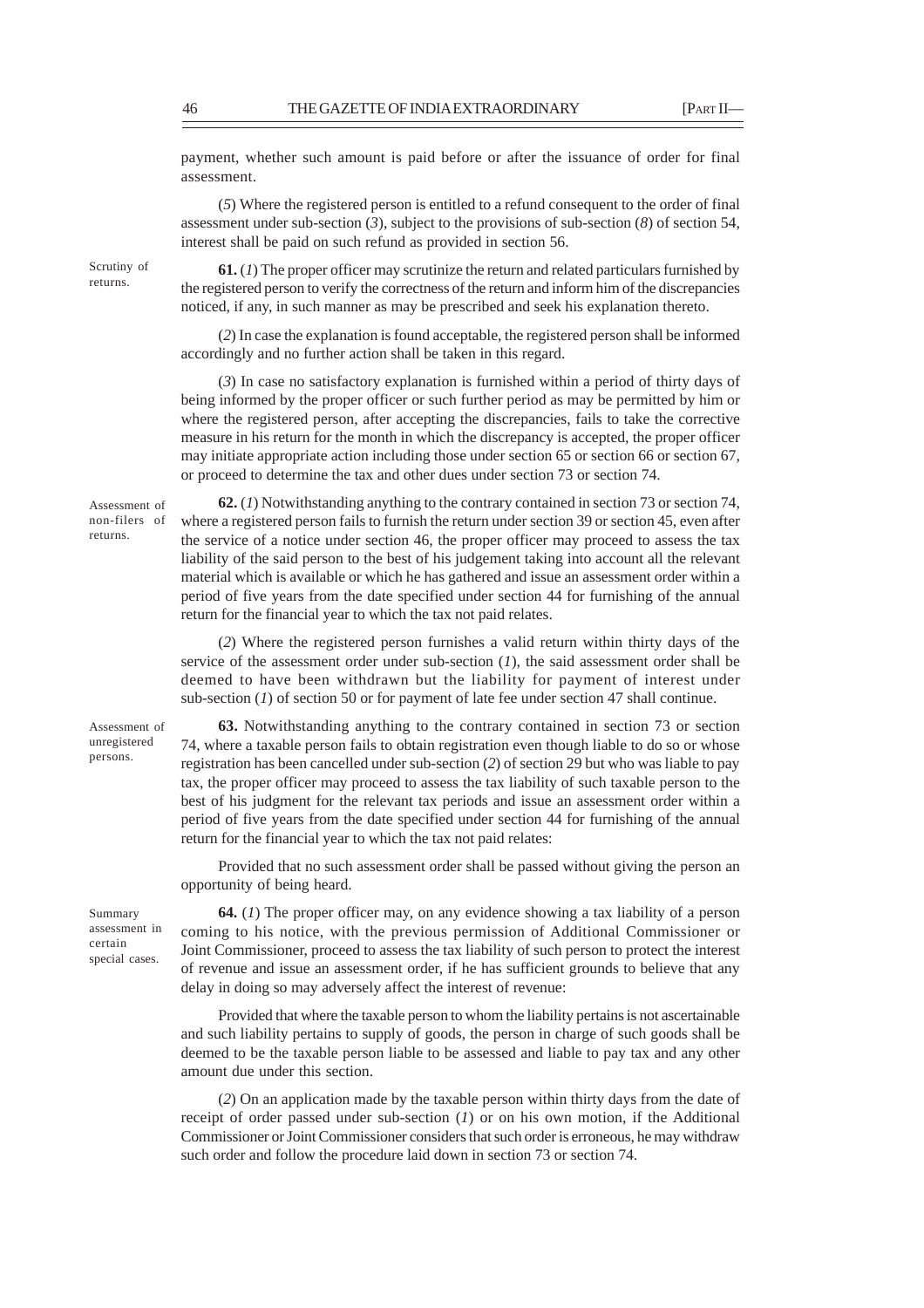#### CHAPTER XIII

#### **AUDIT**

**65.** (*1*) The Commissioner or any officer authorised by him, by way of a general or a specific order, may undertake audit of any registered person for such period, at such frequency and in such manner as may be prescribed.

(*2*) The officers referred to in sub-section (*1*) may conduct audit at the place of business of the registered person or in their office.

(*3*) The registered person shall be informed by way of a notice not less than fifteen working days prior to the conduct of audit in such manner as may be prescribed.

(*4*) The audit under sub-section (*1*) shall be completed within a period of three months from the date of commencement of the audit:

Provided that where the Commissioner is satisfied that audit in respect of such registered person cannot be completed within three months, he may, for the reasons to be recorded in writing, extend the period by a further period not exceeding six months.

*Explanation*.––For the purposes of this sub-section, the expression "commencement of audit" shall mean the date on which the records and other documents, called for by the tax authorities, are made available by the registered person or the actual institution of audit at the place of business, whichever is later.

(*5*) During the course of audit, the authorised officer may require the registered person,—

(*i*) to afford him the necessary facility to verify the books of account or other documents as he may require;

(*ii*) to furnish such information as he may require and render assistance for timely completion of the audit.

(*6*) On conclusion of audit, the proper officer shall, within thirty days, inform the registered person, whose records are audited, about the findings, his rights and obligations and the reasons for such findings.

(*7*) Where the audit conducted under sub-section (*1*) results in detection of tax not paid or short paid or erroneously refunded, or input tax credit wrongly availed or utilised, the proper officer may initiate action under section 73 or section 74.

**66.** (*1*) If at any stage of scrutiny, inquiry, investigation or any other proceedings before him, any officer not below the rank of Assistant Commissioner, having regard to the nature and complexity of the case and the interest of revenue, is of the opinion that the value has not been correctly declared or the credit availed is not within the normal limits, he may, with the prior approval of the Commissioner, direct such registered person by a communication in writing to get his records including books of account examined and audited by a chartered accountant or a cost accountant as may be nominated by the Commissioner.

(*2*) The chartered accountant or cost accountant so nominated shall, within the period of ninety days, submit a report of such audit duly signed and certified by him to the said Assistant Commissioner mentioning therein such other particulars as may be specified:

Provided that the Assistant Commissioner may, on an application made to him in this behalf by the registered person or the chartered accountant or cost accountant or for any material and sufficient reason, extend the said period by a further period of ninety days.

(*3*) The provisions of sub-section (*1*) shall have effect notwithstanding that the accounts of the registered person have been audited under any other provisions of this Act or any other law for the time being in force.

Special audit.

Audit by tax authorities.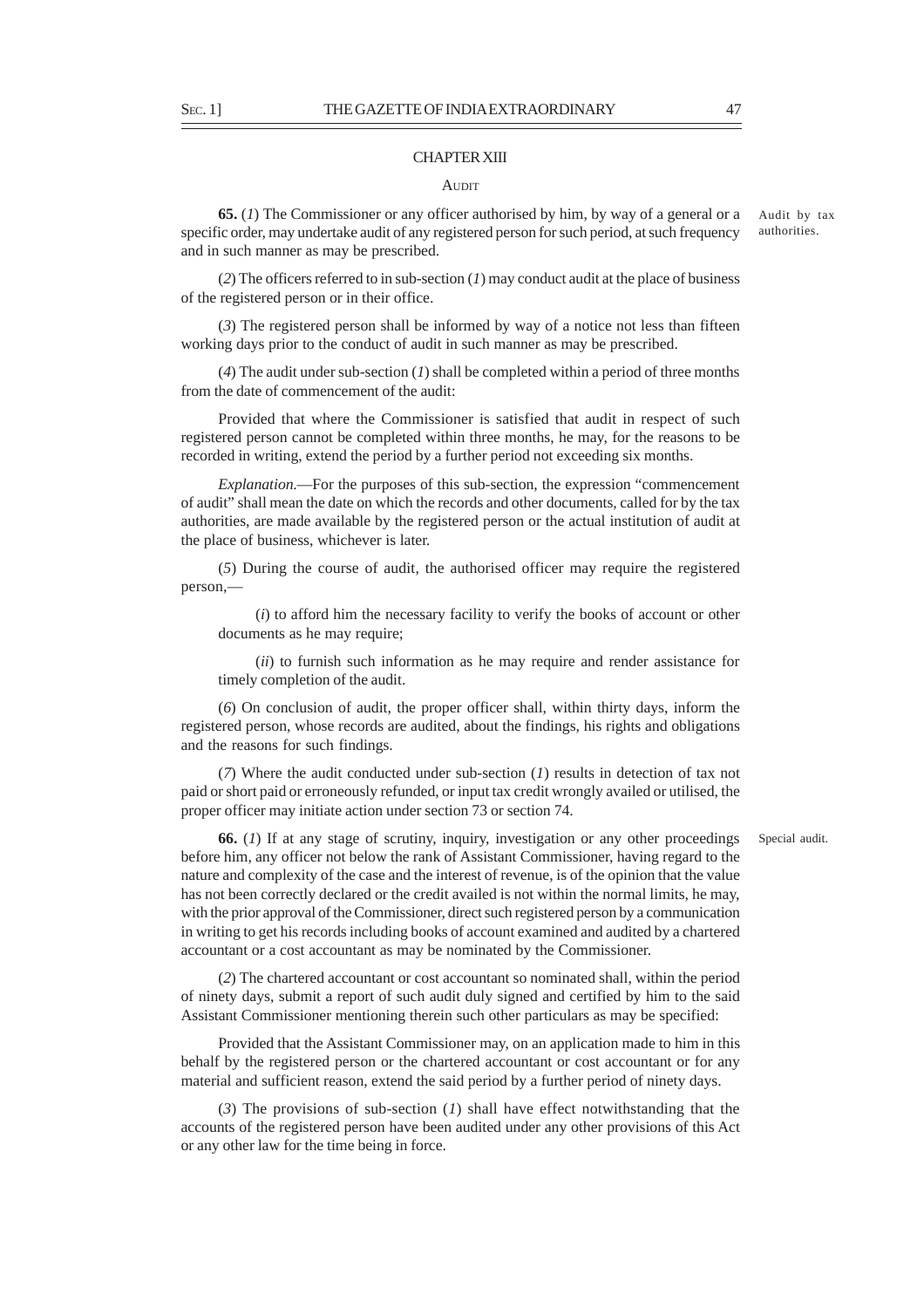(*4*) The registered person shall be given an opportunity of being heard in respect of any material gathered on the basis of special audit under sub-section (*1*) which is proposed to be used in any proceedings against him under this Act or the rules made thereunder.

(*5*) The expenses of the examination and audit of records under sub-section (*1*), including the remuneration of such chartered accountant or cost accountant, shall be determined and paid by the Commissioner and such determination shall be final.

(*6*) Where the special audit conducted under sub-section (*1*) results in detection of tax not paid or short paid or erroneously refunded, or input tax credit wrongly availed or utilised, the proper officer may initiate action under section 73 or section 74.

# CHAPTER XIV

INSPECTION, SEARCH, SEIZURE AND ARREST

**67.** (*1*) Where the proper officer, not below the rank of Joint Commissioner, has reasons to believe that––

(*a*) a taxable person has suppressed any transaction relating to supply of goods or services or both or the stock of goods in hand, or has claimed input tax credit in excess of his entitlement under this Act or has indulged in contravention of any of the provisions of this Act or the rules made thereunder to evade tax under this Act; or

(*b*) any person engaged in the business of transporting goods or an owner or operator of a warehouse or a godown or any other place is keeping goods which have escaped payment of tax or has kept his accounts or goods in such a manner as is likely to cause evasion of tax payable under this Act,

he may authorise in writing any other officer of central tax to inspect any places of business of the taxable person or the persons engaged in the business of transporting goods or the owner or the operator of warehouse or godown or any other place.

(*2*) Where the proper officer, not below the rank of Joint Commissioner, either pursuant to an inspection carried out under sub-section (*1*) or otherwise, has reasons to believe that any goods liable to confiscation or any documents or books or things, which in his opinion shall be useful for or relevant to any proceedings under this Act, are secreted in any place, he may authorise in writing any other officer of central tax to search and seize or may himself search and seize such goods, documents or books or things:

Provided that where it is not practicable to seize any such goods, the proper officer, or any officer authorised by him, may serve on the owner or the custodian of the goods an order that he shall not remove, part with, or otherwise deal with the goods except with the previous permission of such officer:

Provided further that the documents or books or things so seized shall be retained by such officer only for so long as may be necessary for their examination and for any inquiry or proceedings under this Act.

(*3*) The documents, books or things referred to in sub-section (*2*) or any other documents, books or things produced by a taxable person or any other person, which have not been relied upon for the issue of notice under this Act or the rules made thereunder, shall be returned to such person within a period not exceeding thirty days of the issue of the said notice.

(*4*) The officer authorised under sub-section (*2*) shall have the power to seal or break open the door of any premises or to break open any *almirah*, electronic devices, box, receptacle in which any goods, accounts, registers or documents of the person are suspected to be concealed, where access to such premises, *almirah*, electronic devices, box or receptacle is denied.

(*5*) The person from whose custody any documents are seized under sub-section (*2*) shall be entitled to make copies thereof or take extracts therefrom in the presence of an

Power of inspection, search and seizure.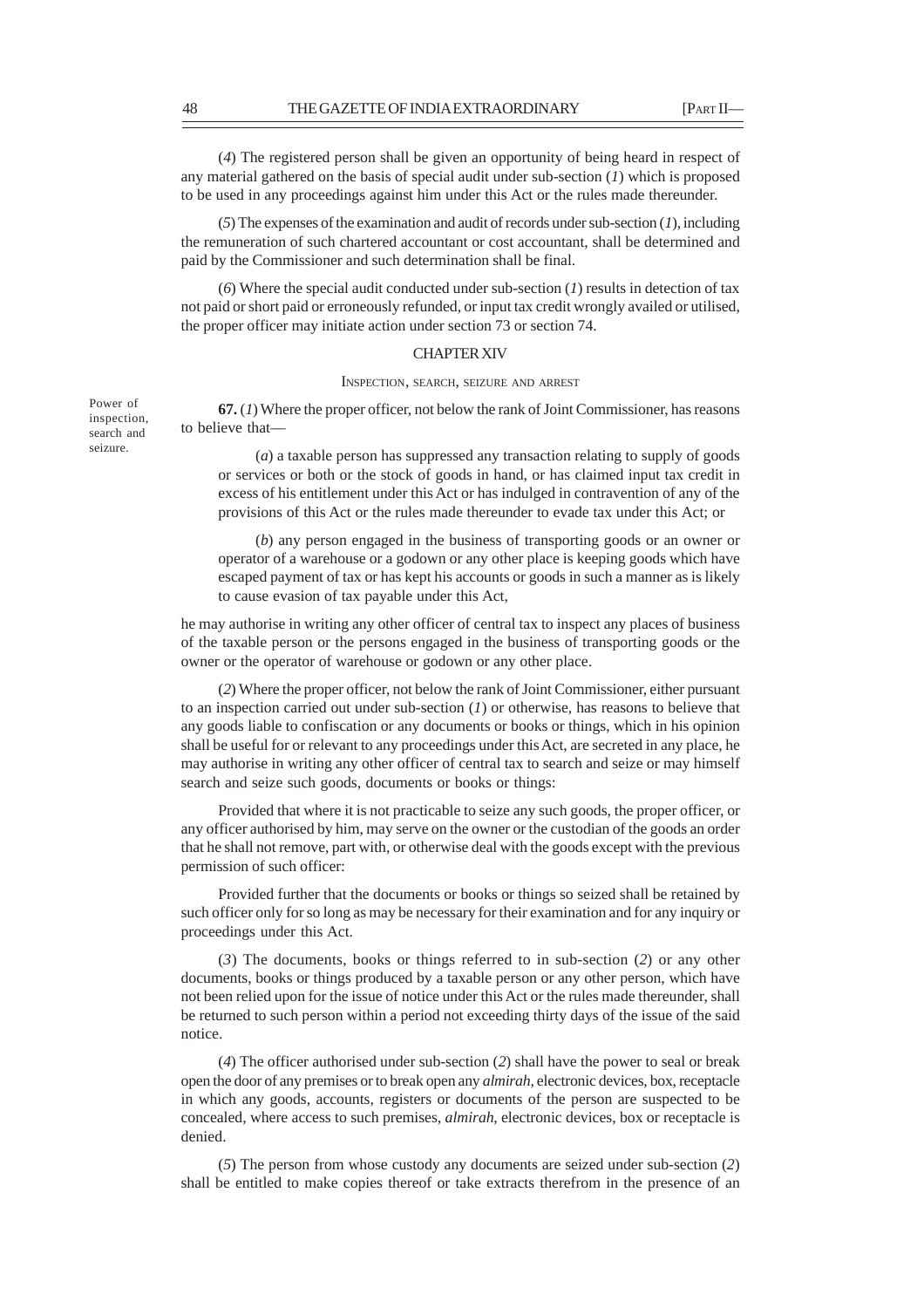authorised officer at such place and time as such officer may indicate in this behalf except where making such copies or taking such extracts may, in the opinion of the proper officer, prejudicially affect the investigation.

(*6*) The goods so seized under sub-section (*2*) shall be released, on a provisional basis, upon execution of a bond and furnishing of a security, in such manner and of such quantum, respectively, as may be prescribed or on payment of applicable tax, interest and penalty payable, as the case may be.

(*7*) Where any goods are seized under sub-section (*2*) and no notice in respect thereof is given within six months of the seizure of the goods, the goods shall be returned to the person from whose possession they were seized:

 Provided that the period of six months may, on sufficient cause being shown, be extended by the proper officer for a further period not exceeding six months.

(*8*) The Government may, having regard to the perishable or hazardous nature of any goods, depreciation in the value of the goods with the passage of time, constraints of storage space for the goods or any other relevant considerations, by notification, specify the goods or class of goods which shall, as soon as may be after its seizure under sub-section (*2*), be disposed of by the proper officer in such manner as may be prescribed.

(*9*) Where any goods, being goods specified under sub-section (*8*), have been seized by a proper officer, or any officer authorised by him under sub-section (*2*), he shall prepare an inventory of such goods in such manner as may be prescribed.

(*10*) The provisions of the Code of Criminal Procedure, 1973, relating to search and seizure, shall, so far as may be, apply to search and seizure under this section subject to the modification that sub-section (*5*) of section 165 of the said Code shall have effect as if for the word "Magistrate", wherever it occurs, the word "Commissioner" were substituted.

(*11*) Where the proper officer has reasons to believe that any person has evaded or is attempting to evade the payment of any tax, he may, for reasons to be recorded in writing, seize the accounts, registers or documents of such person produced before him and shall grant a receipt for the same, and shall retain the same for so long as may be necessary in connection with any proceedings under this Act or the rules made thereunder for prosecution.

(*12*) The Commissioner or an officer authorised by him may cause purchase of any goods or services or both by any person authorised by him from the business premises of any taxable person, to check the issue of tax invoices or bills of supply by such taxable person, and on return of goods so purchased by such officer, such taxable person or any person in charge of the business premises shall refund the amount so paid towards the goods after cancelling any tax invoice or bill of supply issued earlier.

**68.** (*1*) The Government may require the person in charge of a conveyance carrying any consignment of goods of value exceeding such amount as may be specified to carry with him such documents and such devices as may be prescribed.

(*2*) The details of documents required to be carried under sub-section (*1*) shall be validated in such manner as may be prescribed.

(*3*) Where any conveyance referred to in sub-section (*1*) is intercepted by the proper officer at any place, he may require the person in charge of the said conveyance to produce the documents prescribed under the said sub-section and devices for verification, and the said person shall be liable to produce the documents and devices and also allow the inspection of goods.

**69.** (*1*) Where the Commissioner has reasons to believe that a person has committed any offence specified in clause (*a*) or clause (*b*) or clause (*c*) or clause (*d*) of sub-section (*1*) of section 132 which is punishable under clause (*i*) or (*ii*) of Inspection of goods in movement.

Power to arrest.

2 of 1974.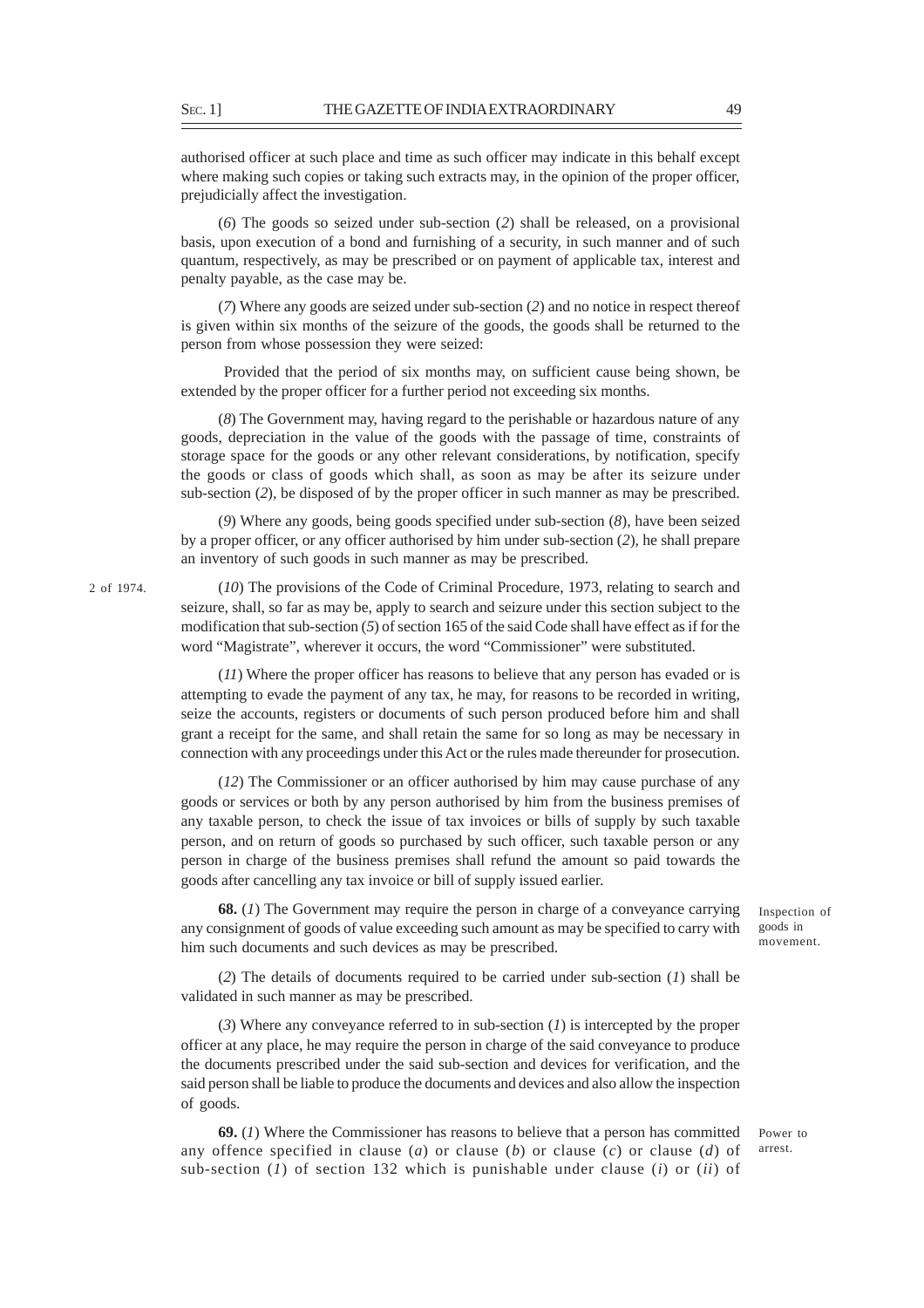sub-section  $(1)$ , or sub-section  $(2)$  of the said section, he may, by order, authorise any officer of central tax to arrest such person.

(*2*) Where a person is arrested under sub-section (*1*) for an offence specified under subsection (*5*) of section 132, the officer authorised to arrest the person shall inform such person of the grounds of arrest and produce him before a Magistrate within twenty-four hours.

(*3*) Subject to the provisions of the Code of Criminal Procedure, 1973,––

(*a*) where a person is arrested under sub-section (*1*) for any offence specified under sub-section (*4*) of section 132, he shall be admitted to bail or in default of bail, forwarded to the custody of the Magistrate;

(*b*) in the case of a non-cognizable and bailable offence, the Deputy Commissioner or the Assistant Commissioner shall, for the purpose of releasing an arrested person on bail or otherwise, have the same powers and be subject to the same provisions as an officer-in-charge of a police station.

**70.** (*1*) The proper officer under this Act shall have power to summon any person whose attendance he considers necessary either to give evidence or to produce a document or any other thing in any inquiry in the same manner, as provided in the case of a civil court under the provisions of the Code of Civil Procedure, 1908.

(*2*) Every such inquiry referred to in sub-section (*1*) shall be deemed to be a "judicial proceedings" within the meaning of section 193 and section 228 of the Indian Penal Code.

**71.** (*1*) Any officer under this Act, authorised by the proper officer not below the rank of Joint Commissioner, shall have access to any place of business of a registered person to inspect books of account, documents, computers, computer programs, computer software whether installed in a computer or otherwise and such other things as he may require and which may be available at such place, for the purposes of carrying out any audit, scrutiny, verification and checks as may be necessary to safeguard the interest of revenue.

(*2*) Every person in charge of place referred to in sub-section (*1*) shall, on demand, make available to the officer authorised under sub-section (*1*) or the audit party deputed by the proper officer or a cost accountant or chartered accountant nominated under section 66—

(*i*) such records as prepared or maintained by the registered person and declared to the proper officer in such manner as may be prescribed;

(*ii*) trial balance or its equivalent;

(*iii*) statements of annual financial accounts, duly audited, wherever required;

(*iv*) cost audit report, if any, under section 148 of the Companies Act, 2013;

(*v*) the income-tax audit report, if any, under section 44AB of the Income-tax Act, 1961; and

(*vi*) any other relevant record,

for the scrutiny by the officer or audit party or the chartered accountant or cost accountant within a period not exceeding fifteen working days from the day when such demand is made, or such further period as may be allowed by the said officer or the audit party or the chartered accountant or cost accountant.

Officers to assist proper officers.

**72.** (*1*) All officers of Police, Railways, Customs, and those officers engaged in the collection of land revenue, including village officers, officers of State tax and officers of Union territory tax shall assist the proper officers in the implementation of this Act.

(*2*) The Government may, by notification, empower and require any other class of officers to assist the proper officers in the implementation of this Act when called upon to do so by the Commissioner.

Power to summon persons to give evidence and produce documents.

Access to business premises.

2 of 1974.

45 of 1860.

5 of 1908

18 of 2013.

43 of 1961.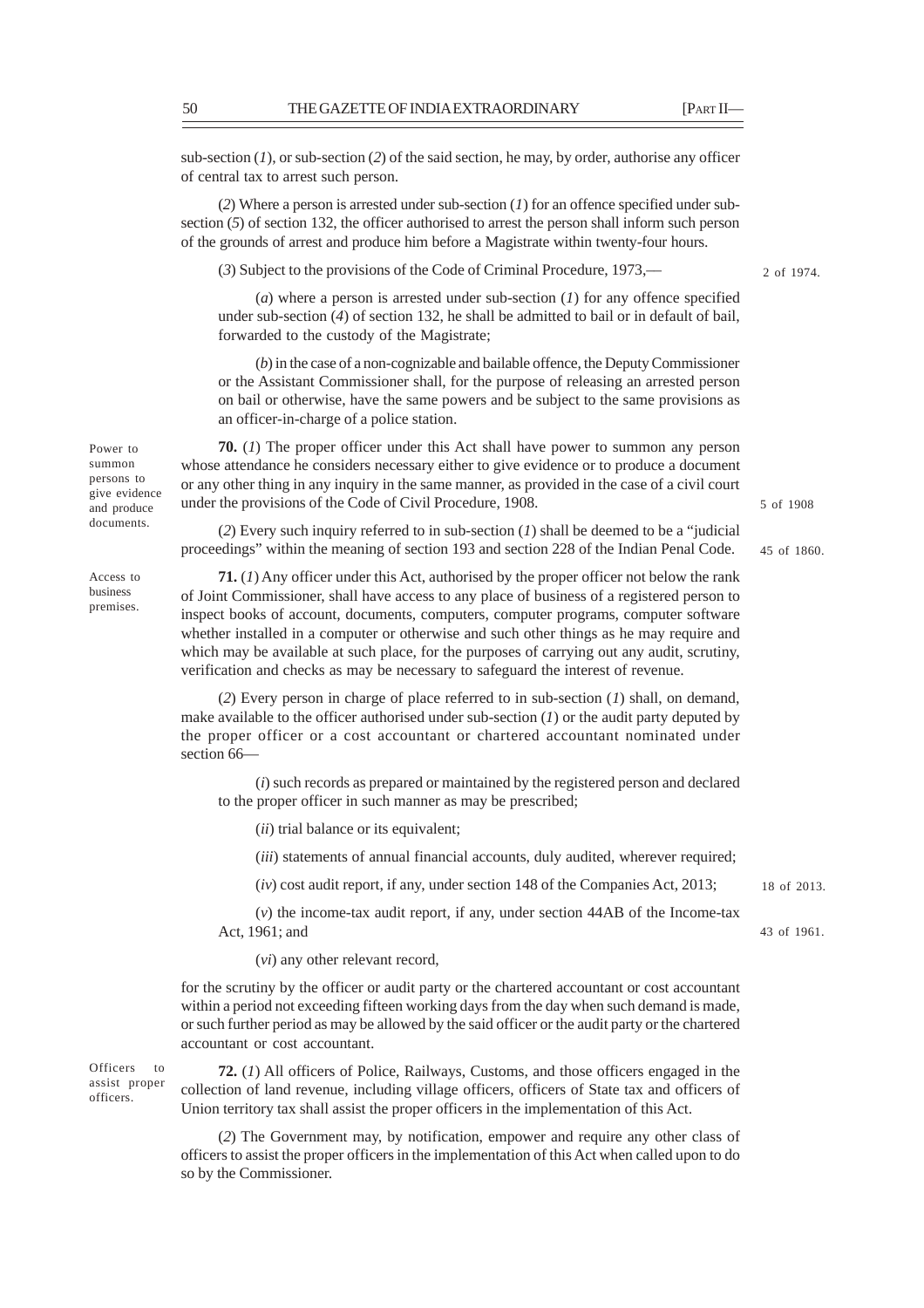#### CHAPTER XV

#### DEMANDS AND RECOVERY

**73.** (*1*) Where it appears to the proper officer that any tax has not been paid or short paid or erroneously refunded, or where input tax credit has been wrongly availed or utilised for any reason, other than the reason of fraud or any wilful-misstatement or suppression of facts to evade tax, he shall serve notice on the person chargeable with tax which has not been so paid or which has been so short paid or to whom the refund has erroneously been made, or who has wrongly availed or utilised input tax credit, requiring him to show cause as to why he should not pay the amount specified in the notice along with interest payable thereon under section 50 and a penalty leviable under the provisions of this Act or the rules made thereunder.

(*2*) The proper officer shall issue the notice under sub-section (*1*) at least three months prior to the time limit specified in sub-section (*10*) for issuance of order.

(*3*) Where a notice has been issued for any period under sub-section (*1*), the proper officer may serve a statement, containing the details of tax not paid or short paid or erroneously refunded or input tax credit wrongly availed or utilised for such periods other than those covered under sub-section (*1*), on the person chargeable with tax.

(*4*) The service of such statement shall be deemed to be service of notice on such person under sub-section (*1*), subject to the condition that the grounds relied upon for such tax periods other than those covered under sub-section (*1*) are the same as are mentioned in the earlier notice.

(*5*) The person chargeable with tax may, before service of notice under sub-section (*1*) or, as the case may be, the statement under sub-section (*3*), pay the amount of tax along with interest payable thereon under section 50 on the basis of his own ascertainment of such tax or the tax as ascertained by the proper officer and inform the proper officer in writing of such payment.

(*6*) The proper officer, on receipt of such information, shall not serve any notice under sub-section (*1*) or, as the case may be, the statement under sub-section (*3*), in respect of the tax so paid or any penalty payable under the provisions of this Act or the rules made thereunder.

(*7*) Where the proper officer is of the opinion that the amount paid under sub-section (*5*) falls short of the amount actually payable, he shall proceed to issue the notice as provided for in sub-section (*1*) in respect of such amount which falls short of the amount actually payable.

(*8*) Where any person chargeable with tax under sub-section (*1*) or sub-section (*3*) pays the said tax along with interest payable under section 50 within thirty days of issue of show cause notice, no penalty shall be payable and all proceedings in respect of the said notice shall be deemed to be concluded.

(*9*) The proper officer shall, after considering the representation, if any, made by person chargeable with tax, determine the amount of tax, interest and a penalty equivalent to ten per cent. of tax or ten thousand rupees, whichever is higher, due from such person and issue an order.

(*10*) The proper officer shall issue the order under sub-section (*9*) within three years from the due date for furnishing of annual return for the financial year to which the tax not paid or short paid or input tax credit wrongly availed or utilised relates to or within three years from the date of erroneous refund.

(*11*) Notwithstanding anything contained in sub-section (*6*) or sub-section (*8*), penalty under sub-section (*9*) shall be payable where any amount of self-assessed tax or any amount collected as tax has not been paid within a period of thirty days from the due date of payment of such tax.

Determination of tax not paid or short paid or erroneously refunded or input tax credit wrongly availed or utilised for any reason other than fraud or any wilfulmisstatement or suppression of facts.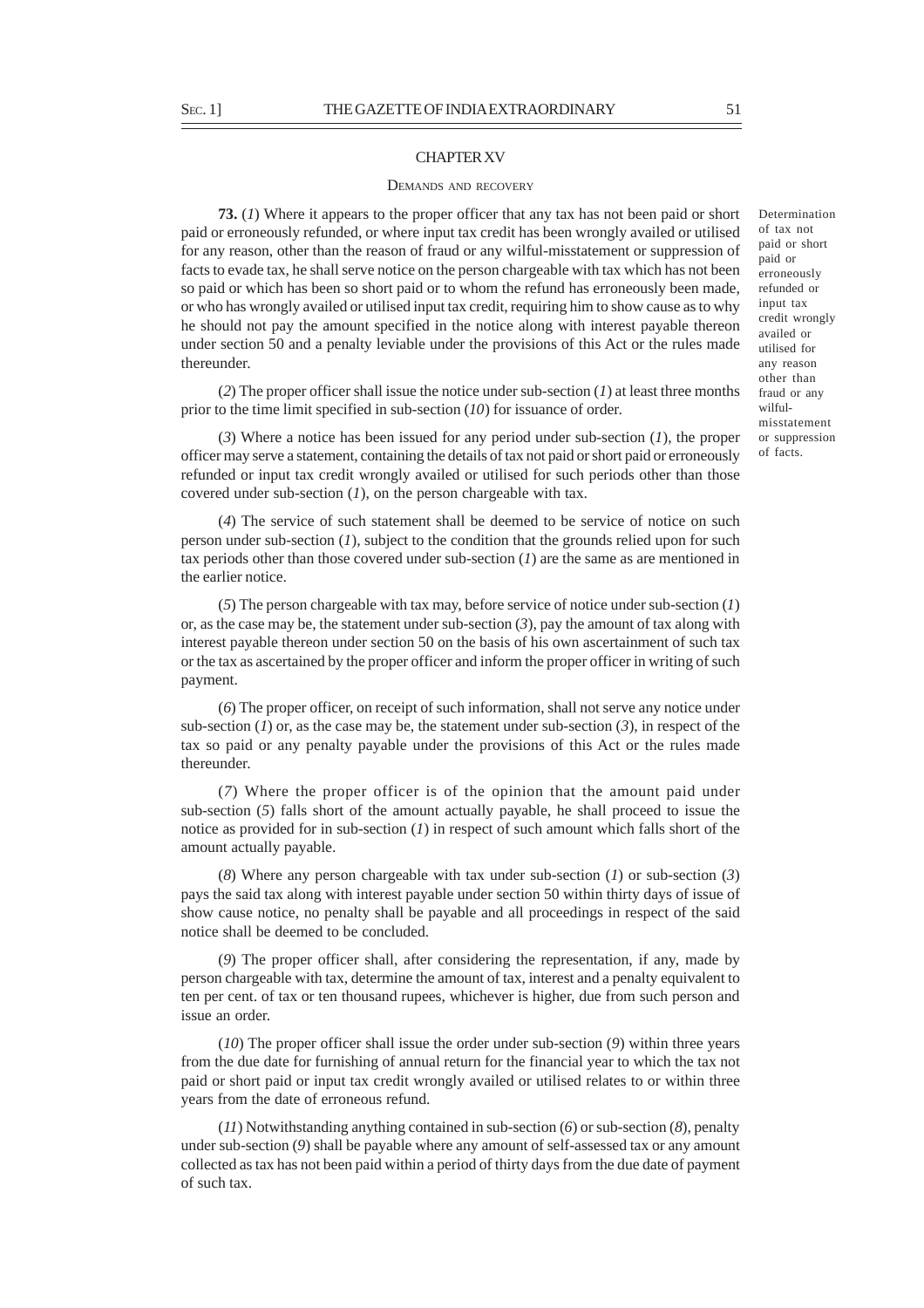Determination of tax not paid or short paid or erroneously refunded or input tax credit wrongly availed or utilised by reason of fraud or any wilfulmisstatement or suppression of facts.

**74.** (*1*) Where it appears to the proper officer that any tax has not been paid or short paid or erroneously refunded or where input tax credit has been wrongly availed or utilised by reason of fraud, or any wilful-misstatement or suppression of facts to evade tax, he shall serve notice on the person chargeable with tax which has not been so paid or which has been so short paid or to whom the refund has erroneously been made, or who has wrongly availed or utilised input tax credit, requiring him to show cause as to why he should not pay the amount specified in the notice along with interest payable thereon under section 50 and a penalty equivalent to the tax specified in the notice.

(*2*) The proper officer shall issue the notice under sub-section (*1*) at least six months prior to the time limit specified in sub-section (*10*) for issuance of order.

(*3*) Where a notice has been issued for any period under sub-section (*1*), the proper officer may serve a statement, containing the details of tax not paid or short paid or erroneously refunded or input tax credit wrongly availed or utilised for such periods other than those covered under sub-section (*1*), on the person chargeable with tax.

(*4*) The service of statement under sub-section (*3*) shall be deemed to be service of notice under sub-section (*1*) of section 73, subject to the condition that the grounds relied upon in the said statement, except the ground of fraud, or any wilful-misstatement or suppression of facts to evade tax, for periods other than those covered under sub-section (*1*) are the same as are mentioned in the earlier notice.

(*5*) The person chargeable with tax may, before service of notice under sub-section (*1*), pay the amount of tax along with interest payable under section 50 and a penalty equivalent to fifteen per cent. of such tax on the basis of his own ascertainment of such tax or the tax as ascertained by the proper officer and inform the proper officer in writing of such payment.

(*6*) The proper officer, on receipt of such information, shall not serve any notice under sub-section (*1*), in respect of the tax so paid or any penalty payable under the provisions of this Act or the rules made thereunder.

(*7*) Where the proper officer is of the opinion that the amount paid under sub-section (*5*) falls short of the amount actually payable, he shall proceed to issue the notice as provided for in sub-section (*1*) in respect of such amount which falls short of the amount actually payable.

(*8*) Where any person chargeable with tax under sub-section (*1*) pays the said tax along with interest payable under section 50 and a penalty equivalent to twenty-five per cent. of such tax within thirty days of issue of the notice, all proceedings in respect of the said notice shall be deemed to be concluded.

(*9*) The proper officer shall, after considering the representation, if any, made by the person chargeable with tax, determine the amount of tax, interest and penalty due from such person and issue an order.

(*10*) The proper officer shall issue the order under sub-section (*9*) within a period of five years from the due date for furnishing of annual return for the financial year to which the tax not paid or short paid or input tax credit wrongly availed or utilised relates to or within five years from the date of erroneous refund.

(*11*) Where any person served with an order issued under sub-section (*9*) pays the tax along with interest payable thereon under section 50 and a penalty equivalent to fifty per cent. of such tax within thirty days of communication of the order, all proceedings in respect of the said notice shall be deemed to be concluded.

*Explanation* 1.—For the purposes of section 73 and this section,—

(*i*) the expression "all proceedings in respect of the said notice" shall not include proceedings under section 132;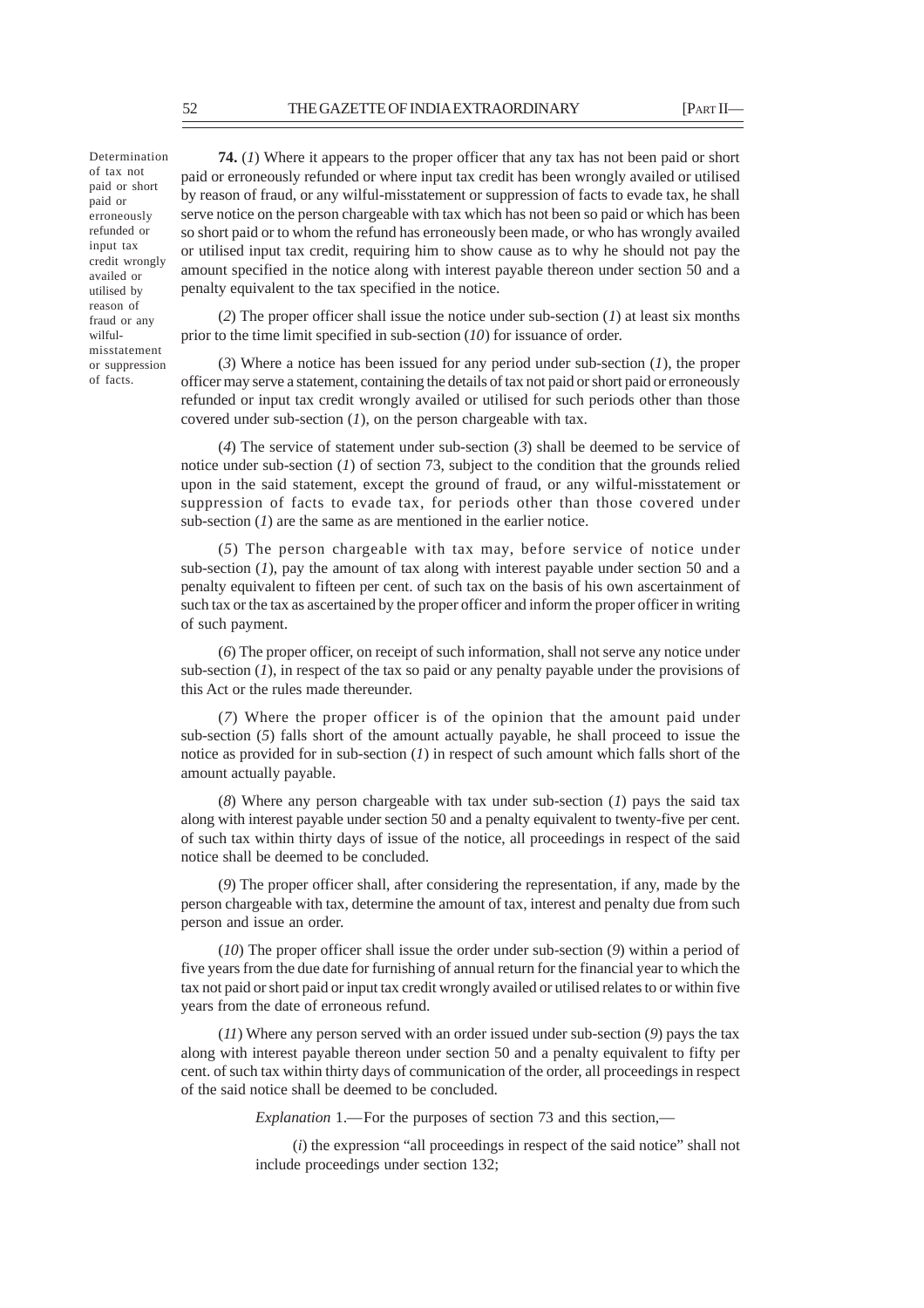(*ii*) where the notice under the same proceedings is issued to the main person liable to pay tax and some other persons, and such proceedings against the main person have been concluded under section 73 or section 74, the proceedings against all the persons liable to pay penalty under sections 122, 125, 129 and 130 are deemed to be concluded.

*Explanation* 2.—For the purposes of this Act, the expression "suppression" shall mean non-declaration of facts or information which a taxable person is required to declare in the return, statement, report or any other document furnished under this Act or the rules made thereunder, or failure to furnish any information on being asked for, in writing, by the proper officer.

**75.** (*1*) Where the service of notice or issuance of order is stayed by an order of a court or Appellate Tribunal, the period of such stay shall be excluded in computing the period specified in sub-sections (*2*) and (*10*) of section 73 or sub-sections (*2*) and (*10*) of section 74, as the case may be.

(*2*) Where any Appellate Authority or Appellate Tribunal or court concludes that the notice issued under sub-section (*1*) of section 74 is not sustainable for the reason that the charges of fraud or any wilful-misstatement or suppression of facts to evade tax has not been established against the person to whom the notice was issued, the proper officer shall determine the tax payable by such person, deeming as if the notice were issued under sub-section (*1*) of section 73.

(*3*) Where any order is required to be issued in pursuance of the direction of the Appellate Authority or Appellate Tribunal or a court, such order shall be issued within two years from the date of communication of the said direction.

(*4*) An opportunity of hearing shall be granted where a request is received in writing from the person chargeable with tax or penalty, or where any adverse decision is contemplated against such person.

(*5*) The proper officer shall, if sufficient cause is shown by the person chargeable with tax, grant time to the said person and adjourn the hearing for reasons to be recorded in writing:

Provided that no such adjournment shall be granted for more than three times to a person during the proceedings.

(*6*) The proper officer, in his order, shall set out the relevant facts and the basis of his decision.

(*7*) The amount of tax, interest and penalty demanded in the order shall not be in excess of the amount specified in the notice and no demand shall be confirmed on the grounds other than the grounds specified in the notice.

(*8*) Where the Appellate Authority or Appellate Tribunal or court modifies the amount of tax determined by the proper officer, the amount of interest and penalty shall stand modified accordingly, taking into account the amount of tax so modified.

(*9*) The interest on the tax short paid or not paid shall be payable whether or not specified in the order determining the tax liability.

(*10*) The adjudication proceedings shall be deemed to be concluded, if the order is not issued within three years as provided for in sub-section (*10*) of section 73 or within five years as provided for in sub-section (*10*) of section 74.

(*11*) An issue on which the Appellate Authority or the Appellate Tribunal or the High Court has given its decision which is prejudicial to the interest of revenue in some other proceedings and an appeal to the Appellate Tribunal or the High Court or the Supreme Court against such decision of the Appellate Authority or the Appellate Tribunal or the High Court is pending, the period spent between the date of the decision of the Appellate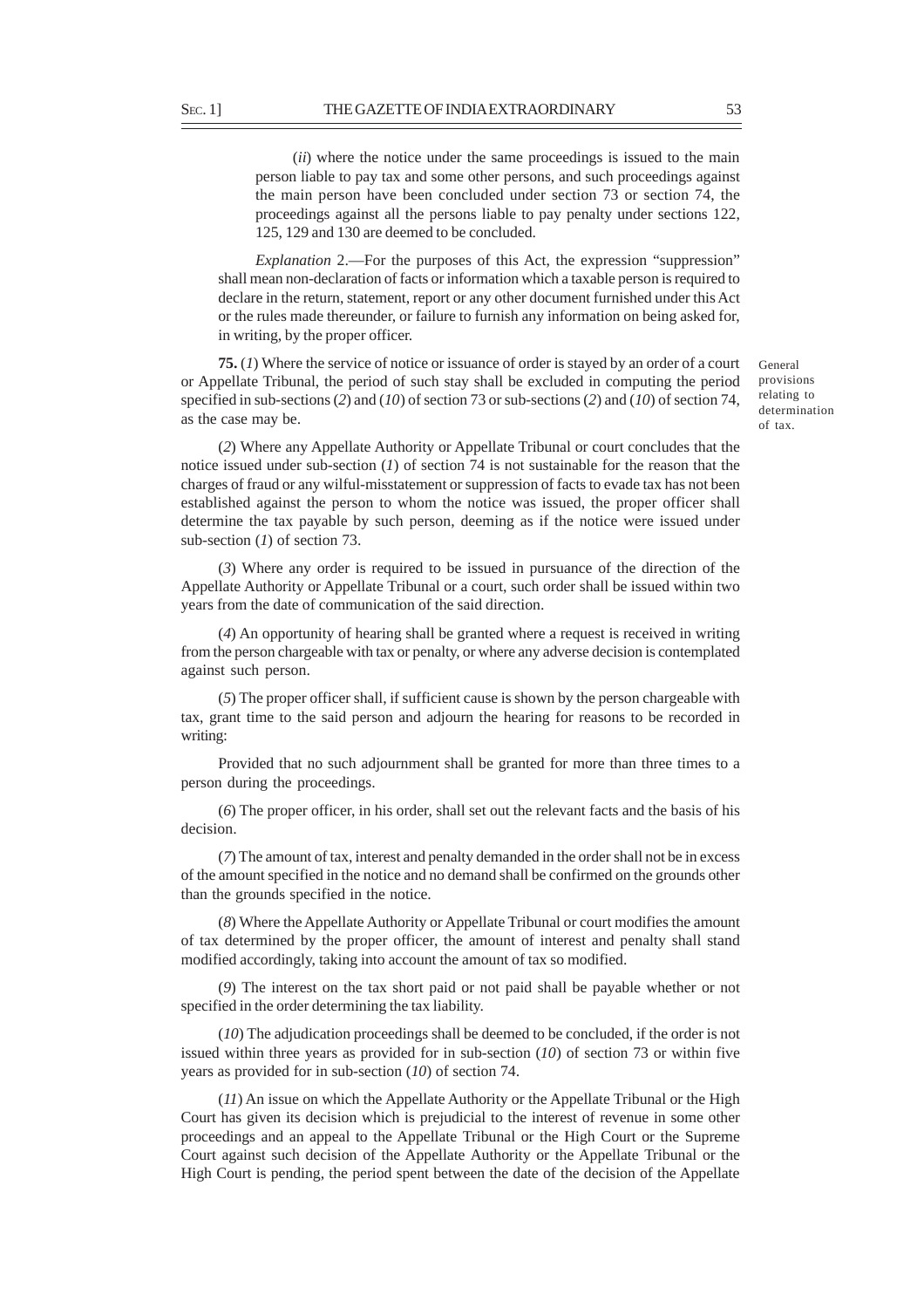Authority and that of the Appellate Tribunal or the date of decision of the Appellate Tribunal and that of the High Court or the date of the decision of the High Court and that of the Supreme Court shall be excluded in computing the period referred to in sub-section (*10*) of section 73 or sub-section (*10*) of section 74 where proceedings are initiated by way of issue of a show cause notice under the said sections.

(*12*) Notwithstanding anything contained in section 73 or section 74, where any amount of self-assessed tax in accordance with a return furnished under section 39 remains unpaid, either wholly or partly, or any amount of interest payable on such tax remains unpaid, the same shall be recovered under the provisions of section 79.

(*13*) Where any penalty is imposed under section 73 or section 74, no penalty for the same act or omission shall be imposed on the same person under any other provision of this Act.

Tax collected but not paid to Government.

**76.** (*1*) Notwithstanding anything to the contrary contained in any order or direction of any Appellate Authority or Appellate Tribunal or court or in any other provisions of this Act or the rules made thereunder or any other law for the time being in force, every person who has collected from any other person any amount as representing the tax under this Act, and has not paid the said amount to the Government, shall forthwith pay the said amount to the Government, irrespective of whether the supplies in respect of which such amount was collected are taxable or not.

(*2*) Where any amount is required to be paid to the Government under sub-section (*1*), and which has not been so paid, the proper officer may serve on the person liable to pay such amount a notice requiring him to show cause as to why the said amount as specified in the notice, should not be paid by him to the Government and why a penalty equivalent to the amount specified in the notice should not be imposed on him under the provisions of this Act.

(*3*) The proper officer shall, after considering the representation, if any, made by the person on whom the notice is served under sub-section (*2*), determine the amount due from such person and thereupon such person shall pay the amount so determined.

(*4*) The person referred to in sub-section (*1*) shall in addition to paying the amount referred to in sub-section (*1*) or sub-section (*3*) also be liable to pay interest thereon at the rate specified under section 50 from the date such amount was collected by him to the date such amount is paid by him to the Government.

(*5*) An opportunity of hearing shall be granted where a request is received in writing from the person to whom the notice was issued to show cause.

(*6*) The proper officer shall issue an order within one year from the date of issue of the notice.

(*7*) Where the issuance of order is stayed by an order of the court or Appellate Tribunal, the period of such stay shall be excluded in computing the period of one year.

(*8*) The proper officer, in his order, shall set out the relevant facts and the basis of his decision.

(*9*) The amount paid to the Government under sub-section (*1*) or sub-section (*3*) shall be adjusted against the tax payable, if any, by the person in relation to the supplies referred to in sub-section (*1*).

(*10*) Where any surplus is left after the adjustment under sub-section (*9*), the amount of such surplus shall either be credited to the Fund or refunded to the person who has borne the incidence of such amount.

(*11*) The person who has borne the incidence of the amount, may apply for the refund of the same in accordance with the provisions of section 54.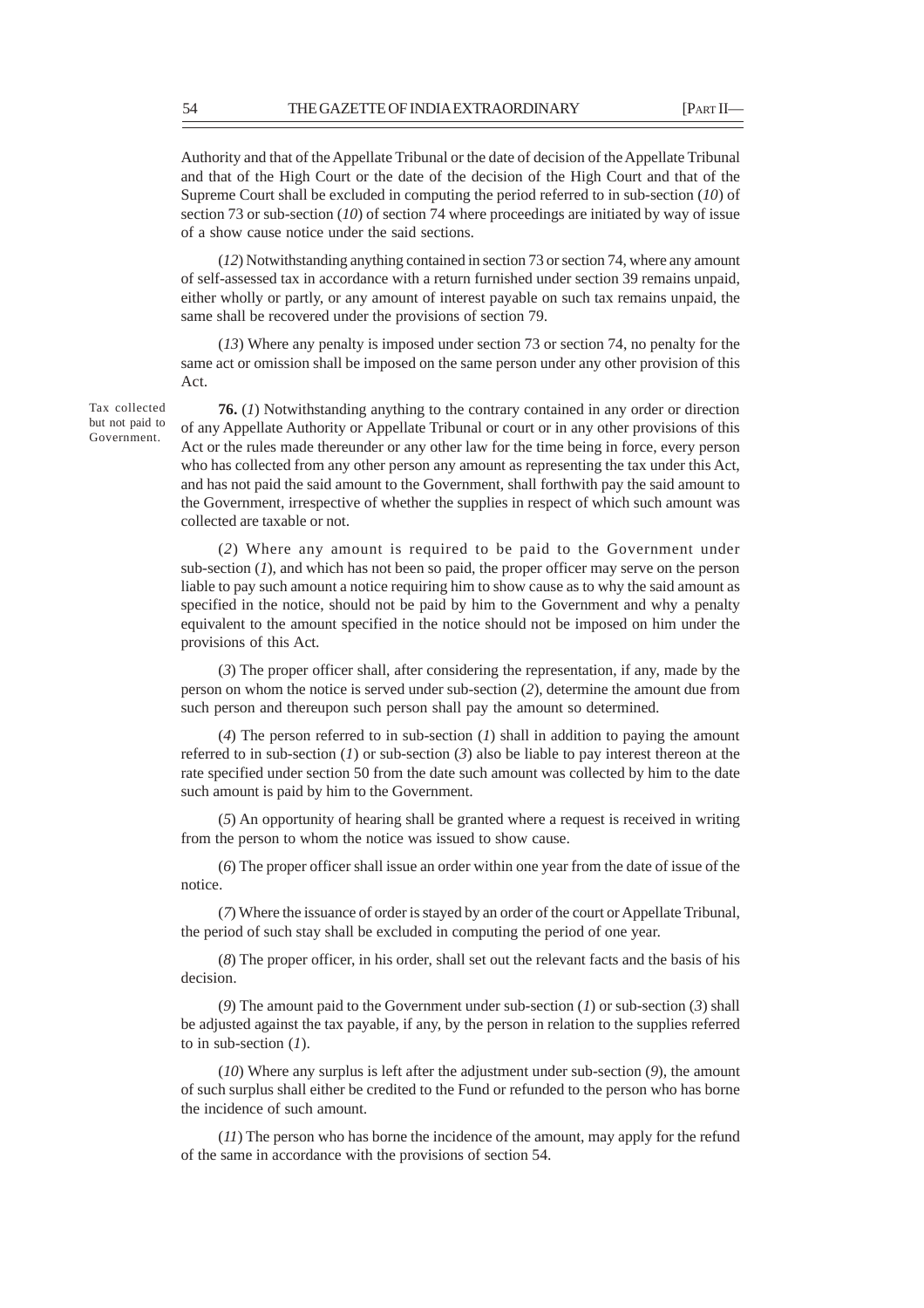**77.** (*1*) A registered person who has paid the Central tax and State tax or, as the case may be*,* the Central tax and the Union territory tax on a transaction considered by him to be an intra-State supply, but which is subsequently held to be an inter-State supply, shall be refunded the amount of taxes so paid in such manner and subject to such conditions as may be prescribed.

(*2*) A registered person who has paid integrated tax on a transaction considered by him to be an inter-State supply, but which is subsequently held to be an intra-State supply, shall not be required to pay any interest on the amount of central tax and State tax or, as the case may be*,* the Central tax and the Union territory tax payable.

**78.** Any amount payable by a taxable person in pursuance of an order passed under this Act shall be paid by such person within a period of three months from the date of service of such order failing which recovery proceedings shall be initiated:

Provided that where the proper officer considers it expedient in the interest of revenue, he may, for reasons to be recorded in writing, require the said taxable person to make such payment within such period less than a period of three months as may be specified by him.

**79.** (*1*) Where any amount payable by a person to the Government under any of the provisions of this Act or the rules made thereunder is not paid, the proper officer shall proceed to recover the amount by one or more of the following modes, namely:––

(*a*) the proper officer may deduct or may require any other specified officer to deduct the amount so payable from any money owing to such person which may be under the control of the proper officer or such other specified officer;

(*b*) the proper officer may recover or may require any other specified officer to recover the amount so payable by detaining and selling any goods belonging to such person which are under the control of the proper officer or such other specified officer;

(*c*) (*i*) the proper officer may, by a notice in writing, require any other person from whom money is due or may become due to such person or who holds or may subsequently hold money for or on account of such person, to pay to the Government either forthwith upon the money becoming due or being held, or within the time specified in the notice not being before the money becomes due or is held, so much of the money as is sufficient to pay the amount due from such person or the whole of the money when it is equal to or less than that amount;

(*ii*) every person to whom the notice is issued under sub-clause (*i*) shall be bound to comply with such notice, and in particular, where any such notice is issued to a post office, banking company or an insurer, it shall not be necessary to produce any pass book, deposit receipt, policy or any other document for the purpose of any entry, endorsement or the like being made before payment is made, notwithstanding any rule, practice or requirement to the contrary;

(*iii*) in case the person to whom a notice under sub-clause (*i*) has been issued, fails to make the payment in pursuance thereof to the Government, he shall be deemed to be a defaulter in respect of the amount specified in the notice and all the consequences of this Act or the rules made thereunder shall follow;

(*iv*) the officer issuing a notice under sub-clause (*i*) may, at any time, amend or revoke such notice or extend the time for making any payment in pursuance of the notice;

(*v*) any person making any payment in compliance with a notice issued under sub-clause (*i*) shall be deemed to have made the payment under the authority of the person in default and such payment being credited to the Government shall be deemed Tax wrongfully collected and paid to Central Government or State Government.

Initiation of recovery proceedings.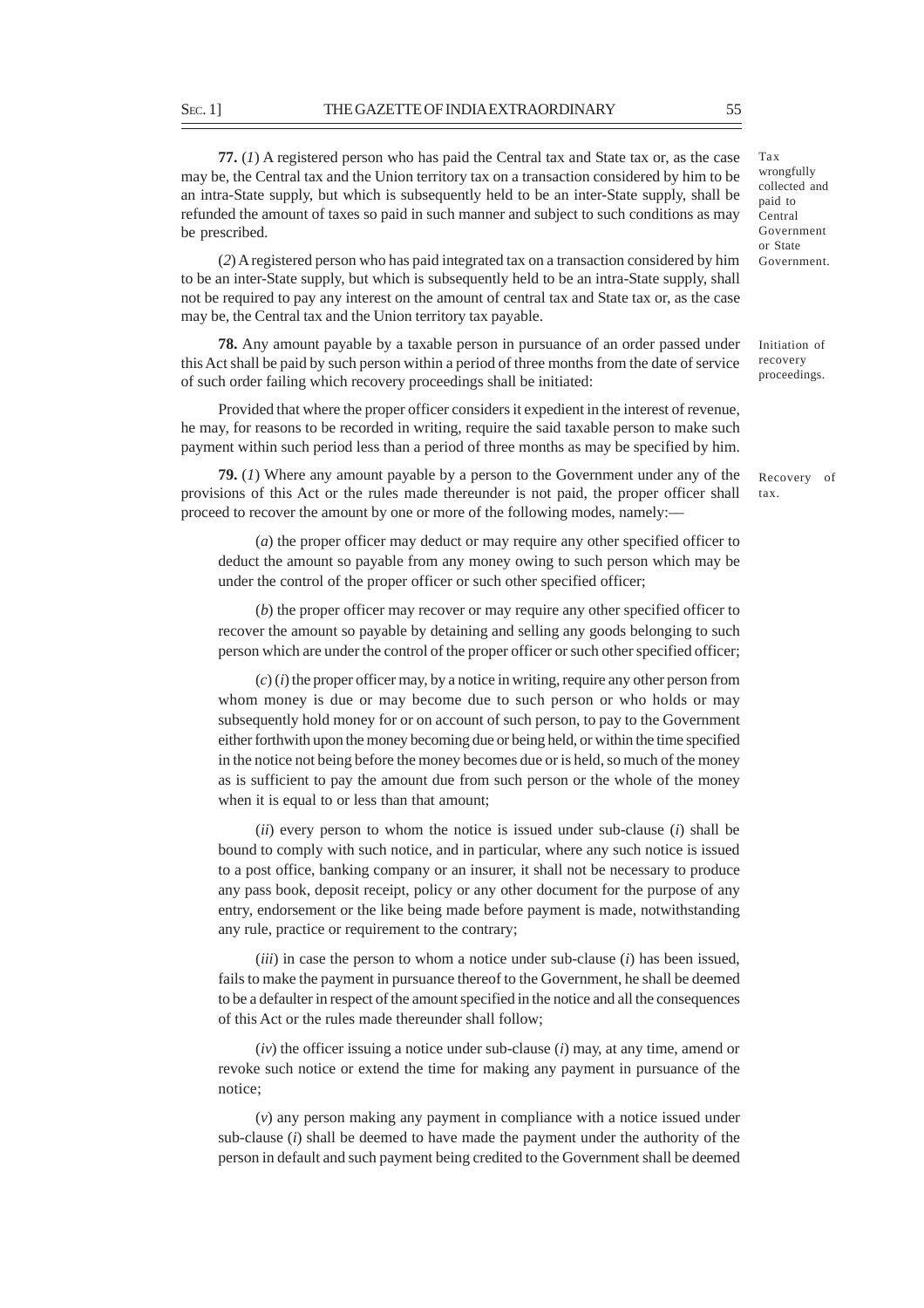to constitute a good and sufficient discharge of the liability of such person to the person in default to the extent of the amount specified in the receipt;

(*vi*) any person discharging any liability to the person in default after service on him of the notice issued under sub-clause (*i*) shall be personally liable to the Government to the extent of the liability discharged or to the extent of the liability of the person in default for tax, interest and penalty, whichever is less;

(*vii*) where a person on whom a notice is served under sub-clause (*i*) proves to the satisfaction of the officer issuing the notice that the money demanded or any part thereof was not due to the person in default or that he did not hold any money for or on account of the person in default, at the time the notice was served on him, nor is the money demanded or any part thereof, likely to become due to the said person or be held for or on account of such person, nothing contained in this section shall be deemed to require the person on whom the notice has been served to pay to the Government any such money or part thereof;

(*d*) the proper officer may, in accordance with the rules to be made in this behalf, distrain any movable or immovable property belonging to or under the control of such person, and detain the same until the amount payable is paid; and in case, any part of the said amount payable or of the cost of the distress or keeping of the property, remains unpaid for a period of thirty days next after any such distress, may cause the said property to be sold and with the proceeds of such sale, may satisfy the amount payable and the costs including cost of sale remaining unpaid and shall render the surplus amount, if any, to such person;

(*e*) the proper officer may prepare a certificate signed by him specifying the amount due from such person and send it to the Collector of the district in which such person owns any property or resides or carries on his business or to any officer authorised by the Government and the said Collector or the said officer, on receipt of such certificate, shall proceed to recover from such person the amount specified thereunder as if it were an arrear of land revenue;

(*f*) Notwithstanding anything contained in the Code of Criminal Procedure, 1973, the proper officer may file an application to the appropriate Magistrate and such Magistrate shall proceed to recover from such person the amount specified thereunder as if it were a fine imposed by him.

2 of 1974.

(*2*) Where the terms of any bond or other instrument executed under this Act or any rules or regulations made thereunder provide that any amount due under such instrument may be recovered in the manner laid down in sub-section (*1*), the amount may, without prejudice to any other mode of recovery, be recovered in accordance with the provisions of that sub-section.

(*3*) Where any amount of tax, interest or penalty is payable by a person to the Government under any of the provisions of this Act or the rules made thereunder and which remains unpaid, the proper officer of State tax or Union territory tax, during the course of recovery of said tax arrears, may recover the amount from the said person as if it were an arrear of State tax or Union territory tax and credit the amount so recovered to the account of the Government.

(*4*) Where the amount recovered under sub-section (*3*) is less than the amount due to the Central Government and State Government, the amount to be credited to the account of the respective Governments shall be in proportion to the amount due to each such Government.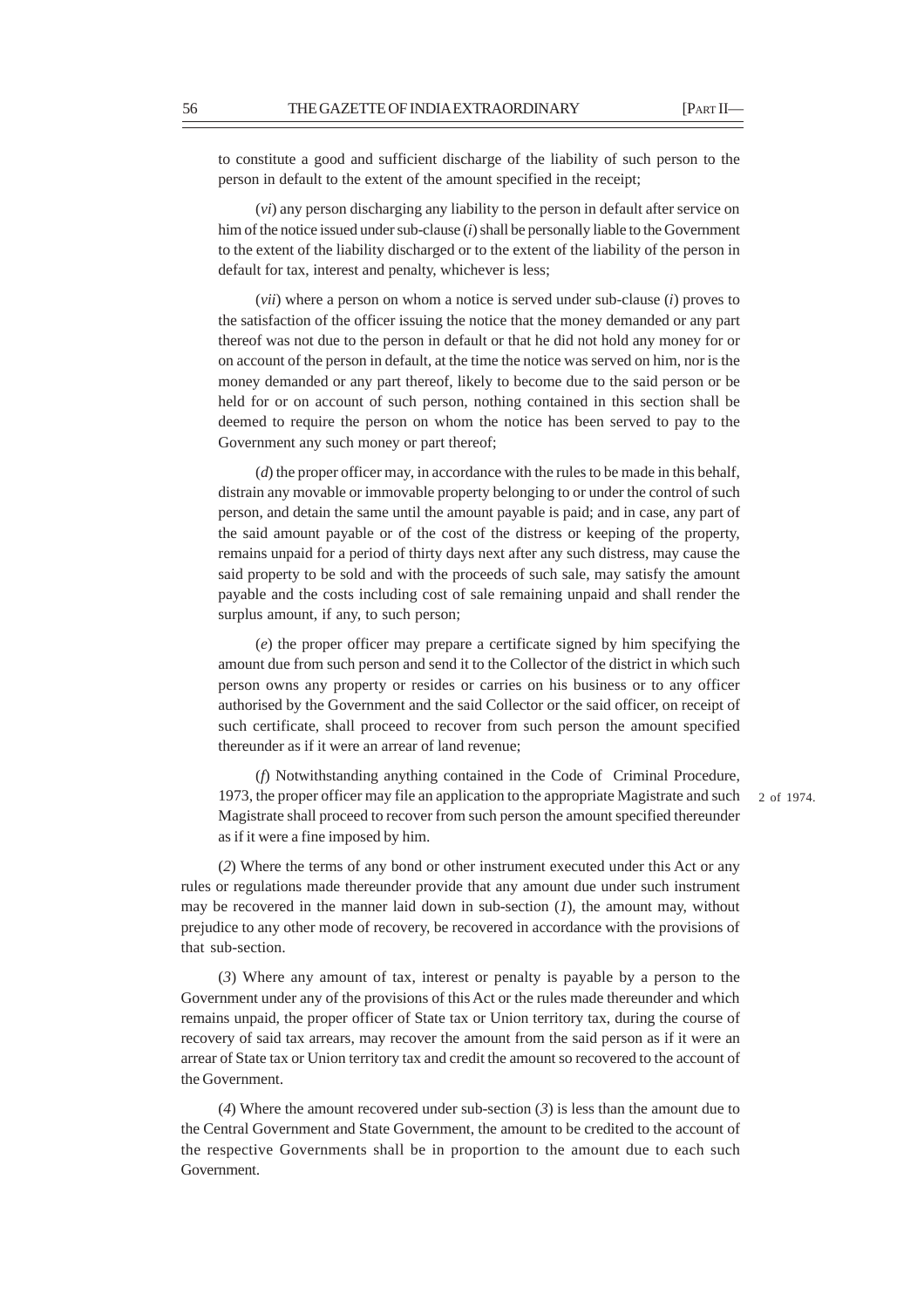**80.** On an application filed by a taxable person, the Commissioner may, for reasons to be recorded in writing, extend the time for payment or allow payment of any amount due under this Act, other than the amount due as per the liability self-assessed in any return, by such person in monthly instalments not exceeding twenty four, subject to payment of interest under section 50 and subject to such conditions and limitations as may be prescribed:

Provided that where there is default in payment of any one instalment on its due date, the whole outstanding balance payable on such date shall become due and payable forthwith and shall, without any further notice being served on the person, be liable for recovery.

**81.** Where a person, after any amount has become due from him, creates a charge on or parts with the property belonging to him or in his possession by way of sale, mortgage, exchange, or any other mode of transfer whatsoever of any of his properties in favour of any other person with the intention of defrauding the Government revenue, such charge or transfer shall be void as against any claim in respect of any tax or any other sum payable by the said person:

Provided that, such charge or transfer shall not be void if it is made for adequate consideration, in good faith and without notice of the pendency of such proceedings under this Act or without notice of such tax or other sum payable by the said person, or with the previous permission of the proper officer.

**82.** Notwithstanding anything to the contrary contained in any law for the time being in force, save as otherwise provided in the Insolvency and Bankruptcy Code, 2016, any amount payable by a taxable person or any other person on account of tax, interest or penalty which he is liable to pay to the Government shall be a first charge on the property of such taxable person or such person.

**83.** (*1*) Where during the pendency of any proceedings under section 62 or section 63 or section 64 or section 67 or section 73 or section 74, the Commissioner is of the opinion that for the purpose of protecting the interest of the Government revenue, it is necessary so to do, he may, by order in writing attach provisionally any property, including bank account, belonging to the taxable person in such manner as may be prescribed.

(*2*) Every such provisional attachment shall cease to have effect after the expiry of a period of one year from the date of the order made under sub-section (*1*).

**84.** Where any notice of demand in respect of any tax, penalty, interest or any other amount payable under this Act, (hereafter in this section referred to as "Government dues"), is served upon any taxable person or any other person and any appeal or revision application is filed or any other proceedings is initiated in respect of such Government dues, then––

(*a*) where such Government dues are enhanced in such appeal, revision or other proceedings, the Commissioner shall serve upon the taxable person or any other person another notice of demand in respect of the amount by which such Government dues are enhanced and any recovery proceedings in relation to such Government dues as are covered by the notice of demand served upon him before the disposal of such appeal, revision or other proceedings may, without the service of any fresh notice of demand, be continued from the stage at which such proceedings stood immediately before such disposal;

(*b*) where such Government dues are reduced in such appeal, revision or in other proceedings––

(*i*) it shall not be necessary for the Commissioner to serve upon the taxable person a fresh notice of demand;

(*ii*) the Commissioner shall give intimation of such reduction to him and to the appropriate authority with whom recovery proceedings is pending;

(*iii*) any recovery proceedings initiated on the basis of the demand served upon him prior to the disposal of such appeal, revision or other proceedings may Payment of tax and other amount in instalments.

Transfer of property to be void in certain cases.

Tax to be first charge on property.

Provisional attachment to protect revenue in certain cases.

Continuation and validation of certain recovery proceedings.

31 of 2016.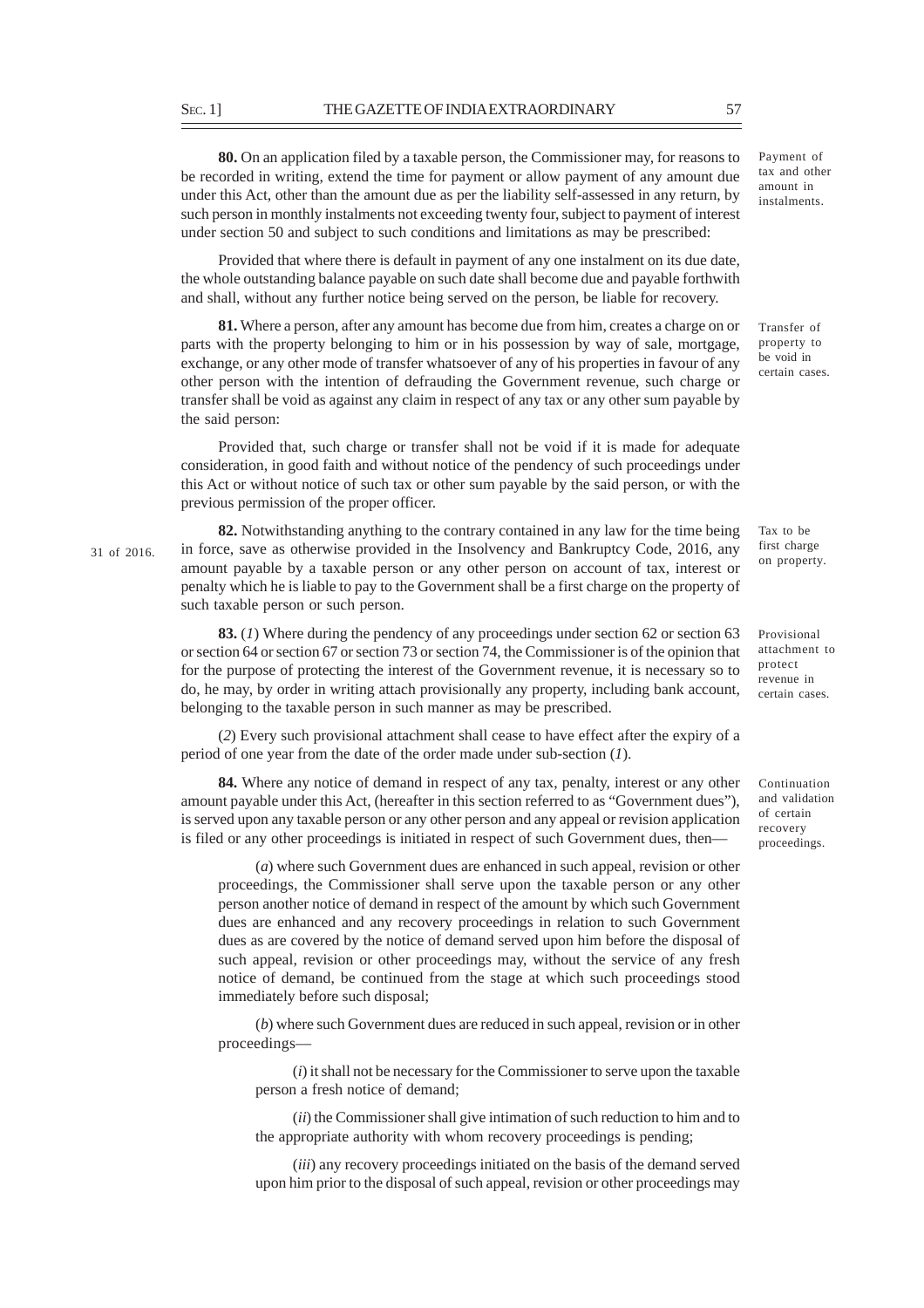be continued in relation to the amount so reduced from the stage at which such proceedings stood immediately before such disposal.

# CHAPTER XVI

# LIABILITY TO PAY IN CERTAIN CASES

Liability in case of transfer of business.

Liability of agent and principal.

Liability in case of amalgamation or merger of companies.

Liability in case of company in liquidation.

**85.** (*1*) Where a taxable person, liable to pay tax under this Act, transfers his business in whole or in part, by sale, gift, lease, leave and license, hire or in any other manner whatsoever, the taxable person and the person to whom the business is so transferred shall, jointly and severally, be liable wholly or to the extent of such transfer, to pay the tax, interest or any penalty due from the taxable person upto the time of such transfer, whether such tax, interest or penalty has been determined before such transfer, but has remained unpaid or is determined thereafter.

(*2*) Where the transferee of a business referred to in sub-section (*1*) carries on such business either in his own name or in some other name, he shall be liable to pay tax on the supply of goods or services or both effected by him with effect from the date of such transfer and shall, if he is a registered person under this Act, apply within the prescribed time for amendment of his certificate of registration.

**86.** Where an agent supplies or receives any taxable goods on behalf of his principal, such agent and his principal shall, jointly and severally, be liable to pay the tax payable on such goods under this Act.

**87.** (*1*) When two or more companies are amalgamated or merged in pursuance of an order of court or of Tribunal or otherwise and the order is to take effect from a date earlier to the date of the order and any two or more of such companies have supplied or received any goods or services or both to or from each other during the period commencing on the date from which the order takes effect till the date of the order, then such transactions of supply and receipt shall be included in the turnover of supply or receipt of the respective companies and they shall be liable to pay tax accordingly.

(*2*) Notwithstanding anything contained in the said order, for the purposes of this Act, the said two or more companies shall be treated as distinct companies for the period up to the date of the said order and the registration certificates of the said companies shall be cancelled with effect from the date of the said order.

**88.** (*1*) When any company is being wound up whether under the orders of a court or Tribunal or otherwise, every person appointed as receiver of any assets of a company (hereafter in this section referred to as the "liquidator"), shall, within thirty days after his appointment, give intimation of his appointment to the Commissioner.

(*2*) The Commissioner shall, after making such inquiry or calling for such information as he may deem fit, notify the liquidator within three months from the date on which he receives intimation of the appointment of the liquidator, the amount which in the opinion of the Commissioner would be sufficient to provide for any tax, interest or penalty which is then, or is likely thereafter to become, payable by the company.

(*3*) When any private company is wound up and any tax, interest or penalty determined under this Act on the company for any period, whether before or in the course of or after its liquidation, cannot be recovered, then every person who was a director of such company at any time during the period for which the tax was due shall, jointly and severally, be liable for the payment of such tax, interest or penalty, unless he proves to the satisfaction of the Commissioner that such non-recovery cannot be attributed to any gross neglect, misfeasance or breach of duty on his part in relation to the affairs of the company.

directors of private company.

Liability of **89.** (1) Notwithstanding anything contained in the Companies Act, 2013, where any 18 of 2013. tax, interest or penalty due from a private company in respect of any supply of goods or services or both for any period cannot be recovered, then, every person who was a director of the private company during such period shall, jointly and severally, be liable for the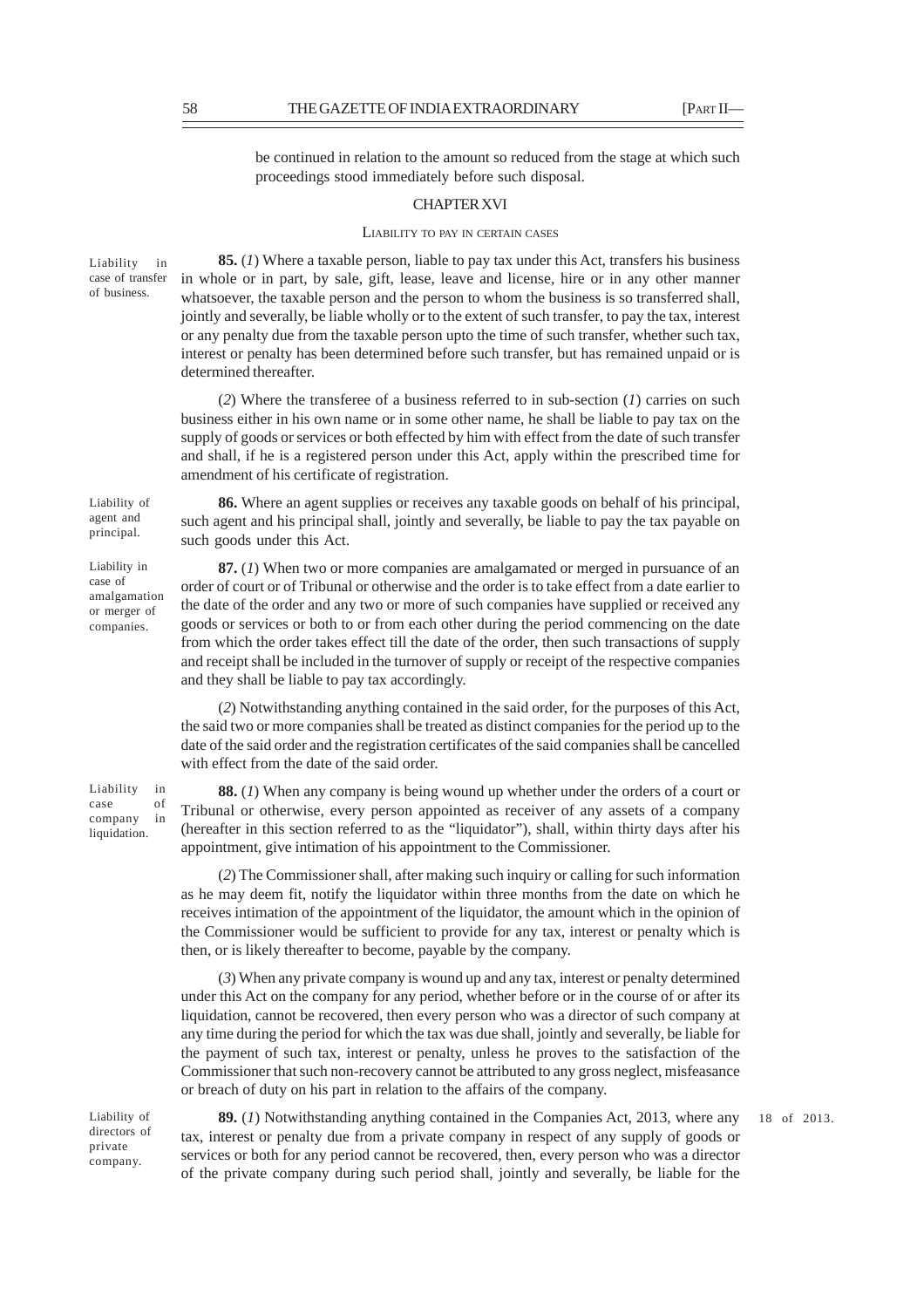payment of such tax, interest or penalty unless he proves that the non-recovery cannot be attributed to any gross neglect, misfeasance or breach of duty on his part in relation to the affairs of the company.

(*2*) Where a private company is converted into a public company and the tax, interest or penalty in respect of any supply of goods or services or both for any period during which such company was a private company cannot be recovered before such conversion, then, nothing contained in sub-section (*1*) shall apply to any person who was a director of such private company in relation to any tax, interest or penalty in respect of such supply of goods or services or both of such private company:

Provided that nothing contained in this sub-section shall apply to any personal penalty imposed on such director.

**90.** Notwithstanding any contract to the contrary and any other law for the time being in force, where any firm is liable to pay any tax, interest or penalty under this Act, the firm and each of the partners of the firm shall, jointly and severally, be liable for such payment:

Provided that where any partner retires from the firm, he or the firm, shall intimate the date of retirement of the said partner to the Commissioner by a notice in that behalf in writing and such partner shall be liable to pay tax, interest or penalty due up to the date of his retirement whether determined or not, on that date:

Provided further that if no such intimation is given within one month from the date of retirement, the liability of such partner under the first proviso shall continue until the date on which such intimation is received by the Commissioner.

**91.** Where the business in respect of which any tax, interest or penalty is payable under this Act is carried on by any guardian, trustee or agent of a minor or other incapacitated person on behalf of and for the benefit of such minor or other incapacitated person, the tax, interest or penalty shall be levied upon and recoverable from such guardian, trustee or agent in like manner and to the same extent as it would be determined and recoverable from any such minor or other incapacitated person, as if he were a major or capacitated person and as if he were conducting the business himself, and all the provisions of this Act or the rules made thereunder shall apply accordingly.

**92.** Where the estate or any portion of the estate of a taxable person owning a business in respect of which any tax, interest or penalty is payable under this Act is under the control of the Court of Wards, the Administrator General, the Official Trustee or any receiver or manager (including any person, whatever be his designation, who in fact manages the business) appointed by or under any order of a court, the tax, interest or penalty shall be levied upon and be recoverable from such Court of Wards, Administrator General, Official Trustee, receiver or manager in like manner and to the same extent as it would be determined and be recoverable from the taxable person as if he were conducting the business himself, and all the provisions of this Act or the rules made thereunder shall apply accordingly.

**93.** (*1*) Save as otherwise provided in the Insolvency and Bankruptcy Code, 2016, 31of 2016. Special where a person, liable to pay tax, interest or penalty under this Act, dies, then––

> (*a*) if a business carried on by the person is continued after his death by his legal representative or any other person, such legal representative or other person, shall be liable to pay tax, interest or penalty due from such person under this Act; and

> (*b*) if the business carried on by the person is discontinued, whether before or after his death, his legal representative shall be liable to pay, out of the estate of the deceased, to the extent to which the estate is capable of meeting the charge, the tax, interest or penalty due from such person under this Act,

whether such tax, interest or penalty has been determined before his death but has remained unpaid or is determined after his death.

Liability of Court of Wards, etc.

provisions regarding liability to pay tax, interest or penalty in certain cases.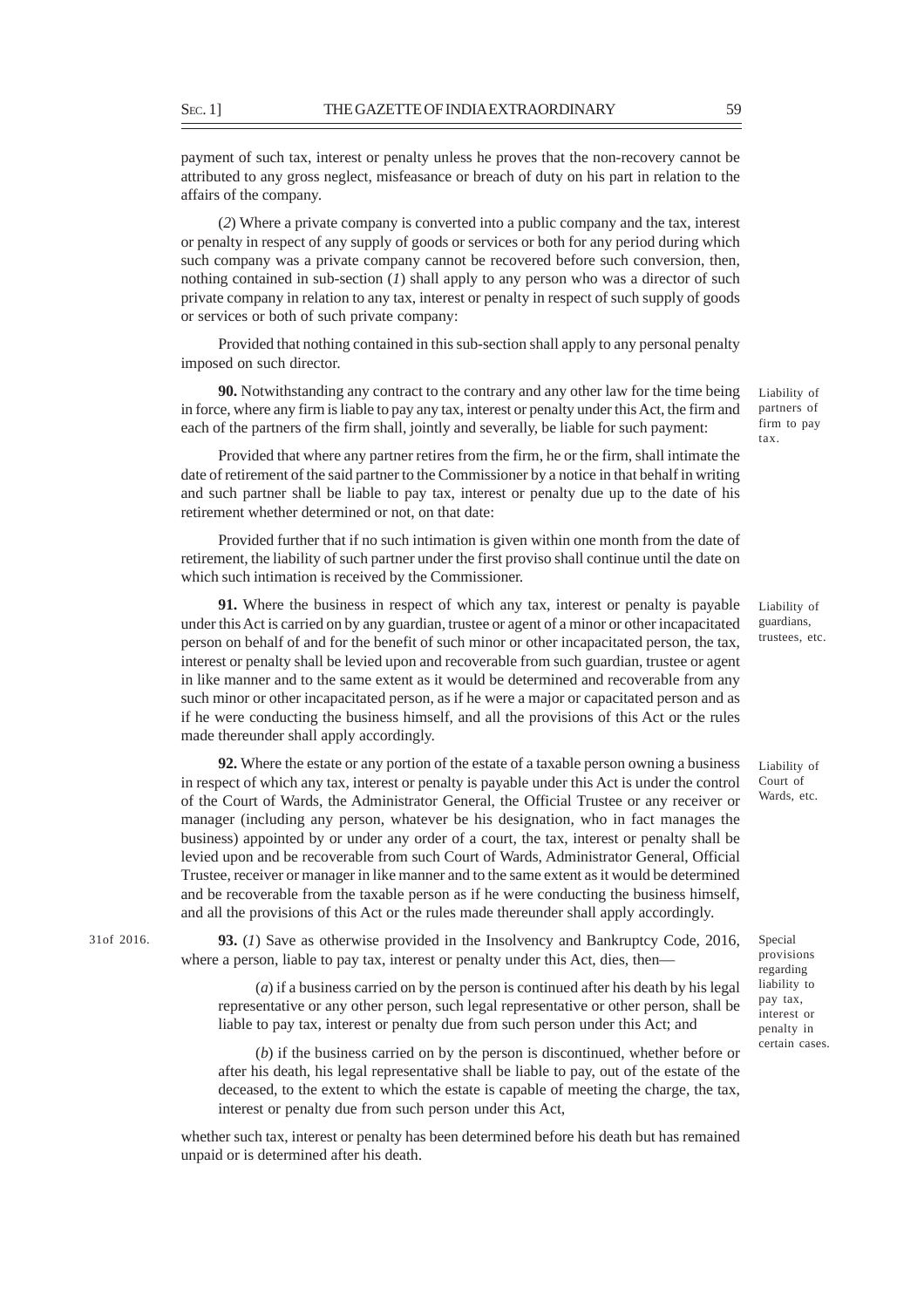(*2*) Save as otherwise provided in the Insolvency and Bankruptcy Code, 2016, where a taxable person, liable to pay tax, interest or penalty under this Act, is a Hindu Undivided Family or an association of persons and the property of the Hindu Undivided Family or the association of persons is partitioned amongst the various members or groups of members, then, each member or group of members shall, jointly and severally, be liable to pay the tax, interest or penalty due from the taxable person under this Act up to the time of the partition whether such tax, penalty or interest has been determined before partition but has remained unpaid or is determined after the partition. 31 of 2016.

(*3*) Save as otherwise provided in the Insolvency and Bankruptcy Code, 2016, where a taxable person, liable to pay tax, interest or penalty under this Act, is a firm, and the firm is dissolved, then, every person who was a partner shall, jointly and severally, be liable to pay the tax, interest or penalty due from the firm under this Act up to the time of dissolution whether such tax, interest or penalty has been determined before the dissolution, but has remained unpaid or is determined after dissolution. 31 of 2016.

(*4*) Save as otherwise provided in the Insolvency and Bankruptcy Code, 2016, where a taxable person liable to pay tax, interest or penalty under this Act,–– 31 of 2016.

(*a*) is the guardian of a ward on whose behalf the business is carried on by the guardian; or

(*b*) is a trustee who carries on the business under a trust for a beneficiary,

then, if the guardianship or trust is terminated, the ward or the beneficiary shall be liable to pay the tax, interest or penalty due from the taxable person upto the time of the termination of the guardianship or trust, whether such tax, interest or penalty has been determined before the termination of guardianship or trust but has remained unpaid or is determined thereafter.

Liability in other cases.

**94.** (*1*) Where a taxable person is a firm or an association of persons or a Hindu Undivided Family and such firm, association or family has discontinued business––

(*a*) the tax, interest or penalty payable under this Act by such firm, association or family up to the date of such discontinuance may be determined as if no such discontinuance had taken place; and

(*b*) every person who, at the time of such discontinuance, was a partner of such firm, or a member of such association or family, shall, notwithstanding such discontinuance, jointly and severally, be liable for the payment of tax and interest determined and penalty imposed and payable by such firm, association or family, whether such tax and interest has been determined or penalty imposed prior to or after such discontinuance and subject as aforesaid, the provisions of this Act shall, so far as may be, apply as if every such person or partner or member were himself a taxable person.

(*2*) Where a change has occurred in the constitution of a firm or an association of persons, the partners of the firm or members of association, as it existed before and as it exists after the reconstitution, shall, without prejudice to the provisions of section 90, jointly and severally, be liable to pay tax, interest or penalty due from such firm or association for any period before its reconstitution.

(*3*) The provisions of sub-section (*1*) shall, so far as may be, apply where the taxable person, being a firm or association of persons is dissolved or where the taxable person, being a Hindu Undivided Family, has effected partition with respect to the business carried on by it and accordingly references in that sub-section to discontinuance shall be construed as reference to dissolution or to partition.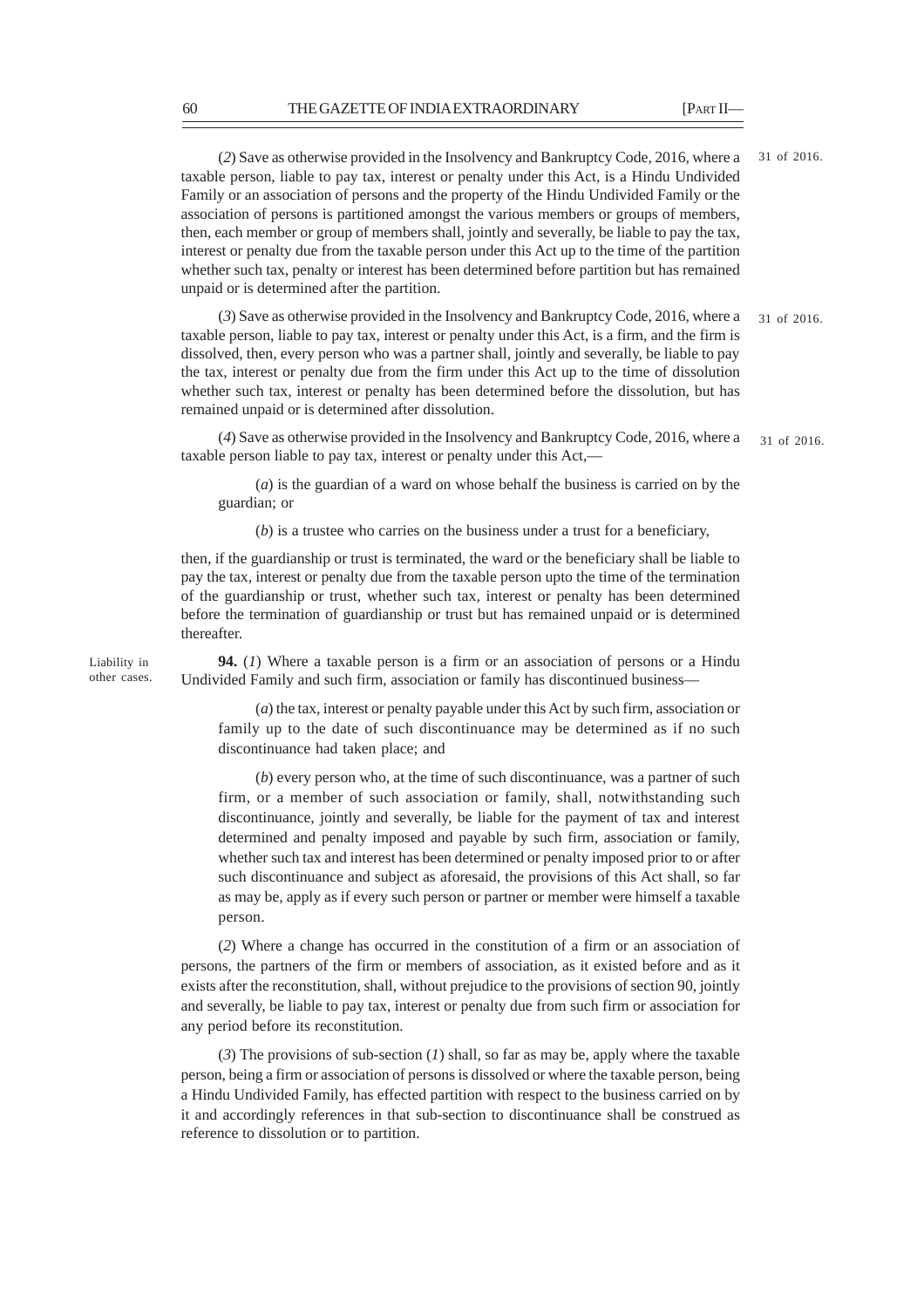6 of 2009.

*Explanation*.––For the purposes of this Chapter,––

(*i*) a "Limited Liability Partnership" formed and registered under the provisions of the Limited Liability Partnership Act, 2008 shall also be considered as a firm;

(*ii*) "court" means the District Court, High Court or Supreme Court.

### CHAPTER XVII

#### ADVANCE RULING

**95.** In this Chapter, unless the context otherwise requires,—

(*a*) "advance ruling" means a decision provided by the Authority or the Appellate Authority to an applicant on matters or on questions specified in sub-section (*2*) of section 97 or sub-section (*1*) of section 100, in relation to the supply of goods or services or both being undertaken or proposed to be undertaken by the applicant;

(*b*) "Appellate Authority" means the Appellate Authority for Advance Ruling referred to in section 99;

(*c*) "applicant" means any person registered or desirous of obtaining registration under this Act;

(*d*) "application" means an application made to the Authority under sub-section (*1*) of section 97;

(*e*) "Authority" means the Authority for Advance Ruling referred to in section 96.

**96.** Subject to the provisions of this Chapter, for the purposes of this Act, the Authority for advance ruling constituted under the provisions of a State Goods and Services Tax Act or Union Territory Goods and Services Tax Act shall be deemed to be the Authority for advance ruling in respect of that State or Union territory.

**97.** (*1*) An applicant desirous of obtaining an advance ruling under this Chapter may make an application in such form and manner and accompanied by such fee as may be prescribed, stating the question on which the advance ruling is sought.

(*2*) The question on which the advance ruling is sought under this Act, shall be in respect of,––

(*a*) classification of any goods or services or both;

(*b*) applicability of a notification issued under the provisions of this Act;

(*c*) determination of time and value of supply of goods or services or both;

(*d*) admissibility of input tax credit of tax paid or deemed to have been paid;

(*e*) determination of the liability to pay tax on any goods or services or both;

(*f*) whether applicant is required to be registered;

(*g*) whether any particular thing done by the applicant with respect to any goods or services or both amounts to or results in a supply of goods or services or both, within the meaning of that term.

**98.** (*1*) On receipt of an application, the Authority shall cause a copy thereof to be forwarded to the concerned officer and, if necessary, call upon him to furnish the relevant records:

Provided that where any records have been called for by the Authority in any case, such records shall, as soon as possible, be returned to the said concerned officer.

(*2*) The Authority may, after examining the application and the records called for and after hearing the applicant or his authorised representative and the concerned officer or his authorised representative, by order, either admit or reject the application:

Procedure on receipt of application.

Authority for advance ruling.

Definitions.

Application for advance ruling.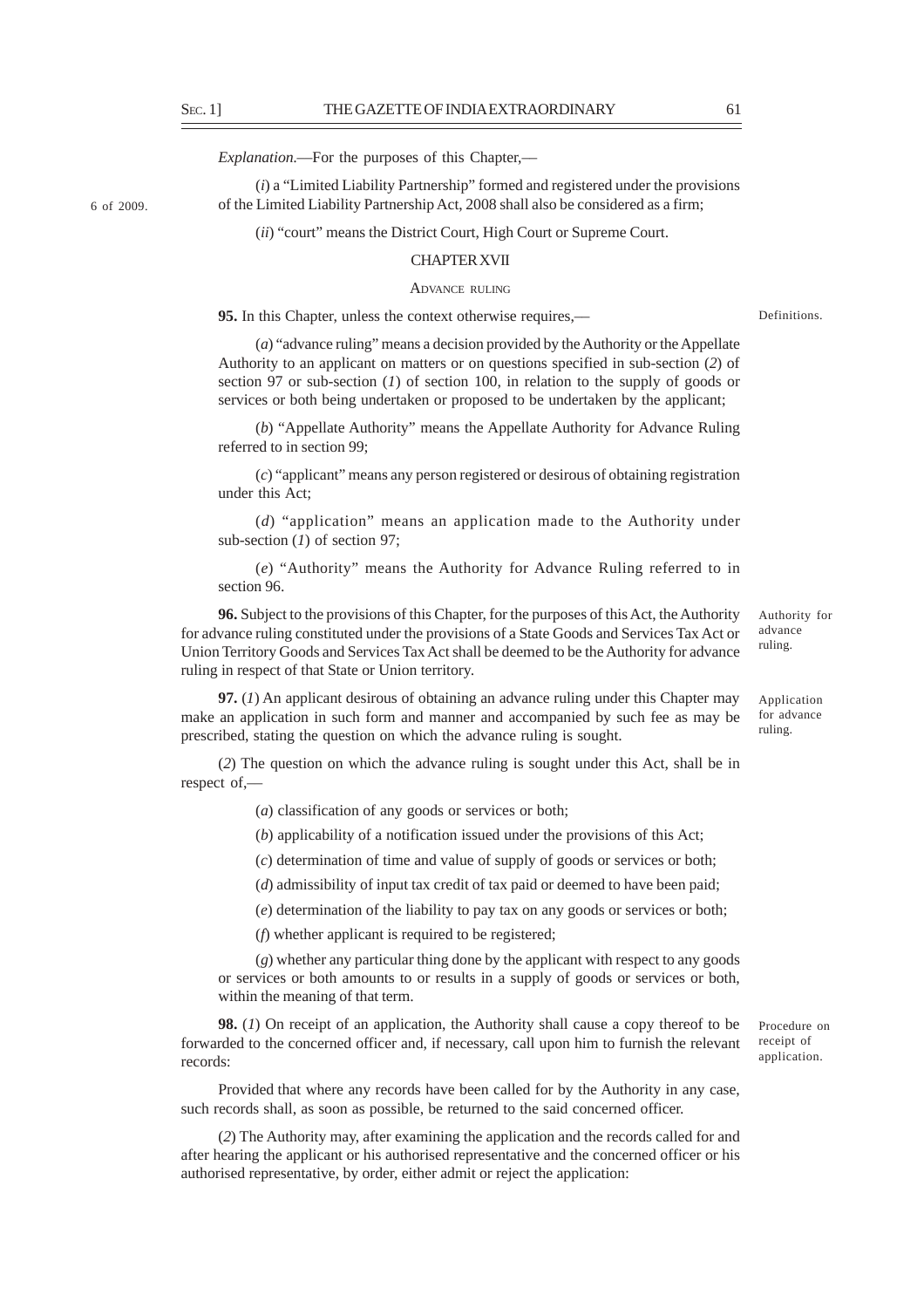Provided that the Authority shall not admit the application where the question raised in the application is already pending or decided in any proceedings in the case of an applicant under any of the provisions of this Act:

Provided further that no application shall be rejected under this sub-section unless an opportunity of hearing has been given to the applicant:

Provided also that where the application is rejected, the reasons for such rejection shall be specified in the order.

(*3*) A copy of every order made under sub-section (*2*) shall be sent to the applicant and to the concerned officer.

(*4*) Where an application is admitted under sub-section (*2*), the Authority shall, after examining such further material as may be placed before it by the applicant or obtained by the Authority and after providing an opportunity of being heard to the applicant or his authorised representative as well as to the concerned officer or his authorised representative, pronounce its advance ruling on the question specified in the application.

(*5*) Where the members of the Authority differ on any question on which the advance ruling is sought, they shall state the point or points on which they differ and make a reference to the Appellate Authority for hearing and decision on such question.

(*6*) The Authority shall pronounce its advance ruling in writing within ninety days from the date of receipt of application.

(*7*) A copy of the advance ruling pronounced by the Authority duly signed by the members and certified in such manner as may be prescribed shall be sent to the applicant, the concerned officer and the jurisdictional officer after such pronouncement.

**99.** Subject to the provisions of this Chapter, for the purposes of this Act, the Appellate Authority for Advance Ruling constituted under the provisions of a State Goods and Services Tax Act or a Union Territory Goods and Services Tax Act shall be deemed to be the Appellate Authority in respect of that State or Union territory.

**100.** (*1*) The concerned officer, the jurisdictional officer or an applicant aggrieved by any advance ruling pronounced under sub-section (*4*) of section 98, may appeal to the Appellate Authority.

(*2*) Every appeal under this section shall be filed within a period of thirty days from the date on which the ruling sought to be appealed against is communicated to the concerned officer, the jurisdictional officer and the applicant:

Provided that the Appellate Authority may, if it is satisfied that the appellant was prevented by a sufficient cause from presenting the appeal within the said period of thirty days, allow it to be presented within a further period not exceeding thirty days.

(*3*) Every appeal under this section shall be in such form, accompanied by such fee and verified in such manner as may be prescribed.

**101.** (*1*) The Appellate Authority may, after giving the parties to the appeal or reference an opportunity of being heard, pass such order as it thinks fit, confirming or modifying the ruling appealed against or referred to.

(*2*) The order referred to in sub-section (*1*) shall be passed within a period of ninety days from the date of filing of the appeal under section 100 or a reference under sub-section (*5*) of section 98.

(*3*) Where the members of the Appellate Authority differ on any point or points referred to in appeal or reference, it shall be deemed that no advance ruling can be issued in respect of the question under the appeal or reference.

(*4*) A copy of the advance ruling pronounced by the Appellate Authority duly signed by the Members and certified in such manner as may be prescribed shall be sent to the

Appellate Authority for Advance Ruling.

Appeal to Appellate Authority.

Orders of Appellate Authority.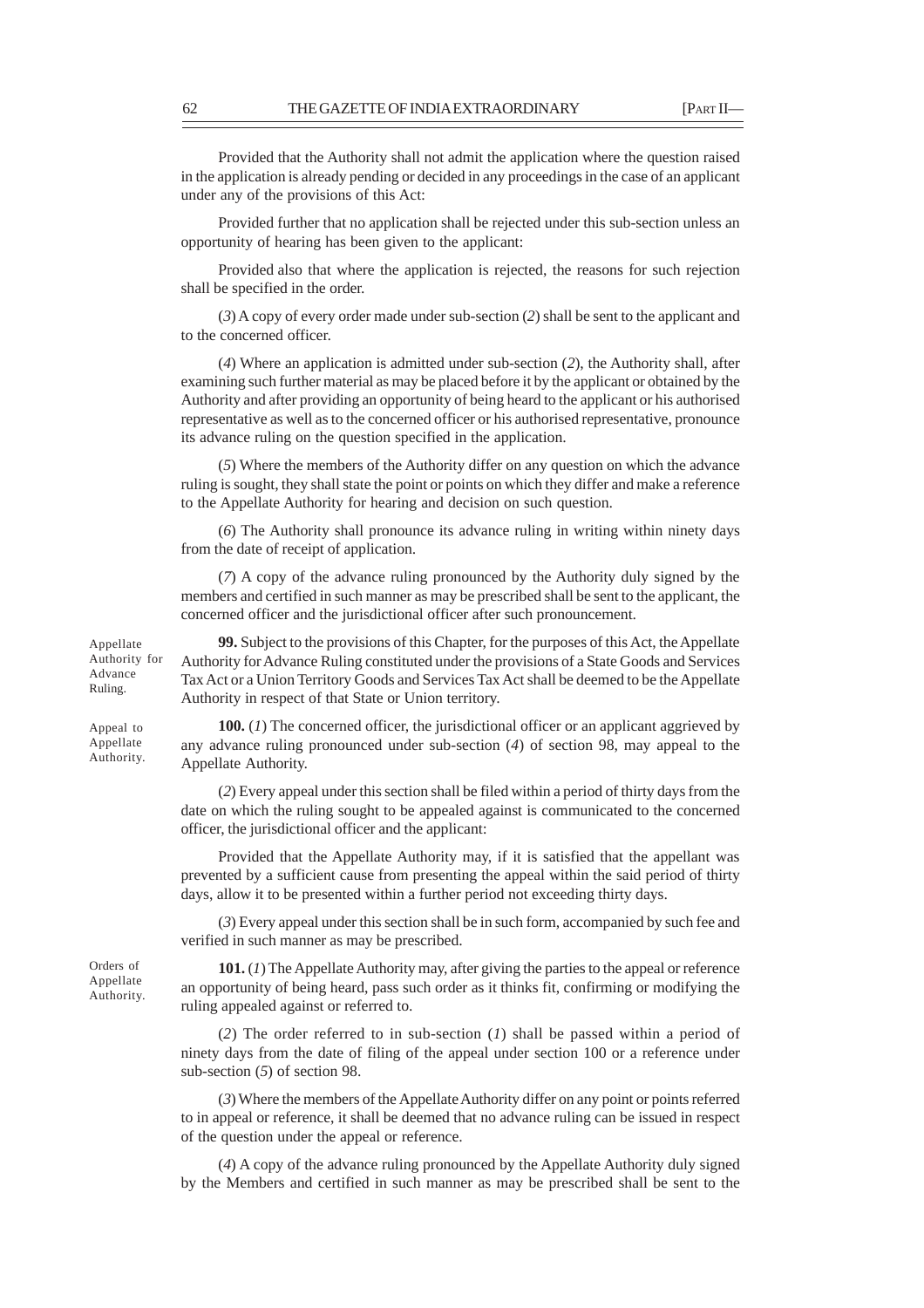applicant, the concerned officer, the jurisdictional officer and to the Authority after such pronouncement.

**102.** The Authority or the Appellate Authority may amend any order passed by it under section 98 or section 101, so as to rectify any error apparent on the face of the record, if such error is noticed by the Authority or the Appellate Authority on its own accord, or is brought to its notice by the concerned officer, the jurisdictional officer, the applicant or the appellant within a period of six months from the date of the order:

Provided that no rectification which has the effect of enhancing the tax liability or reducing the amount of admissible input tax credit shall be made unless the applicant or the appellant has been given an opportunity of being heard.

**103.** (*1*) The advance ruling pronounced by the Authority or the Appellate Authority under this Chapter shall be binding only—

(*a*) on the applicant who had sought it in respect of any matter referred to in sub-section (*2*) of section 97 for advance ruling;

(*b*) on the concerned officer or the jurisdictional officer in respect of the applicant.

(*2*) The advance ruling referred to in sub-section (*1*) shall be binding unless the law, facts or circumstances supporting the original advance ruling have changed.

**104.** (*1*) Where the Authority or the Appellate Authority finds that advance ruling pronounced by it under sub-section (*4*) of section 98 or under sub-section (*1*) of section 101 has been obtained by the applicant or the appellant by fraud or suppression of material facts or misrepresentation of facts, it may, by order, declare such ruling to be void *ab-initio* and thereupon all the provisions of this Act or the rules made thereunder shall apply to the applicant or the appellant as if such advance ruling had never been made:

Provided that no order shall be passed under this sub-section unless an opportunity of being heard has been given to the applicant or the appellant.

*Explanation*.––The period beginning with the date of such advance ruling and ending with the date of order under this sub-section shall be excluded while computing the period specified in sub-sections (*2*) and (*10*) of section 73 or sub-sections (*2*) and (*10*) of section 74.

(*2*) A copy of the order made under sub-section (*1*) shall be sent to the applicant, the concerned officer and the jurisdictional officer.

**105.** (*1*) The Authority or the Appellate Authority shall, for the purpose of exercising its powers regarding—

Powers of Authority and Appellate Authority.

(*a*) discovery and inspection;

(*b*) enforcing the attendance of any person and examining him on oath;

(*c*) issuing commissions and compelling production of books of account and other records,

have all the powers of a civil court under the Code of Civil Procedure, 1908. 5 of 1908.

(*2*) The Authority or the Appellate Authority shall be deemed to be a civil court for the purposes of section 195, but not for the purposes of Chapter XXVI of the Code of Criminal Procedure, 1973, and every proceeding before the Authority or the Appellate Authority shall be deemed to be a judicial proceedings within the meaning of sections 193 and 228, and for the purpose of section 196 of the Indian Penal Code. 2 of 1974. 45 of 1860.

> **106.** The Authority or the Appellate Authority shall, subject to the provisions of this Chapter, have power to regulate its own procedure.

Procedure of Authority and Appellate Authority.

.

Applicability of advance ruling.

Advance ruling to be void in certain circumstances.

Rectification of advance ruling.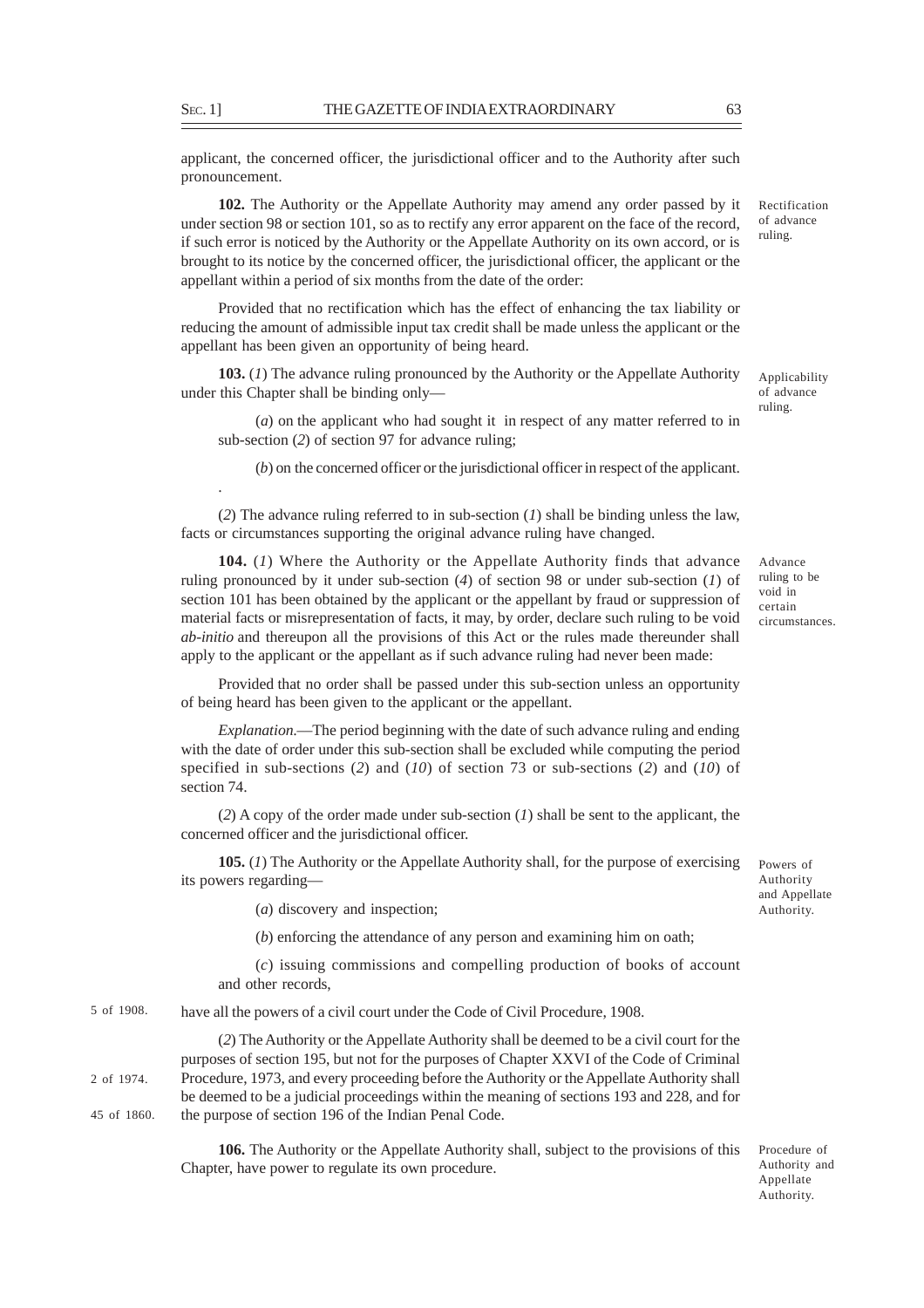Appeals to Appellate Authority.

#### CHAPTER XVIII

#### APPEALS AND REVISION

**107.** (*1*) Any person aggrieved by any decision or order passed under this Act or the State Goods and Services Tax Act or the Union Territory Goods and Services Tax Act by an adjudicating authority may appeal to such Appellate Authority as may be prescribed within three months from the date on which the said decision or order is communicated to such person.

(*2*) The Commissioner may, on his own motion, or upon request from the Commissioner of State tax or the Commissioner of Union territory tax, call for and examine the record of any proceedings in which an adjudicating authority has passed any decision or order under this Act or the State Goods and Services Tax Act or the Union Territory Goods and Services Tax Act, for the purpose of satisfying himself as to the legality or propriety of the said decision or order and may, by order, direct any officer subordinate to him to apply to the Appellate Authority within six months from the date of communication of the said decision or order for the determination of such points arising out of the said decision or order as may be specified by the Commissioner in his order.

(*3*) Where, in pursuance of an order under sub-section (*2*), the authorised officer makes an application to the Appellate Authority, such application shall be dealt with by the Appellate Authority as if it were an appeal made against the decision or order of the adjudicating authority and such authorised officer were an appellant and the provisions of this Act relating to appeals shall apply to such application.

(*4*) The Appellate Authority may, if he is satisfied that the appellant was prevented by sufficient cause from presenting the appeal within the aforesaid period of three months or six months, as the case may be, allow it to be presented within a further period of one month.

(*5*) Every appeal under this section shall be in such form and shall be verified in such manner as may be prescribed.

(*6*) No appeal shall be filed under sub-section (*1*), unless the appellant has paid—

(*a*) in full, such part of the amount of tax, interest, fine, fee and penalty arising from the impugned order, as is admitted by him; and

(*b*) a sum equal to ten per cent. of the remaining amount of tax in dispute arising from the said order, in relation to which the appeal has been filed.

(*7*) Where the appellant has paid the amount under sub-section (*6*), the recovery proceedings for the balance amount shall be deemed to be stayed.

(*8*) The Appellate Authority shall give an opportunity to the appellant of being heard.

(*9*) The Appellate Authority may, if sufficient cause is shown at any stage of hearing of an appeal, grant time to the parties or any of them and adjourn the hearing of the appeal for reasons to be recorded in writing:

Provided that no such adjournment shall be granted more than three times to a party during hearing of the appeal.

(*10*) The Appellate Authority may, at the time of hearing of an appeal, allow an appellant to add any ground of appeal not specified in the grounds of appeal, if it is satisfied that the omission of that ground from the grounds of appeal was not wilful or unreasonable.

(*11*) The Appellate Authority shall, after making such further inquiry as may be necessary, pass such order, as it thinks just and proper, confirming, modifying or annulling the decision or order appealed against but shall not refer the case back to the adjudicating authority that passed the said decision or order: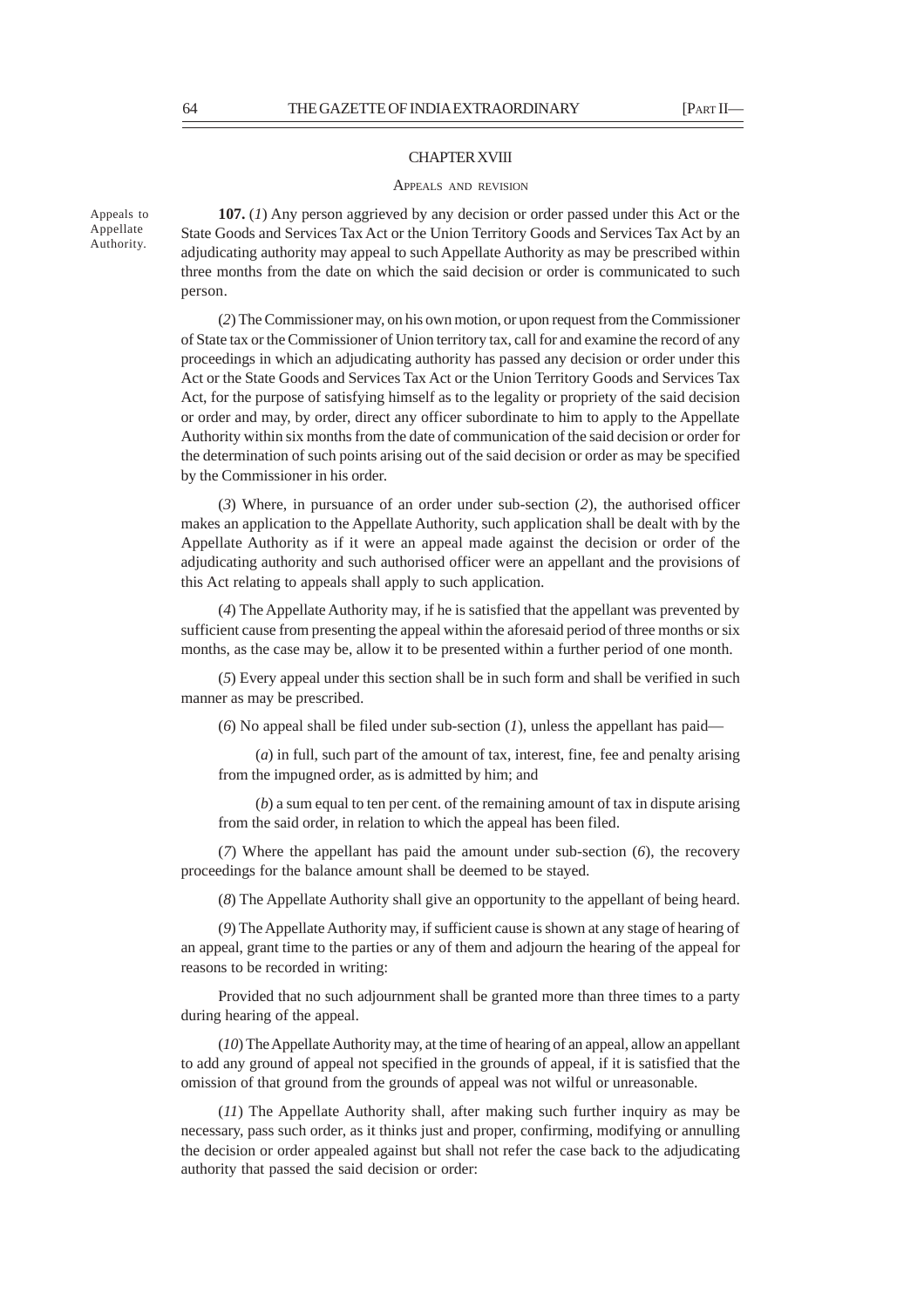Provided that an order enhancing any fee or penalty or fine in lieu of confiscation or confiscating goods of greater value or reducing the amount of refund or input tax credit shall not be passed unless the appellant has been given a reasonable opportunity of showing cause against the proposed order:

Provided further that where the Appellate Authority is of the opinion that any tax has not been paid or short-paid or erroneously refunded, or where input tax credit has been wrongly availed or utilised, no order requiring the appellant to pay such tax or input tax credit shall be passed unless the appellant is given notice to show cause against the proposed order and the order is passed within the time limit specified under section 73 or section 74.

(*12*) The order of the Appellate Authority disposing of the appeal shall be in writing and shall state the points for determination, the decision thereon and the reasons for such decision.

(*13*) The Appellate Authority shall, where it is possible to do so, hear and decide every appeal within a period of one year from the date on which it is filed:

Provided that where the issuance of order is stayed by an order of a court or Tribunal, the period of such stay shall be excluded in computing the period of one year.

(*14*) On disposal of the appeal, the Appellate Authority shall communicate the order passed by it to the appellant, respondent and to the adjudicating authority.

(*15*) A copy of the order passed by the Appellate Authority shall also be sent to the jurisdictional Commissioner or the authority designated by him in this behalf and the jurisdictional Commissioner of State tax or Commissioner of Union Territory Tax or an authority designated by him in this behalf.

(*16*) Every order passed under this section shall, subject to the provisions of section 108 or section 113 or section 117 or section 118 be final and binding on the parties.

**108.** (*1*) Subject to the provisions of section 121 and any rules made thereunder, the Revisional Authority may, on his own motion, or upon information received by him or on request from the Commissioner of State tax, or the Commissioner of Union territory tax, call for and examine the record of any proceedings, and if he considers that any decision or order passed under this Act or under the State Goods and Services Tax Act or the Union Territory Goods and Services Tax Act by any officer subordinate to him is erroneous in so far as it is prejudicial to the interest of revenue and is illegal or improper or has not taken into account certain material facts, whether available at the time of issuance of the said order or not or in consequence of an observation by the Comptroller and Auditor General of India, he may, if necessary, stay the operation of such decision or order for such period as he deems fit and after giving the person concerned an opportunity of being heard and after making such further inquiry as may be necessary, pass such order, as he thinks just and proper, including enhancing or modifying or annulling the said decision or order.

(*2*) The Revisional Authority shall not exercise any power under sub-section (*1*), if—

(*a*) the order has been subject to an appeal under section 107 or section 112 or section 117 or section 118; or

(*b*) the period specified under sub-section (*2*) of section 107 has not yet expired or more than three years have expired after the passing of the decision or order sought to be revised; or

(*c*) the order has already been taken for revision under this section at an earlier stage; or

(*d*) the order has been passed in exercise of the powers under sub-section (*1*):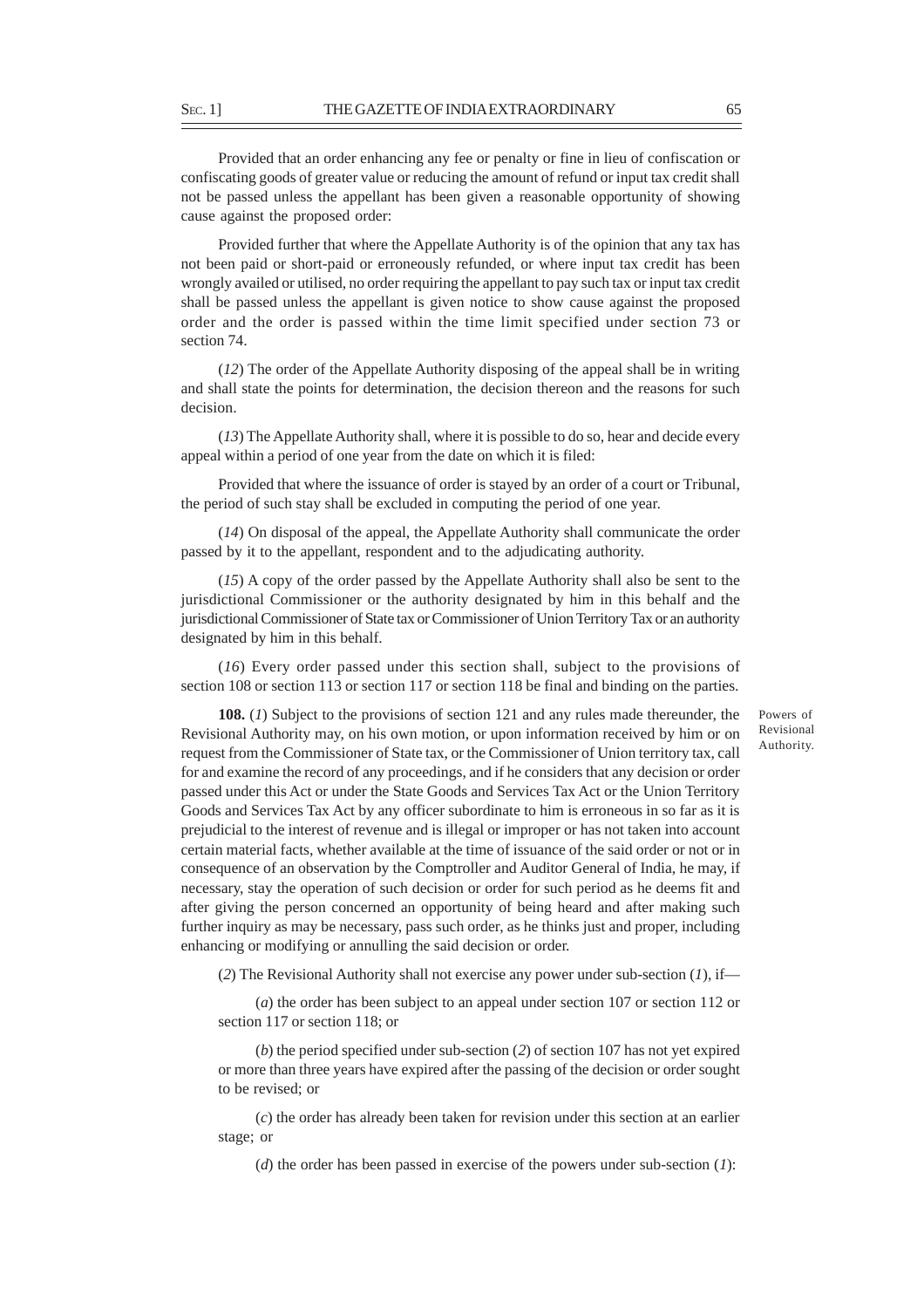Provided that the Revisional Authority may pass an order under sub-section (*1*) on any point which has not been raised and decided in an appeal referred to in clause (*a*) of sub-section (*2*), before the expiry of a period of one year from the date of the order in such appeal or before the expiry of a period of three years referred to in clause (*b*) of that sub-section, whichever is later.

(*3*) Every order passed in revision under sub-section (*1*) shall, subject to the provisions of section 113 or section 117 or section 118, be final and binding on the parties.

(*4*) If the said decision or order involves an issue on which the Appellate Tribunal or the High Court has given its decision in some other proceedings and an appeal to the High Court or the Supreme Court against such decision of the Appellate Tribunal or the High Court is pending, the period spent between the date of the decision of the Appellate Tribunal and the date of the decision of the High Court or the date of the decision of the High Court and the date of the decision of the Supreme Court shall be excluded in computing the period of limitation referred to in clause (*b*) of sub-section (*2*) where proceedings for revision have been initiated by way of issue of a notice under this section.

(*5*) Where the issuance of an order under sub-section (*1*) is stayed by the order of a court or Appellate Tribunal, the period of such stay shall be excluded in computing the period of limitation referred to in clause (*b*) of sub-section (*2*).

(*6*) For the purposes of this section, the term,––

(*i*) "record" shall include all records relating to any proceedings under this Act available at the time of examination by the Revisional Authority;

 (*ii*) "decision" shall include intimation given by any officer lower in rank than the Revisional Authority.

**109.** (*1*) The Government shall, on the recommendations of the Council, by notification, constitute with effect from such date as may be specified therein, an Appellate Tribunal known as the Goods and Services Tax Appellate Tribunal for hearing appeals against the orders passed by the Appellate Authority or the Revisional Authority.

(*2*) The powers of the Appellate Tribunal shall be exercisable by the National Bench and Benches thereof (hereinafter in this Chapter referred to as "Regional Benches"), State Bench and Benches thereof (hereafter in this Chapter referred to as "Area Benches").

(*3*) The National Bench of the Appellate Tribunal shall be situated at New Delhi which shall be presided over by the President and shall consist of one Technical Member (Centre) and one Technical Member (State).

(*4*) The Government shall, on the recommendations of the Council, by notification, constitute such number of Regional Benches as may be required and such Regional Benches shall consist of a Judicial Member, one Technical Member (Centre) and one Technical Member (State).

(*5*) The National Bench or Regional Benches of the Appellate Tribunal shall have jurisdiction to hear appeals against the orders passed by the Appellate Authority or the Revisional Authority in the cases where one of the issues involved relates to the place of supply.

(*6*) The Government shall, by notification, specify for each State or Union territory, a Bench of the Appellate Tribunal (hereafter in this Chapter, referred to as "State Bench") for exercising the powers of the Appellate Tribunal within the concerned State or Union territory:

Provided that the Government shall, on receipt of a request from any State Government, constitute such number of Area Benches in that State, as may be recommended by the Council:

Constitution of Appellate Tribunal and Benches thereof.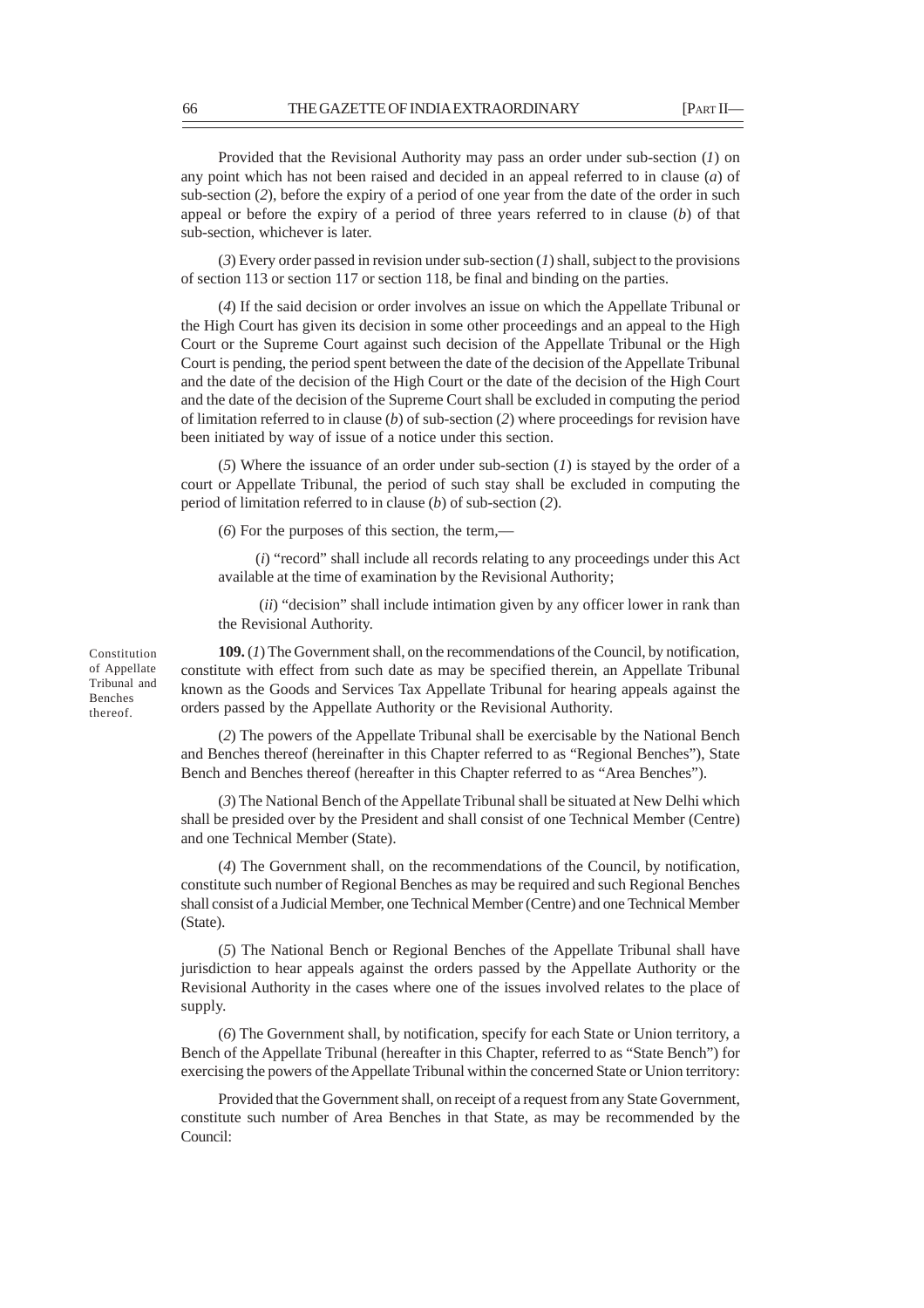Provided further that the Government may, on receipt of a request from any State, or on its own motion for a Union territory, notify the Appellate Tribunal in a State to act as the Appellate Tribunal for any other State or Union territory, as may be recommended by the Council, subject to such terms and conditions as may be prescribed.

(*7*) The State Bench or Area Benches shall have jurisdiction to hear appeals against the orders passed by the Appellate Authority or the Revisional Authority in the cases involving matters other than those referred to in sub-section (*5*).

(*8*) The President and the State President shall, by general or special order, distribute the business or transfer cases among Regional Benches or, as the case may be, Area Benches in a State.

(*9*) Each State Bench and Area Benches of the Appellate Tribunal shall consist of a Judicial Member, one Technical Member (Centre) and one Technical Member (State) and the State Government may designate the senior most Judicial Member in a State as the State President.

(*10*) In the absence of a Member in any Bench due to vacancy or otherwise, any appeal may, with the approval of the President or, as the case may be, the State President, be heard by a Bench of two Members:

Provided that any appeal where the tax or input tax credit involved or the difference in tax or input tax credit involved or the amount of fine, fee or penalty determined in any order appealed against, does not exceed five lakh rupees and which does not involve any question of law may, with the approval of the President and subject to such conditions as may be prescribed on the recommendations of the Council, be heard by a bench consisting of a single member.

(*11*) If the Members of the National Bench, Regional Benches, State Bench or Area Benches differ in opinion on any point or points, it shall be decided according to the opinion of the majority, if there is a majority, but if the Members are equally divided, they shall state the point or points on which they differ, and the case shall be referred by the President or as the case may be, State President for hearing on such point or points to one or more of the other Members of the National Bench, Regional Benches, State Bench or Area Benches and such point or points shall be decided according to the opinion of the majority of Members who have heard the case, including those who first heard it.

(*12*) The Government, in consultation with the President may, for the administrative convenience, transfer—

(*a*) any Judicial Member or a Member Technical (State) from one Bench to another Bench, whether National or Regional; or

(*b*) any Member Technical (Centre) from one Bench to another Bench, whether National, Regional, State or Area.

(*13*) The State Government, in consultation with the State President may, for the administrative convenience, transfer a Judicial Member or a Member Technical (State) from one Bench to another Bench within the State.

(*14*) No act or proceedings of the Appellate Tribunal shall be questioned or shall be invalid merely on the ground of the existence of any vacancy or defect in the constitution of the Appellate Tribunal.

**110.** (*1*) A person shall not be qualified for appointment as—

(*a*) the President, unless he has been a Judge of the Supreme Court or is or has been the Chief Justice of a High Court, or is or has been a Judge of a High Court for a period not less than five years;

(*b*) a Judicial Member, unless he—

(*i*) has been a Judge of the High Court; or

(*ii*) is or has been a District Judge qualified to be appointed as a Judge of a High Court; or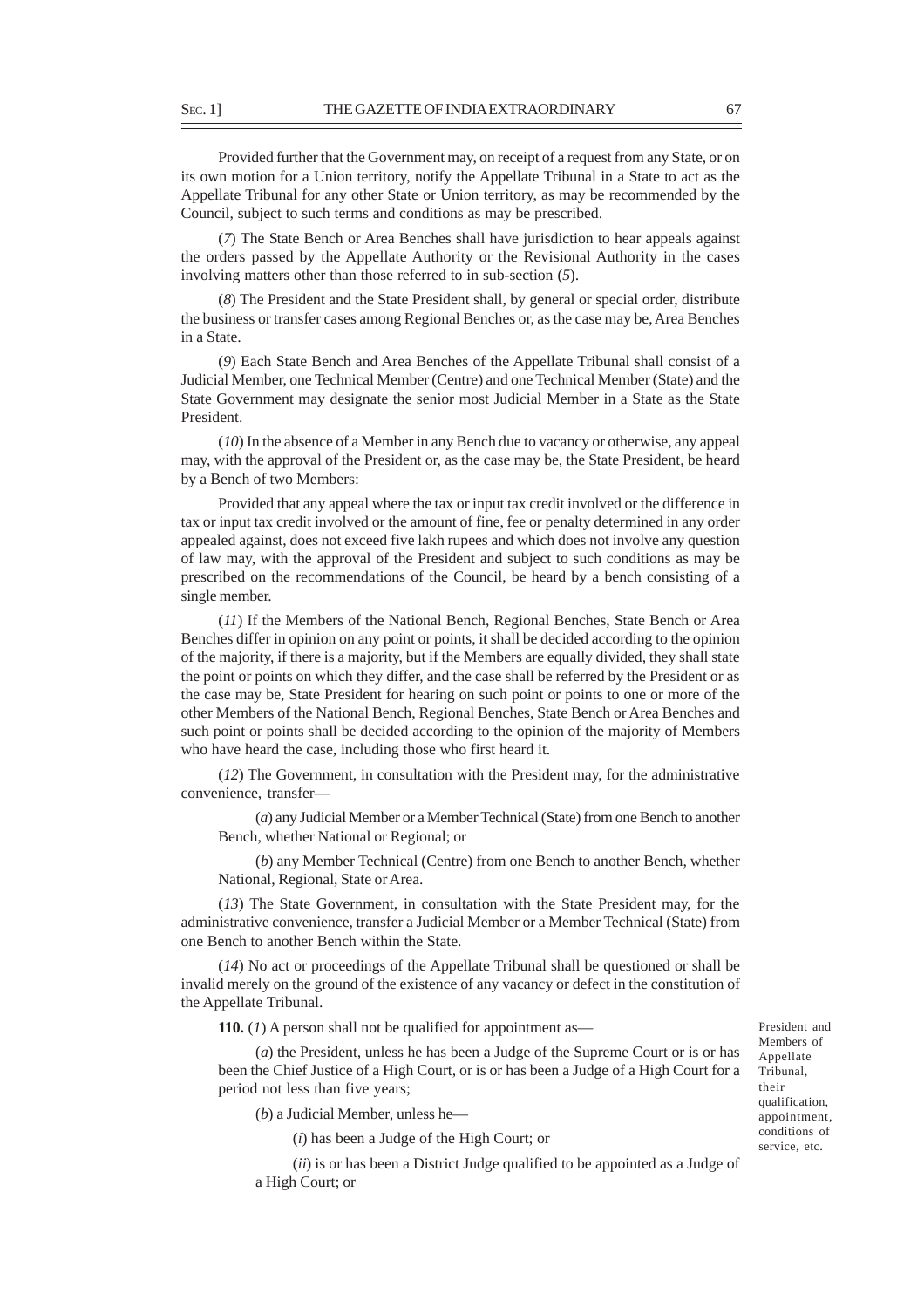(*iii*) is or has been a Member of Indian Legal Service and has held a post not less than Additional Secretary for three years;

(*c*) a Technical Member (Centre) unless he is or has been a member of Indian Revenue (Customs and Central Excise) Service, Group A, and has completed at least fifteen years of service in Group A;

(*d*) a Technical Member (State) unless he is or has been an officer of the State Government not below the rank of Additional Commissioner of Value Added Tax or the State goods and services tax or such rank as may be notified by the concerned State Government on the recommendations of the Council with at least three years of experience in the administration of an existing law or the State Goods and Services Tax Act or in the field of finance and taxation.

(*2*) The President and the Judicial Members of the National Bench and the Regional Benches shall be appointed by the Government after consultation with the Chief Justice of India or his nominee:

Provided that in the event of the occurrence of any vacancy in the office of the President by reason of his death, resignation or otherwise, the senior most Member of the National Bench shall act as the President until the date on which a new President, appointed in accordance with the provisions of this Act to fill such vacancy, enters upon his office:

Provided further that where the President is unable to discharge his functions owing to absence, illness or any other cause, the senior most Member of the National Bench shall discharge the functions of the President until the date on which the President resumes his duties.

(*3*) The Technical Member (Centre) and Technical Member (State) of the National Bench and Regional Benches shall be appointed by the Government on the recommendations of a Selection Committee consisting of such persons and in such manner as may be prescribed.

(*4*) The Judicial Member of the State Bench or Area Benches shall be appointed by the State Government after consultation with the Chief Justice of the High Court of the State or his nominee.

(*5*) The Technical Member (Centre) of the State Bench or Area Benches shall be appointed by the Central Government and Technical Member (State) of the State Bench or Area Benches shall be appointed by the State Government in such manner as may be prescribed.

(*6*) No appointment of the Members of the Appellate Tribunal shall be invalid merely by the reason of any vacancy or defect in the constitution of the Selection Committee.

(*7*) Before appointing any person as the President or Members of the Appellate Tribunal, the Central Government or, as the case may be, the State Government, shall satisfy itself that such person does not have any financial or other interests which are likely to prejudicially affect his functions as such President or Member.

(*8*) The salary, allowances and other terms and conditions of service of the President, State President and the Members of the Appellate Tribunal shall be such as may be prescribed:

Provided that neither salary and allowances nor other terms and conditions of service of the President, State President or Members of the Appellate Tribunal shall be varied to their disadvantage after their appointment.

(*9*) The President of the Appellate Tribunal shall hold office for a term of three years from the date on which he enters upon his office, or until he attains the age of seventy years, whichever is earlier and shall be eligible for reappointment.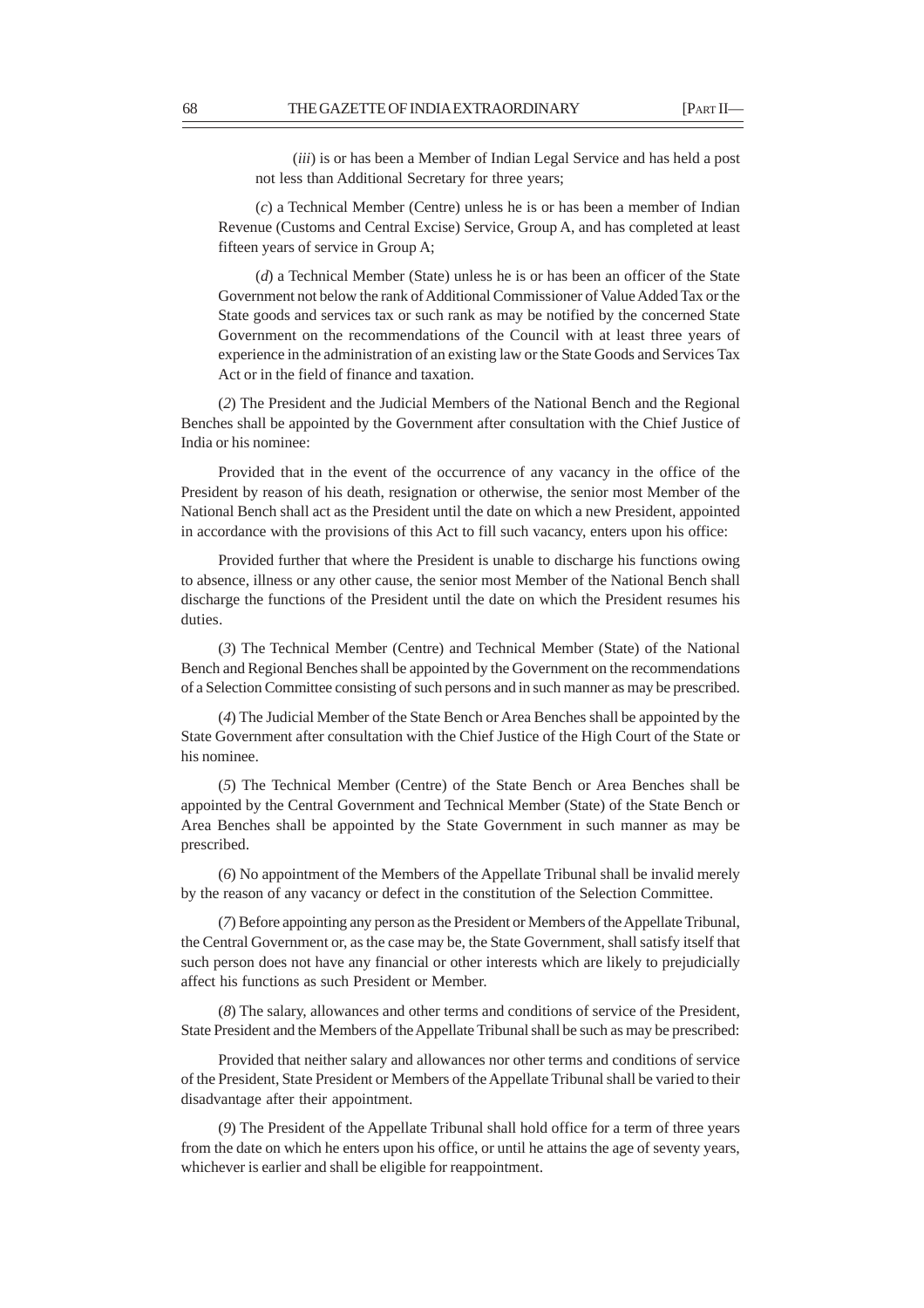(*10*) The Judicial Member of the Appellate Tribunal and the State President shall hold office for a term of three years from the date on which he enters upon his office, or until he attains the age of sixty-five years, whichever is earlier and shall be eligible for reappointment.

(*11*) The Technical Member (Centre) or Technical Member (State) of the Appellate Tribunal shall hold office for a term of five years from the date on which he enters upon his office, or until he attains the age of sixty-five years, whichever is earlier and shall be eligible for reappointment.

(*12*) The President, State President or any Member may, by notice in writing under his hand addressed to the Central Government or, as the case may be, the State Government resign from his office:

Provided that the President, State President or Member shall continue to hold office until the expiry of three months from the date of receipt of such notice by the Central Government, or, as the case may be, the State Government or until a person duly appointed as his successor enters upon his office or until the expiry of his term of office, whichever is the earliest.

(*13*) The Central Government may, after consultation with the Chief Justice of India, in case of the President, Judicial Members and Technical Members of the National Bench, Regional Benches or Technical Members (Centre) of the State Bench or Area Benches, and the State Government may, after consultation with the Chief Justice of High Court, in case of the State President, Judicial Members, Technical Members (State) of the State Bench or Area Benches, may remove from the office such President or Member, who—

(*a*) has been adjudged an insolvent; or

(*b*) has been convicted of an offence which, in the opinion of such Government involves moral turpitude; or

(*c*) has become physically or mentally incapable of acting as such President, State President or Member; or

(*d*) has acquired such financial or other interest as is likely to affect prejudicially his functions as such President, State President or Member; or

(*e*) has so abused his position as to render his continuance in office prejudicial to the public interest:

 Provided that the President, State President or the Member shall not be removed on any of the grounds specified in clauses (*d*) and (*e*), unless he has been informed of the charges against him and has been given an opportunity of being heard.

(*14*) Without prejudice to the provisions of sub-section (*13*),––

(*a*) the President or a Judicial and Technical Member of the National Bench or Regional Benches, Technical Member (Centre) of the State Bench or Area Benches shall not be removed from their office except by an order made by the Central Government on the ground of proved misbehaviour or incapacity after an inquiry made by a Judge of the Supreme Court nominated by the Chief Justice of India on a reference made to him by the Central Government and of which the President or the said Member had been given an opportunity of being heard;

(*b*) the Judicial Member or Technical Member (State) of the State Bench or Area Benches shall not be removed from their office except by an order made by the State Government on the ground of proved misbehaviour or incapacity after an inquiry made by a Judge of the concerned High Court nominated by the Chief Justice of the concerned High Court on a reference made to him by the State Government and of which the said Member had been given an opportunity of being heard.

(*15*) The Central Government, with the concurrence of the Chief Justice of India, may suspend from office, the President or a Judicial or Technical Members of the National Bench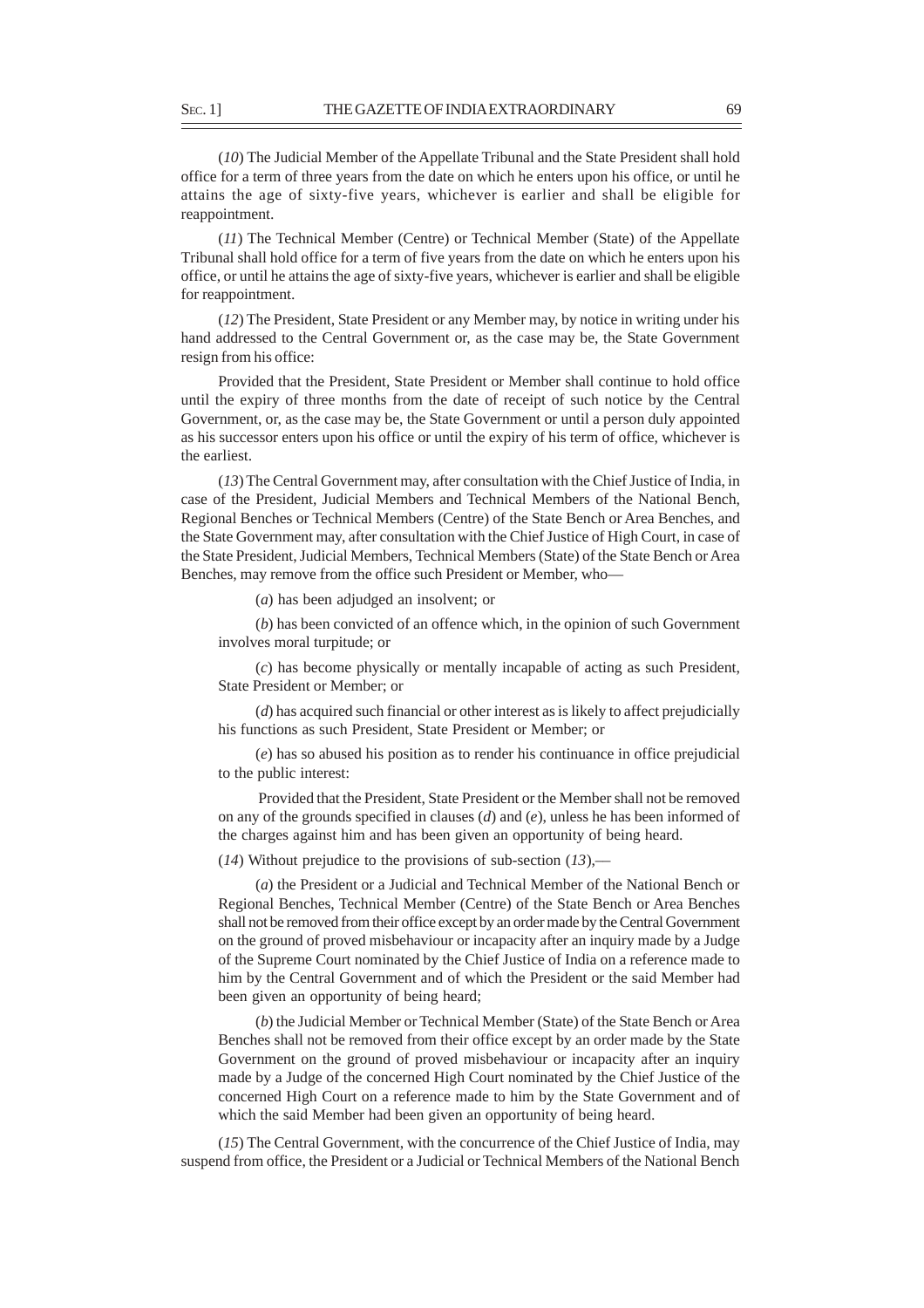or the Regional Benches or the Technical Member (Centre) of the State Bench or Area Benches in respect of whom a reference has been made to the Judge of the Supreme Court under sub-section (*14*).

(*16*) The State Government, with the concurrence of the Chief Justice of the High Court, may suspend from office, a Judicial Member or Technical Member (State) of the State Bench or Area Benches in respect of whom a reference has been made to the Judge of the High Court under sub-section (*14*).

(*17*) Subject to the provisions of article 220 of the Constitution, the President, State President or other Members, on ceasing to hold their office, shall not be eligible to appear, act or plead before the National Bench and the Regional Benches or the State Bench and the Area Benches thereof where he was the President or, as the case may be, a Member.

**111.** (*1*) The Appellate Tribunal shall not, while disposing of any proceedings before it or an appeal before it, be bound by the procedure laid down in the Code of Civil Procedure, 1908, but shall be guided by the principles of natural justice and subject to the other provisions of this Act and the rules made thereunder, the Appellate Tribunal shall have power to regulate its own procedure.

5 of 1908.

5 of 1908.

(*2*) The Appellate Tribunal shall, for the purposes of discharging its functions under this Act, have the same powers as are vested in a civil court under the Code of Civil Procedure, 1908 while trying a suit in respect of the following matters, namely:—

(*a*) summoning and enforcing the attendance of any person and examining him on oath;

(*b*) requiring the discovery and production of documents;

(*c*) receiving evidence on affidavits;

(*d*) subject to the provisions of sections 123 and 124 of the Indian Evidence Act, 1872, requisitioning any public record or document or a copy of such record or 1 of 1872. document from any office;

(*e*) issuing commissions for the examination of witnesses or documents;

(*f*) dismissing a representation for default or deciding it *ex parte*;

(*g*) setting aside any order of dismissal of any representation for default or any order passed by it *ex parte*; and

(*h*) any other matter which may be prescribed.

(*3*) Any order made by the Appellate Tribunal may be enforced by it in the same manner as if it were a decree made by a court in a suit pending therein, and it shall be lawful for the Appellate Tribunal to send for execution of its orders to the court within the local limits of whose jurisdiction,-

(*a*) in the case of an order against a company, the registered office of the company is situated; or

(*b*) in the case of an order against any other person, the person concerned voluntarily resides or carries on business or personally works for gain.

(*4*) All proceedings before the Appellate Tribunal shall be deemed to be judicial proceedings within the meaning of sections 193 and 228, and for the purposes of section 196 of the Indian Penal Code, and the Appellate Tribunal shall be deemed to be civil court for the purposes of section 195 and Chapter XXVI of the Code of Criminal Procedure, 1973.

2 of 1974. 45 of 1860.

Appeals to Appellate Tribunal.

**112.** (*1*) Any person aggrieved by an order passed against him under section 107 or section 108 of this Act or the State Goods and Services Tax Act or the Union Territory

Procedure before Appellate Tribunal.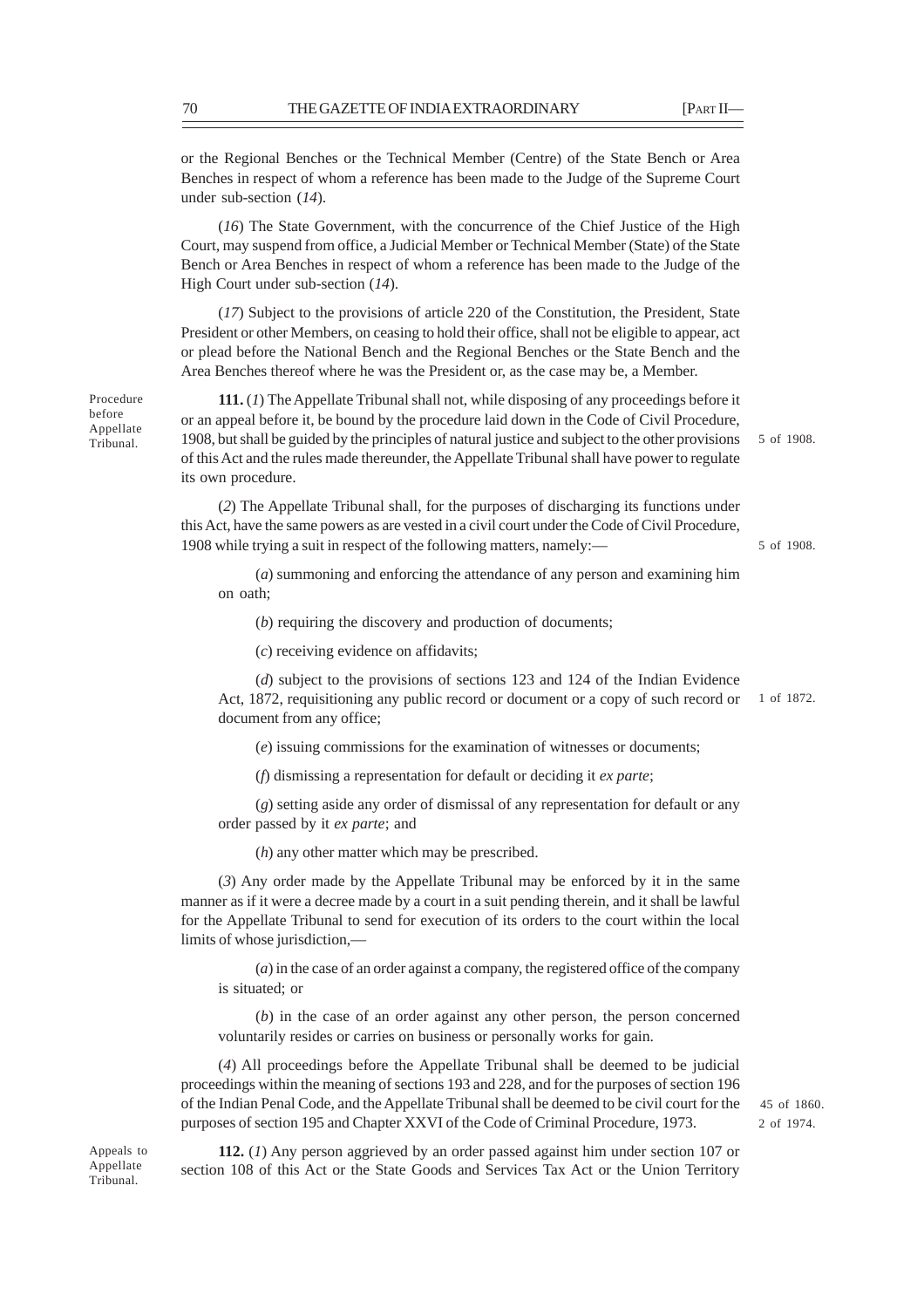Goods and Services Tax Act may appeal to the Appellate Tribunal against such order within three months from the date on which the order sought to be appealed against is communicated to the person preferring the appeal.

(*2*) The Appellate Tribunal may, in its discretion, refuse to admit any such appeal where the tax or input tax credit involved or the difference in tax or input tax credit involved or the amount of fine, fee or penalty determined by such order, does not exceed fifty thousand rupees.

(*3*) The Commissioner may, on his own motion, or upon request from the Commissioner of State tax or Commissioner of Union territory tax, call for and examine the record of any order passed by the Appellate Authority or the Revisional Authority under this Act or the State Goods and Services Tax Act or the Union Territory Goods and Services Tax Act for the purpose of satisfying himself as to the legality or propriety of the said order and may, by order, direct any officer subordinate to him to apply to the Appellate Tribunal within six months from the date on which the said order has been passed for determination of such points arising out of the said order as may be specified by the Commissioner in his order.

(*4*) Where in pursuance of an order under sub-section (*3*) the authorised officer makes an application to the Appellate Tribunal, such application shall be dealt with by the Appellate Tribunal as if it were an appeal made against the order under sub-section (*11*) of section 107 or under sub-section (*1*) of section 108 and the provisions of this Act shall apply to such application, as they apply in relation to appeals filed under sub-section (*1*).

(*5*) On receipt of notice that an appeal has been preferred under this section, the party against whom the appeal has been preferred may, notwithstanding that he may not have appealed against such order or any part thereof, file, within forty-five days of the receipt of notice, a memorandum of cross-objections, verified in the prescribed manner, against any part of the order appealed against and such memorandum shall be disposed of by the Appellate Tribunal, as if it were an appeal presented within the time specified in sub-section (*1*).

(*6*) The Appellate Tribunal may admit an appeal within three months after the expiry of the period referred to in sub-section  $(I)$ , or permit the filing of a memorandum of cross-objections within forty-five days after the expiry of the period referred to in sub-section  $(5)$  if it is satisfied that there was sufficient cause for not presenting it within that period.

(*7*) An appeal to the Appellate Tribunal shall be in such form, verified in such manner and shall be accompanied by such fee, as may be prescribed.

(*8*) No appeal shall be filed under sub-section (*1*), unless the appellant has paid––

(*a*) in full, such part of the amount of tax, interest, fine, fee and penalty arising from the impugned order, as is admitted by him, and

(*b*) a sum equal to twenty per cent. of the remaining amount of tax in dispute, in addition to the amount paid under sub-section (*6*) of section 107, arising from the said order, in relation to which the appeal has been filed.

(*9*) Where the appellant has paid the amount as per sub-section (*8*), the recovery proceedings for the balance amount shall be deemed to be stayed till the disposal of the appeal.

(*10*) Every application made before the Appellate Tribunal,—

(*a*) in an appeal for rectification of error or for any other purpose; or

(*b*) for restoration of an appeal or an application,

shall be accompanied by such fees as may be prescribed.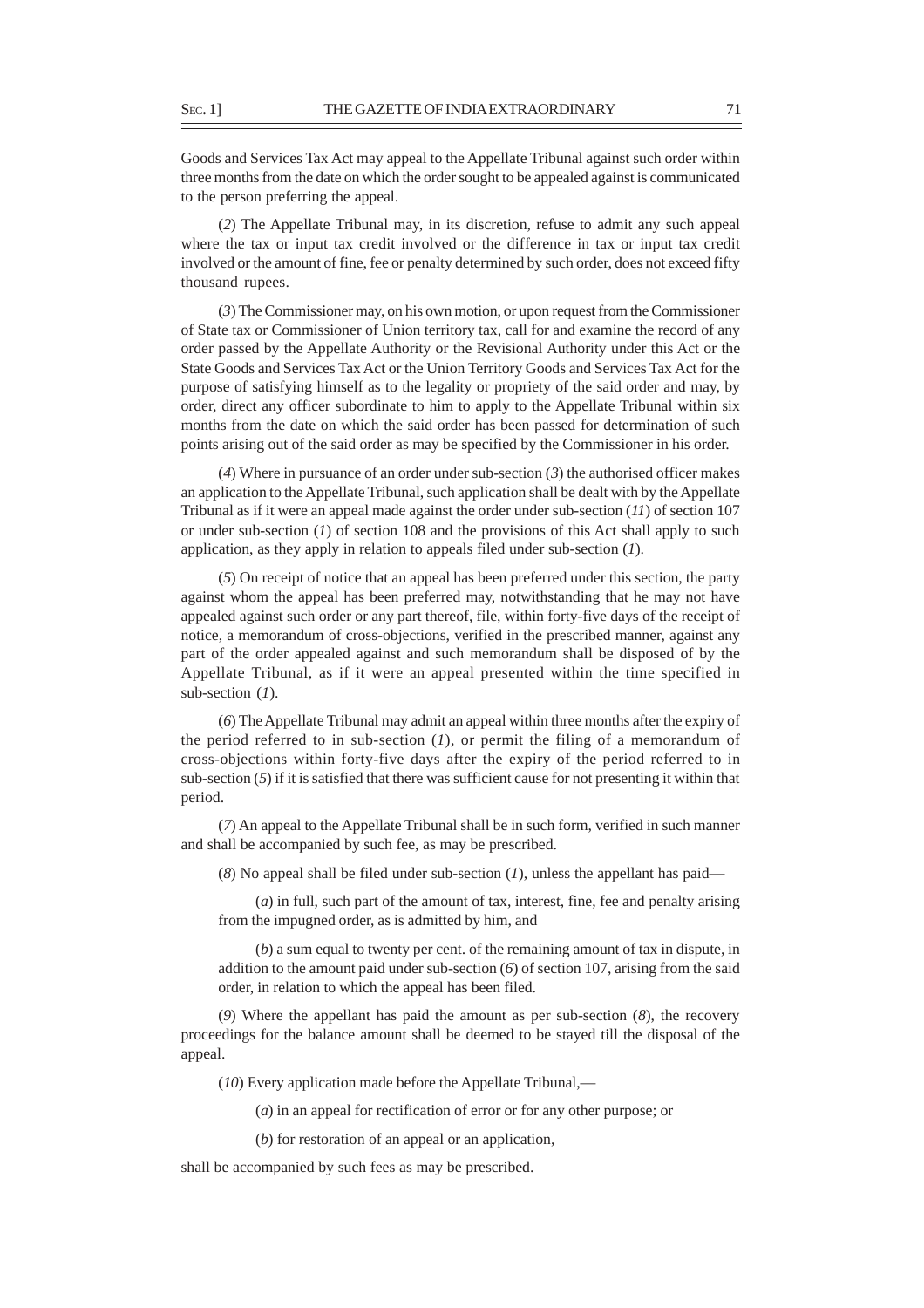**113.** (*1*) The Appellate Tribunal may, after giving the parties to the appeal an opportunity of being heard, pass such orders thereon as it thinks fit, confirming, modifying or annulling the decision or order appealed against or may refer the case back to the Appellate Authority, or the Revisional Authority or to the original adjudicating authority, with such directions as it may think fit, for a fresh adjudication or decision after taking additional evidence, if necessary.

(*2*) The Appellate Tribunal may, if sufficient cause is shown, at any stage of hearing of an appeal, grant time to the parties or any of them and adjourn the hearing of the appeal for reasons to be recorded in writing:

Provided that no such adjournment shall be granted more than three times to a party during hearing of the appeal.

(*3*) The Appellate Tribunal may amend any order passed by it under sub-section (*1*) so as to rectify any error apparent on the face of the record, if such error is noticed by it on its own accord, or is brought to its notice by the Commissioner or the Commissioner of State tax or the Commissioner of the Union territory tax or the other party to the appeal within a period of three months from the date of the order:

Provided that no amendment which has the effect of enhancing an assessment or reducing a refund or input tax credit or otherwise increasing the liability of the other party, shall be made under this sub-section, unless the party has been given an opportunity of being heard.

(*4*) The Appellate Tribunal shall, as far as possible, hear and decide every appeal within a period of one year from the date on which it is filed.

(*5*) The Appellate Tribunal shall send a copy of every order passed under this section to the Appellate Authority or the Revisional Authority, or the original adjudicating authority, as the case may be, the appellant and the jurisdictional Commissioner or the Commissioner of State tax or the Union territory tax.

(*6*) Save as provided in section 117 or section 118, orders passed by the Appellate Tribunal on an appeal shall be final and binding on the parties.

**114.** The President shall exercise such financial and administrative powers over the National Bench and Regional Benches of the Appellate Tribunal as may be prescribed:

Provided that the President shall have the authority to delegate such of his financial and administrative powers as he may think fit to any other Member or any officer of the National Bench and Regional Benches, subject to the condition that such Member or officer shall, while exercising such delegated powers, continue to act under the direction, control and supervision of the President.

Interest on refund of amount paid for admission of appeal.

Financial and administrative powers of President.

Appearance by authorised representative.

**115.** Where an amount paid by the appellant under sub-section (*6*) of section 107 or sub-section (*8*) of section 112 is required to be refunded consequent to any order of the Appellate Authority or of the Appellate Tribunal, interest at the rate specified under section 56 shall be payable in respect of such refund from the date of payment of the amount till the date of refund of such amount.

**116.** (*1*) Any person who is entitled or required to appear before an officer appointed under this Act, or the Appellate Authority or the Appellate Tribunal in connection with any proceedings under this Act, may, otherwise than when required under this Act to appear personally for examination on oath or affirmation, subject to the other provisions of this section, appear by an authorised representative.

(*2*) For the purposes of this Act, the expression "authorised representative" shall mean a person authorised by the person referred to in sub-section (*1*) to appear on his behalf, being—

(*a*) his relative or regular employee; or

Orders of Appellate Tribunal.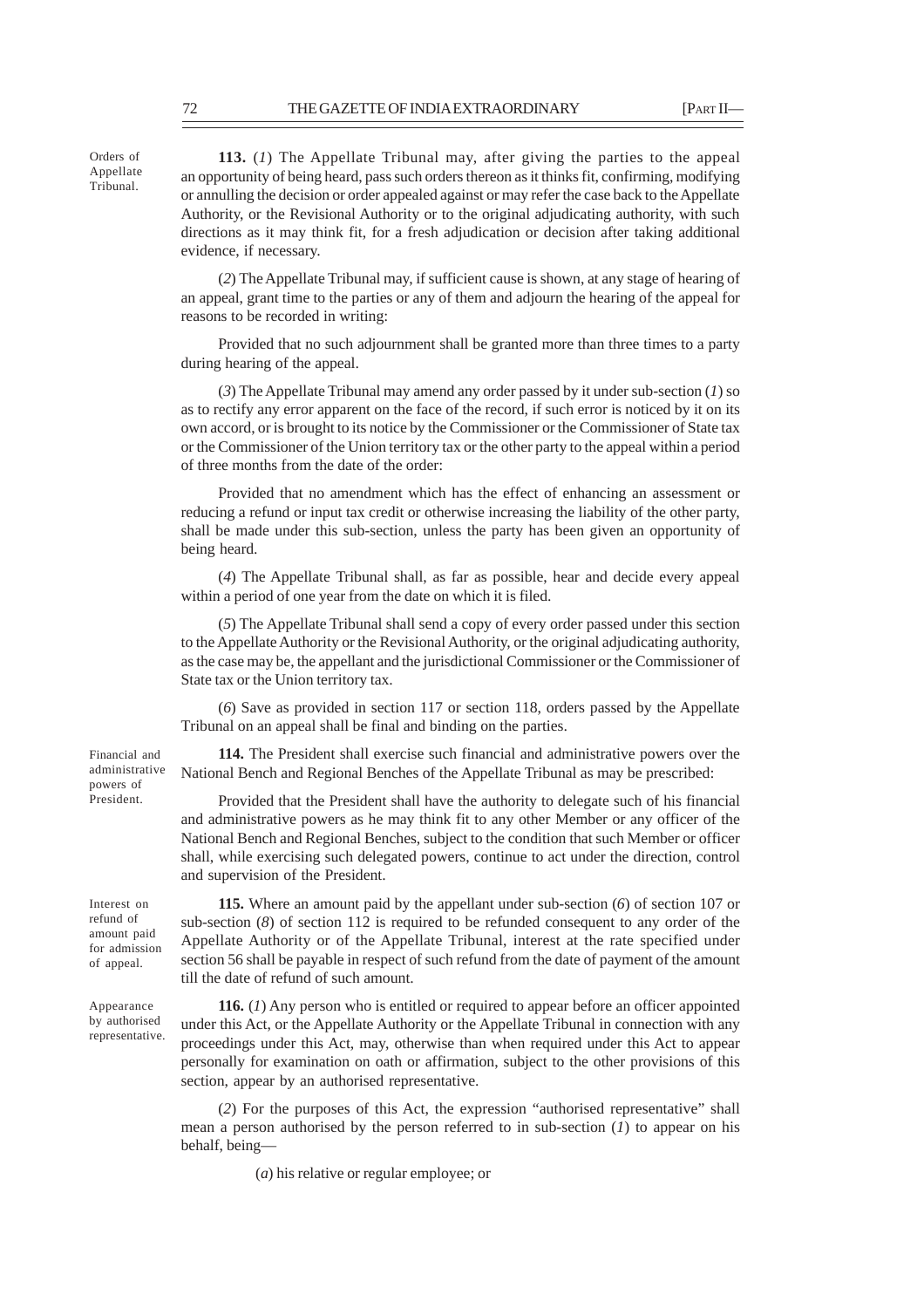(*b*) an advocate who is entitled to practice in any court in India, and who has not been debarred from practicing before any court in India; or

(*c*) any chartered accountant, a cost accountant or a company secretary, who holds a certificate of practice and who has not been debarred from practice; or

(*d*) a retired officer of the Commercial Tax Department of any State Government or Union territory or of the Board who, during his service under the Government, had worked in a post not below the rank than that of a Group-B Gazetted officer for a period of not less than two years:

Provided that such officer shall not be entitled to appear before any proceedings under this Act for a period of one year from the date of his retirement or resignation; or

(*e*) any person who has been authorised to act as a goods and services tax practitioner on behalf of the concerned registered person.

(*3*) No person,—

(*a*) who has been dismissed or removed from Government service; or

(*b*) who is convicted of an offence connected with any proceedings under this Act, the State Goods and Services Tax Act, the Integrated Goods and Services Tax Act or the Union Territory Goods and Services Tax Act, or under the existing law or under any of the Acts passed by a State Legislature dealing with the imposition of taxes on sale of goods or supply of goods or services or both; or

(*c*) who is found guilty of misconduct by the prescribed authority;

(*d*) who has been adjudged as an insolvent,

shall be qualified to represent any person under sub-section (*1*)—

(*i*) for all times in case of persons referred to in clauses (*a*), (*b*) and (*c*); and

(*ii*) for the period during which the insolvency continues in the case of a person referred to in clause (*d*).

(*4*) Any person who has been disqualified under the provisions of the State Goods and Services Tax Act or the Union Territory Goods and Services Tax Act shall be deemed to be disqualified under this Act.

**117.** (*1*) Any person aggrieved by any order passed by the State Bench or Area Benches of the Appellate Tribunal may file an appeal to the High Court and the High Court may admit such appeal, if it is satisfied that the case involves a substantial question of law.

Appeal to High Court.

(*2*) An appeal under sub-section (*1*) shall be filed within a period of one hundred and eighty days from the date on which the order appealed against is received by the aggrieved person and it shall be in such form, verified in such manner as may be prescribed:

Provided that the High Court may entertain an appeal after the expiry of the said period if it is satisfied that there was sufficient cause for not filing it within such period.

(*3*) Where the High Court is satisfied that a substantial question of law is involved in any case, it shall formulate that question and the appeal shall be heard only on the question so formulated, and the respondents shall, at the hearing of the appeal, be allowed to argue that the case does not involve such question:

Provided that nothing in this sub-section shall be deemed to take away or abridge the power of the court to hear, for reasons to be recorded, the appeal on any other substantial question of law not formulated by it, if it is satisfied that the case involves such question.

(*4*) The High Court shall decide the question of law so formulated and deliver such judgment thereon containing the grounds on which such decision is founded and may award such cost as it deems fit.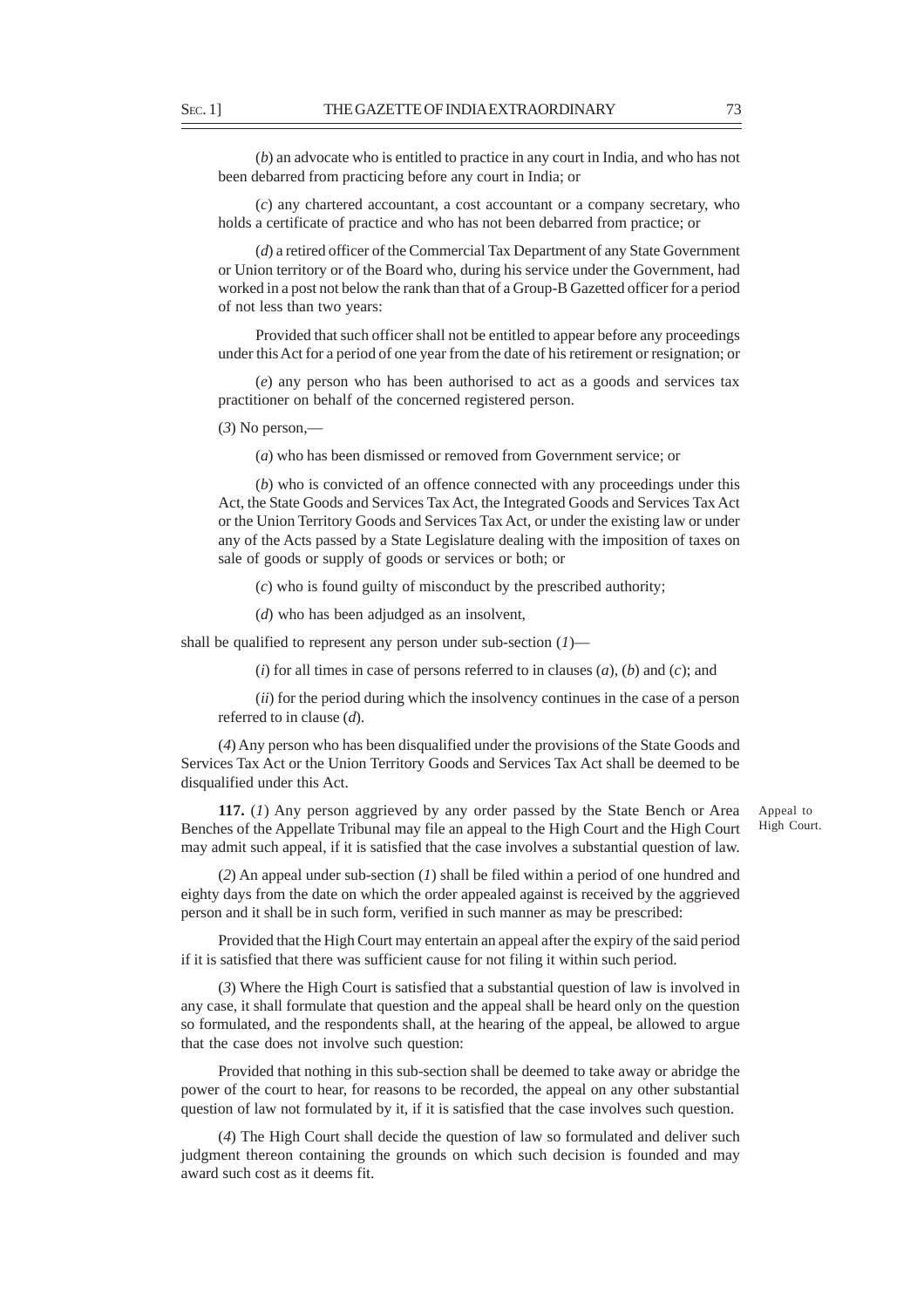(*5*) The High Court may determine any issue which––

(*a*) has not been determined by the State Bench or Area Benches; or

(*b*) has been wrongly determined by the State Bench or Area Benches, by reason of a decision on such question of law as herein referred to in sub-section (*3*).

(*6*) Where an appeal has been filed before the High Court, it shall be heard by a Bench of not less than two Judges of the High Court, and shall be decided in accordance with the opinion of such Judges or of the majority, if any, of such Judges.

(*7*) Where there is no such majority, the Judges shall state the point of law upon which they differ and the case shall, then, be heard upon that point only, by one or more of the other Judges of the High Court and such point shall be decided according to the opinion of the majority of the Judges who have heard the case including those who first heard it.

(*8*) Where the High Court delivers a judgment in an appeal filed before it under this section, effect shall be given to such judgment by either side on the basis of a certified copy of the judgment.

(*9*) Save as otherwise provided in this Act, the provisions of the Code of Civil Procedure, 1908, relating to appeals to the High Court shall, as far as may be, apply in the case of appeals under this section. 5 of 1908.

**118.** (*1*) An appeal shall lie to the Supreme Court—

(*a*) from any order passed by the National Bench or Regional Benches of the Appellate Tribunal; or

(*b*) from any judgment or order passed by the High Court in an appeal made under section 117 in any case which, on its own motion or on an application made by or on behalf of the party aggrieved, immediately after passing of the judgment or order, the High Court certifies to be a fit one for appeal to the Supreme Court.

(*2*) The provisions of the Code of Civil Procedure, 1908, relating to appeals to the Supreme Court shall, so far as may be, apply in the case of appeals under this section as they apply in the case of appeals from decrees of a High Court.

5 of 1908.

(*3*) Where the judgment of the High Court is varied or reversed in the appeal, effect shall be given to the order of the Supreme Court in the manner provided in section 117 in the case of a judgment of the High Court.

**119.** Notwithstanding that an appeal has been preferred to the High Court or the Supreme Court, sums due to the Government as a result of an order passed by the National or Regional Benches of the Appellate Tribunal under sub-section (*1*) of section 113 or an order passed by the State Bench or Area Benches of the Appellate Tribunal under sub-section (*1*) of section 113 or an order passed by the High Court under section 117, as the case may be, shall be payable in accordance with the order so passed.

**120.** (*1*) The Board may, on the recommendations of the Council, from time to time, issue orders or instructions or directions fixing such monetary limits, as it may deem fit, for the purposes of regulating the filing of appeal or application by the officer of the central tax under the provisions of this Chapter.

(*2*) Where, in pursuance of the orders or instructions or directions issued under sub-section  $(1)$ , the officer of the central tax has not filed an appeal or application against any decision or order passed under the provisions of this Act, it shall not preclude such officer of the central tax from filing appeal or application in any other case involving the same or similar issues or questions of law.

(*3*) Notwithstanding the fact that no appeal or application has been filed by the officer of the central tax pursuant to the orders or instructions or directions issued under sub-section (*1*), no person, being a party in appeal or application shall contend that the

Appeal to Supreme Court.

Sums due to be paid notwithstanding appeal, etc.

Appeal not to be filed in certain cases.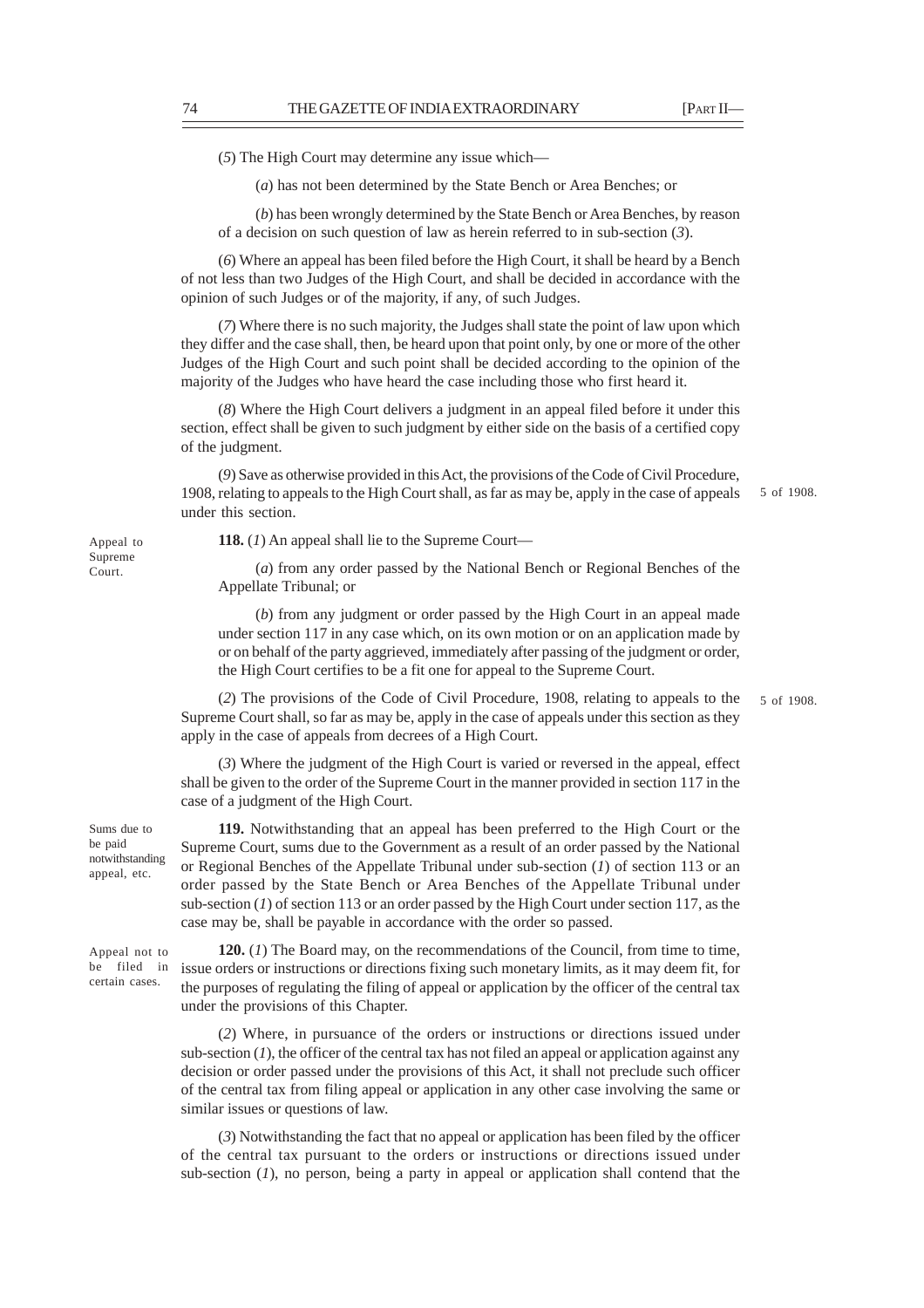officer of the central tax has acquiesced in the decision on the disputed issue by not filing an appeal or application.

(*4*) The Appellate Tribunal or court hearing such appeal or application shall have regard to the circumstances under which appeal or application was not filed by the officer of the central tax in pursuance of the orders or instructions or directions issued under sub-section (*1*).

**121.** Notwithstanding anything to the contrary in any provisions of this Act, no appeal shall lie against any decision taken or order passed by an officer of central tax if such decision taken or order passed relates to any one or more of the following matters, namely:—

(*a*) an order of the Commissioner or other authority empowered to direct transfer of proceedings from one officer to another officer; or

(*b*) an order pertaining to the seizure or retention of books of account, register and other documents; or

(*c*) an order sanctioning prosecution under this Act; or

(*d*) an order passed under section 80.

### CHAPTER XIX

#### OFFENCES AND PENALTIES

**122.** (*1*) Where a taxable person who––

(*i*) supplies any goods or services or both without issue of any invoice or issues an incorrect or false invoice with regard to any such supply;

(*ii*) issues any invoice or bill without supply of goods or services or both in violation of the provisions of this Act or the rules made thereunder;

(*iii*) collects any amount as tax but fails to pay the same to the Government beyond a period of three months from the date on which such payment becomes due;

(*iv*) collects any tax in contravention of the provisions of this Act but fails to pay the same to the Government beyond a period of three months from the date on which such payment becomes due;

(*v*) fails to deduct the tax in accordance with the provisions of sub-section (*1*) of section 51, or deducts an amount which is less than the amount required to be deducted under the said sub-section, or where he fails to pay to the Government under sub-section (*2*) thereof, the amount deducted as tax;

(*vi*) fails to collect tax in accordance with the provisions of sub-section (*1*) of section 52, or collects an amount which is less than the amount required to be collected under the said sub-section or where he fails to pay to the Government the amount collected as tax under sub-section (*3*) of section 52;

(*vii*) takes or utilises input tax credit without actual receipt of goods or services or both either fully or partially, in contravention of the provisions of this Act or the rules made thereunder;

(*viii*) fraudulently obtains refund of tax under this Act;

(*ix*) takes or distributes input tax credit in contravention of section 20, or the rules made thereunder;

(*x*) falsifies or substitutes financial records or produces fake accounts or documents or furnishes any false information or return with an intention to evade payment of tax due under this Act;

appealable decisions and orders.

Non-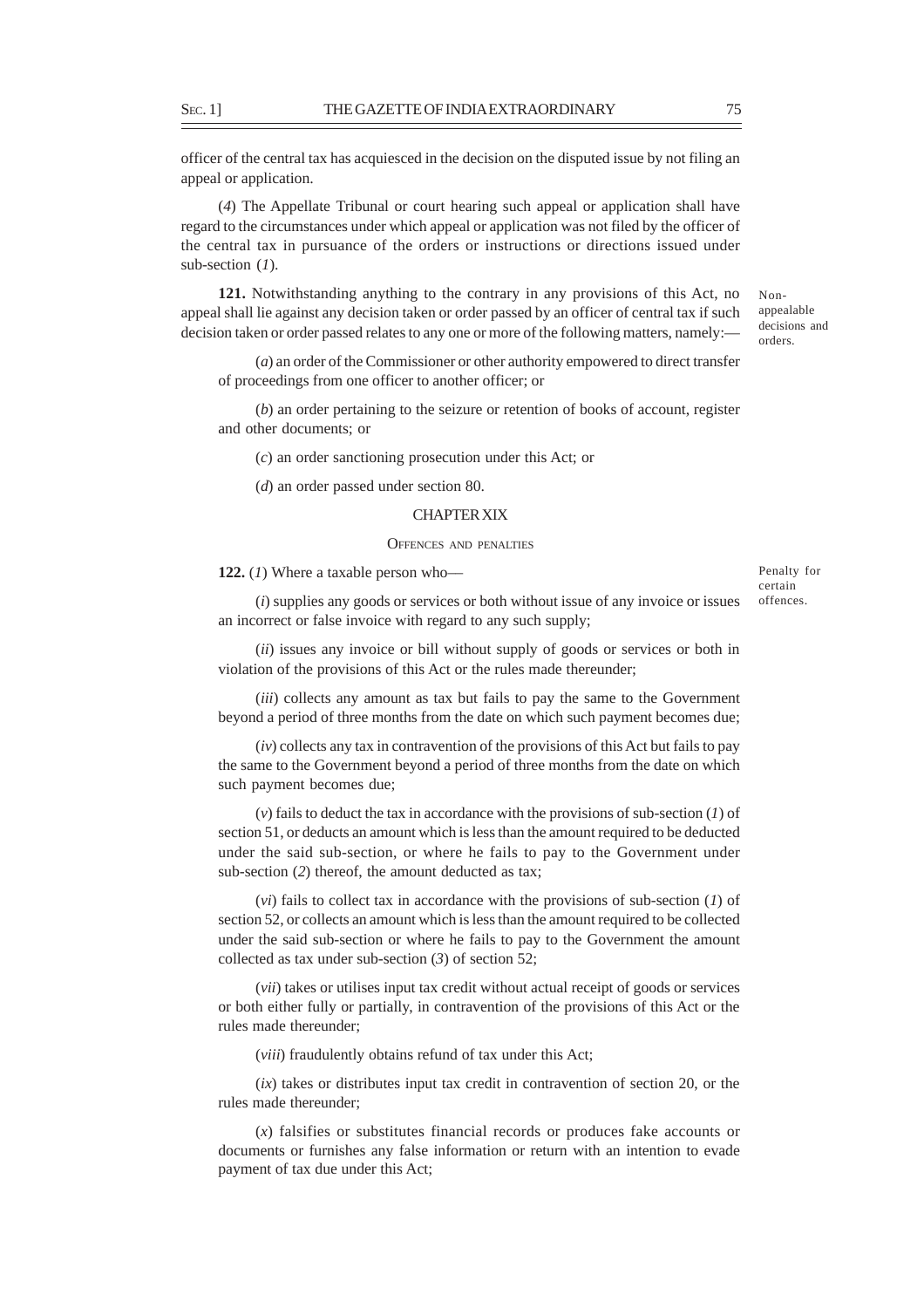(*xi*) is liable to be registered under this Act but fails to obtain registration;

(*xii*) furnishes any false information with regard to registration particulars, either at the time of applying for registration, or subsequently;

(*xiii*) obstructs or prevents any officer in discharge of his duties under this Act;

(*xiv*) transports any taxable goods without the cover of documents as may be specified in this behalf;

(*xv*) suppresses his turnover leading to evasion of tax under this Act;

(*xvi*) fails to keep, maintain or retain books of account and other documents in accordance with the provisions of this Act or the rules made thereunder;

(*xvii*) fails to furnish information or documents called for by an officer in accordance with the provisions of this Act or the rules made thereunder or furnishes false information or documents during any proceedings under this Act;

(*xviii*) supplies, transports or stores any goods which he has reasons to believe are liable to confiscation under this Act;

(*xix*) issues any invoice or document by using the registration number of another registered person;

(*xx*) tampers with, or destroys any material evidence or document;

(*xxi*) disposes off or tampers with any goods that have been detained, seized, or attached under this Act,

he shall be liable to pay a penalty of ten thousand rupees or an amount equivalent to the tax evaded or the tax not deducted under section 51 or short deducted or deducted but not paid to the Government or tax not collected under section 52 or short collected or collected but not paid to the Government or input tax credit availed of or passed on or distributed irregularly, or the refund claimed fraudulently, whichever is higher.

(*2*) Any registered person who supplies any goods or services or both on which any tax has not been paid or short-paid or erroneously refunded, or where the input tax credit has been wrongly availed or utilised,—

(*a*) for any reason, other than the reason of fraud or any wilful misstatement or suppression of facts to evade tax, shall be liable to a penalty of ten thousand rupees or ten per cent. of the tax due from such person, whichever is higher;

(*b*) for reason of fraud or any wilful misstatement or suppression of facts to evade tax, shall be liable to a penalty equal to ten thousand rupees or the tax due from such person, whichever is higher.

(*3*) Any person who––

(*a*) aids or abets any of the offences specified in clauses (*i*) to (*xxi*) of sub-section (*1*);

(*b*) acquires possession of, or in any way concerns himself in transporting, removing, depositing, keeping, concealing, supplying, or purchasing or in any other manner deals with any goods which he knows or has reasons to believe are liable to confiscation under this Act or the rules made thereunder;

(*c*) receives or is in any way concerned with the supply of, or in any other manner deals with any supply of services which he knows or has reasons to believe are in contravention of any provisions of this Act or the rules made thereunder;

(*d*) fails to appear before the officer of central tax, when issued with a summon for appearance to give evidence or produce a document in an inquiry;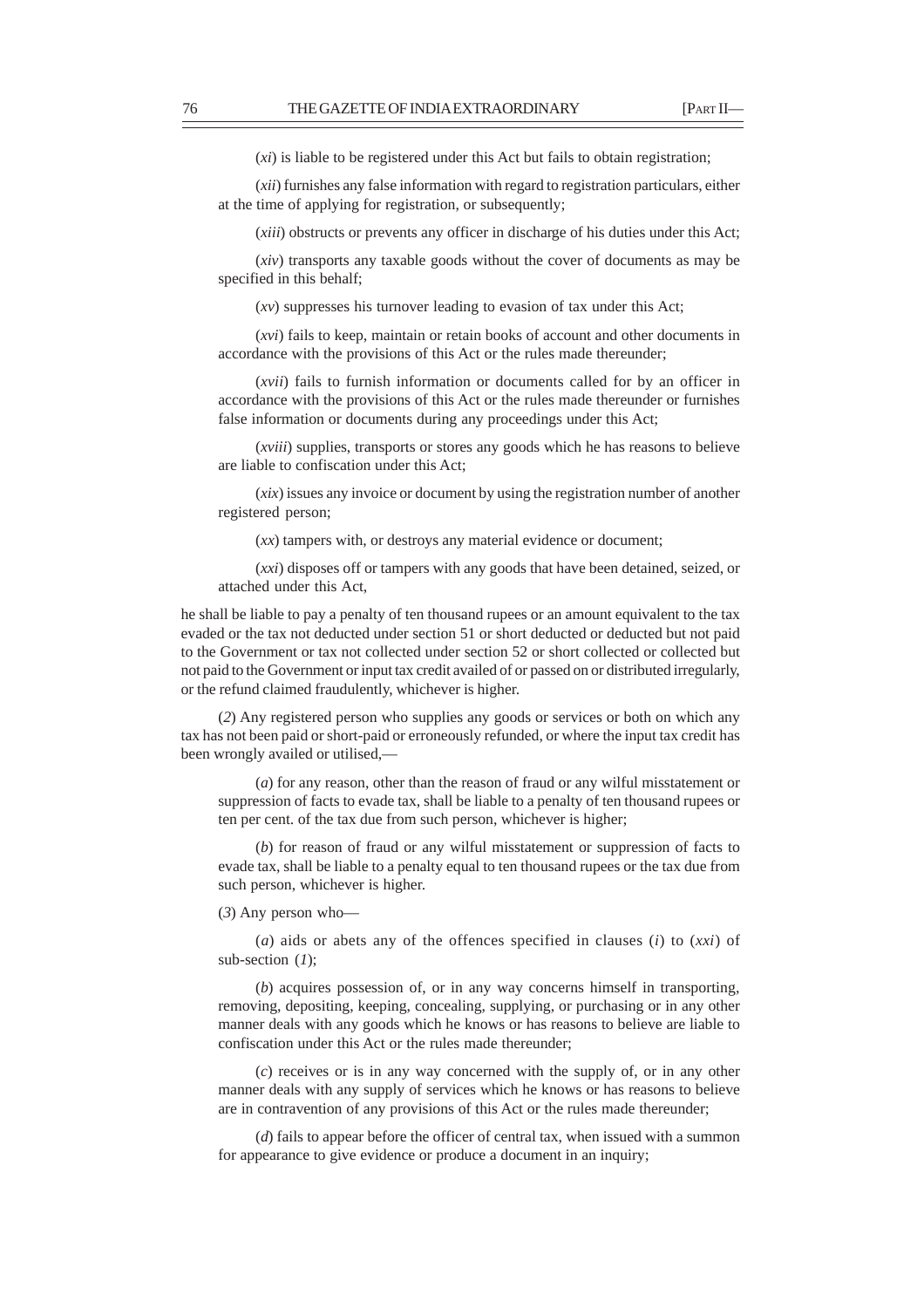(*e*) fails to issue invoice in accordance with the provisions of this Act or the rules made thereunder or fails to account for an invoice in his books of account,

shall be liable to a penalty which may extend to twenty-five thousand rupees.

**123.** If a person who is required to furnish an information return under section 150 fails to do so within the period specified in the notice issued under sub-section (*3*) thereof, the proper officer may direct that such person shall be liable to pay a penalty of one hundred rupees for each day of the period during which the failure to furnish such return continues:

Provided that the penalty imposed under this section shall not exceed five thousand rupees.

**124.** If any person required to furnish any information or return under section 151,—

(*a*) without reasonable cause fails to furnish such information or return as may be required under that section, or

(*b*) wilfully furnishes or causes to furnish any information or return which he knows to be false,

he shall be punishable with a fine which may extend to ten thousand rupees and in case of a continuing offence to a further fine which may extend to one hundred rupees for each day after the first day during which the offence continues subject to a maximum limit of twentyfive thousand rupees.

**125.** Any person, who contravenes any of the provisions of this Act or any rules made thereunder for which no penalty is separately provided for in this Act, shall be liable to a penalty which may extend to twenty-five thousand rupees.

**126.** (*1*) No officer under this Act shall impose any penalty for minor breaches of tax regulations or procedural requirements and in particular, any omission or mistake in documentation which is easily rectifiable and made without fraudulent intent or gross negligence.

*Explanation*.––For the purpose of this sub-section,––

(*a*) a breach shall be considered a 'minor breach' if the amount of tax involved is less than five thousand rupees;

(*b*) an omission or mistake in documentation shall be considered to be easily rectifiable if the same is an error apparent on the face of record.

(*2*) The penalty imposed under this Act shall depend on the facts and circumstances of each case and shall be commensurate with the degree and severity of the breach.

(*3*) No penalty shall be imposed on any person without giving him an opportunity of being heard.

(*4*) The officer under this Act shall while imposing penalty in an order for a breach of any law, regulation or procedural requirement, specify the nature of the breach and the applicable law, regulation or procedure under which the amount of penalty for the breach has been specified.

(*5*) When a person voluntarily discloses to an officer under this Act the circumstances of a breach of the tax law, regulation or procedural requirement prior to the discovery of the breach by the officer under this Act, the proper officer may consider this fact as a mitigating factor when quantifying a penalty for that person.

(*6*) The provisions of this section shall not apply in such cases where the penalty specified under this Act is either a fixed sum or expressed as a fixed percentage.

**127.** Where the proper officer is of the view that a person is liable to a penalty and the same is not covered under any proceedings under section 62 or section 63 or section 64 or

Power to impose penalty in certain cases.

Penalty for failure to furnish information return.

Fine for failure to furnish statistics.

penalty.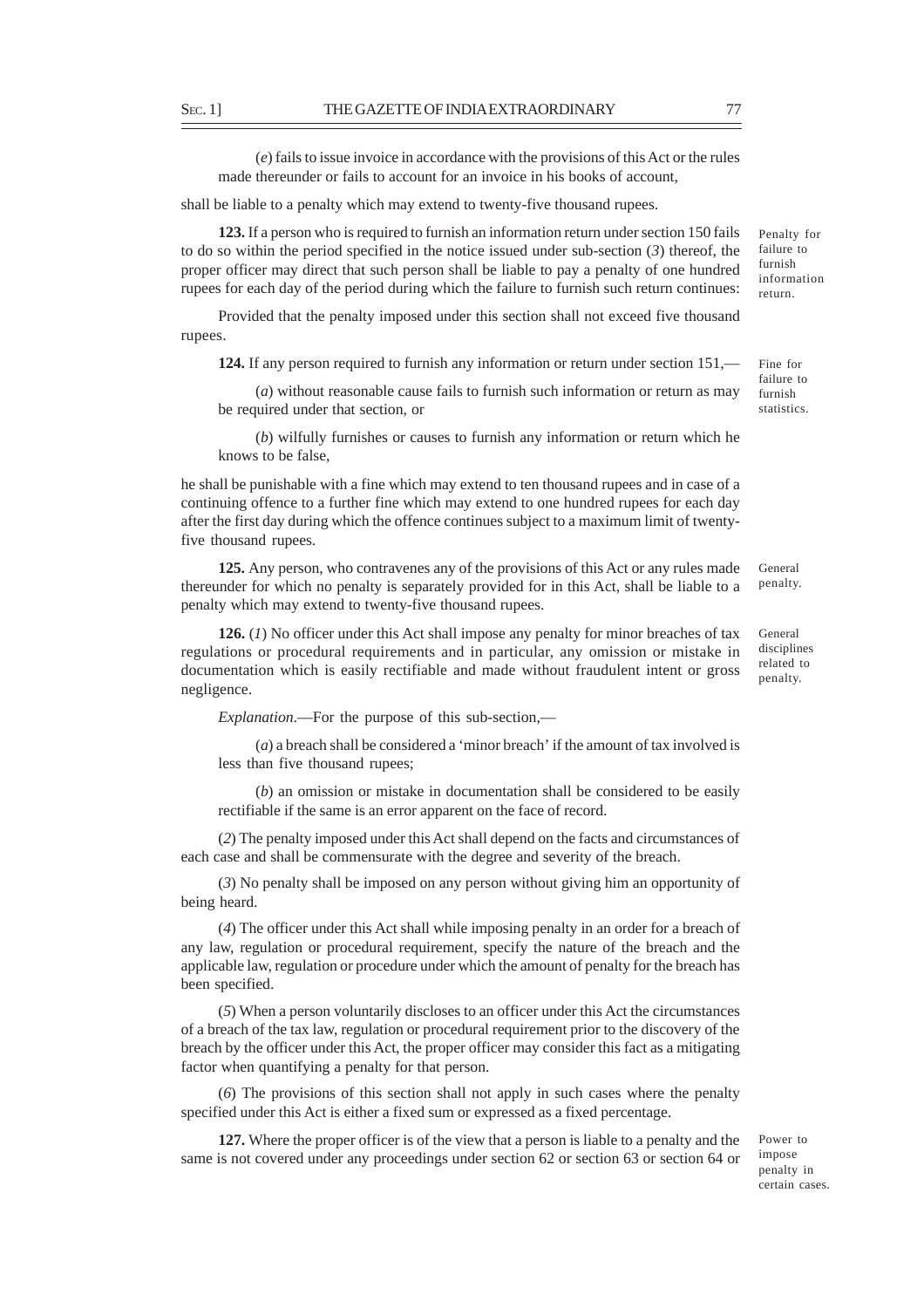section 73 or section 74 or section 129 or section 130, he may issue an order levying such penalty after giving a reasonable opportunity of being heard to such person.

**128.** The Government may, by notification, waive in part or full, any penalty referred to in section 122 or section 123 or section 125 or any late fee referred to in section 47 for such class of taxpayers and under such mitigating circumstances as may be specified therein on the recommendations of the Council.

**129.** (*1*) Notwithstanding anything contained in this Act, where any person transports any goods or stores any goods while they are in transit in contravention of the provisions of this Act or the rules made thereunder, all such goods and conveyance used as a means of transport for carrying the said goods and documents relating to such goods and conveyance shall be liable to detention or seizure and after detention or seizure, shall be released,––

(*a*) on payment of the applicable tax and penalty equal to one hundred per cent. of the tax payable on such goods and, in case of exempted goods, on payment of an amount equal to two per cent. of the value of goods or twenty-five thousand rupees, whichever is less, where the owner of the goods comes forward for payment of such tax and penalty;

(*b*) on payment of the applicable tax and penalty equal to the fifty per cent. of the value of the goods reduced by the tax amount paid thereon and, in case of exempted goods, on payment of an amount equal to five per cent. of the value of goods or twenty-five thousand rupees, whichever is less, where the owner of the goods does not come forward for payment of such tax and penalty;

(*c*) upon furnishing a security equivalent to the amount payable under clause (*a*) or clause (*b*) in such form and manner as may be prescribed:

Provided that no such goods or conveyance shall be detained or seized without serving an order of detention or seizure on the person transporting the goods.

(*2*) The provisions of sub-section (*6*) of section 67 shall, *mutatis mutandis*, apply for detention and seizure of goods and conveyances.

(*3*) The proper officer detaining or seizing goods or conveyances shall issue a notice specifying the tax and penalty payable and thereafter, pass an order for payment of tax and penalty under clause (*a*) or clause (*b*) or clause (*c*).

(*4*) No tax, interest or penalty shall be determined under sub-section (*3*) without giving the person concerned an opportunity of being heard.

(*5*) On payment of amount referred in sub-section (*1*), all proceedings in respect of the notice specified in sub-section (*3*) shall be deemed to be concluded.

(*6*) Where the person transporting any goods or the owner of the goods fails to pay the amount of tax and penalty as provided in sub-section (*1*) within seven days of such detention or seizure, further proceedings shall be initiated in accordance with the provisions of section 130:

Provided that where the detained or seized goods are perishable or hazardous in nature or are likely to depreciate in value with passage of time, the said period of seven days may be reduced by the proper officer.

**130.** (*1*) Notwithstanding anything contained in this Act, if any person—

(*i*) supplies or receives any goods in contravention of any of the provisions of this Act or the rules made thereunder with intent to evade payment of tax; or

(*ii*) does not account for any goods on which he is liable to pay tax under this Act; or

(*iii*) supplies any goods liable to tax under this Act without having applied for registration; or

Confiscation of goods or conveyances and levy of penalty.

waive penalty or fee or both.

Power to

Detention, seizure and release of goods and conveyances in transit.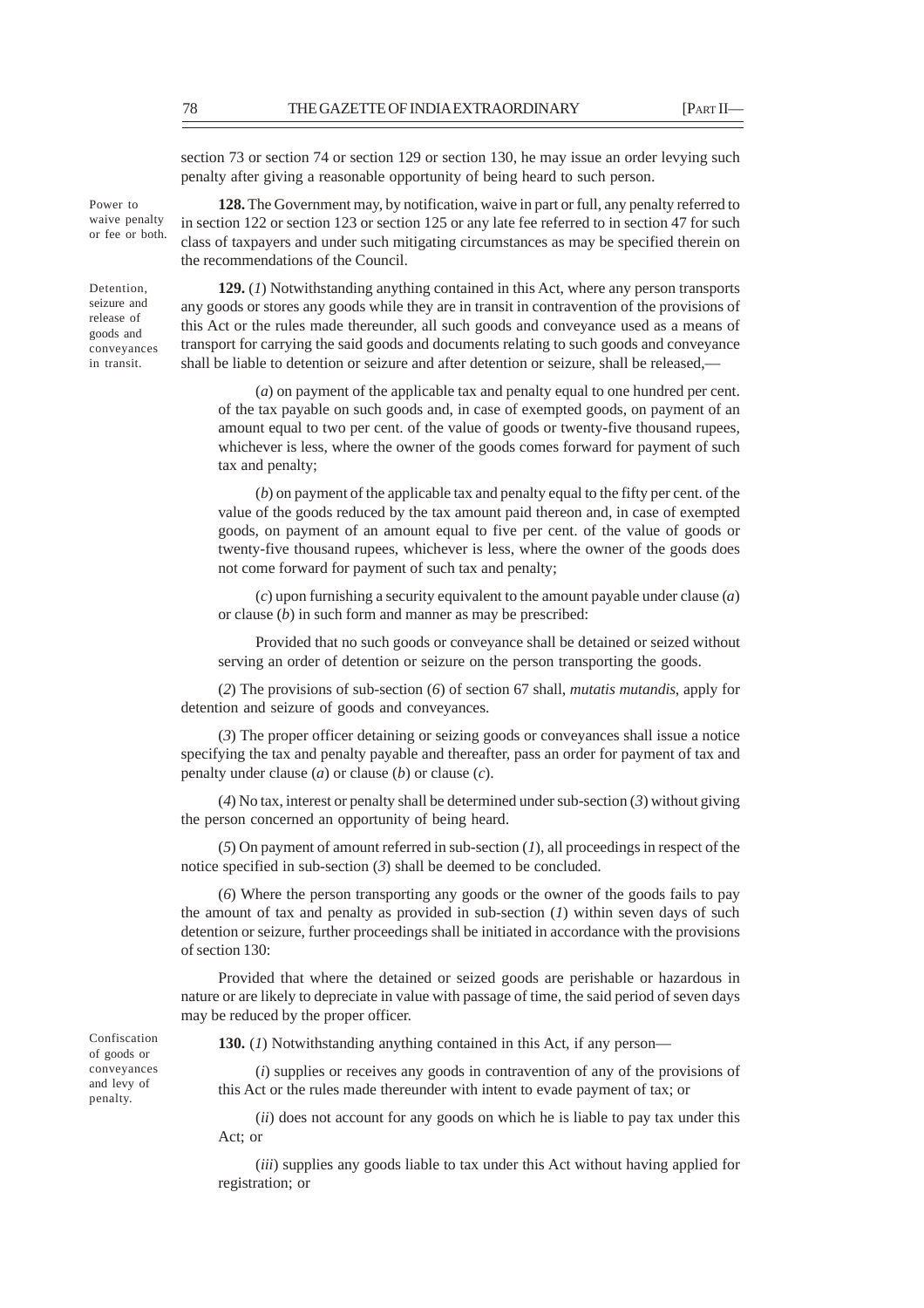(*iv*) contravenes any of the provisions of this Act or the rules made thereunder with intent to evade payment of tax; or

(*v*) uses any conveyance as a means of transport for carriage of goods in contravention of the provisions of this Act or the rules made thereunder unless the owner of the conveyance proves that it was so used without the knowledge or connivance of the owner himself, his agent, if any, and the person in charge of the conveyance,

then, all such goods or conveyances shall be liable to confiscation and the person shall be liable to penalty under section 122.

(*2*) Whenever confiscation of any goods or conveyance is authorised by this Act, the officer adjudging it shall give to the owner of the goods an option to pay in lieu of confiscation, such fine as the said officer thinks fit:

Provided that such fine leviable shall not exceed the market value of the goods confiscated, less the tax chargeable thereon:

Provided further that the aggregate of such fine and penalty leviable shall not be less than the amount of penalty leviable under sub-section (*1*) of section 129:

Provided also that where any such conveyance is used for the carriage of the goods or passengers for hire, the owner of the conveyance shall be given an option to pay in lieu of the confiscation of the conveyance a fine equal to the tax payable on the goods being transported thereon.

(*3*) Where any fine in lieu of confiscation of goods or conveyance is imposed under sub-section (*2*), the owner of such goods or conveyance or the person referred to in sub-section  $(I)$ , shall, in addition, be liable to any tax, penalty and charges payable in respect of such goods or conveyance.

(*4*) No order for confiscation of goods or conveyance or for imposition of penalty shall be issued without giving the person an opportunity of being heard.

(*5*) Where any goods or conveyance are confiscated under this Act, the title of such goods or conveyance shall thereupon vest in the Government.

(*6*) The proper officer adjudging confiscation shall take and hold possession of the things confiscated and every officer of Police, on the requisition of such proper officer, shall assist him in taking and holding such possession.

(*7*) The proper officer may, after satisfying himself that the confiscated goods or conveyance are not required in any other proceedings under this Act and after giving reasonable time not exceeding three months to pay fine in lieu of confiscation, dispose of such goods or conveyance and deposit the sale proceeds thereof with the Government.

2 of 1974.

**131.** Without prejudice to the provisions contained in the Code of Criminal Procedure, 1973, no confiscation made or penalty imposed under the provisions of this Act or the rules made thereunder shall prevent the infliction of any other punishment to which the person affected thereby is liable under the provisions of this Act or under any other law for the time being in force.

**132.** (*1*) Whoever commits any of the following offences, namely:—

(*a*) supplies any goods or services or both without issue of any invoice, in violation of the provisions of this Act or the rules made thereunder, with the intention to evade tax;

(*b*) issues any invoice or bill without supply of goods or services or both in violation of the provisions of this Act, or the rules made thereunder leading to wrongful availment or utilisation of input tax credit or refund of tax;

Confiscation or penalty not to interfere with other punishments.

Punishment for certain offences.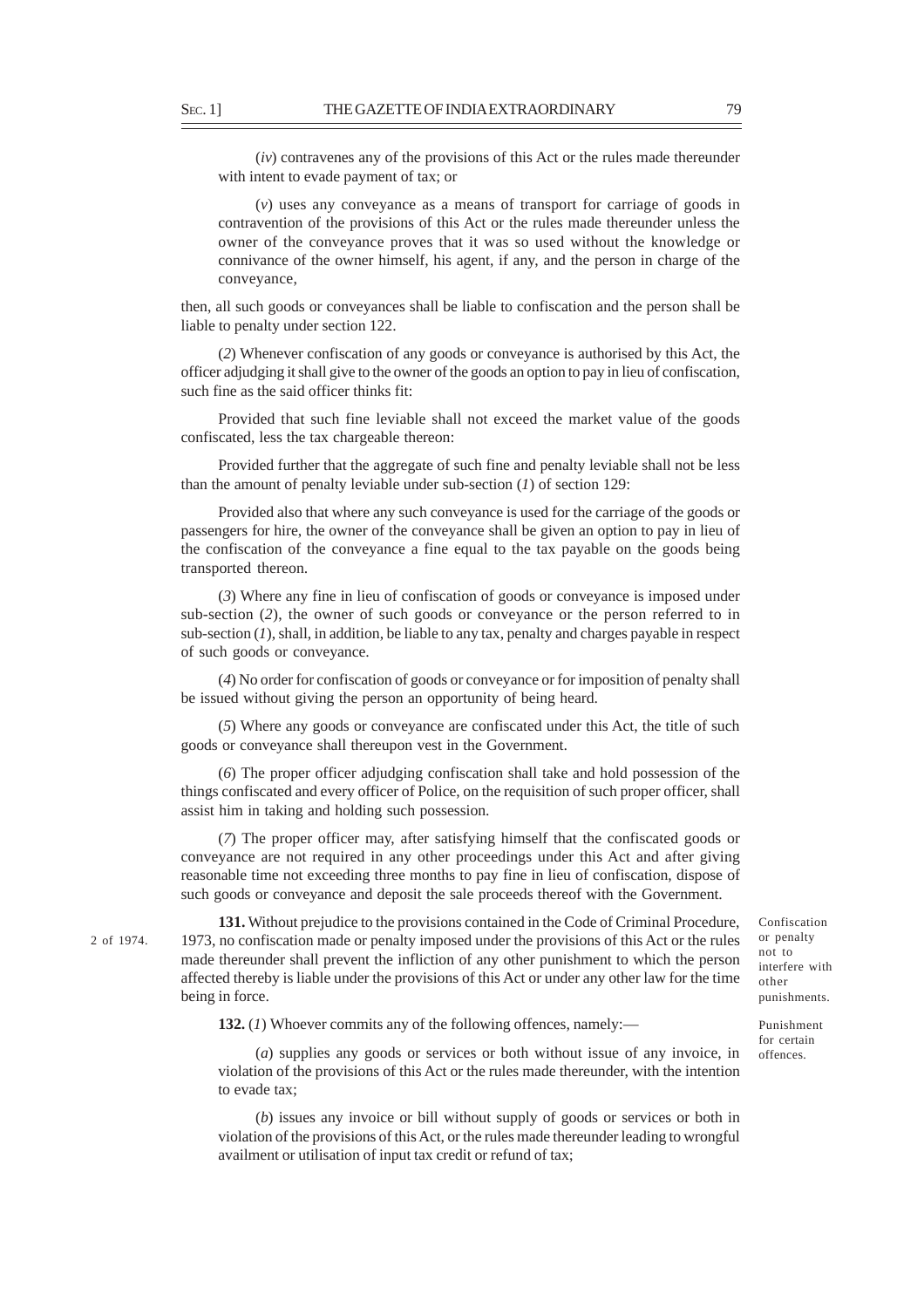(*c*) avails input tax credit using such invoice or bill referred to in clause (*b*);

(*d*) collects any amount as tax but fails to pay the same to the Government beyond a period of three months from the date on which such payment becomes due;

(*e*) evades tax, fraudulently avails input tax credit or fraudulently obtains refund and where such offence is not covered under clauses (*a*) to (*d*);

(*f*) falsifies or substitutes financial records or produces fake accounts or documents or furnishes any false information with an intention to evade payment of tax due under this Act;

(*g*) obstructs or prevents any officer in the discharge of his duties under this Act;

(*h*) acquires possession of, or in any way concerns himself in transporting, removing, depositing, keeping, concealing, supplying, or purchasing or in any other manner deals with, any goods which he knows or has reasons to believe are liable to confiscation under this Act or the rules made thereunder;

(*i*) receives or is in any way concerned with the supply of, or in any other manner deals with any supply of services which he knows or has reasons to believe are in contravention of any provisions of this Act or the rules made thereunder;

(*j*) tampers with or destroys any material evidence or documents;

(*k*) fails to supply any information which he is required to supply under this Act or the rules made thereunder or (unless with a reasonable belief, the burden of proving which shall be upon him, that the information supplied by him is true) supplies false information; or

(*l*) attempts to commit, or abets the commission of any of the offences mentioned in clauses (*a*) to (*k*) of this section,

shall be punishable––

(*i*) in cases where the amount of tax evaded or the amount of input tax credit wrongly availed or utilised or the amount of refund wrongly taken exceeds five hundred lakh rupees, with imprisonment for a term which may extend to five years and with fine;

(*ii*) in cases where the amount of tax evaded or the amount of input tax credit wrongly availed or utilised or the amount of refund wrongly taken exceeds two hundred lakh rupees but does not exceed five hundred lakh rupees, with imprisonment for a term which may extend to three years and with fine;

(*iii*) in the case of any other offence where the amount of tax evaded or the amount of input tax credit wrongly availed or utilised or the amount of refund wrongly taken exceeds one hundred lakh rupees but does not exceed two hundred lakh rupees, with imprisonment for a term which may extend to one year and with fine;

(*iv*) in cases where he commits or abets the commission of an offence specified in clause (*f*) or clause (*g*) or clause (*j*), he shall be punishable with imprisonment for a term which may extend to six months or with fine or with both.

(*2*) Where any person convicted of an offence under this section is again convicted of an offence under this section, then, he shall be punishable for the second and for every subsequent offence with imprisonment for a term which may extend to five years and with fine.

(*3*) The imprisonment referred to in clauses (*i*), (*ii*) and (*iii*) of sub-section (*1*) and sub-section (*2*) shall, in the absence of special and adequate reasons to the contrary to be recorded in the judgment of the Court, be for a term not less than six months.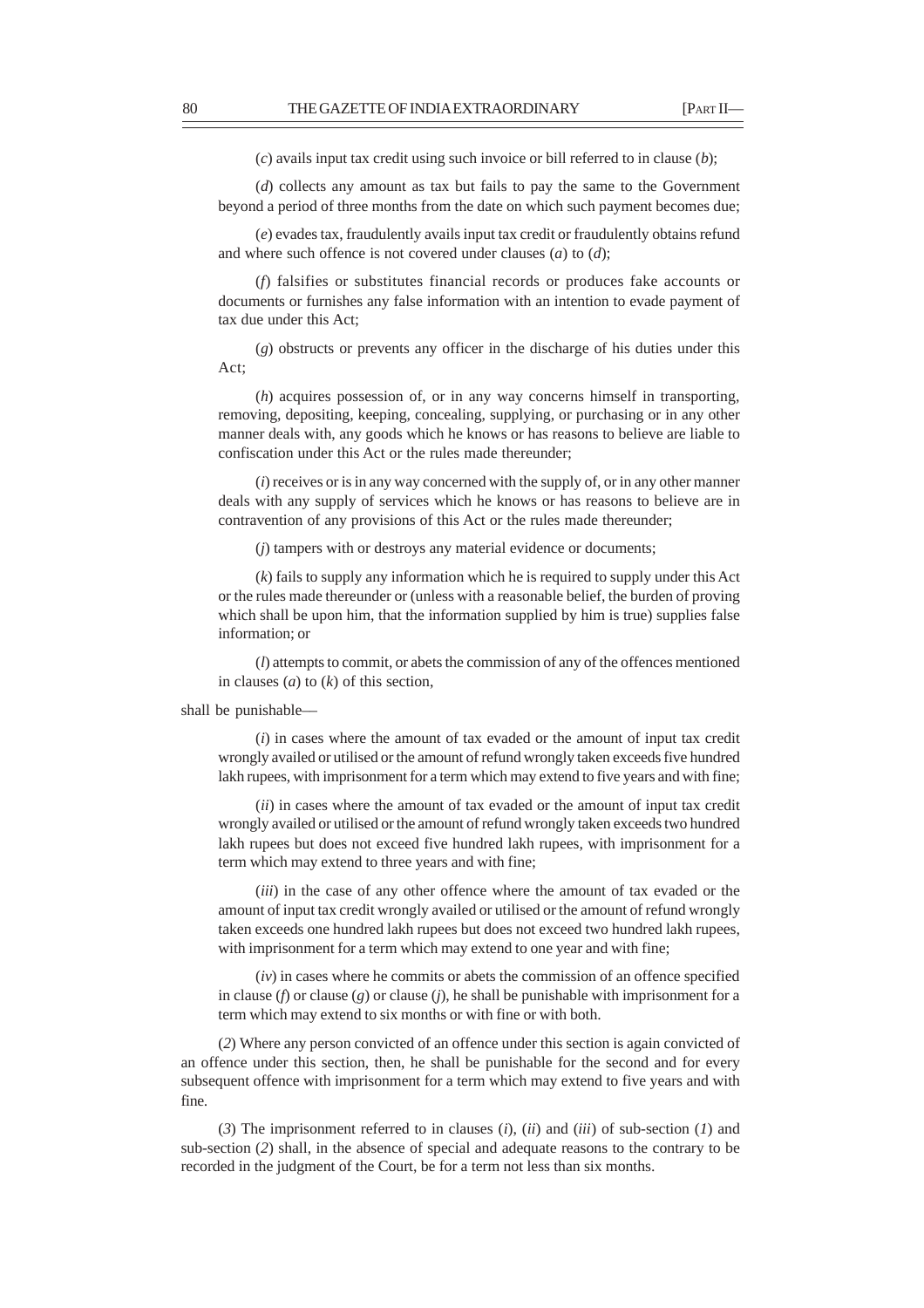2 of 1974.

(*4*) Notwithstanding anything contained in the Code of Criminal Procedure, 1973, all offences under this Act, except the offences referred to in sub-section (*5*) shall be noncognizable and bailable.

(*5*) The offences specified in clause (*a*) or clause (*b*) or clause (*c*) or clause (*d*) of sub-section (*1*) and punishable under clause (*i*) of that sub-section shall be cognizable and non-bailable.

(*6*) A person shall not be prosecuted for any offence under this section except with the previous sanction of the Commissioner.

*Explanation*.— For the purposes of this section, the term "tax" shall include the amount of tax evaded or the amount of input tax credit wrongly availed or utilised or refund wrongly taken under the provisions of this Act, the State Goods and Services Tax Act, the Integrated Goods and Services Tax Act or the Union Territory Goods and Services Tax Act and cess levied under the Goods and Services Tax (Compensation to States) Act.

**133.** (*1*) Where any person engaged in connection with the collection of statistics under section 151 or compilation or computerisation thereof or if any officer of central tax having access to information specified under sub-section (*1*) of section 150, or if any person engaged in connection with the provision of service on the common portal or the agent of common portal, wilfully discloses any information or the contents of any return furnished under this Act or rules made thereunder otherwise than in execution of his duties under the said sections or for the purposes of prosecution for an offence under this Act or under any other Act for the time being in force, he shall be punishable with imprisonment for a term which may extend to six months or with fine which may extend to twenty-five thousand rupees, or with both.

(*2*) Any person—

(*a*) who is a Government servant shall not be prosecuted for any offence under this section except with the previous sanction of the Government;

(*b*) who is not a Government servant shall not be prosecuted for any offence under this section except with the previous sanction of the Commissioner.

**134.** No court shall take cognizance of any offence punishable under this Act or the rules made thereunder except with the previous sanction of the Commissioner, and no court inferior to that of a Magistrate of the First Class, shall try any such offence.

**135.** In any prosecution for an offence under this Act which requires a culpable mental state on the part of the accused, the court shall presume the existence of such mental state but it shall be a defence for the accused to prove the fact that he had no such mental state with respect to the act charged as an offence in that prosecution.

*Explanation*.—For the purposes of this section,––

(*i*) the expression "culpable mental state" includes intention, motive, knowledge of a fact, and belief in, or reason to believe, a fact;

(*ii*) a fact is said to be proved only when the court believes it to exist beyond reasonable doubt and not merely when its existence is established by a preponderance of probability.

**136.** A statement made and signed by a person on appearance in response to any summons issued under section 70 during the course of any inquiry or proceedings under this Act shall be relevant, for the purpose of proving, in any prosecution for an offence under this Act, the truth of the facts which it contains,––

(*a*) when the person who made the statement is dead or cannot be found, or is incapable of giving evidence, or is kept out of the way by the adverse party, or whose presence cannot be obtained without an amount of delay or expense which, under the circumstances of the case, the court considers unreasonable; or

Liability of officers and certain other persons.

Cognizance of offences.

Presumption of culpable mental state.

Relevancy of statements under certain circumstances.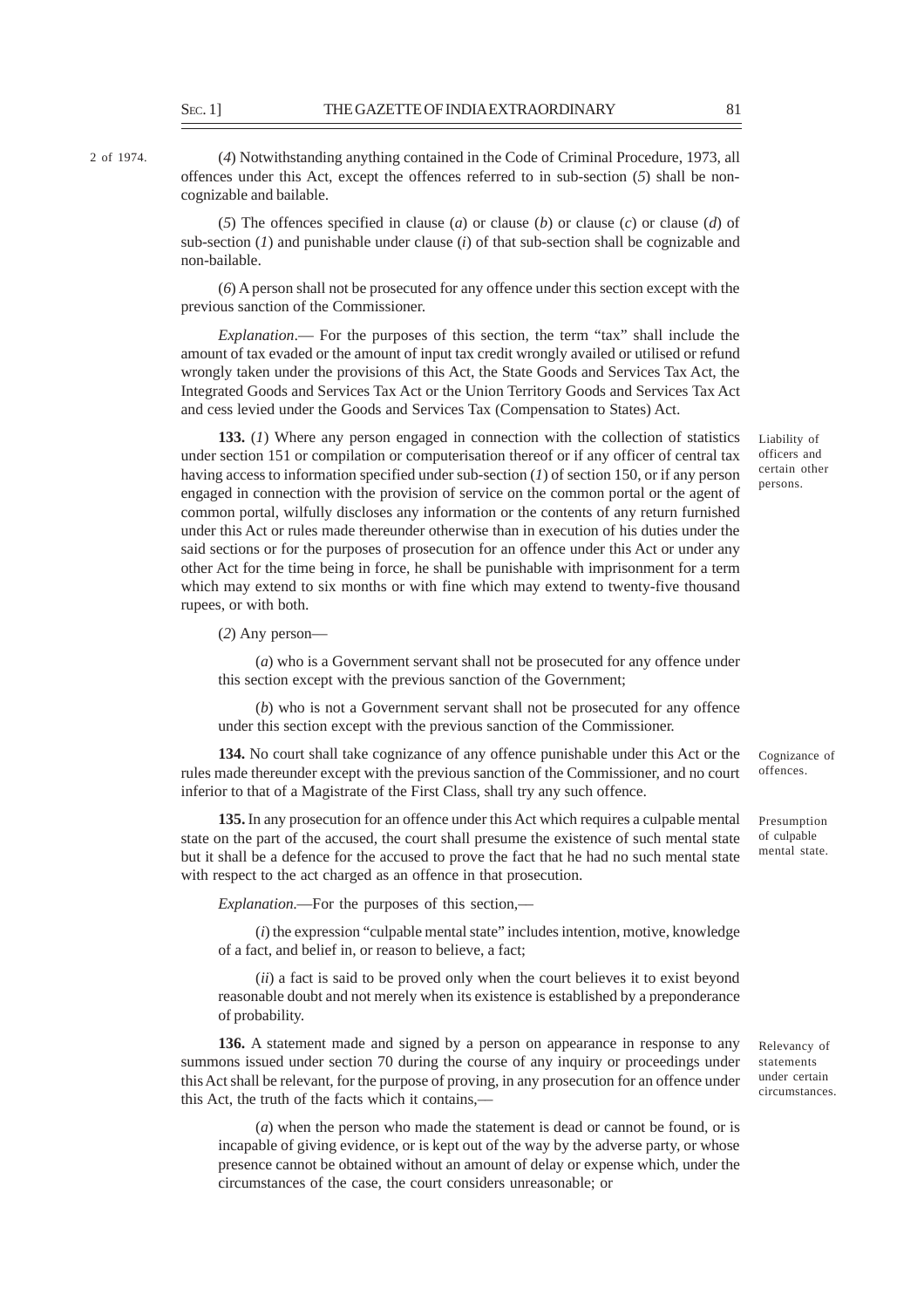(*b*) when the person who made the statement is examined as a witness in the case before the court and the court is of the opinion that, having regard to the circumstances of the case, the statement should be admitted in evidence in the interest of justice.

Offences by companies.

**137.** (*1*) Where an offence committed by a person under this Act is a company, every person who, at the time the offence was committed was in charge of, and was responsible to, the company for the conduct of business of the company, as well as the company, shall be deemed to be guilty of the offence and shall be liable to be proceeded against and punished accordingly.

(*2*) Notwithstanding anything contained in sub-section (*1*), where an offence under this Act has been committed by a company and it is proved that the offence has been committed with the consent or connivance of, or is attributable to any negligence on the part of, any director, manager, secretary or other officer of the company, such director, manager, secretary or other officer shall also be deemed to be guilty of that offence and shall be liable to be proceeded against and punished accordingly.

(*3*) Where an offence under this Act has been committed by a taxable person being a partnership firm or a Limited Liability Partnership or a Hindu Undivided Family or a trust, the partner or *karta* or managing trustee shall be deemed to be guilty of that offence and shall be liable to be proceeded against and punished accordingly and the provisions of sub-section (*2*) shall, *mutatis mutandis*, apply to such persons.

(*4*) Nothing contained in this section shall render any such person liable to any punishment provided in this Act, if he proves that the offence was committed without his knowledge or that he had exercised all due diligence to prevent the commission of such offence.

*Explanation*.—For the purposes of this section,—

(*i*) "company" means a body corporate and includes a firm or other association of individuals; and

(*ii*) "director", in relation to a firm, means a partner in the firm.

Compounding of offences.

**138.** (*1*) Any offence under this Act may, either before or after the institution of prosecution, be compounded by the Commissioner on payment, by the person accused of the offence, to the Central Government or the State Government, as the case be, of such compounding amount in such manner as may be prescribed:

Provided that nothing contained in this section shall apply to—

(*a*) a person who has been allowed to compound once in respect of any of the offences specified in clauses (*a*) to (*f*) of sub-section (*1*) of section 132 and the offences specified in clause (*l*) which are relatable to offences specified in clauses (*a*) to (*f*) of the said sub-section;

(*b*) a person who has been allowed to compound once in respect of any offence, other than those in clause (*a*), under this Act or under the provisions of any State Goods and Services Tax Act or the Union Territory Goods and Services Tax Act or the Integrated Goods and Services Tax Act in respect of supplies of value exceeding one crore rupees;

(*c*) a person who has been accused of committing an offence under this Act which is also an offence under any other law for the time being in force;

(*d*) a person who has been convicted for an offence under this Act by a court;

(*e*) a person who has been accused of committing an offence specified in clause (*g*) or clause (*j*) or clause (*k*) of sub-section (*1*) of section 132; and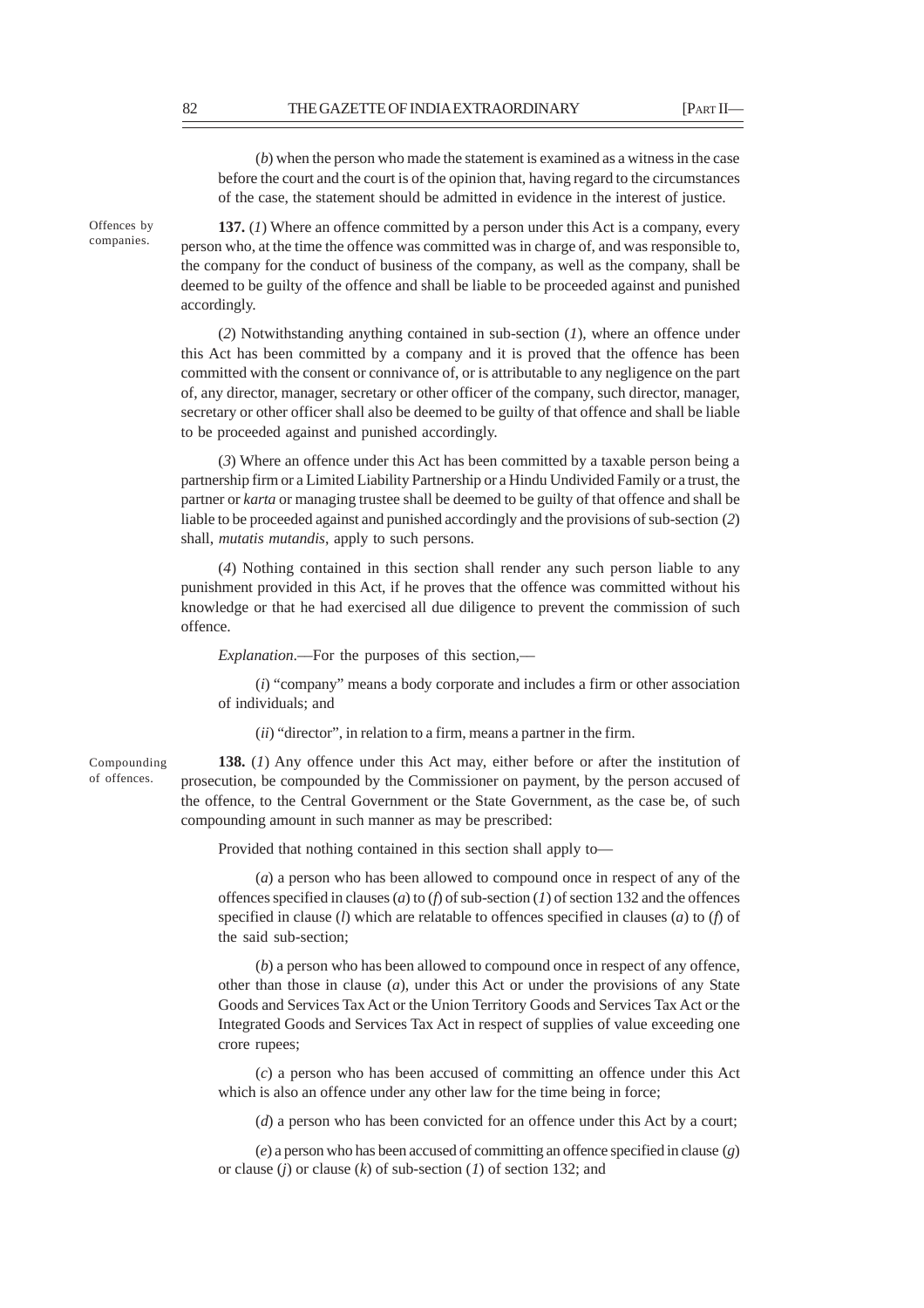(*f*) any other class of persons or offences as may be prescribed:

Provided further that any compounding allowed under the provisions of this section shall not affect the proceedings, if any, instituted under any other law:

Provided also that compounding shall be allowed only after making payment of tax, interest and penalty involved in such offences.

(*2*) The amount for compounding of offences under this section shall be such as may be prescribed, subject to the minimum amount not being less than ten thousand rupees or fifty per cent. of the tax involved, whichever is higher, and the maximum amount not being less than thirty thousand rupees or one hundred and fifty per cent. of the tax, whichever is higher.

(*3*) On payment of such compounding amount as may be determined by the Commissioner, no further proceedings shall be initiated under this Act against the accused person in respect of the same offence and any criminal proceedings, if already initiated in respect of the said offence, shall stand abated.

#### CHAPTER XX

## TRANSITIONAL PROVISIONS

**139.** (*1*) On and from the appointed day, every person registered under any of the existing laws and having a valid Permanent Account Number shall be issued a certificate of registration on provisional basis, subject to such conditions and in such form and manner as may be prescribed, which unless replaced by a final certificate of registration under sub-section (*2*), shall be liable to be cancelled if the conditions so prescribed are not complied with.

(*2*) The final certificate of registration shall be granted in such form and manner and subject to such conditions as may be prescribed.

(*3*) The certificate of registration issued to a person under sub-section (*1*) shall be deemed to have not been issued if the said registration is cancelled in pursuance of an application filed by such person that he was not liable to registration under section 22 or section 24.

**140.** (*1*) A registered person, other than a person opting to pay tax under section 10, shall be entitled to take, in his electronic credit ledger, the amount of CENVAT credit carried forward in the return relating to the period ending with the day immediately preceding the appointed day, furnished by him under the existing law in such manner as may be prescribed:

Provided that the registered person shall not be allowed to take credit in the following circumstances, namely:—

(*i*) where the said amount of credit is not admissible as input tax credit under this Act; or

(*ii*) where he has not furnished all the returns required under the existing law for the period of six months immediately preceding the appointed date; or

(*iii*) where the said amount of credit relates to goods manufactured and cleared under such exemption notifications as are notified by the Government.

(*2*) A registered person, other than a person opting to pay tax under section 10, shall be entitled to take, in his electronic credit ledger, credit of the unavailed CENVAT credit in respect of capital goods, not carried forward in a return, furnished under the existing law by him, for the period ending with the day immediately preceding the appointed day in such manner as may be prescribed:

Provided that the registered person shall not be allowed to take credit unless the said credit was admissible as CENVAT credit under the existing law and is also admissible as input tax credit under this Act.

Transitional arrangements for input tax credit.

Migration of existing taxpayers.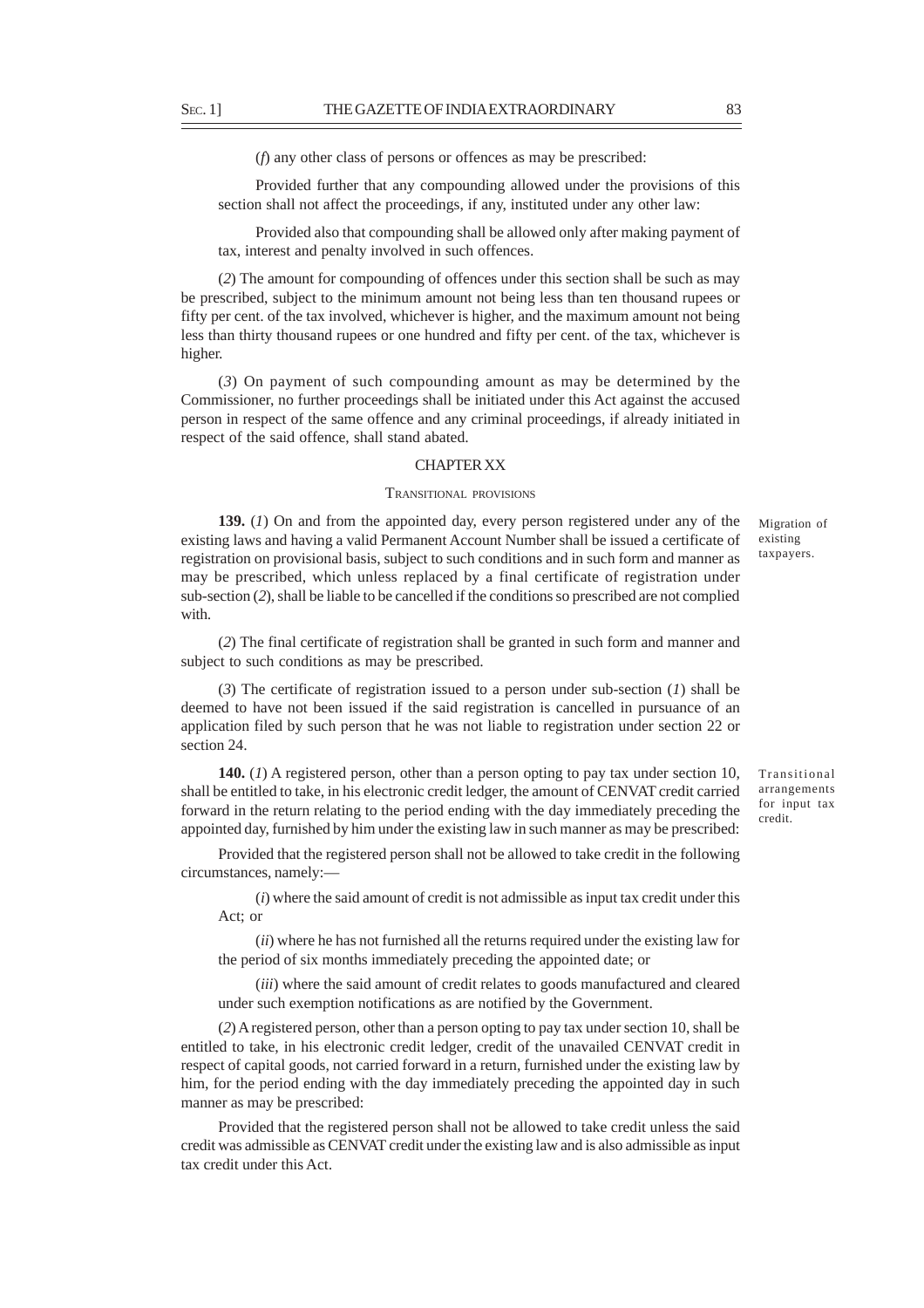32 of 1994.

*Explanation*.––For the purposes of this sub-section, the expression "unavailed CENVAT credit" means the amount that remains after subtracting the amount of CENVAT credit already availed in respect of capital goods by the taxable person under the existing law from the aggregate amount of CENVAT credit to which the said person was entitled in respect of the said capital goods under the existing law.

(*3*) A registered person, who was not liable to be registered under the existing law, or who was engaged in the manufacture of exempted goods or provision of exempted services, or who was providing works contract service and was availing of the benefit of notification No. 26/2012—Service Tax, dated the 20th June, 2012 or a first stage dealer or a second stage dealer or a registered importer or a depot of a manufacturer, shall be entitled to take, in his electronic credit ledger, credit of eligible duties in respect of inputs held in stock and inputs contained in semi-finished or finished goods held in stock on the appointed day subject to the following conditions, namely:––

(*i*) such inputs or goods are used or intended to be used for making taxable supplies under this Act;

(*ii*) the said registered person is eligible for input tax credit on such inputs under this Act;

 (*iii*) the said registered person is in possession of invoice or other prescribed documents evidencing payment of duty under the existing law in respect of such inputs;

(*iv*) such invoices or other prescribed documents were issued not earlier than twelve months immediately preceding the appointed day; and

(*v*) the supplier of services is not eligible for any abatement under this Act:

Provided that where a registered person, other than a manufacturer or a supplier of services, is not in possession of an invoice or any other documents evidencing payment of duty in respect of inputs, then, such registered person shall, subject to such conditions, limitations and safeguards as may be prescribed, including that the said taxable person shall pass on the benefit of such credit by way of reduced prices to the recipient, be allowed to take credit at such rate and in such manner as may be prescribed.

(*4*) A registered person, who was engaged in the manufacture of taxable as well as exempted goods under the Central Excise Act, 1944 or provision of taxable as well as exempted services under Chapter V of the Finance Act, 1994, but which are liable to tax under this Act, shall be entitled to take, in his electronic credit ledger,— 1 of 1944.

(*a*) the amount of CENVAT credit carried forward in a return furnished under the existing law by him in accordance with the provisions of sub-section (*1*); and

 (*b*) the amount of CENVAT credit of eligible duties in respect of inputs held in stock and inputs contained in semi-finished or finished goods held in stock on the appointed day, relating to such exempted goods or services, in accordance with the provisions of sub-section (*3*).

(*5*) A registered person shall be entitled to take, in his electronic credit ledger, credit of eligible duties and taxes in respect of inputs or input services received on or after the appointed day but the duty or tax in respect of which has been paid by the supplier under the existing law, subject to the condition that the invoice or any other duty or tax paying document of the same was recorded in the books of account of such person within a period of thirty days from the appointed day:

Provided that the period of thirty days may, on sufficient cause being shown, be extended by the Commissioner for a further period not exceeding thirty days:

Provided further that said registered person shall furnish a statement, in such manner as may be prescribed, in respect of credit that has been taken under this sub-section.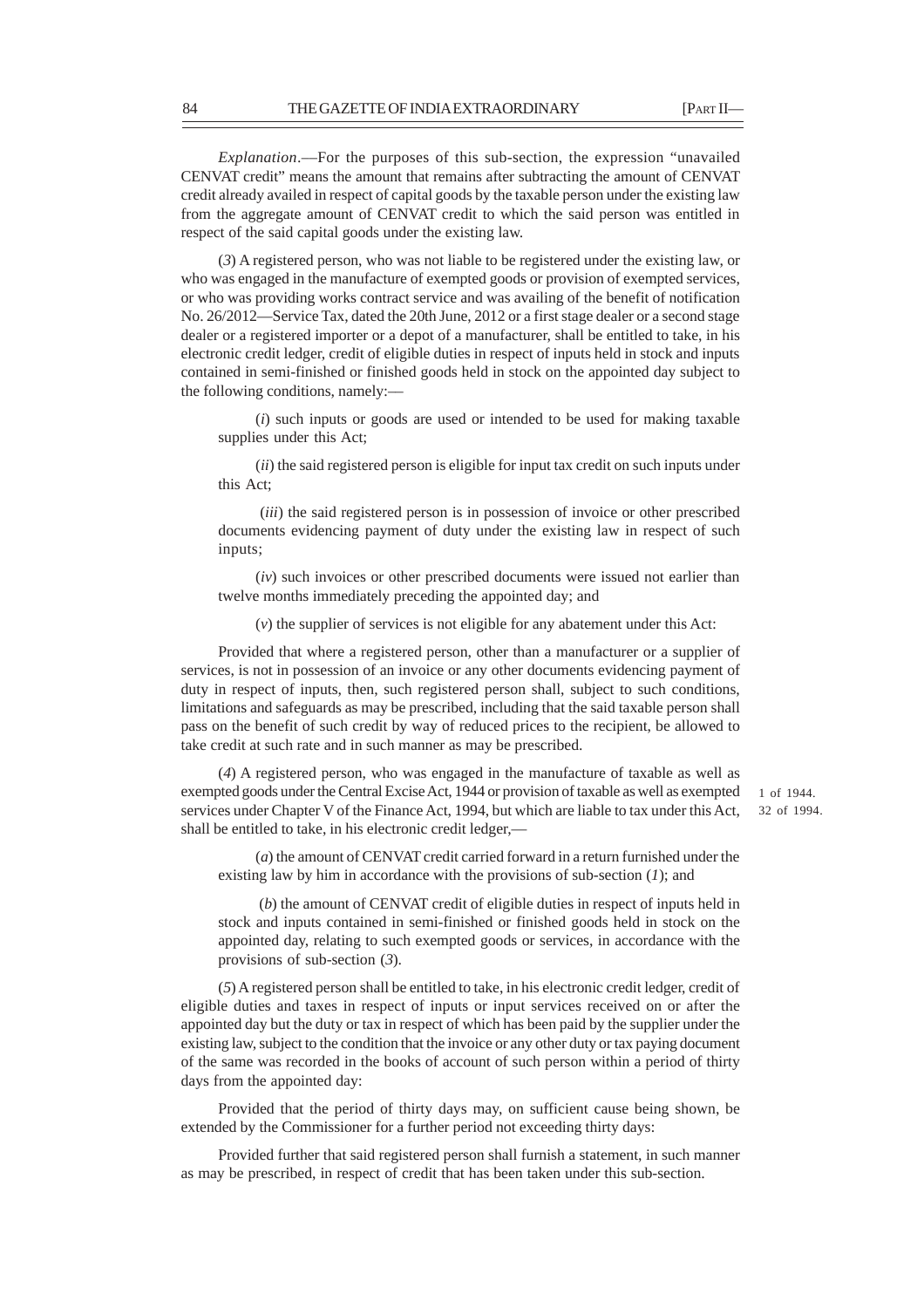(*6*) A registered person, who was either paying tax at a fixed rate or paying a fixed amount in lieu of the tax payable under the existing law shall be entitled to take, in his electronic credit ledger, credit of eligible duties in respect of inputs held in stock and inputs contained in semi-finished or finished goods held in stock on the appointed day subject to the following conditions, namely:––

(*i*) such inputs or goods are used or intended to be used for making taxable supplies under this Act;

(*ii*) the said registered person is not paying tax under section 10;

(*iii*) the said registered person is eligible for input tax credit on such inputs under this Act;

(*iv*) the said registered person is in possession of invoice or other prescribed documents evidencing payment of duty under the existing law in respect of inputs; and

(*v*) such invoices or other prescribed documents were issued not earlier than twelve months immediately preceding the appointed day.

(*7*) Notwithstanding anything to the contrary contained in this Act, the input tax credit on account of any services received prior to the appointed day by an Input Service Distributor shall be eligible for distribution as credit under this Act even if the invoices relating to such services are received on or after the appointed day.

(*8*) Where a registered person having centralised registration under the existing law has obtained a registration under this Act, such person shall be allowed to take, in his electronic credit ledger, credit of the amount of CENVAT credit carried forward in a return, furnished under the existing law by him, in respect of the period ending with the day immediately preceding the appointed day in such manner as may be prescribed:

Provided that if the registered person furnishes his return for the period ending with the day immediately preceding the appointed day within three months of the appointed day, such credit shall be allowed subject to the condition that the said return is either an original return or a revised return where the credit has been reduced from that claimed earlier:

Provided further that the registered person shall not be allowed to take credit unless the said amount is admissible as input tax credit under this Act:

Provided also that such credit may be transferred to any of the registered persons having the same Permanent Account Number for which the centralised registration was obtained under the existing law.

(*9*) Where any CENVAT credit availed for the input services provided under the existing law has been reversed due to non-payment of the consideration within a period of three months, such credit can be reclaimed subject to the condition that the registered person has made the payment of the consideration for that supply of services within a period of three months from the appointed day.

(*10*) The amount of credit under sub-sections (*3*), (*4*) and (*6*) shall be calculated in such manner as may be prescribed.

*Explanation 1*.—For the purposes of sub-sections (*3*), (*4*) and (*6*), the expression "eligible duties" means––

| 58 of 1957. | ( <i>i</i> ) the additional duty of excise leviable under section 3 of the Additional Duties<br>of Excise (Goods of Special Importance) Act, 1957; |
|-------------|----------------------------------------------------------------------------------------------------------------------------------------------------|
| 51 of 1975. | ( <i>ii</i> ) the additional duty leviable under sub-section ( <i>l</i> ) of section 3 of the Customs<br>Tariff Act, 1975;                         |
| 51 of 1975. | <i>(iii)</i> the additional duty leviable under sub-section $(5)$ of section 3 of the Customs<br>Tariff Act, 1975;                                 |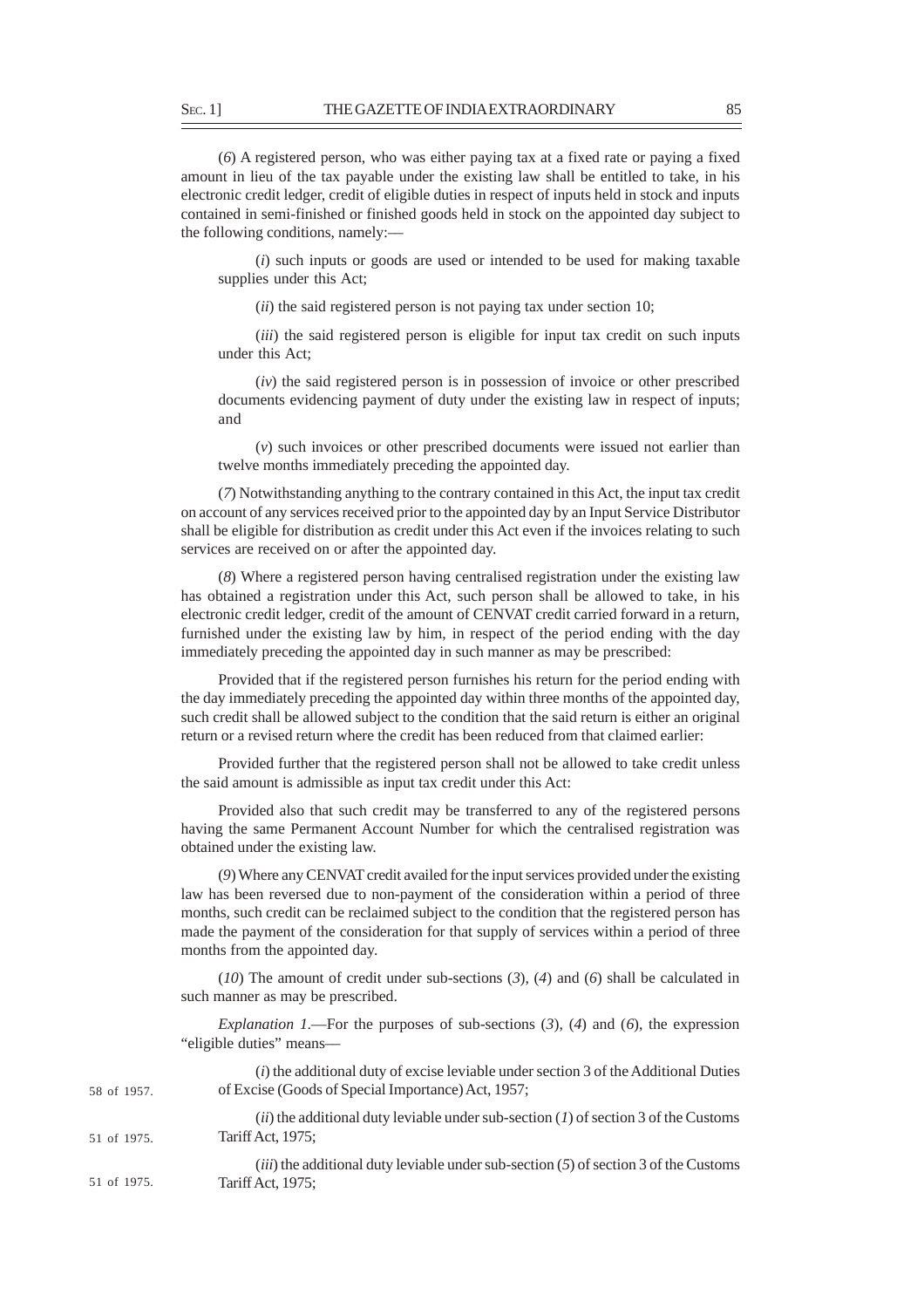|                                                                                                                                   | $(iv)$ the additional duty of excise leviable under section 3 of the Additional<br>Duties of Excise (Textile and Textile Articles) Act, 1978;              | 40 of 1978. |  |
|-----------------------------------------------------------------------------------------------------------------------------------|------------------------------------------------------------------------------------------------------------------------------------------------------------|-------------|--|
|                                                                                                                                   | $(v)$ the duty of excise specified in the First Schedule to the Central Excise Tariff<br>Act, 1985;                                                        | 5 of 1986.  |  |
|                                                                                                                                   | (vi) the duty of excise specified in the Second Schedule to the Central Excise<br>Tariff Act, 1985; and                                                    | 5 of 1986.  |  |
|                                                                                                                                   | ( <i>vii</i> ) the National Calamity Contingent Duty leviable under section 136 of the<br>Finance Act, 2001,                                               | 14 of 2001. |  |
| in respect of inputs held in stock and inputs contained in semi-finished or finished goods<br>held in stock on the appointed day. |                                                                                                                                                            |             |  |
|                                                                                                                                   | <i>Explanation 2.</i> —For the purposes of sub-section $(5)$ , the expression "eligible duties<br>and taxes" means-                                        |             |  |
|                                                                                                                                   | $(i)$ the additional duty of excise leviable under section 3 of the Additional Duties<br>of Excise (Goods of Special Importance) Act, 1957;                | 58 of 1957. |  |
|                                                                                                                                   | $(ii)$ the additional duty leviable under sub-section (1) of section 3 of the Customs<br>Tariff Act, 1975;                                                 | 51 of 1975. |  |
|                                                                                                                                   | $(iii)$ the additional duty leviable under sub-section (5) of section 3 of the Customs<br>Tariff Act, 1975;                                                | 51 of 1975. |  |
|                                                                                                                                   | $(iv)$ the additional duty of excise leviable under section 3 of the Additional<br>Duties of Excise (Textile and Textile Articles) Act, 1978;              | 40 of 1978. |  |
|                                                                                                                                   | $(v)$ the duty of excise specified in the First Schedule to the Central Excise Tariff<br>Act, 1985;                                                        | 5 of 1986.  |  |
|                                                                                                                                   | (vi) the duty of excise specified in the Second Schedule to the Central Excise<br>Tariff Act, 1985;                                                        | 5 of 1986.  |  |
|                                                                                                                                   | ( <i>vii</i> ) the National Calamity Contingent Duty leviable under section 136 of the<br>Finance Act, 2001; and                                           | 14 of 2001. |  |
|                                                                                                                                   | ( <i>viii</i> ) the service tax leviable under section 66B of the Finance Act, 1994,                                                                       | 32 of 1994. |  |
|                                                                                                                                   | $\mathcal{A}$ is $\mathcal{C}$ then a second theory are constructed in the second $\mathcal{C}$ and $\mathcal{C}$ and $\mathcal{C}$ are constructed in the |             |  |

in respect of inputs and input services received on or after the appointed day.

Transitional provisions relating to job work.

**141.** (*1*) Where any inputs received at a place of business had been removed as such or removed after being partially processed to a job worker for further processing, testing, repair, reconditioning or any other purpose in accordance with the provisions of existing law prior to the appointed day and such inputs are returned to the said place on or after the appointed day, no tax shall be payable if such inputs, after completion of the job work or otherwise, are returned to the said place within six months from the appointed day:

Provided that the period of six months may, on sufficient cause being shown, be extended by the Commissioner for a further period not exceeding two months:

Provided further that if such inputs are not returned within the period specified in this sub-section, the input tax credit shall be liable to be recovered in accordance with the provisions of clause (*a*) of sub-section (*8*) of section 142.

(*2*) Where any semi-finished goods had been removed from the place of business to any other premises for carrying out certain manufacturing processes in accordance with the provisions of existing law prior to the appointed day and such goods (hereafter in this section referred to as "the said goods") are returned to the said place on or after the appointed day, no tax shall be payable, if the said goods, after undergoing manufacturing processes or otherwise, are returned to the said place within six months from the appointed day: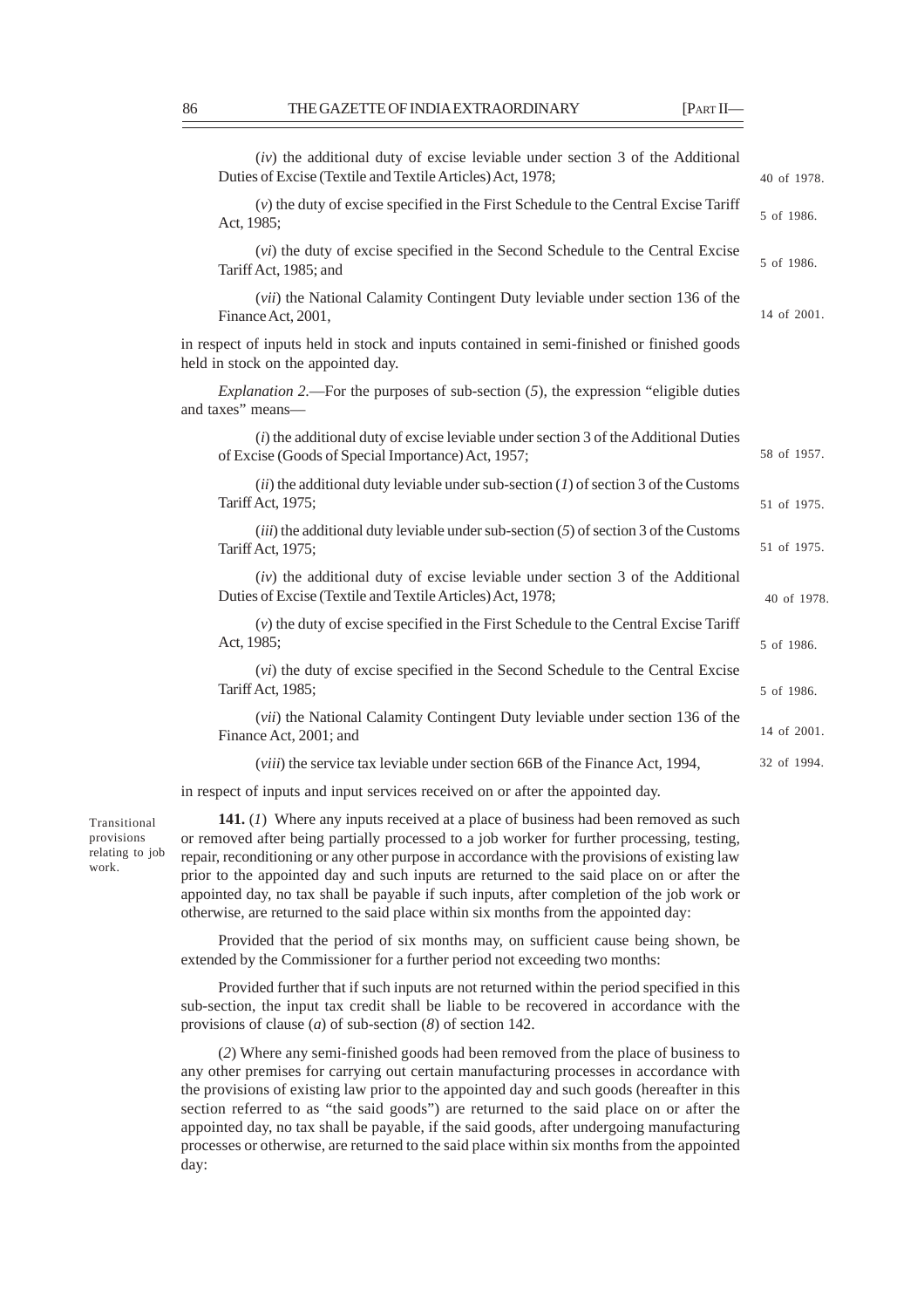Provided that the period of six months may, on sufficient cause being shown, be extended by the Commissioner for a further period not exceeding two months:

Provided further that if the said goods are not returned within the period specified in this sub-section, the input tax credit shall be liable to be recovered in accordance with the provisions of clause (*a*) of sub-section (*8*) of section 142:

Provided also that the manufacturer may, in accordance with the provisions of the existing law, transfer the said goods to the premises of any registered person for the purpose of supplying therefrom on payment of tax in India or without payment of tax for exports within the period specified in this sub-section.

(*3*) Where any excisable goods manufactured at a place of business had been removed without payment of duty for carrying out tests or any other process not amounting to manufacture, to any other premises, whether registered or not, in accordance with the provisions of existing law prior to the appointed day and such goods, are returned to the said place on or after the appointed day, no tax shall be payable if the said goods, after undergoing tests or any other process, are returned to the said place within six months from the appointed day:

Provided that the period of six months may, on sufficient cause being shown, be extended by the Commissioner for a further period not exceeding two months:

Provided further that if the said goods are not returned within the period specified in this sub-section, the input tax credit shall be liable to be recovered in accordance with the provisions of clause (*a*) of sub-section (*8*) of section 142:

Provided also that the manufacturer may, in accordance with the provisions of the existing law, transfer the said goods from the said other premises on payment of tax in India or without payment of tax for exports within the period specified in this sub-section.

(*4*) The tax under sub-sections (*1*), (*2*) and (*3*) shall not be payable, only if the manufacturer and the job worker declare the details of the inputs or goods held in stock by the job worker on behalf of the manufacturer on the appointed day in such form and manner and within such time as may be prescribed.

**142.** (*1*) Where any goods on which duty, if any, had been paid under the existing law at the time of removal thereof, not being earlier than six months prior to the appointed day, are returned to any place of business on or after the appointed day, the registered person shall be eligible for refund of the duty paid under the existing law where such goods are returned by a person, other than a registered person, to the said place of business within a period of six months from the appointed day and such goods are identifiable to the satisfaction of the proper officer:

Provided that if the said goods are returned by a registered person, the return of such goods shall be deemed to be a supply.

(*2*) (*a*) where, in pursuance of a contract entered into prior to the appointed day, the price of any goods or services or both is revised upwards on or after the appointed day, the registered person who had removed or provided such goods or services or both shall issue to the recipient a supplementary invoice or debit note, containing such particulars as may be prescribed, within thirty days of such price revision and for the purposes of this Act such supplementary invoice or debit note shall be deemed to have been issued in respect of an outward supply made under this Act;

(*b*) where, in pursuance of a contract entered into prior to the appointed day, the price of any goods or services or both is revised downwards on or after the appointed day, the registered person who had removed or provided such goods or services or both may issue to the recipient a credit note, containing such particulars as may be prescribed, within thirty days of such price revision and for the purposes of this Act such credit note shall be deemed to have been issued in respect of an outward supply made under this Act:

Miscellaneous transitional provisions.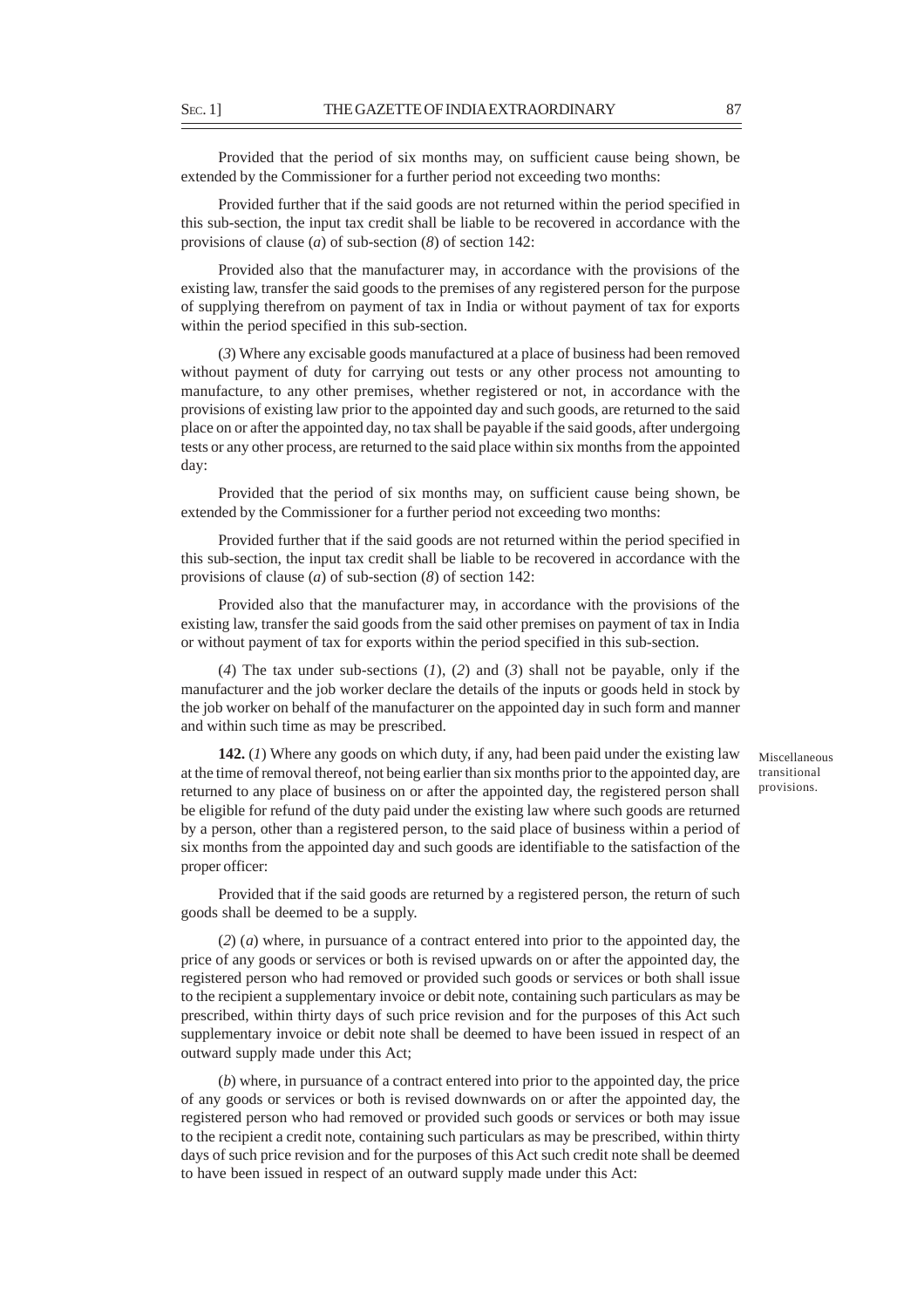Provided that the registered person shall be allowed to reduce his tax liability on account of issue of the credit note only if the recipient of the credit note has reduced his input tax credit corresponding to such reduction of tax liability.

(*3*) Every claim for refund filed by any person before*,* on or after the appointed day, for refund of any amount of CENVAT credit, duty, tax, interest or any other amount paid under the existing law, shall be disposed of in accordance with the provisions of existing law and any amount eventually accruing to him shall be paid in cash, notwithstanding anything to the contrary contained under the provisions of existing law other than the provisions of sub-section (*2*) of section 11B of the Central Excise Act, 1944:

1 of 1944.

1 of 1944.

1 of 1944.

Provided that where any claim for refund of CENVAT credit is fully or partially rejected, the amount so rejected shall lapse:

Provided further that no refund shall be allowed of any amount of CENVAT credit where the balance of the said amount as on the appointed day has been carried forward under this Act.

(*4*) Every claim for refund filed after the appointed day for refund of any duty or tax paid under existing law in respect of the goods or services exported before or after the appointed day, shall be disposed of in accordance with the provisions of the existing law:

Provided that where any claim for refund of CENVAT credit is fully or partially rejected, the amount so rejected shall lapse:

Provided further that no refund shall be allowed of any amount of CENVAT credit where the balance of the said amount as on the appointed day has been carried forward under this Act.

(*5*) Every claim filed by a person after the appointed day for refund of tax paid under the existing law in respect of services not provided shall be disposed of in accordance with the provisions of existing law and any amount eventually accruing to him shall be paid in cash, notwithstanding anything to the contrary contained under the provisions of existing law other than the provisions of sub-section (*2*) of section 11B of the Central Excise Act, 1944.

(*6*) (*a*) every proceeding of appeal, review or reference relating to a claim for CENVAT credit initiated whether before, on or after the appointed day under the existing law shall be disposed of in accordance with the provisions of existing law, and any amount of credit found to be admissible to the claimant shall be refunded to him in cash, notwithstanding anything to the contrary contained under the provisions of existing law other than the provisions of sub-section (*2*) of section 11B of the Central Excise Act, 1944 and the amount rejected, if any, shall not be admissible as input tax credit under this Act:

Provided that no refund shall be allowed of any amount of CENVAT credit where the balance of the said amount as on the appointed day has been carried forward under this Act;

(*b*) every proceeding of appeal, review or reference relating to recovery of CENVAT credit initiated whether before, on or after the appointed day under the existing law shall be disposed of in accordance with the provisions of existing law and if any amount of credit becomes recoverable as a result of such appeal, review or reference, the same shall, unless recovered under the existing law, be recovered as an arrear of tax under this Act and the amount so recovered shall not be admissible as input tax credit under this Act.

(*7*) (*a*) every proceeding of appeal, review or reference relating to any output duty or tax liability initiated whether before, on or after the appointed day under the existing law, shall be disposed of in accordance with the provisions of the existing law, and if any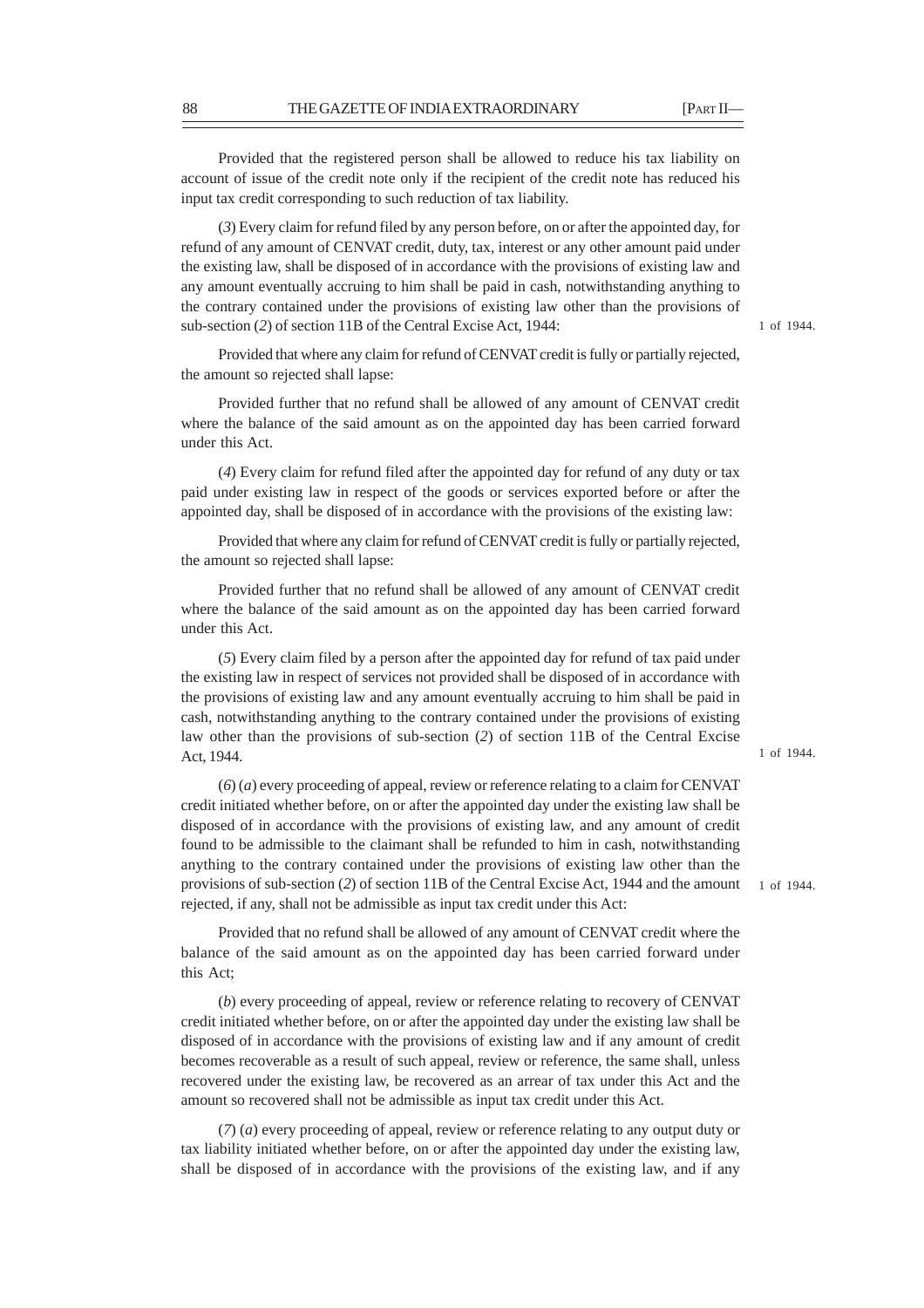amount becomes recoverable as a result of such appeal, review or reference, the same shall, unless recovered under the existing law, be recovered as an arrear of duty or tax under this Act and the amount so recovered shall not be admissible as input tax credit under this Act.

(*b*) every proceeding of appeal, review or reference relating to any output duty or tax liability initiated whether before, on or after the appointed day under the existing law, shall be disposed of in accordance with the provisions of the existing law, and any amount found to be admissible to the claimant shall be refunded to him in cash, notwithstanding anything to the contrary contained under the provisions of existing law other than the provisions of sub-section (*2*) of section 11B of the Central Excise Act, 1944 and the amount rejected, if any, shall not be admissible as input tax credit under this Act.

(*8*) (*a*) where in pursuance of an assessment or adjudication proceedings instituted, whether before, on or after the appointed day, under the existing law, any amount of tax, interest, fine or penalty becomes recoverable from the person, the same shall, unless recovered under the existing law, be recovered as an arrear of tax under this Act and the amount so recovered shall not be admissible as input tax credit under this Act;

(*b*) where in pursuance of an assessment or adjudication proceedings instituted, whether before, on or after the appointed day, under the existing law, any amount of tax, interest, fine or penalty becomes refundable to the taxable person, the same shall be refunded to him in cash under the said law, notwithstanding anything to the contrary contained in the said law other than the provisions of sub-section (*2*) of section 11B of the Central Excise Act, 1944 and the amount rejected, if any, shall not be admissible as input tax credit under this Act.

(*9*) (*a*) where any return, furnished under the existing law, is revised after the appointed day and if, pursuant to such revision, any amount is found to be recoverable or any amount of CENVAT credit is found to be inadmissible, the same shall, unless recovered under the existing law, be recovered as an arrear of tax under this Act and the amount so recovered shall not be admissible as input tax credit under this Act;

(*b*) where any return, furnished under the existing law, is revised after the appointed day but within the time limit specified for such revision under the existing law and if, pursuant to such revision, any amount is found to be refundable or CENVAT credit is found to be admissible to any taxable person, the same shall be refunded to him in cash under the existing law, notwithstanding anything to the contrary contained in the said law other than the provisions of sub-section (*2*) of section 11B of the Central Excise Act, 1944 and the amount rejected, if any, shall not be admissible as input tax credit under this Act.

(*10*) Save as otherwise provided in this Chapter, the goods or services or both supplied on or after the appointed day in pursuance of a contract entered into prior to the appointed day shall be liable to tax under the provisions of this Act.

(*11*) (*a*) notwithstanding anything contained in section 12, no tax shall be payable on goods under this Act to the extent the tax was leviable on the said goods under the Value Added Tax Act of the State;

(*b*) notwithstanding anything contained in section 13, no tax shall be payable on services under this Act to the extent the tax was leviable on the said services under Chapter V of the Finance Act, 1994; 32 of 1994.

> (*c*) where tax was paid on any supply both under the Value Added Tax Act and under Chapter V of the Finance Act, 1994, tax shall be leviable under this Act and the taxable person shall be entitled to take credit of value added tax or service tax paid under the existing law to the extent of supplies made after the appointed day and such credit shall be calculated in such manner as may be prescribed.

1 of 1944.

1 of 1944.

32 of 1994.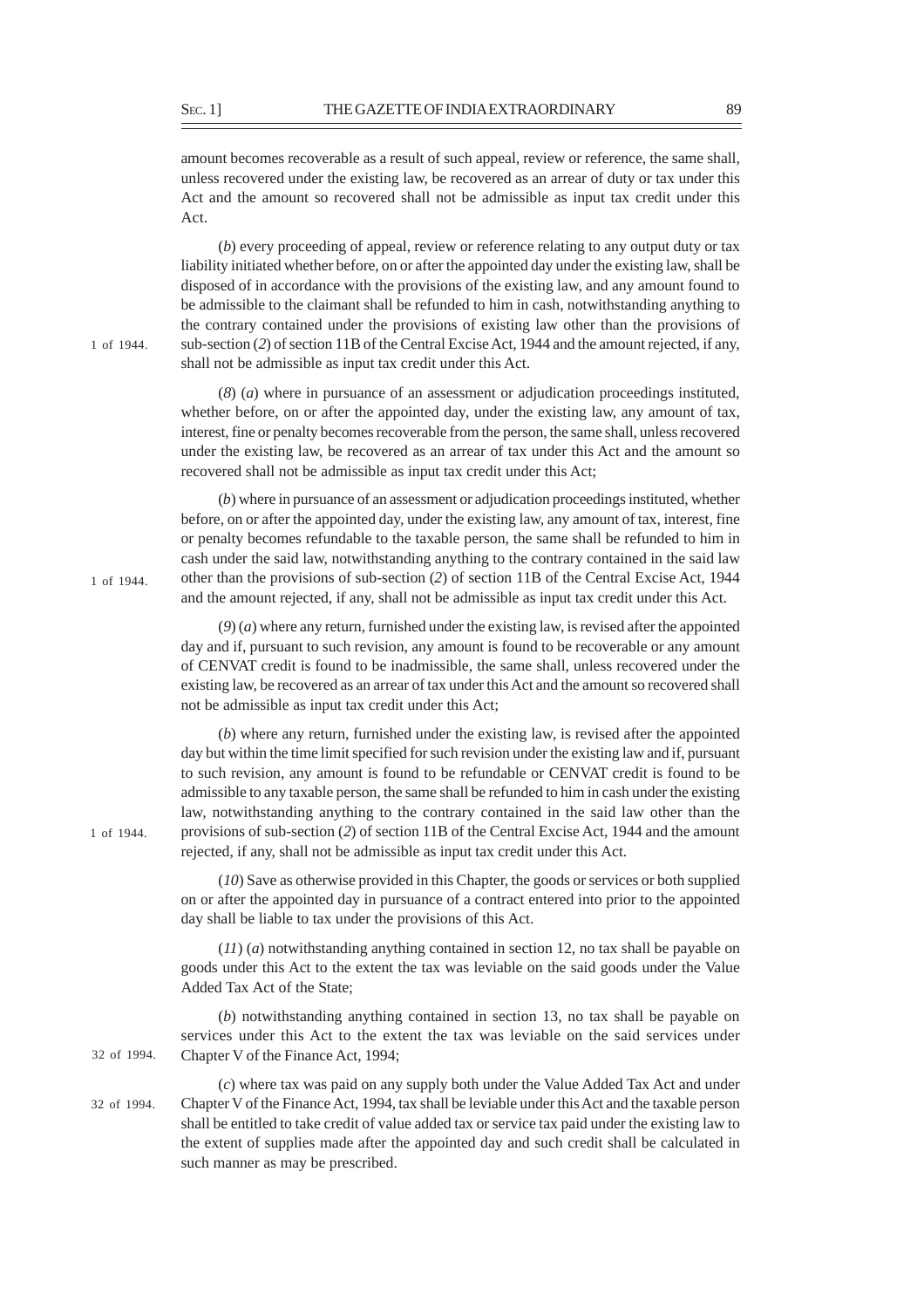(*12*) Where any goods sent on approval basis, not earlier than six months before the appointed day, are rejected or not approved by the buyer and returned to the seller on or after the appointed day, no tax shall be payable thereon if such goods are returned within six months from the appointed day:

Provided that the said period of six months may, on sufficient cause being shown, be extended by the Commissioner for a further period not exceeding two months:

Provided further that the tax shall be payable by the person returning the goods if such goods are liable to tax under this Act, and are returned after a period specified in this sub-section:

Provided also that tax shall be payable by the person who has sent the goods on approval basis if such goods are liable to tax under this Act, and are not returned within a period specified in this sub-section.

(*13*) Where a supplier has made any sale of goods in respect of which tax was required to be deducted at source under any law of a State or Union territory relating to Value Added Tax and has also issued an invoice for the same before the appointed day, no deduction of tax at source under section 51 shall be made by the deductor under the said section where payment to the said supplier is made on or after the appointed day.

*Explanation*.––For the purposes of this Chapter, the expressions "capital goods", "Central Value Added Tax (CENVAT) credit", "first stage dealer", "second stage dealer", or "manufacture" shall have the same meaning as respectively assigned to them in the Central Excise Act, 1944 or the rules made thereunder.

## CHAPTER XXI

### **MISCELLANEOUS**

**143.** (*1*) A registered person (hereafter in this section referred to as the "principal") may under intimation and subject to such conditions as may be prescribed, send any inputs or capital goods, without payment of tax, to a job worker for job work and from there subsequently send to another job worker and likewise, and shall,––

(*a*) bring back inputs, after completion of job work or otherwise, or capital goods, other than moulds and dies, jigs and fixtures, or tools, within one year and three years, respectively, of their being sent out, to any of his place of business, without payment of tax;

(*b*) supply such inputs, after completion of job work or otherwise, or capital goods, other than moulds and dies, jigs and fixtures, or tools, within one year and three years, respectively, of their being sent out from the place of business of a job worker on payment of tax within India, or with or without payment of tax for export, as the case may be:

Provided that the principal shall not supply the goods from the place of business of a job worker in accordance with the provisions of this clause unless the said principal declares the place of business of the job worker as his additional place of business except in a case—

(*i*) where the job worker is registered under section 25; or

(*ii*) where the principal is engaged in the supply of such goods as may be notified by the Commissioner.

(*2*) The responsibility for keeping proper accounts for the inputs or capital goods shall lie with the principal.

(*3*) Where the inputs sent for job work are not received back by the principal after completion of job work or otherwise in accordance with the provisions of clause (*a*) of sub-section  $(I)$  or are not supplied from the place of business of the job worker in accordance

Job work procedure. 1 of 1944 .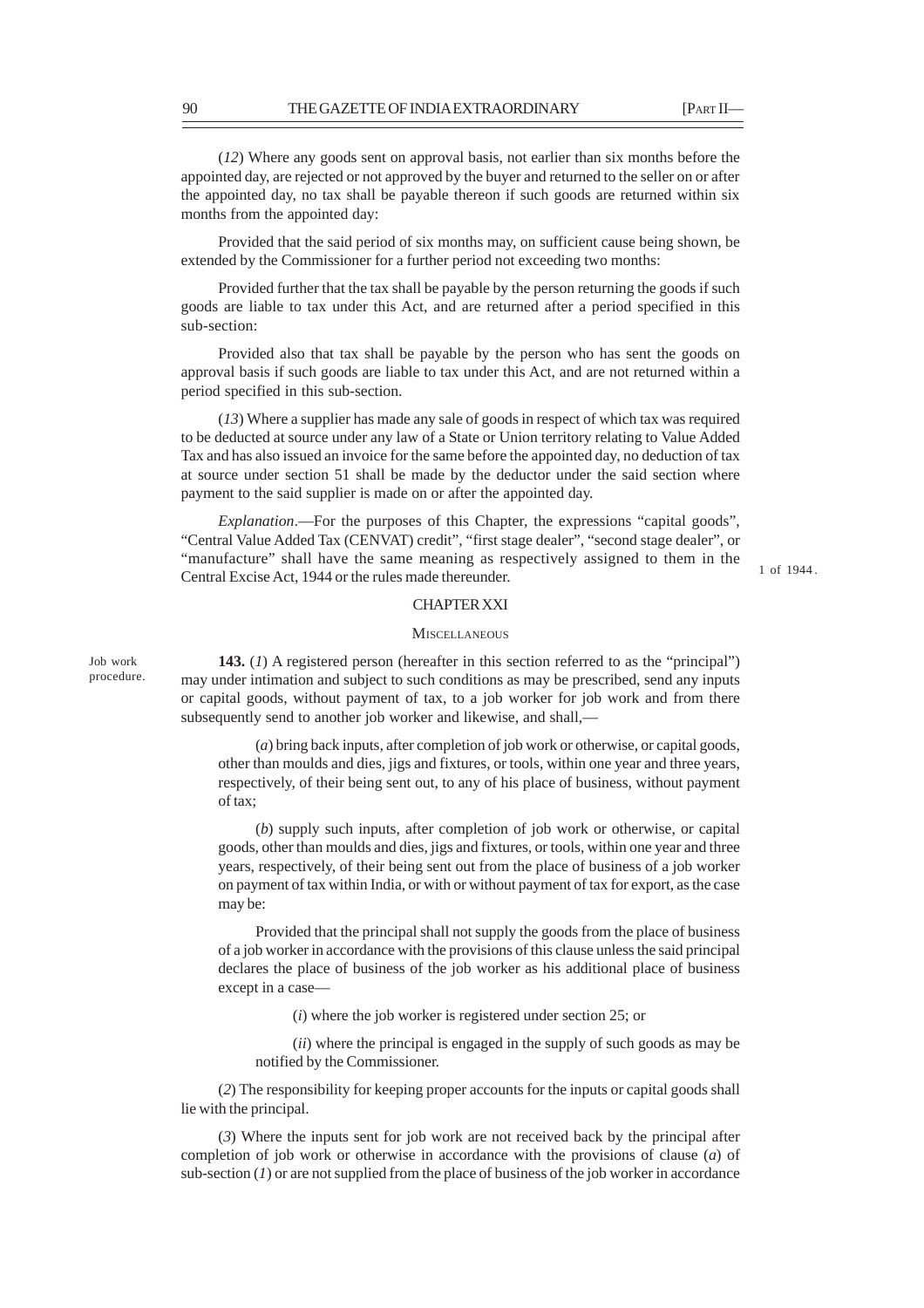with the provisions of clause (*b*) of sub-section (*1*) within a period of one year of their being sent out, it shall be deemed that such inputs had been supplied by the principal to the job worker on the day when the said inputs were sent out.

(*4*) Where the capital goods, other than moulds and dies, jigs and fixtures, or tools, sent for job work are not received back by the principal in accordance with the provisions of clause (*a*) of sub-section (*I*) or are not supplied from the place of business of the job worker in accordance with the provisions of clause (*b*) of sub-section (*1*) within a period of three years of their being sent out, it shall be deemed that such capital goods had been supplied by the principal to the job worker on the day when the said capital goods were sent out.

(*5*) Notwithstanding anything contained in sub-sections (*1*) and (*2*), any waste and scrap generated during the job work may be supplied by the job worker directly from his place of business on payment of tax, if such job worker is registered, or by the principal, if the job worker is not registered.

*Explanation*.––For the purposes of job work, input includes intermediate goods arising from any treatment or process carried out on the inputs by the principal or the job worker.

144. Where any document—

Presumption as to documents in certain cases.

(*i*) is produced by any person under this Act or any other law for the time being in force; or

(*ii*) has been seized from the custody or control of any person under this Act or any other law for the time being in force; or

(*iii*) has been received from any place outside India in the course of any proceedings under this Act or any other law for the time being in force,

and such document is tendered by the prosecution in evidence against him or any other person who is tried jointly with him, the court shall—

(*a*) unless the contrary is proved by such person, presume—

(*i*) the truth of the contents of such document;

(*ii*) that the signature and every other part of such document which purports to be in the handwriting of any particular person or which the court may reasonably assume to have been signed by, or to be in the handwriting of, any particular person, is in that person's handwriting, and in the case of a document executed or attested, that it was executed or attested by the person by whom it purports to have been so executed or attested;

(*b*) admit the document in evidence notwithstanding that it is not duly stamped, if such document is otherwise admissible in evidence.

**145.** (*1*) Notwithstanding anything contained in any other law for the time being in force,—

(*a*) a micro film of a document or the reproduction of the image or images embodied in such micro film (whether enlarged or not); or

(*b*) a facsimile copy of a document; or

(*c*) a statement contained in a document and included in a printed material produced by a computer, subject to such conditions as may be prescribed; or

(*d*) any information stored electronically in any device or media, including any hard copies made of such information,

shall be deemed to be a document for the purposes of this Act and the rules made thereunder and shall be admissible in any proceedings thereunder, without further Admissibility of micro films, facsimile copies of documents and computer printouts as documents and as evidence.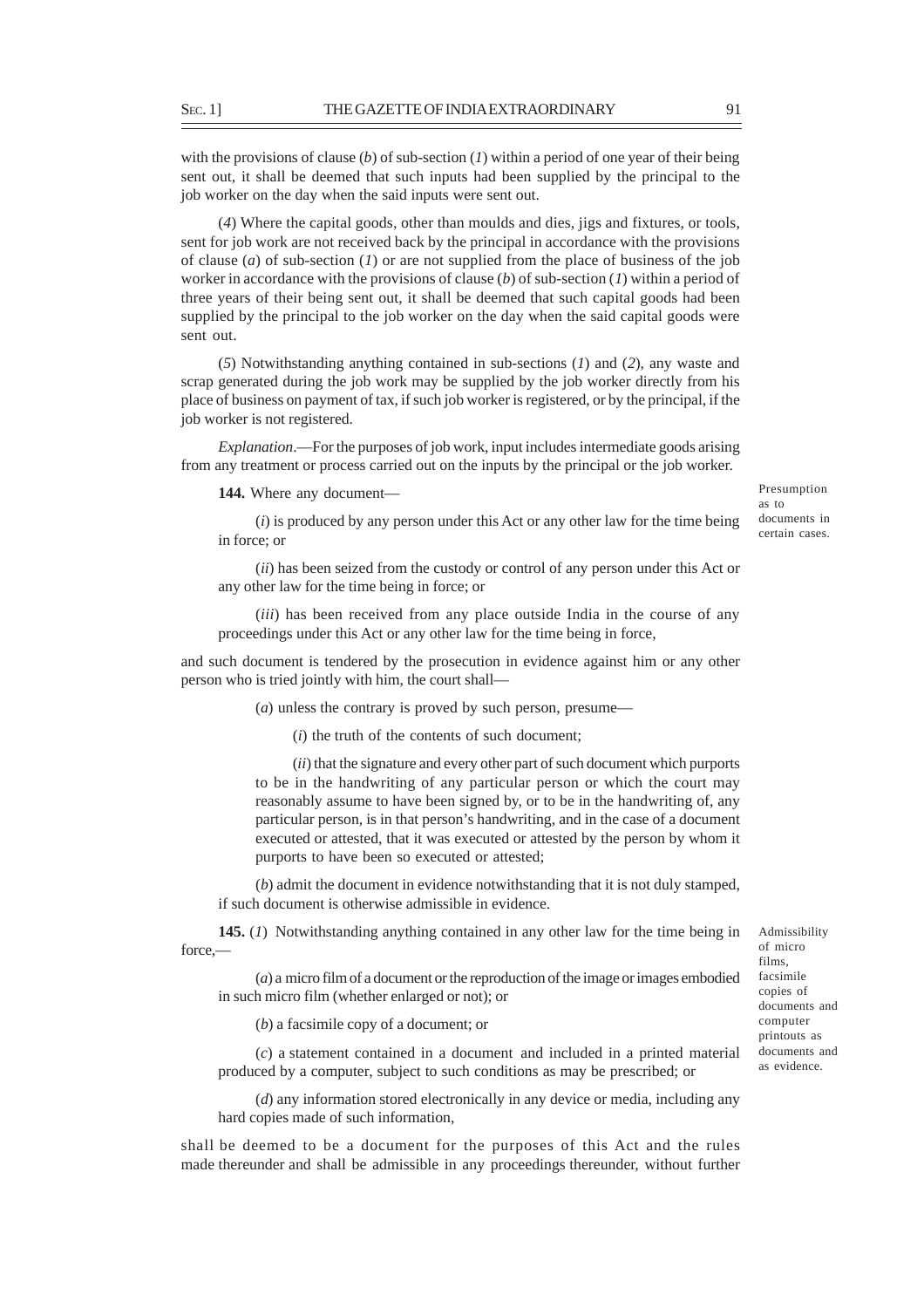proof or production of the original, as evidence of any contents of the original or of any fact stated therein of which direct evidence would be admissible.

(*2*) In any proceedings under this Act or the rules made thereunder, where it is desired to give a statement in evidence by virtue of this section, a certificate,-

(*a*) identifying the document containing the statement and describing the manner in which it was produced;

(*b*) giving such particulars of any device involved in the production of that document as may be appropriate for the purpose of showing that the document was produced by a computer,

shall be evidence of any matter stated in the certificate and for the purposes of this sub-section it shall be sufficient for a matter to be stated to the best of the knowledge and belief of the person stating it.

**146.** The Government may, on the recommendations of the Council, notify the Common Goods and Services Tax Electronic Portal for facilitating registration, payment of tax, furnishing of returns, computation and settlement of integrated tax, electronic way bill and for carrying out such other functions and for such purposes as may be prescribed.

**147.** The Government may, on the recommendations of the Council, notify certain supplies of goods as deemed exports, where goods supplied do not leave India, and payment for such supplies is received either in Indian rupees or in convertible foreign exchange, if such goods are manufactured in India.

**148.** The Government may, on the recommendations of the Council, and subject to such conditions and safeguards as may be prescribed, notify certain classes of registered persons, and the special procedures to be followed by such persons including those with regard to registration, furnishing of return, payment of tax and administration of such persons. procedure for

> **149.** (*1*) Every registered person may be assigned a goods and services tax compliance rating score by the Government based on his record of compliance with the provisions of this Act.

(*2*) The goods and services tax compliance rating score may be determined on the basis of such parameters as may be prescribed.

(*3*) The goods and services tax compliance rating score may be updated at periodic intervals and intimated to the registered person and also placed in the public domain in such manner as may be prescribed.

Obligation to furnish information return.

Common Portal.

Deemed exports.

Special

certain processes.

Goods and services tax compliance rating.

(*a*) a taxable person; or

**150.** (*1*) Any person, being—

(*b*) a local authority or other public body or association; or

(*c*) any authority of the State Government responsible for the collection of value added tax or sales tax or State excise duty or an authority of the Central Government responsible for the collection of excise duty or customs duty; or

(*d*) an income tax authority appointed under the provisions of the Income-tax Act, 1961; or

(*e*) a banking company within the meaning of clause (*a*) of section 45A of the Reserve Bank of India Act, 1934; or

(*f*) a State Electricity Board or an electricity distribution or transmission licensee under the Electricity Act, 2003, or any other entity entrusted with such functions by the Central Government or the State Government; or

43 of 1961.

2 of 1934.

36 of 2003.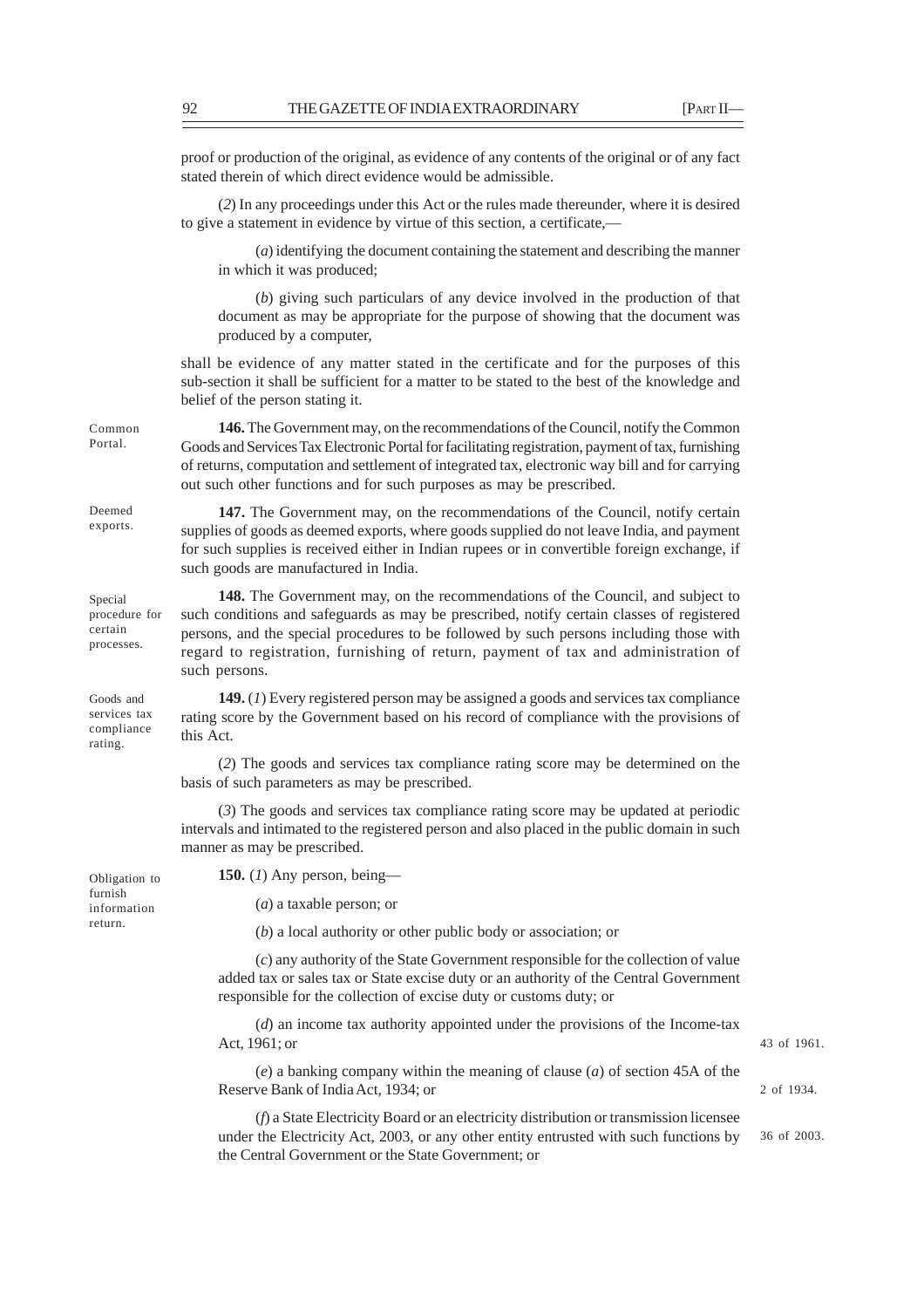| 16 of 1908. | $(g)$ the Registrar or Sub-Registrar appointed under section 6 of the Registration                                                                                                                     |
|-------------|--------------------------------------------------------------------------------------------------------------------------------------------------------------------------------------------------------|
|             | Act, 1908; or                                                                                                                                                                                          |
| 18 of 2013. | $(h)$ a Registrar within the meaning of the Companies Act, 2013; or                                                                                                                                    |
| 59 of 1988. | ( <i>i</i> ) the registering authority empowered to register motor vehicles under the<br>Motor Vehicles Act, 1988; or                                                                                  |
| 30 of 2013. | ( <i>j</i> ) the Collector referred to in clause ( <i>c</i> ) of section 3 of the Right to Fair<br>Compensation and Transparency in Land Acquisition, Rehabilitation and Resettlement<br>Act, 2013; or |
| 42 of 1956. | $(k)$ the recognised stock exchange referred to in clause $(f)$ of section 2 of the<br>Securities Contracts (Regulation) Act, 1956; or                                                                 |
| 22 of 1996. | ( <i>l</i> ) a depository referred to in clause ( <i>e</i> ) of sub-section ( <i>l</i> ) of section 2 of the<br>Depositories Act, 1996; or                                                             |
| 2 of 1934.  | $(m)$ an officer of the Reserve Bank of India as constituted under section 3 of the<br>Reserve Bank of India Act, 1934; or                                                                             |
| 18 of 2013. | $(n)$ the Goods and Services Tax Network, a company registered under the<br>Companies Act, 2013; or                                                                                                    |
|             | (o) a person to whom a Unique Identity Number has been granted under<br>sub-section $(9)$ of section 25; or                                                                                            |
|             | $(p)$ any other person as may be specified, on the recommendations of the Council,<br>by the Government,                                                                                               |

who is responsible for maintaining record of registration or statement of accounts or any periodic return or document containing details of payment of tax and other details of transaction of goods or services or both or transactions related to a bank account or consumption of electricity or transaction of purchase, sale or exchange of goods or property or right or interest in a property under any law for the time being in force, shall furnish an information return of the same in respect of such periods, within such time, in such form and manner and to such authority or agency as may be prescribed.

(*2*) Where the Commissioner, or an officer authorised by him in this behalf, considers that the information furnished in the information return is defective, he may intimate the defect to the person who has furnished such information return and give him an opportunity of rectifying the defect within a period of thirty days from the date of such intimation or within such further period which, on an application made in this behalf, the said authority may allow and if the defect is not rectified within the said period of thirty days or, the further period so allowed, then, notwithstanding anything contained in any other provisions of this Act, such information return shall be treated as not furnished and the provisions of this Act shall apply.

(*3*) Where a person who is required to furnish information return has not furnished the same within the time specified in sub-section (*1*) or sub-section (*2*), the said authority may serve upon him a notice requiring furnishing of such information return within a period not exceeding ninety days from the date of service of the notice and such person shall furnish the information return.

**151.** (*1*) The Commissioner may, if he considers that it is necessary so to do, by notification, direct that statistics may be collected relating to any matter dealt with by or in connection with this Act.

Power to collect statistics.

(*2*) Upon such notification being issued, the Commissioner, or any person authorised by him in this behalf, may call upon the concerned persons to furnish such information or returns, in such form and manner as may be prescribed, relating to any matter in respect of which statistics is to be collected .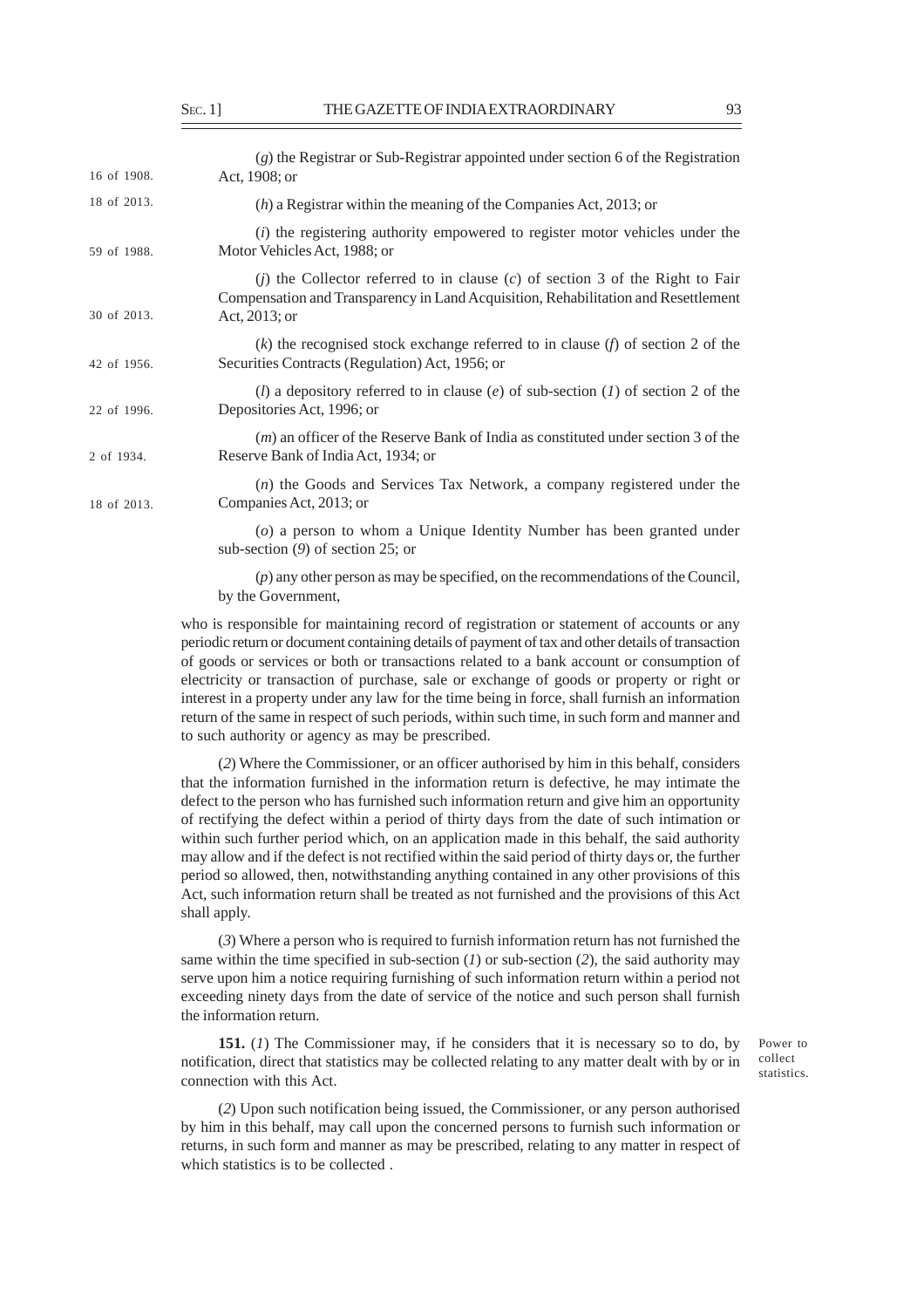Bar on disclosure of information.

**152.** (*1*) No information of any individual return or part thereof with respect to any matter given for the purposes of section 150 or section 151 shall, without the previous consent in writing of the concerned person or his authorised representative, be published in such manner so as to enable such particulars to be identified as referring to a particular person and no such information shall be used for the purpose of any proceedings under this Act.

(*2*) Except for the purposes of prosecution under this Act or any other Act for the time being in force, no person who is not engaged in the collection of statistics under this Act or compilation or computerisation thereof for the purposes of this Act, shall be permitted to see or have access to any information or any individual return referred to in section 151.

(*3*) Nothing in this section shall apply to the publication of any information relating to a class of taxable persons or class of transactions, if in the opinion of the Commissioner, it is desirable in the public interest to publish such information.

**153.** Any officer not below the rank of Assistant Commissioner may, having regard to the nature and complexity of the case and the interest of revenue, take assistance of any expert at any stage of scrutiny, inquiry, investigation or any other proceedings before him.

Power to take samples.

Burden of proof.

Persons deemed to be public servants. Protection of action taken under this Act.

Taking assistance from an expert.

> **154.** The Commissioner or an officer authorised by him may take samples of goods from the possession of any taxable person, where he considers it necessary, and provide a receipt for any samples so taken.

**155.** Where any person claims that he is eligible for input tax credit under this Act, the burden of proving such claim shall lie on such person.

**156.** All persons discharging functions under this Act shall be deemed to be public servants within the meaning of section 21 of the Indian Penal Code.

45 of 1860.

**157.** (*1*) No suit, prosecution or other legal proceedings shall lie against the President, State President, Members, officers or other employees of the Appellate Tribunal or any other person authorised by the said Appellate Tribunal for anything which is in good faith done or intended to be done under this Act or the rules made thereunder.

(*2*) No suit, prosecution or other legal proceedings shall lie against any officer appointed or authorised under this Act for anything which is done or intended to be done in good faith under this Act or the rules made thereunder.

Disclosure of information by a public servant.

**158.** (*1*) All particulars contained in any statement made, return furnished or accounts or documents produced in accordance with this Act, or in any record of evidence given in the course of any proceedings under this Act (other than proceedings before a criminal court), or in any record of any proceedings under this Act shall, save as provided in sub-section (*3*), not be disclosed.

(*2*) Notwithstanding anything contained in the Indian Evidence Act, 1872, no court shall, save as otherwise provided in sub-section (*3*), require any officer appointed or authorised under this Act to produce before it or to give evidence before it in respect of particulars referred to in sub-section (*1*). 1 of 1872.

(*3*) Nothing contained in this section shall apply to the disclosure of,––

(*a*) any particulars in respect of any statement, return, accounts, documents, evidence, affidavit or deposition, for the purpose of any prosecution under the Indian Penal Code or the Prevention of Corruption Act, 1988, or any other law for the time being in force; or

(*b*) any particulars to the Central Government or the State Government or to any person acting in the implementation of this Act, for the purposes of carrying out the objects of this Act; or

(*c*) any particulars when such disclosure is occasioned by the lawful exercise under this Act of any process for the service of any notice or recovery of any demand; or

45 of 1860. 49 of 1988.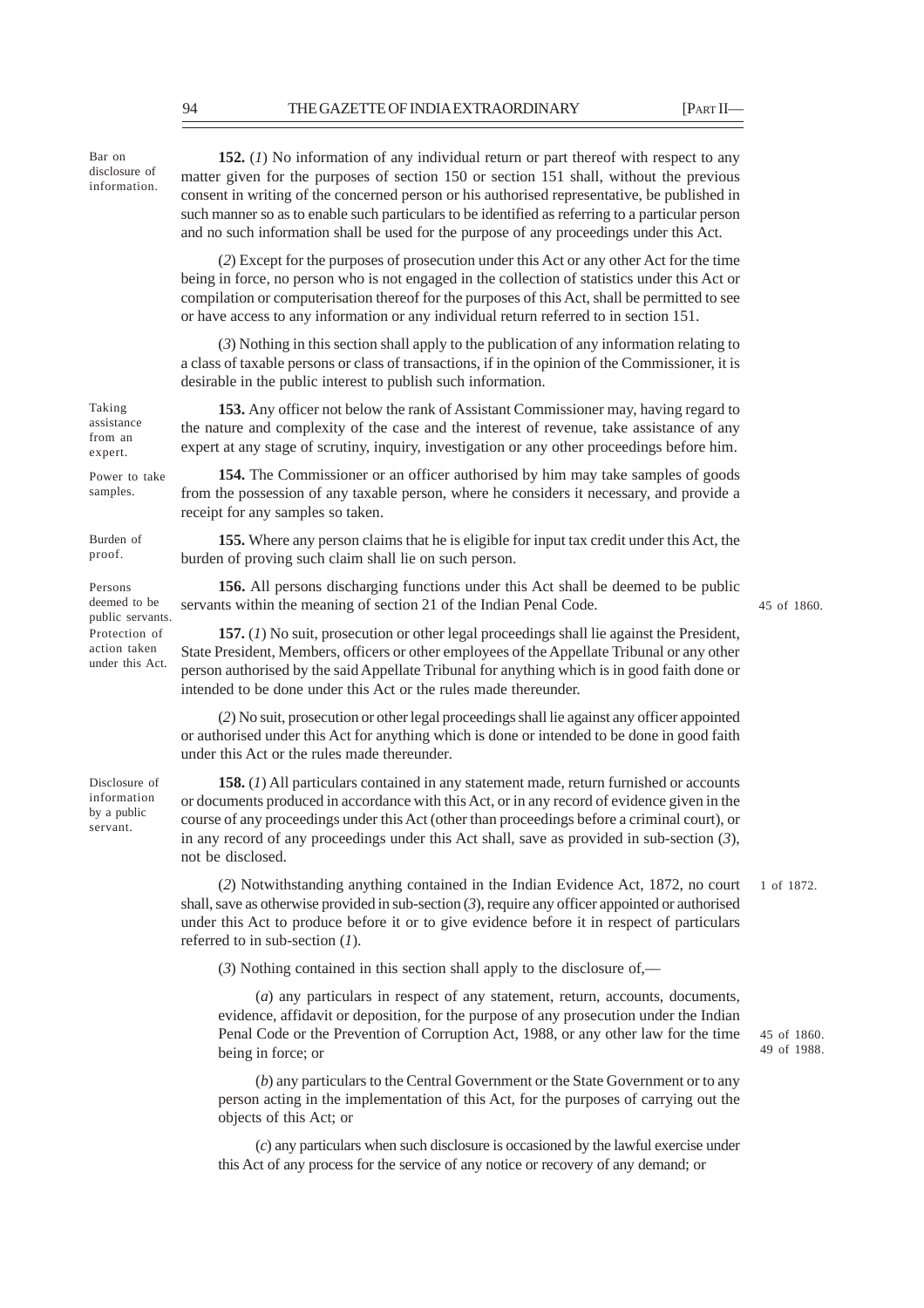(*d*) any particulars to a civil court in any suit or proceedings, to which the Government or any authority under this Act is a party, which relates to any matter arising out of any proceedings under this Act or under any other law for the time being in force authorising any such authority to exercise any powers thereunder; or

(*e*) any particulars to any officer appointed for the purpose of audit of tax receipts or refunds of the tax imposed by this Act; or

(*f*) any particulars where such particulars are relevant for the purposes of any inquiry into the conduct of any officer appointed or authorised under this Act, to any person or persons appointed as an inquiry officer under any law for the time being in force; or

(*g*) any such particulars to an officer of the Central Government or of any State Government, as may be necessary for the purpose of enabling that Government to levy or realise any tax or duty; or

(*h*) any particulars when such disclosure is occasioned by the lawful exercise by a public servant or any other statutory authority, of his or its powers under any law for the time being in force; or

(*i*) any particulars relevant to any inquiry into a charge of misconduct in connection with any proceedings under this Act against a practising advocate, a tax practitioner, a practising cost accountant, a practising chartered accountant, a practising company secretary to the authority empowered to take disciplinary action against the members practising the profession of a legal practitioner, a cost accountant, a chartered accountant or a company secretary, as the case may be; or

(*j*) any particulars to any agency appointed for the purposes of data entry on any automated system or for the purpose of operating, upgrading or maintaining any automated system where such agency is contractually bound not to use or disclose such particulars except for the aforesaid purposes; or

(*k*) any particulars to an officer of the Government as may be necessary for the purposes of any other law for the time being in force; or

(*l*) any information relating to any class of taxable persons or class of transactions for publication, if, in the opinion of the Commissioner, it is desirable in the public interest, to publish such information.

**159.** (*1*) If the Commissioner, or any other officer authorised by him in this behalf, is of the opinion that it is necessary or expedient in the public interest to publish the name of any person and any other particulars relating to any proceedings or prosecution under this Act in respect of such person, it may cause to be published such name and particulars in such manner as it thinks fit.

(*2*) No publication under this section shall be made in relation to any penalty imposed under this Act until the time for presenting an appeal to the Appellate Authority under section 107 has expired without an appeal having been presented or the appeal, if presented, has been disposed of.

*Explanation*.––In the case of firm, company or other association of persons, the names of the partners of the firm, directors, managing agents, secretaries and treasurers or managers of the company, or the members of the association, as the case may be, may also be published if, in the opinion of the Commissioner, or any other officer authorised by him in this behalf, circumstances of the case justify it.

**160.** (*1*) No assessment, re-assessment, adjudication, review, revision, appeal, rectification, notice, summons or other proceedings done, accepted, made, issued, initiated, or purported to have been done, accepted, made, issued, initiated in pursuance of any of the provisions of this Act shall be invalid or deemed to be invalid merely by reason of any

Assessment proceedings, etc., not to be invalid on certain grounds.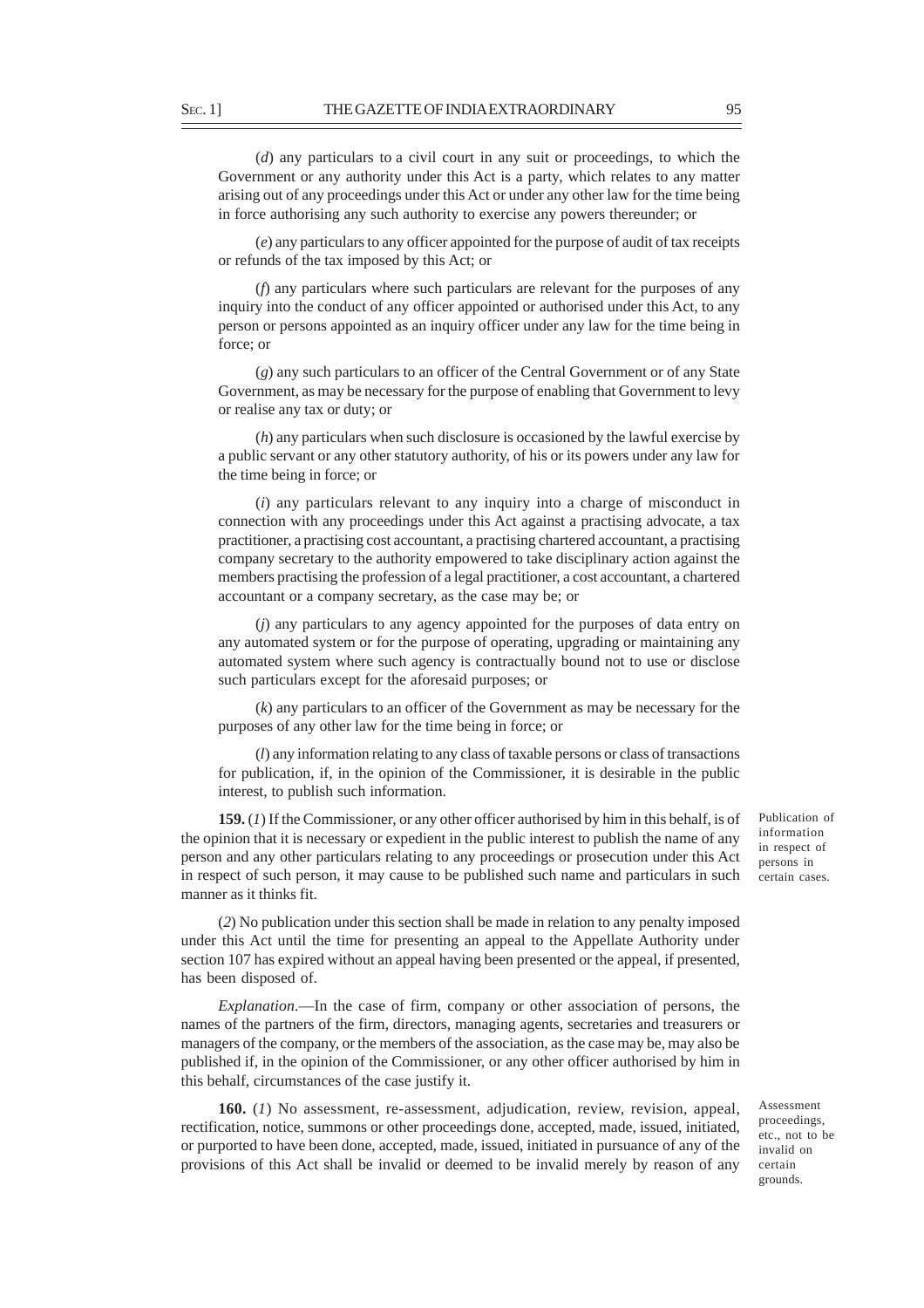mistake, defect or omission therein, if such assessment, re-assessment, adjudication, review, revision, appeal, rectification, notice, summons or other proceedings are in substance and effect in conformity with or according to the intents, purposes and requirements of this Act or any existing law.

(*2*) The service of any notice, order or communication shall not be called in question, if the notice, order or communication, as the case may be, has already been acted upon by the person to whom it is issued or where such service has not been called in question at or in the earlier proceedings commenced, continued or finalised pursuant to such notice, order or communication.

Rectification of errors apparent on the face of record.

**161.** Without prejudice to the provisions of section 160, and notwithstanding anything contained in any other provisions of this Act, any authority, who has passed or issued any decision or order or notice or certificate or any other document, may rectify any error which is apparent on the face of record in such decision or order or notice or certificate or any other document, either on its own motion or where such error is brought to its notice by any officer appointed under this Act or an officer appointed under the State Goods and Services Tax Act or an officer appointed under the Union Territory Goods and Services Tax Act or by the affected person within a period of three months from the date of issue of such decision or order or notice or certificate or any other document, as the case may be:

Provided that no such rectification shall be done after a period of six months from the date of issue of such decision or order or notice or certificate or any other document:

Provided further that the said period of six months shall not apply in such cases where the rectification is purely in the nature of correction of a clerical or arithmetical error, arising from any accidental slip or omission:

Provided also that where such rectification adversely affects any person, the principles of natural justice shall be followed by the authority carrying out such rectification.

Bar on jurisdiction of civil courts.

Levy of fee.

Power of Government to make rules.

regulations.

Laying of rules, regulations and

**162.** Save as provided in sections 117 and 118, no civil court shall have jurisdiction to deal with or decide any question arising from or relating to anything done or purported to be done under this Act.

**163.** Wherever a copy of any order or document is to be provided to any person on an application made by him for that purpose, there shall be paid such fee as may be prescribed.

**164.** (*1*) The Government may, on the recommendations of the Council, by notification, make rules for carrying out the provisions of this Act.

(*2*) Without prejudice to the generality of the provisions of sub-section (*1*), the Government may make rules for all or any of the matters which by this Act are required to be, or may be, prescribed or in respect of which provisions are to be or may be made by rules.

(*3*) The power to make rules conferred by this section shall include the power to give retrospective effect to the rules or any of them from a date not earlier than the date on which the provisions of this Act come into force.

(*4*) Any rules made under sub-section (*1*) or sub-section (*2*) may provide that a contravention thereof shall be liable to a penalty not exceeding ten thousand rupees.

**165.** The Board may, by notification, make regulations consistent with this Act and the rules made thereunder to carry out the provisions of this Act. Power to make

**166.** Every rule made by the Government, every regulation made by the Board and every notification issued by the Government under this Act, shall be laid, as soon as may be after it is made or issued, before each House of Parliament, while it is in session, for a total period of thirty days which may be comprised in one session or in two or more successive sessions, and if, before the expiry of the session immediately following the session or the notifications.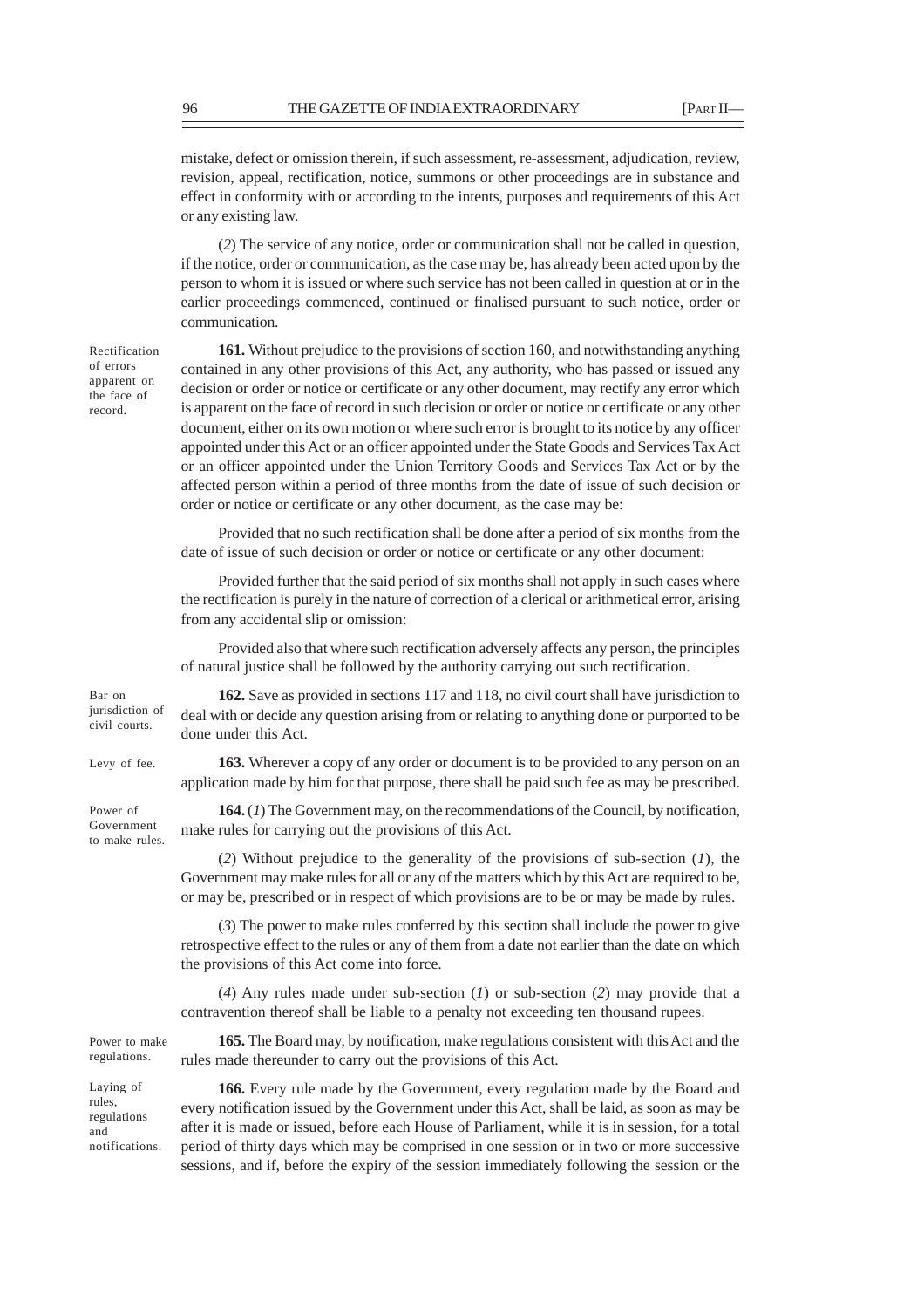successive sessions aforesaid, both Houses agree in making any modification in the rule or regulation or in the notification, as the case may be, or both Houses agree that the rule or regulation or the notification should not be made, the rule or regulation or notification, as the case may be, shall thereafter have effect only in such modified form or be of no effect, as the case may be; so, however, that any such modification or annulment shall be without prejudice to the validity of anything previously done under that rule or regulation or notification, as the case may be.

**167.** The Commissioner may, by notification, direct that subject to such conditions, if any, as may be specified in the notification, any power exercisable by any authority or officer under this Act may be exercisable also by another authority or officer as may be specified in such notification.

**168.** (*1*) The Board may, if it considers it necessary or expedient so to do for the purpose of uniformity in the implementation of this Act, issue such orders, instructions or directions to the central tax officers as it may deem fit, and thereupon all such officers and all other persons employed in the implementation of this Act shall observe and follow such orders, instructions or directions.

(*2*) The Commissioner specified in clause (91) of section 2, sub-section (*3*) of section 5, clause (*b*) of sub-section (*9*) of section 25, sub-sections (*3*) and (*4*) of section 35, sub-section (*1*) of section 37, sub-section (*2*) of section 38, sub-section (*6*) of section 39, sub-section (*5*) of section 66, sub-section (*1*) of section 143, sub-section (*1*) of section 151, clause (*l*) of sub-section (*3*) of section 158 and section 167 shall mean a Commissioner or Joint Secretary posted in the Board and such Commissioner or Joint Secretary shall exercise the powers specified in the said sections with the approval of the Board.

**169.** (*1*) Any decision, order, summons, notice or other communication under this Act or the rules made thereunder shall be served by any one of the following methods, namely:—

(*a*) by giving or tendering it directly or by a messenger including a courier to the addressee or the taxable person or to his manager or authorised representative or an advocate or a tax practitioner holding authority to appear in the proceedings on behalf of the taxable person or to a person regularly employed by him in connection with the business, or to any adult member of family residing with the taxable person; or

(*b*) by registered post or speed post or courier with acknowledgement due, to the person for whom it is intended or his authorised representative, if any, at his last known place of business or residence; or

(*c*) by sending a communication to his e-mail address provided at the time of registration or as amended from time to time; or

(*d*) by making it available on the common portal; or

(*e*) by publication in a newspaper circulating in the locality in which the taxable person or the person to whom it is issued is last known to have resided, carried on business or personally worked for gain; or

(*f*) if none of the modes aforesaid is practicable, by affixing it in some conspicuous place at his last known place of business or residence and if such mode is not practicable for any reason, then by affixing a copy thereof on the notice board of the office of the concerned officer or authority who or which passed such decision or order or issued such summons or notice.

(*2*) Every decision, order, summons, notice or any communication shall be deemed to have been served on the date on which it is tendered or published or a copy thereof is affixed in the manner provided in sub-section (*1*).

Delegation of powers.

Power to issue instructions or directions.

Service of notice in certain circumstances.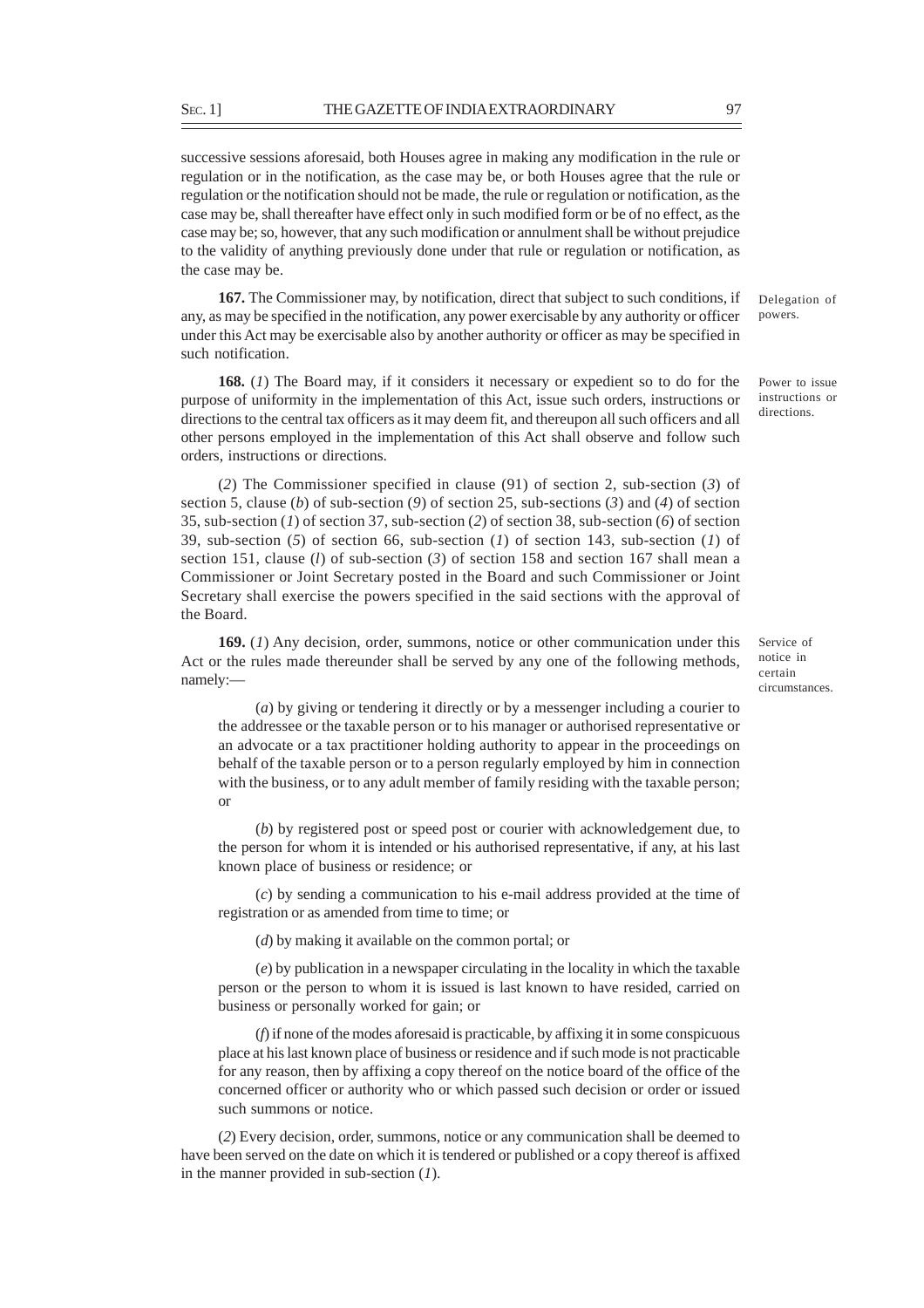(*3*) When such decision, order, summons, notice or any communication is sent by registered post or speed post, it shall be deemed to have been received by the addressee at the expiry of the period normally taken by such post in transit unless the contrary is proved. **170.** The amount of tax, interest, penalty, fine or any other sum payable, and the amount of refund or any other sum due, under the provisions of this Act shall be rounded off to the nearest rupee and, for this purpose, where such amount contains a part of a rupee consisting of paise, then, if such part is fifty paise or more, it shall be increased to one rupee and if such part is less than fifty paise it shall be ignored. **171.** (*1*) Any reduction in rate of tax on any supply of goods or services or the benefit of input tax credit shall be passed on to the recipient by way of commensurate reduction in prices. (*2*) The Central Government may, on recommendations of the Council, by notification, constitute an Authority, or empower an existing Authority constituted under any law for the time being in force, to examine whether input tax credits availed by any registered person or the reduction in the tax rate have actually resulted in a commensurate reduction in the price of the goods or services or both supplied by him. (*3*) The Authority referred to in sub-section (*2*) shall exercise such powers and discharge such functions as may be prescribed. **172.** (*1*) If any difficulty arises in giving effect to any provisions of this Act, the Government may, on the recommendations of the Council, by a general or a special order published in the Official Gazette, make such provisions not inconsistent with the provisions of this Act or the rules or regulations made thereunder, as may be necessary or expedient for the purpose of removing the said difficulty: Provided that no such order shall be made after the expiry of a period of three years from the date of commencement of this Act. (*2*) Every order made under this section shall be laid, as soon as may be, after it is made, before each House of Parliament. **173.** Save as otherwise provided in this Act, Chapter V of the Finance Act, 1994 shall be omitted. **174.** (*1*) Save as otherwise provided in this Act, on and from the date of commencement of this Act, the Central Excise Act, 1944 (except as respects goods included in entry 84 of the Union List of the Seventh Schedule to the Constitution), the Medicinal and Toilet Preparations (Excise Duties) Act, 1955, the Additional Duties of Excise (Goods of Special Importance) Act, 1957, the Additional Duties of Excise (Textiles and Textile Articles) Act, 1978, and the Central Excise Tariff Act, 1985 (hereafter referred to as the repealed Acts) Rounding off of tax, etc. Antiprofiteering measure. Removal of difficulties. Amendment of Act 32 of 1994. Repeal and saving.

16 of 1955. 58 of 1957. 40 of 1978. 5 of 1986.

1 of 1944.

(*2*) The repeal of the said Acts and the amendment of the Finance Act, 1994 (hereafter referred to as "such amendment" or "amended Act", as the case may be) to the extent mentioned in the sub-section (*1*) or section 173 shall not— 32 of 1994.

(*a*) revive anything not in force or existing at the time of such amendment or repeal; or

(*b*) affect the previous operation of the amended Act or repealed Acts and orders or anything duly done or suffered thereunder; or

(*c*) affect any right, privilege, obligation, or liability acquired, accrued or incurred under the amended Act or repealed Acts or orders under such repealed or amended Acts:

are hereby repealed.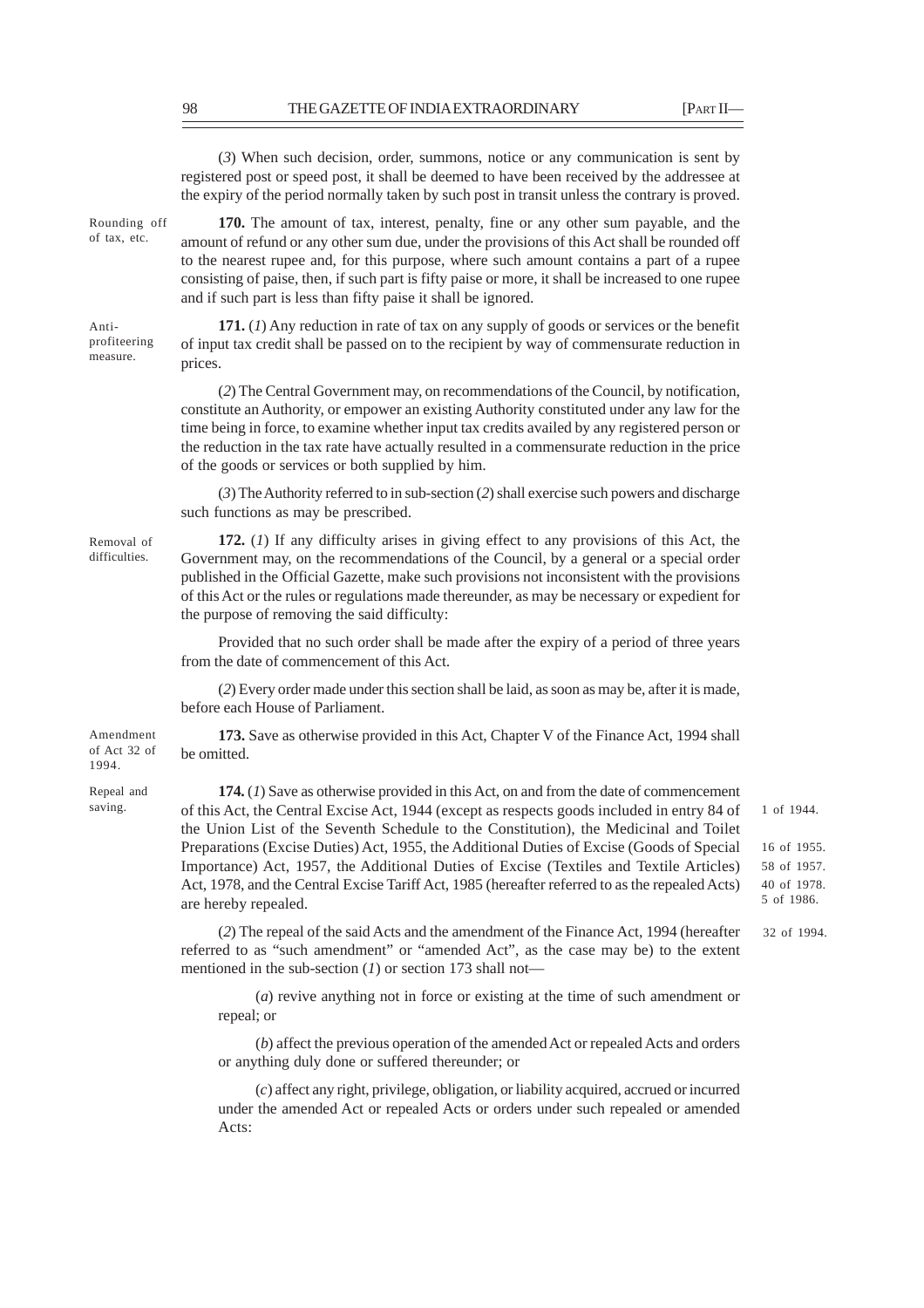Provided that any tax exemption granted as an incentive against investment through a notification shall not continue as privilege if the said notification is rescinded on or after the appointed day; or

(*d*) affect any duty, tax, surcharge, fine, penalty, interest as are due or may become due or any forfeiture or punishment incurred or inflicted in respect of any offence or violation committed against the provisions of the amended Act or repealed Acts; or

(*e*) affect any investigation, inquiry, verification (including scrutiny and audit), assessment proceedings, adjudication and any other legal proceedings or recovery of arrears or remedy in respect of any such duty, tax, surcharge, penalty, fine, interest, right, privilege, obligation, liability, forfeiture or punishment, as aforesaid, and any such investigation, inquiry, verification (including scrutiny and audit), assessment proceedings, adjudication and other legal proceedings or recovery of arrears or remedy may be instituted, continued or enforced, and any such tax, surcharge, penalty, fine, interest, forfeiture or punishment may be levied or imposed as if these Acts had not been so amended or repealed;

(*f*) affect any proceedings including that relating to an appeal, review or reference, instituted before on, or after the appointed day under the said amended Act or repealed Acts and such proceedings shall be continued under the said amended Act or repealed Acts as if this Act had not come into force and the said Acts had not been amended or repealed.

(*3*) The mention of the particular matters referred to in sub-sections (*1*) and (*2*) shall not be held to prejudice or affect the general application of section 6 of the General Clauses 10 of 1897. Act, 1897 with regard to the effect of repeal.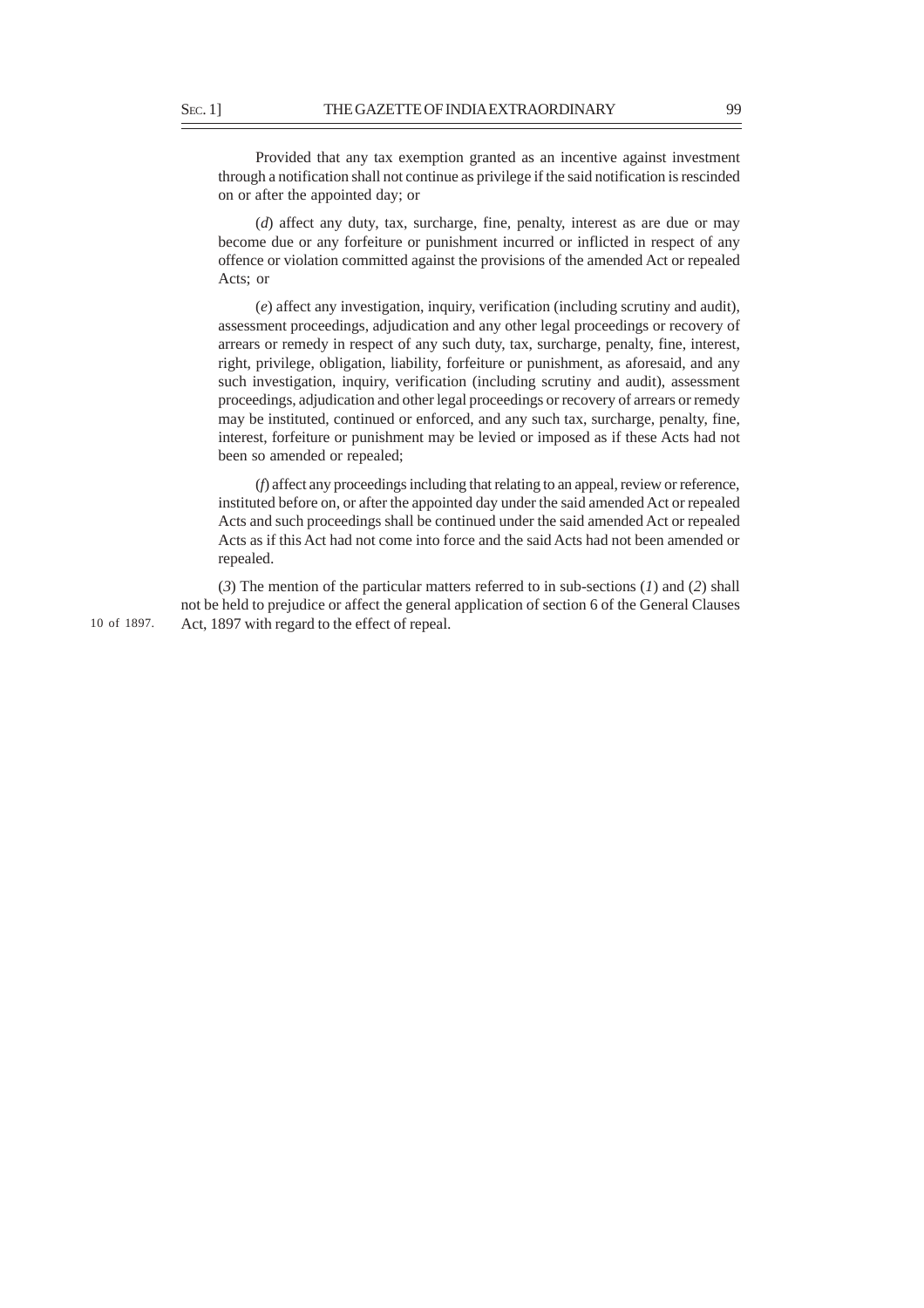# SCHEDULE I

[*See* section 7]

ACTIVITIES TO BE TREATED AS SUPPLY EVEN IF MADE WITHOUT CONSIDERATION

1. Permanent transfer or disposal of business assets where input tax credit has been availed on such assets.

2. Supply of goods or services or both between related persons or between distinct persons as specified in section 25, when made in the course or furtherance of business:

Provided that gifts not exceeding fifty thousand rupees in value in a financial year by an employer to an employee shall not be treated as supply of goods or services or both.

3. Supply of goods—

(*a*) by a principal to his agent where the agent undertakes to supply such goods on behalf of the principal; or

(*b*) by an agent to his principal where the agent undertakes to receive such goods on behalf of the principal.

4. Import of services by a taxable person from a related person or from any of his other establishments outside India, in the course or furtherance of business.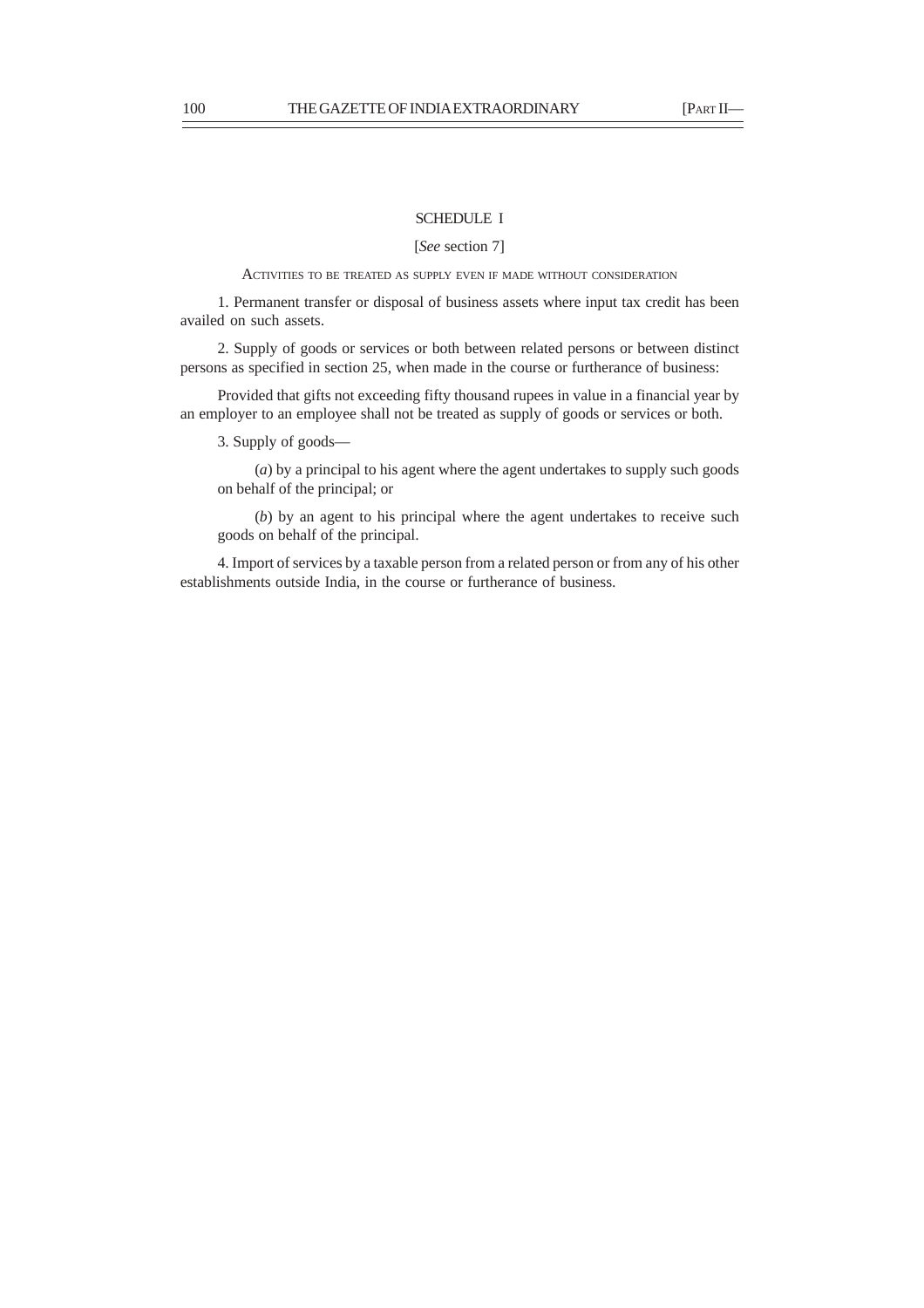#### SCHEDULE II

[*See* section 7]

#### ACTIVITIES TO BE TREATED AS SUPPLY OF GOODS OR SUPPLY OF SERVICES

1. Transfer

(*a*) any transfer of the title in goods is a supply of goods;

(*b*) any transfer of right in goods or of undivided share in goods without the transfer of title thereof, is a supply of services;

(*c*) any transfer of title in goods under an agreement which stipulates that property in goods shall pass at a future date upon payment of full consideration as agreed, is a supply of goods.

# 2. Land and Building

(*a*) any lease, tenancy, easement, licence to occupy land is a supply of services;

(*b*) any lease or letting out of the building including a commercial, industrial or residential complex for business or commerce, either wholly or partly, is a supply of services.

#### 3. Treatment or process

Any treatment or process which is applied to another person's goods is a supply of services.

4. Transfer of business assets

(*a*) where goods forming part of the assets of a business are transferred or disposed of by or under the directions of the person carrying on the business so as no longer to form part of those assets, whether or not for a consideration, such transfer or disposal is a supply of goods by the person;

(*b*) where, by or under the direction of a person carrying on a business, goods held or used for the purposes of the business are put to any private use or are used, or made available to any person for use, for any purpose other than a purpose of the business, whether or not for a consideration, the usage or making available of such goods is a supply of services;

(*c*) where any person ceases to be a taxable person, any goods forming part of the assets of any business carried on by him shall be deemed to be supplied by him in the course or furtherance of his business immediately before he ceases to be a taxable person, unless—

(*i*) the business is transferred as a going concern to another person; or

(*ii*) the business is carried on by a personal representative who is deemed to be a taxable person.

#### 5. Supply of services

The following shall be treated as supply of services, namely:—

(*a*) renting of immovable property;

(*b*) construction of a complex, building, civil structure or a part thereof, including a complex or building intended for sale to a buyer, wholly or partly, except where the entire consideration has been received after issuance of completion certificate, where required, by the competent authority or after its first occupation, whichever is earlier.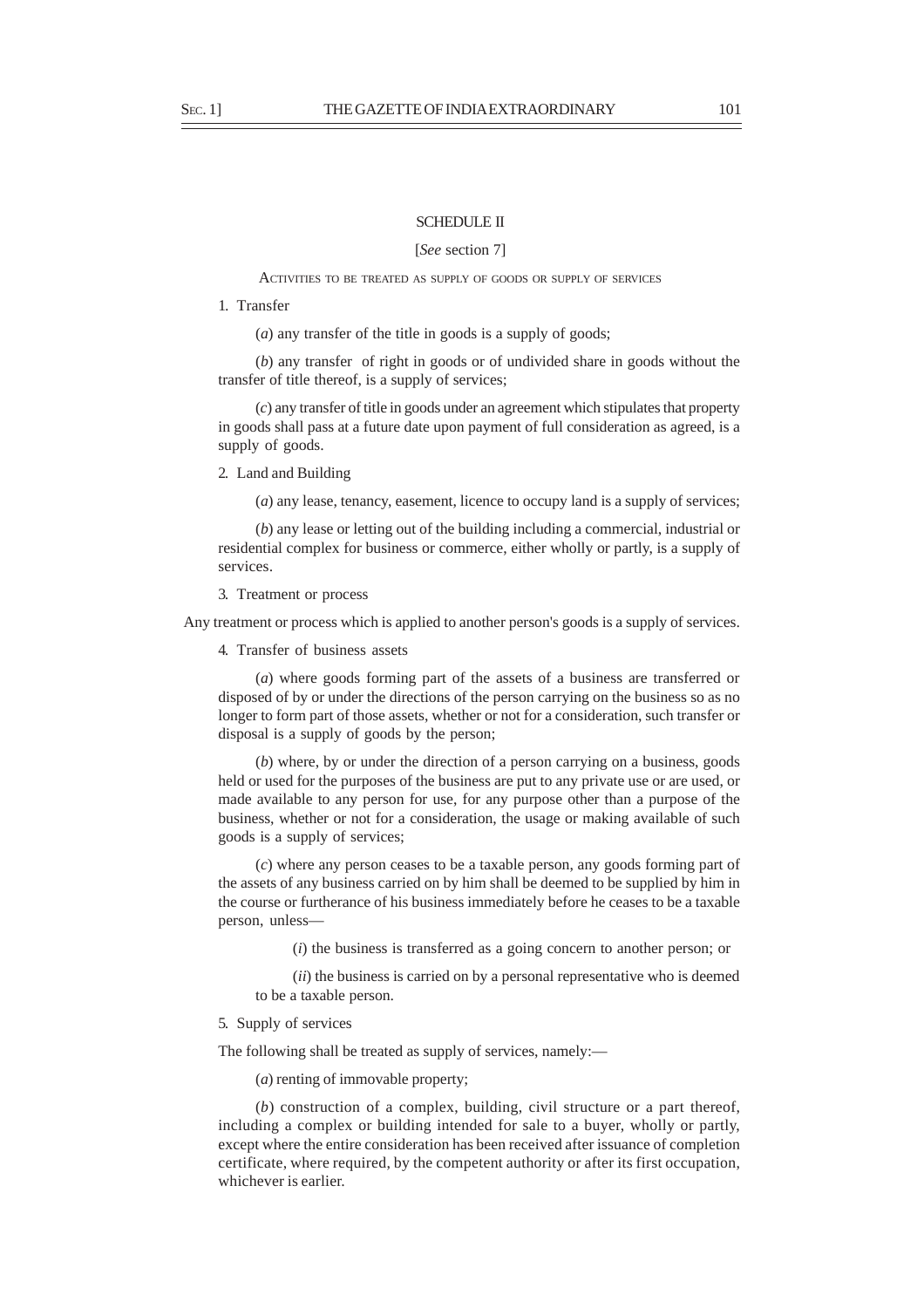*Explanation*.—For the purposes of this clause—

(*1*) the expression "competent authority" means the Government or any authority authorised to issue completion certificate under any law for the time being in force and in case of non-requirement of such certificate from such authority, from any of the following, namely:—

(*i*) an architect registered with the Council of Architecture constituted under the Architects Act, 1972; or

20 of 1972.

(*ii*) a chartered engineer registered with the Institution of Engineers (India); or

(*iii*) a licensed surveyor of the respective local body of the city or town or village or development or planning authority;

(*2*) the expression "construction" includes additions, alterations, replacements or remodelling of any existing civil structure;

(*c*) temporary transfer or permitting the use or enjoyment of any intellectual property right;

(*d*) development, design, programming, customisation, adaptation, upgradation, enhancement, implementation of information technology software;

(*e*) agreeing to the obligation to refrain from an act, or to tolerate an act or a situation, or to do an act; and

(*f*) transfer of the right to use any goods for any purpose (whether or not for a specified period) for cash, deferred payment or other valuable consideration.

6. Composite supply

The following composite supplies shall be treated as a supply of services, namely:—

(*a*) works contract as defined in clause (119) of section 2; and

(*b*) supply, by way of or as part of any service or in any other manner whatsoever, of goods, being food or any other article for human consumption or any drink (other than alcoholic liquor for human consumption), where such supply or service is for cash, deferred payment or other valuable consideration.

7. Supply of Goods

The following shall be treated as supply of goods, namely:—

Supply of goods by any unincorporated association or body of persons to a member thereof for cash, deferred payment or other valuable consideration.